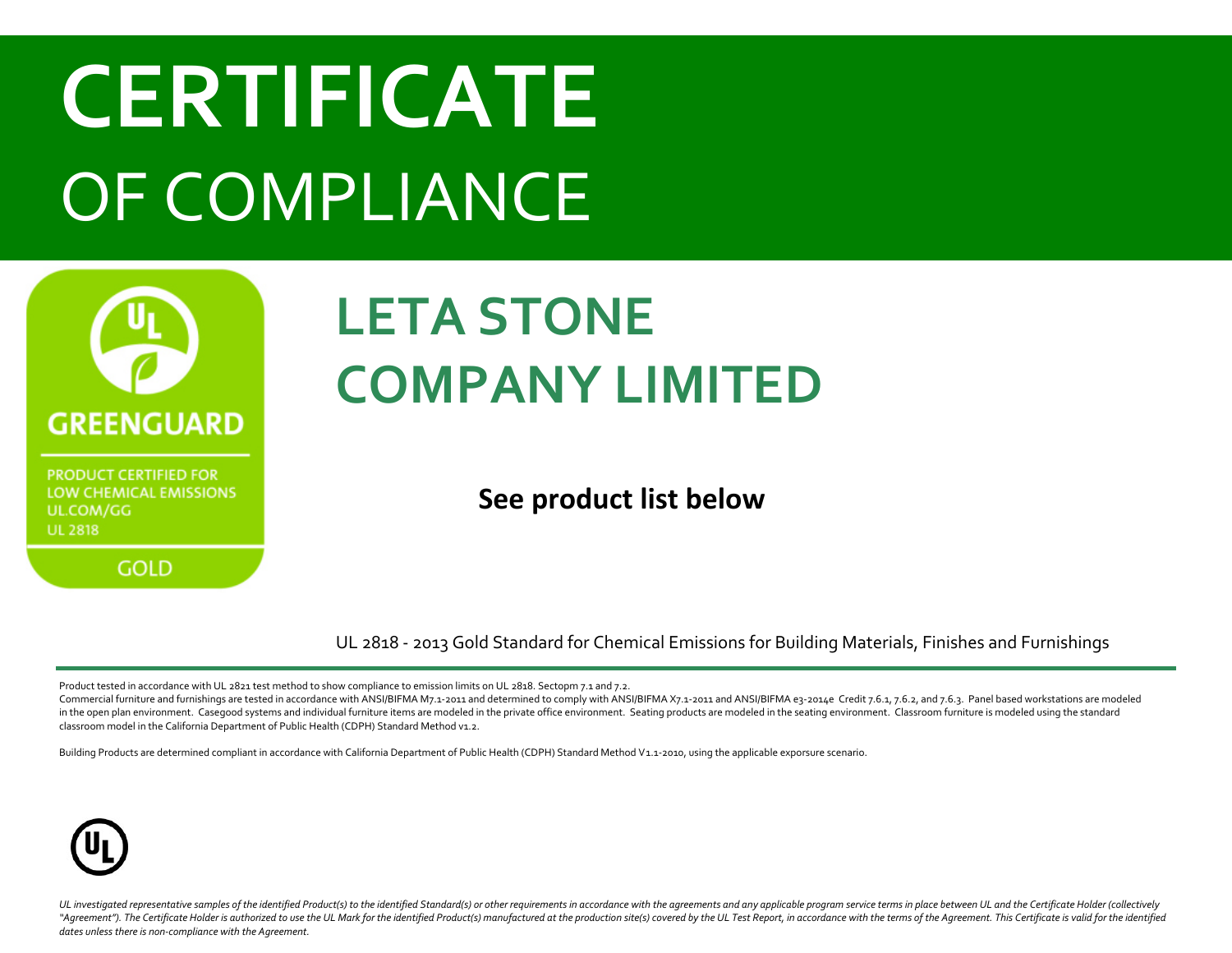#### **UL GREENGUARD Certified Products Listing**

| <b>Product Name</b>  | <b>Certification</b>                       | <b>Status</b> | <b>Certificate</b><br><b>Number</b> | <b>Certification Period Restrictions</b> |  |
|----------------------|--------------------------------------------|---------------|-------------------------------------|------------------------------------------|--|
| LETA STONE LET-31001 | <b>GREENGUARD Gold Certified</b>           | Certified     | 236477-420                          | 07/22/2021-<br>09/27/2021                |  |
| LETA STONE LET-31002 | <b>GREENGUARD Gold Certified Certified</b> |               | 236478-420                          | 07/22/2021-<br>09/27/2021                |  |
| LETA STONE LET-31006 | <b>GREENGUARD Gold Certified Certified</b> |               | 236479-420                          | 07/22/2021-<br>09/27/2021                |  |
| LETA STONE LET-31017 | <b>GREENGUARD Gold Certified Certified</b> |               | 236480-420                          | 07/22/2021-<br>09/27/2021                |  |
| LETA STONE LET-31018 | <b>GREENGUARD Gold Certified Certified</b> |               | 236481-420                          | 07/22/2021-<br>09/27/2021                |  |
| LETA STONE LET-31022 | <b>GREENGUARD Gold Certified Certified</b> |               | 236482-420                          | 07/22/2021-<br>09/27/2021                |  |
| LETA STONE LET-31023 | <b>GREENGUARD Gold Certified Certified</b> |               | 236483-420                          | 07/22/2021-<br>09/27/2021                |  |
| LETA STONE LET-31025 | <b>GREENGUARD Gold Certified Certified</b> |               | 236484-420                          | 07/22/2021-<br>09/27/2021                |  |
| LETA STONE LET-31028 | <b>GREENGUARD Gold Certified</b>           | Certified     | 236485-420                          | 07/22/2021-<br>09/27/2021                |  |
| LETA STONE LET-31029 | <b>GREENGUARD Gold Certified Certified</b> |               | 236486-420                          | 07/22/2021-<br>09/27/2021                |  |
| LETA STONE LET-31030 | <b>GREENGUARD Gold Certified Certified</b> |               | 236487-420                          | 07/22/2021-<br>09/27/2021                |  |

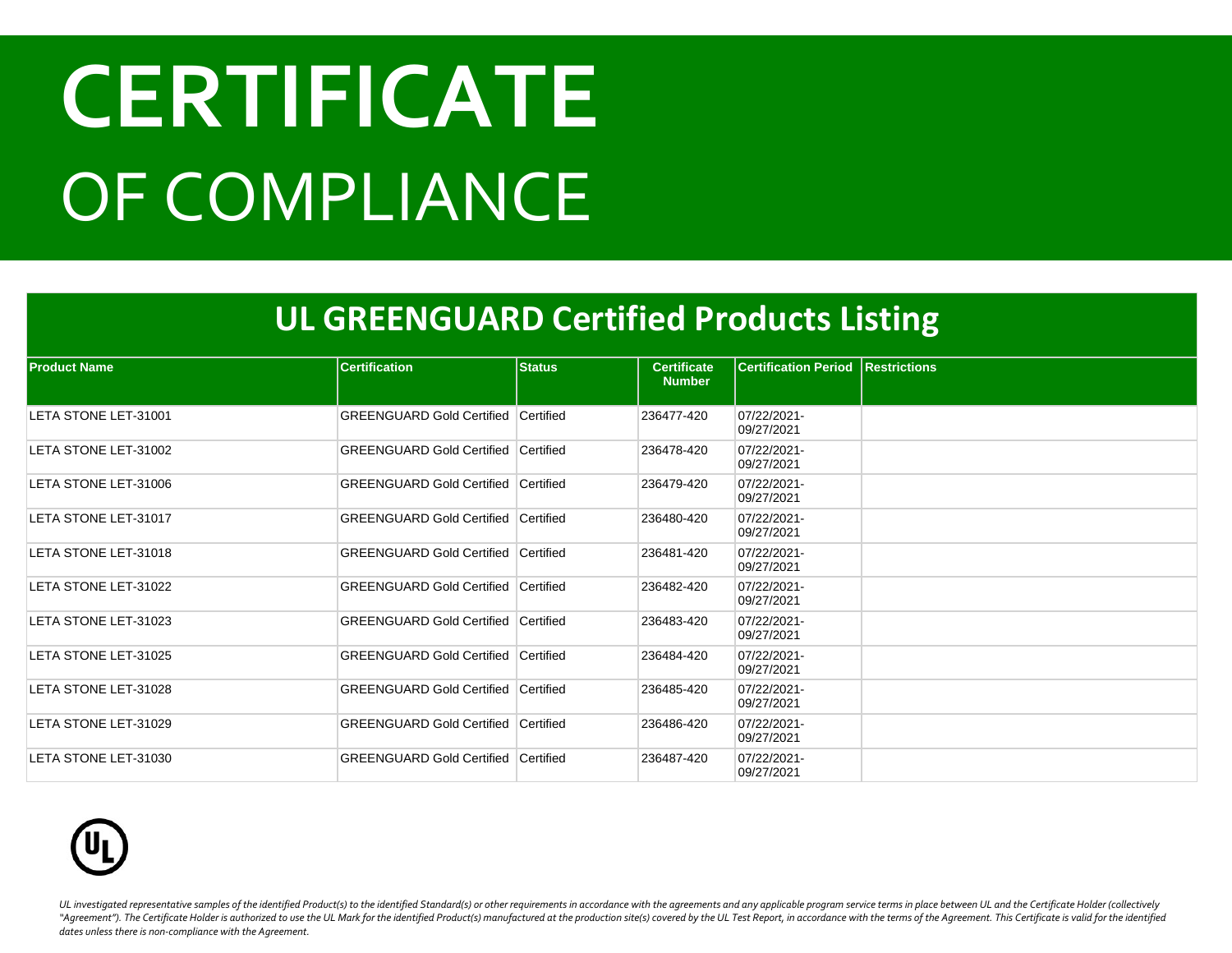| LETA STONE LET-31034 | <b>GREENGUARD Gold Certified   Certified</b> |                  | 236488-420 | 07/22/2021-<br>09/27/2021 |  |
|----------------------|----------------------------------------------|------------------|------------|---------------------------|--|
| LETA STONE LET-31035 | <b>GREENGUARD Gold Certified</b>             | <b>Certified</b> | 236489-420 | 07/22/2021-<br>09/27/2021 |  |
| LETA STONE LET-31062 | <b>GREENGUARD Gold Certified Certified</b>   |                  | 236490-420 | 07/22/2021-<br>09/27/2021 |  |
| LETA STONE LET-31064 | <b>GREENGUARD Gold Certified   Certified</b> |                  | 236491-420 | 07/22/2021-<br>09/27/2021 |  |
| LETA STONE LET-31065 | <b>GREENGUARD Gold Certified Certified</b>   |                  | 236492-420 | 07/22/2021-<br>09/27/2021 |  |
| LETA STONE LET-31066 | <b>GREENGUARD Gold Certified</b>             | <b>Certified</b> | 236493-420 | 07/22/2021-<br>09/27/2021 |  |
| LETA STONE LET-31067 | <b>GREENGUARD Gold Certified Certified</b>   |                  | 236494-420 | 07/22/2021-<br>09/27/2021 |  |
| LETA STONE LET-31068 | <b>GREENGUARD Gold Certified Certified</b>   |                  | 236495-420 | 07/22/2021-<br>09/27/2021 |  |
| LETA STONE LET-31069 | <b>GREENGUARD Gold Certified Certified</b>   |                  | 236496-420 | 07/22/2021-<br>09/27/2021 |  |
| LETA STONE LET-31070 | <b>GREENGUARD Gold Certified Certified</b>   |                  | 236497-420 | 07/22/2021-<br>09/27/2021 |  |
| LETA STONE LET-31071 | <b>GREENGUARD Gold Certified Certified</b>   |                  | 236498-420 | 07/22/2021-<br>09/27/2021 |  |
| LETA STONE LET-31073 | <b>GREENGUARD Gold Certified Certified</b>   |                  | 236499-420 | 07/22/2021-<br>09/27/2021 |  |
| LETA STONE LET-31074 | <b>GREENGUARD Gold Certified Certified</b>   |                  | 236500-420 | 07/22/2021-<br>09/27/2021 |  |
| LETA STONE LET-31075 | <b>GREENGUARD Gold Certified Certified</b>   |                  | 236501-420 | 07/22/2021-<br>09/27/2021 |  |
| LETA STONE LET-31076 | <b>GREENGUARD Gold Certified Certified</b>   |                  | 236502-420 | 07/22/2021-<br>09/27/2021 |  |

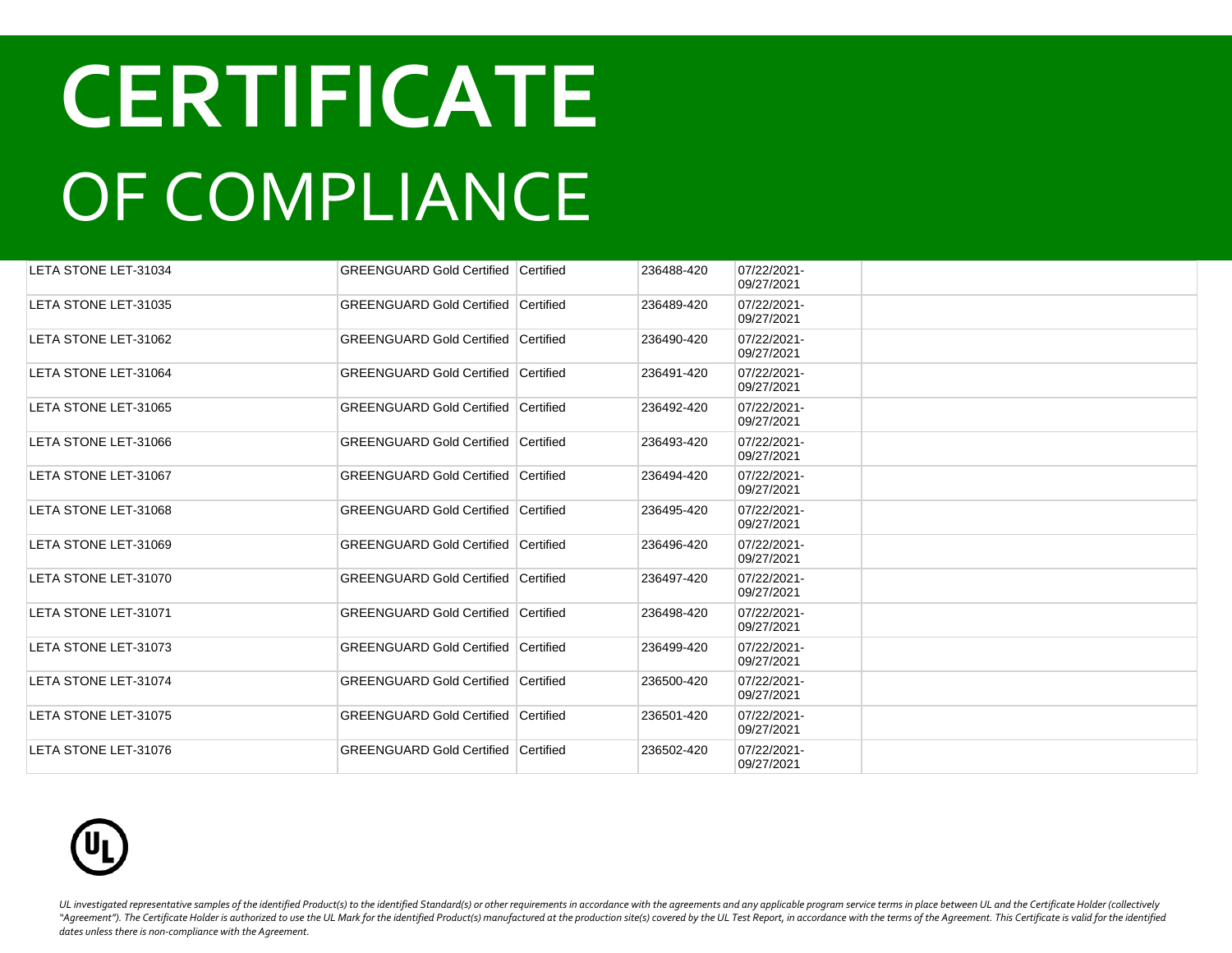| LETA STONE LET-31077 | <b>GREENGUARD Gold Certified Certified</b> |                  | 236503-420 | 07/22/2021-<br>09/27/2021 |  |
|----------------------|--------------------------------------------|------------------|------------|---------------------------|--|
| LETA STONE LET-31078 | <b>GREENGUARD Gold Certified</b>           | <b>Certified</b> | 236504-420 | 07/22/2021-<br>09/27/2021 |  |
| LETA STONE LET-31079 | <b>GREENGUARD Gold Certified Certified</b> |                  | 236505-420 | 07/22/2021-<br>09/27/2021 |  |
| LETA STONE LET-31080 | <b>GREENGUARD Gold Certified Certified</b> |                  | 236506-420 | 07/22/2021-<br>09/27/2021 |  |
| LETA STONE LET-31081 | <b>GREENGUARD Gold Certified Certified</b> |                  | 236507-420 | 07/22/2021-<br>09/27/2021 |  |
| LETA STONE LET-31082 | <b>GREENGUARD Gold Certified Certified</b> |                  | 236508-420 | 07/22/2021-<br>09/27/2021 |  |
| LETA STONE LET-31083 | <b>GREENGUARD Gold Certified Certified</b> |                  | 236509-420 | 07/22/2021-<br>09/27/2021 |  |
| LETA STONE LET-31084 | <b>GREENGUARD Gold Certified Certified</b> |                  | 236510-420 | 07/22/2021-<br>09/27/2021 |  |
| LETA STONE LET-31085 | <b>GREENGUARD Gold Certified Certified</b> |                  | 236511-420 | 07/22/2021-<br>09/27/2021 |  |
| LETA STONE LET-31086 | <b>GREENGUARD Gold Certified Certified</b> |                  | 236512-420 | 07/22/2021-<br>09/27/2021 |  |
| LETA STONE LET-31087 | <b>GREENGUARD Gold Certified Certified</b> |                  | 236513-420 | 07/22/2021-<br>09/27/2021 |  |
| LETA STONE LET-31088 | <b>GREENGUARD Gold Certified Certified</b> |                  | 236514-420 | 07/22/2021-<br>09/27/2021 |  |
| LETA STONE LET-31101 | <b>GREENGUARD Gold Certified Certified</b> |                  | 236515-420 | 07/22/2021-<br>09/27/2021 |  |
| LETA STONE LET-31200 | <b>GREENGUARD Gold Certified Certified</b> |                  | 236516-420 | 07/22/2021-<br>09/27/2021 |  |
| LETA STONE LET-31201 | <b>GREENGUARD Gold Certified Certified</b> |                  | 236517-420 | 07/22/2021-<br>09/27/2021 |  |

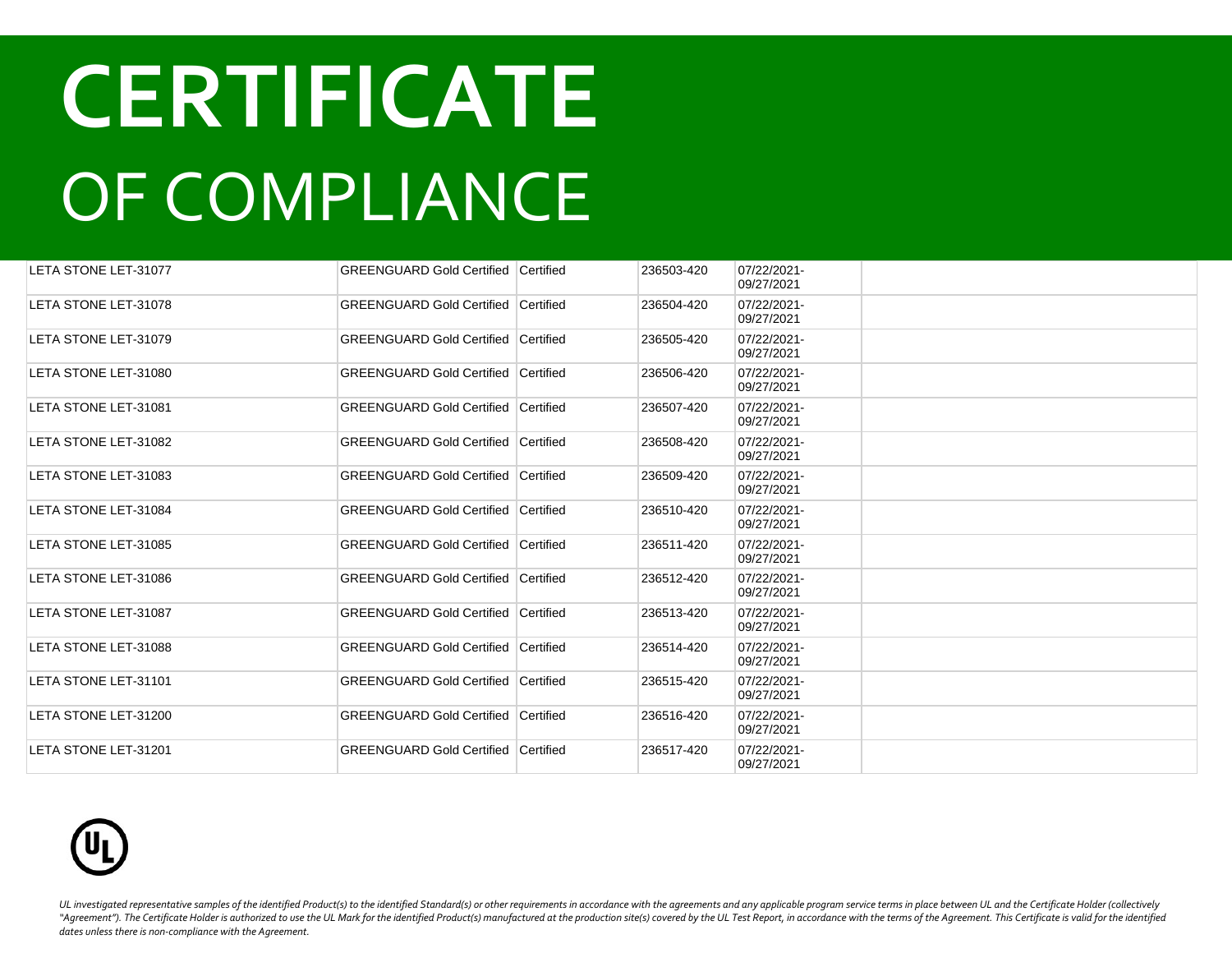| LETA STONE LET-31202 | <b>GREENGUARD Gold Certified Certified</b> |           | 236518-420 | 07/22/2021-<br>09/27/2021 |  |
|----------------------|--------------------------------------------|-----------|------------|---------------------------|--|
| LETA STONE LET-31203 | <b>GREENGUARD Gold Certified Certified</b> |           | 236519-420 | 07/22/2021-<br>09/27/2021 |  |
| LETA STONE LET-31204 | <b>GREENGUARD Gold Certified Certified</b> |           | 236520-420 | 07/22/2021-<br>09/27/2021 |  |
| LETA STONE LET-31205 | <b>GREENGUARD Gold Certified</b>           | Certified | 236521-420 | 07/22/2021-<br>09/27/2021 |  |
| LETA STONE LET-31206 | <b>GREENGUARD Gold Certified Certified</b> |           | 236522-420 | 07/22/2021-<br>09/27/2021 |  |
| LETA STONE LET-31207 | <b>GREENGUARD Gold Certified</b>           | Certified | 236523-420 | 07/22/2021-<br>09/27/2021 |  |
| LETA STONE LET-31208 | <b>GREENGUARD Gold Certified Certified</b> |           | 236524-420 | 07/22/2021-<br>09/27/2021 |  |
| LETA STONE LET-31209 | <b>GREENGUARD Gold Certified Certified</b> |           | 236525-420 | 07/22/2021-<br>09/27/2021 |  |
| LETA STONE LET-31210 | <b>GREENGUARD Gold Certified Certified</b> |           | 236526-420 | 07/22/2021-<br>09/27/2021 |  |
| LETA STONE LET-31211 | <b>GREENGUARD Gold Certified Certified</b> |           | 236527-420 | 07/22/2021-<br>09/27/2021 |  |
| LETA STONE LET-31212 | <b>GREENGUARD Gold Certified Certified</b> |           | 236528-420 | 07/22/2021-<br>09/27/2021 |  |
| LETA STONE LET-31213 | <b>GREENGUARD Gold Certified Certified</b> |           | 236529-420 | 07/22/2021-<br>09/27/2021 |  |
| LETA STONE LET-31214 | <b>GREENGUARD Gold Certified Certified</b> |           | 236530-420 | 07/22/2021-<br>09/27/2021 |  |
| LETA STONE LET-31215 | <b>GREENGUARD Gold Certified Certified</b> |           | 236531-420 | 07/22/2021-<br>09/27/2021 |  |
| LETA STONE LET-31216 | <b>GREENGUARD Gold Certified Certified</b> |           | 236532-420 | 07/22/2021-<br>09/27/2021 |  |

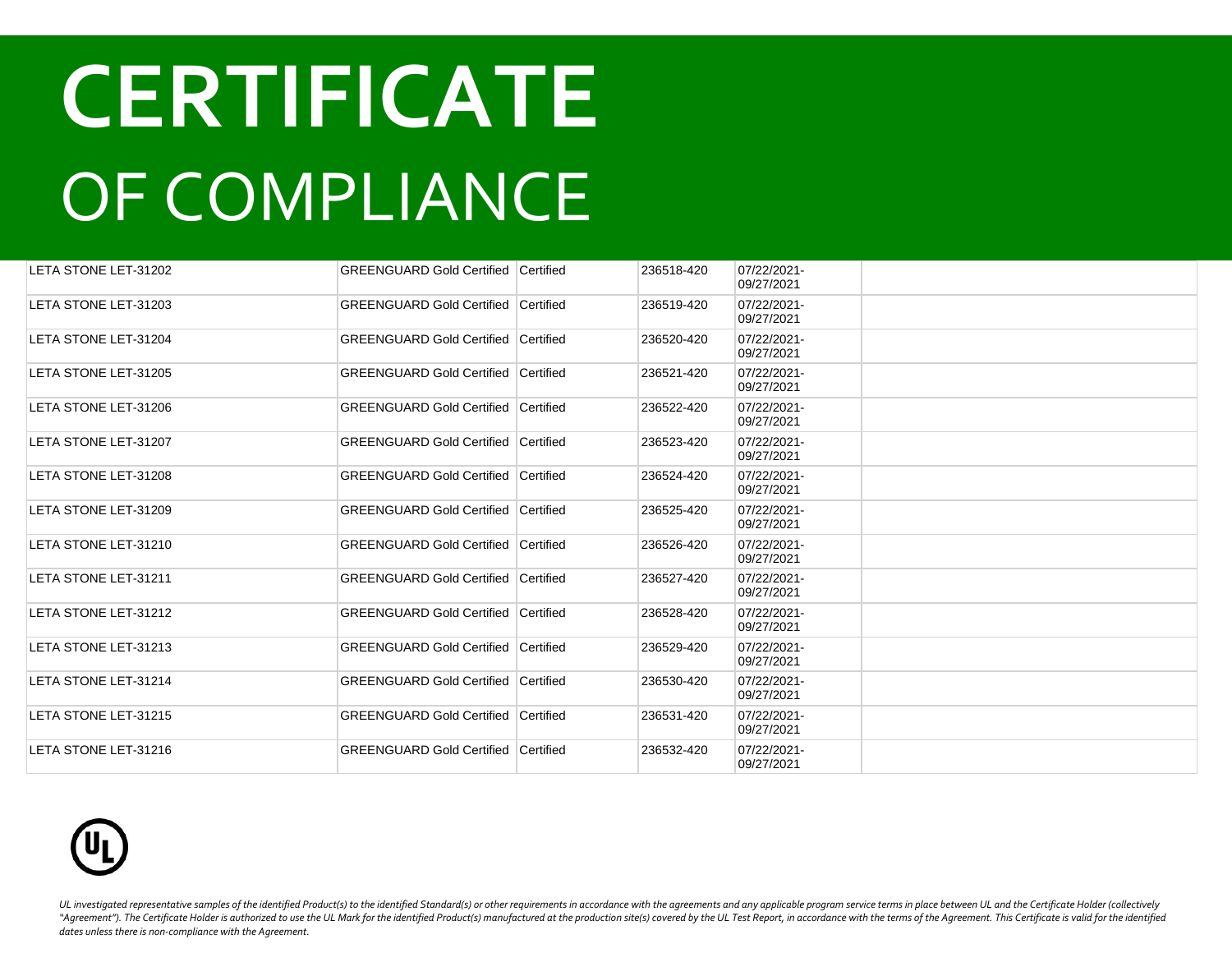| LETA STONE LET-31217 | <b>GREENGUARD Gold Certified Certified</b> |           | 236533-420 | 07/22/2021-<br>09/27/2021 |  |
|----------------------|--------------------------------------------|-----------|------------|---------------------------|--|
| LETA STONE LET-31218 | <b>GREENGUARD Gold Certified Certified</b> |           | 236534-420 | 07/22/2021-<br>09/27/2021 |  |
| LETA STONE LET-31219 | <b>GREENGUARD Gold Certified Certified</b> |           | 236535-420 | 07/22/2021-<br>09/27/2021 |  |
| LETA STONE LET-31220 | <b>GREENGUARD Gold Certified</b>           | Certified | 236536-420 | 07/22/2021-<br>09/27/2021 |  |
| LETA STONE LET-31221 | <b>GREENGUARD Gold Certified Certified</b> |           | 236537-420 | 07/22/2021-<br>09/27/2021 |  |
| LETA STONE LET-31222 | <b>GREENGUARD Gold Certified</b>           | Certified | 236538-420 | 07/22/2021-<br>09/27/2021 |  |
| LETA STONE LET-31223 | <b>GREENGUARD Gold Certified Certified</b> |           | 236539-420 | 07/22/2021-<br>09/27/2021 |  |
| LETA STONE LET-31224 | <b>GREENGUARD Gold Certified Certified</b> |           | 236540-420 | 07/22/2021-<br>09/27/2021 |  |
| LETA STONE LET-31225 | <b>GREENGUARD Gold Certified Certified</b> |           | 236541-420 | 07/22/2021-<br>09/27/2021 |  |
| LETA STONE LET-31226 | <b>GREENGUARD Gold Certified Certified</b> |           | 236542-420 | 07/22/2021-<br>09/27/2021 |  |
| LETA STONE LET-31227 | <b>GREENGUARD Gold Certified Certified</b> |           | 236543-420 | 07/22/2021-<br>09/27/2021 |  |
| LETA STONE LET-31228 | <b>GREENGUARD Gold Certified Certified</b> |           | 236544-420 | 07/22/2021-<br>09/27/2021 |  |
| LETA STONE LET-31229 | <b>GREENGUARD Gold Certified Certified</b> |           | 236545-420 | 07/22/2021-<br>09/27/2021 |  |
| LETA STONE LET-31230 | <b>GREENGUARD Gold Certified Certified</b> |           | 236546-420 | 07/22/2021-<br>09/27/2021 |  |
| LETA STONE LET-31231 | <b>GREENGUARD Gold Certified Certified</b> |           | 236547-420 | 07/22/2021-<br>09/27/2021 |  |

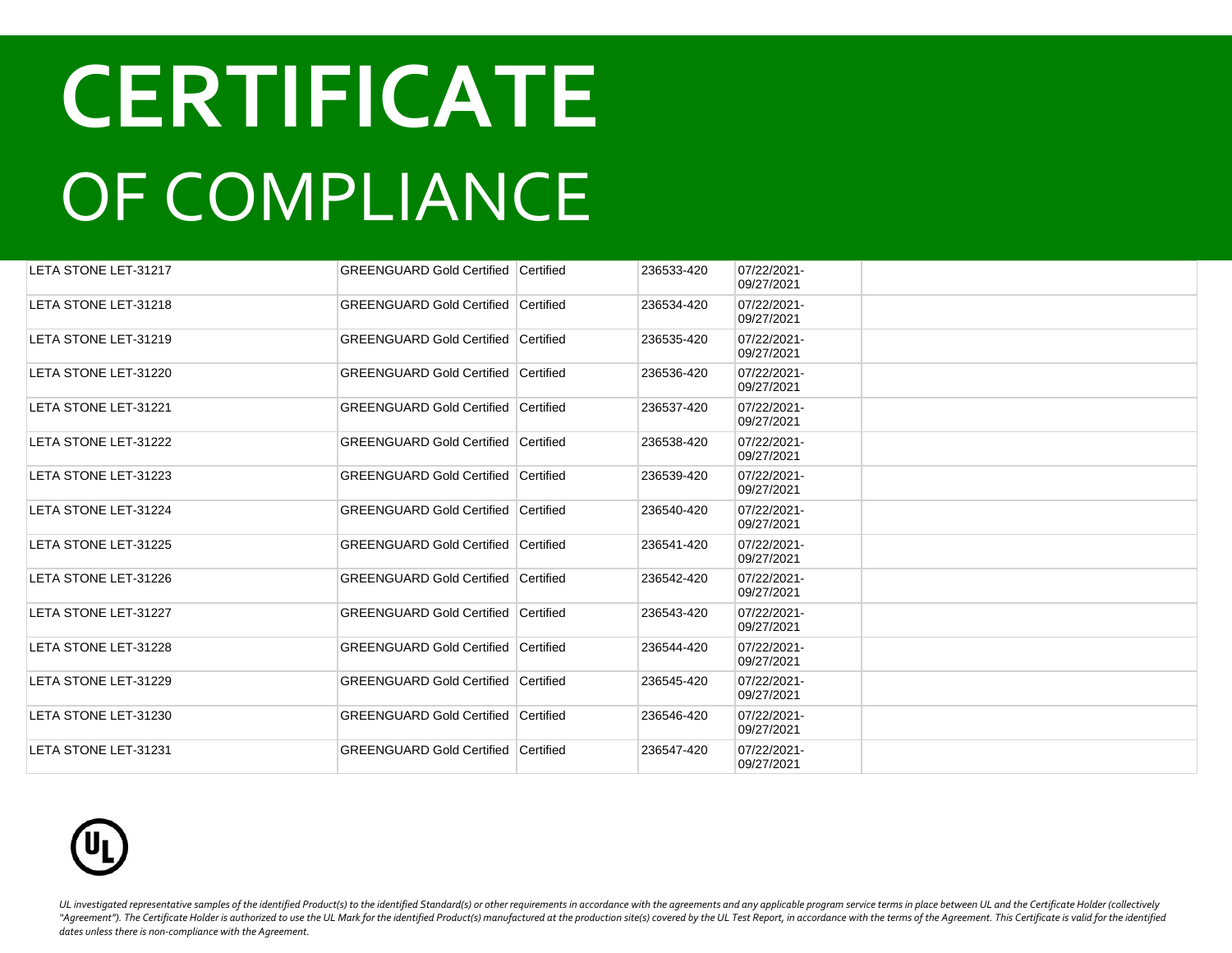| LETA STONE LET-31232 | <b>GREENGUARD Gold Certified   Certified</b> |                  | 236548-420 | 07/22/2021-<br>09/27/2021 |  |
|----------------------|----------------------------------------------|------------------|------------|---------------------------|--|
| LETA STONE LET-31233 | <b>GREENGUARD Gold Certified</b>             | <b>Certified</b> | 236549-420 | 07/22/2021-<br>09/27/2021 |  |
| LETA STONE LET-31234 | <b>GREENGUARD Gold Certified Certified</b>   |                  | 236550-420 | 07/22/2021-<br>09/27/2021 |  |
| LETA STONE LET-31235 | <b>GREENGUARD Gold Certified   Certified</b> |                  | 236551-420 | 07/22/2021-<br>09/27/2021 |  |
| LETA STONE LET-31236 | <b>GREENGUARD Gold Certified Certified</b>   |                  | 236552-420 | 07/22/2021-<br>09/27/2021 |  |
| LETA STONE LET-31237 | <b>GREENGUARD Gold Certified</b>             | Certified        | 236553-420 | 07/22/2021-<br>09/27/2021 |  |
| LETA STONE LET-31238 | <b>GREENGUARD Gold Certified Certified</b>   |                  | 236554-420 | 07/22/2021-<br>09/27/2021 |  |
| LETA STONE LET-31239 | <b>GREENGUARD Gold Certified Certified</b>   |                  | 236555-420 | 07/22/2021-<br>09/27/2021 |  |
| LETA STONE LET-31240 | <b>GREENGUARD Gold Certified Certified</b>   |                  | 236556-420 | 07/22/2021-<br>09/27/2021 |  |
| LETA STONE LET-31241 | <b>GREENGUARD Gold Certified Certified</b>   |                  | 236557-420 | 07/22/2021-<br>09/27/2021 |  |
| LETA STONE LET-31242 | <b>GREENGUARD Gold Certified Certified</b>   |                  | 236558-420 | 07/22/2021-<br>09/27/2021 |  |
| LETA STONE LET-31243 | <b>GREENGUARD Gold Certified Certified</b>   |                  | 236559-420 | 07/22/2021-<br>09/27/2021 |  |
| LETA STONE LET-31244 | <b>GREENGUARD Gold Certified Certified</b>   |                  | 236560-420 | 07/22/2021-<br>09/27/2021 |  |
| LETA STONE LET-31245 | <b>GREENGUARD Gold Certified Certified</b>   |                  | 236561-420 | 07/22/2021-<br>09/27/2021 |  |
| LETA STONE LET-31246 | <b>GREENGUARD Gold Certified Certified</b>   |                  | 236562-420 | 07/22/2021-<br>09/27/2021 |  |

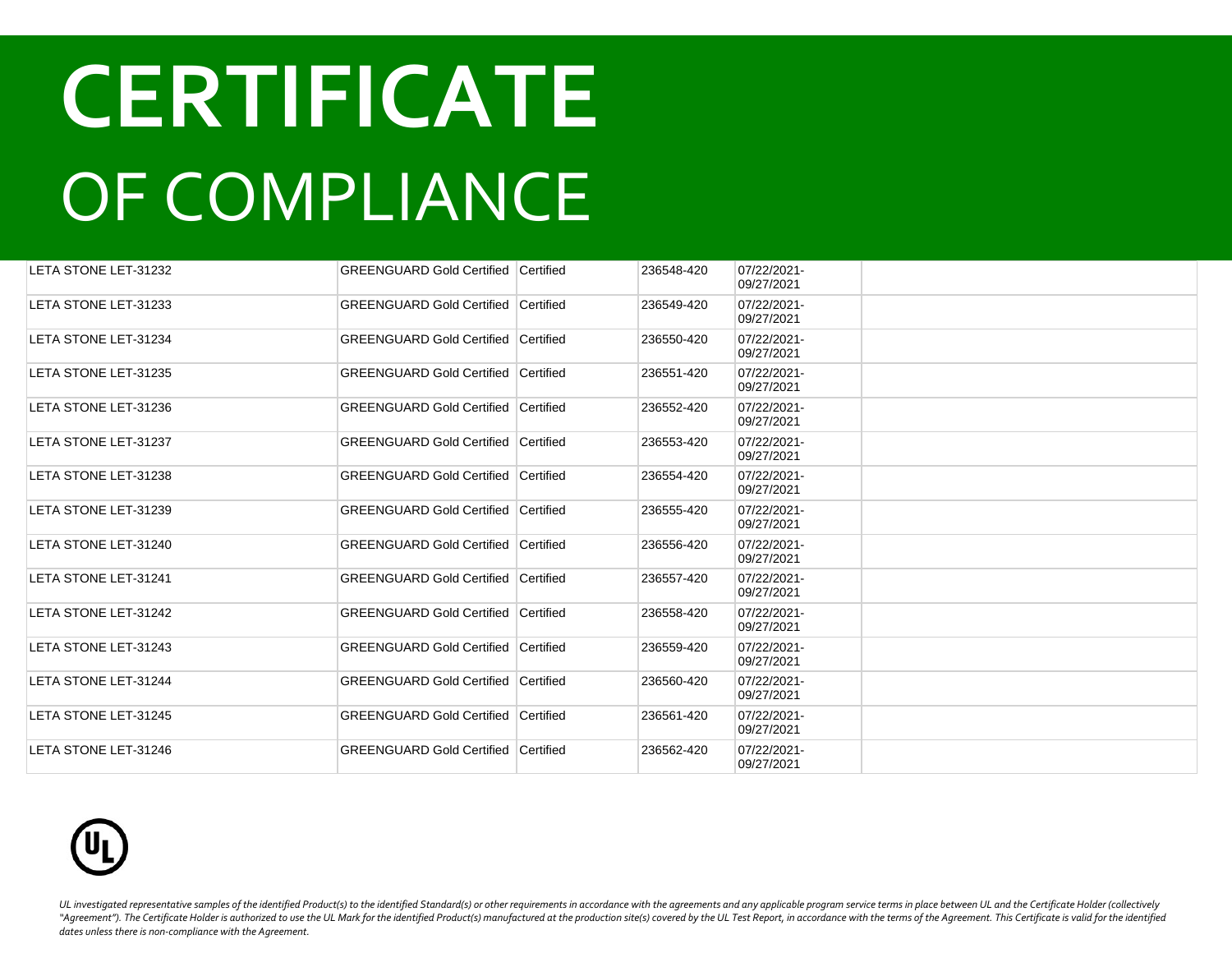| LETA STONE LET-31247 | <b>GREENGUARD Gold Certified Certified</b> |           | 236563-420 | 07/22/2021-<br>09/27/2021 |  |
|----------------------|--------------------------------------------|-----------|------------|---------------------------|--|
| LETA STONE LET-31248 | <b>GREENGUARD Gold Certified Certified</b> |           | 236564-420 | 07/22/2021-<br>09/27/2021 |  |
| LETA STONE LET-31249 | <b>GREENGUARD Gold Certified Certified</b> |           | 236565-420 | 07/22/2021-<br>09/27/2021 |  |
| LETA STONE LET-31250 | <b>GREENGUARD Gold Certified</b>           | Certified | 236566-420 | 07/22/2021-<br>09/27/2021 |  |
| LETA STONE LET-31251 | <b>GREENGUARD Gold Certified Certified</b> |           | 236567-420 | 07/22/2021-<br>09/27/2021 |  |
| LETA STONE LET-31252 | <b>GREENGUARD Gold Certified</b>           | Certified | 236568-420 | 07/22/2021-<br>09/27/2021 |  |
| LETA STONE LET-31253 | <b>GREENGUARD Gold Certified Certified</b> |           | 236569-420 | 07/22/2021-<br>09/27/2021 |  |
| LETA STONE LET-31254 | <b>GREENGUARD Gold Certified Certified</b> |           | 236570-420 | 07/22/2021-<br>09/27/2021 |  |
| LETA STONE LET-31255 | <b>GREENGUARD Gold Certified Certified</b> |           | 236571-420 | 07/22/2021-<br>09/27/2021 |  |
| LETA STONE LET-31256 | <b>GREENGUARD Gold Certified Certified</b> |           | 236572-420 | 07/22/2021-<br>09/27/2021 |  |
| LETA STONE LET-31257 | <b>GREENGUARD Gold Certified Certified</b> |           | 236573-420 | 07/22/2021-<br>09/27/2021 |  |
| LETA STONE LET-31258 | <b>GREENGUARD Gold Certified Certified</b> |           | 236574-420 | 07/22/2021-<br>09/27/2021 |  |
| LETA STONE LET-31259 | <b>GREENGUARD Gold Certified Certified</b> |           | 236575-420 | 07/22/2021-<br>09/27/2021 |  |
| LETA STONE LET-31260 | <b>GREENGUARD Gold Certified Certified</b> |           | 236576-420 | 07/22/2021-<br>09/27/2021 |  |
| LETA STONE LET-31261 | <b>GREENGUARD Gold Certified Certified</b> |           | 236577-420 | 07/22/2021-<br>09/27/2021 |  |

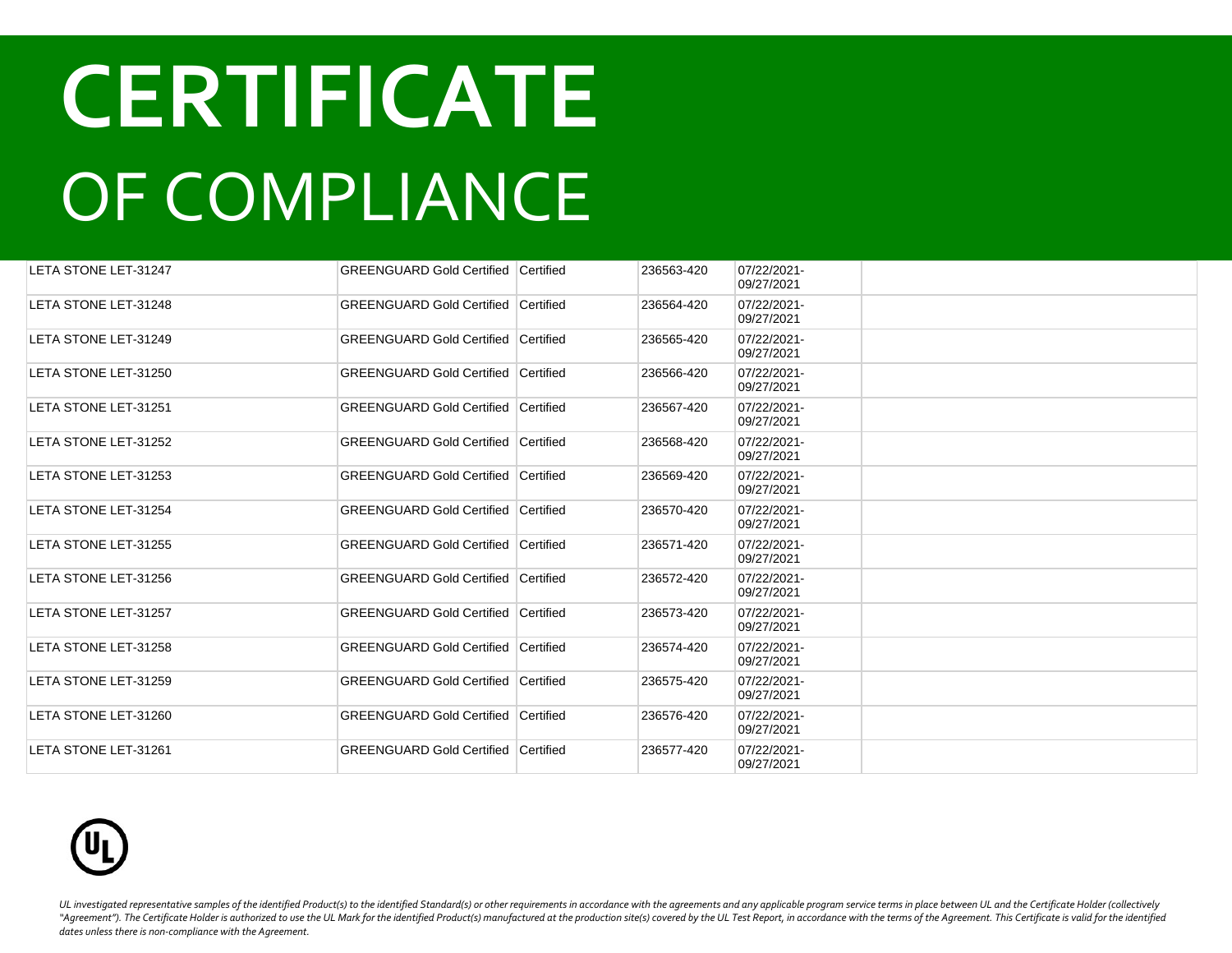| LETA STONE LET-31262 | <b>GREENGUARD Gold Certified Certified</b> |           | 236578-420 | 07/22/2021-<br>09/27/2021 |  |
|----------------------|--------------------------------------------|-----------|------------|---------------------------|--|
| LETA STONE LET-31263 | <b>GREENGUARD Gold Certified Certified</b> |           | 236579-420 | 07/22/2021-<br>09/27/2021 |  |
| LETA STONE LET-31264 | <b>GREENGUARD Gold Certified Certified</b> |           | 236580-420 | 07/22/2021-<br>09/27/2021 |  |
| LETA STONE LET-31265 | <b>GREENGUARD Gold Certified</b>           | Certified | 236581-420 | 07/22/2021-<br>09/27/2021 |  |
| LETA STONE LET-31266 | <b>GREENGUARD Gold Certified Certified</b> |           | 236582-420 | 07/22/2021-<br>09/27/2021 |  |
| LETA STONE LET-31267 | <b>GREENGUARD Gold Certified</b>           | Certified | 236583-420 | 07/22/2021-<br>09/27/2021 |  |
| LETA STONE LET-31268 | <b>GREENGUARD Gold Certified Certified</b> |           | 236584-420 | 07/22/2021-<br>09/27/2021 |  |
| LETA STONE LET-31269 | <b>GREENGUARD Gold Certified Certified</b> |           | 236585-420 | 07/22/2021-<br>09/27/2021 |  |
| LETA STONE LET-31270 | <b>GREENGUARD Gold Certified Certified</b> |           | 236586-420 | 07/22/2021-<br>09/27/2021 |  |
| LETA STONE LET-31271 | <b>GREENGUARD Gold Certified Certified</b> |           | 236587-420 | 07/22/2021-<br>09/27/2021 |  |
| LETA STONE LET-31272 | <b>GREENGUARD Gold Certified Certified</b> |           | 236588-420 | 07/22/2021-<br>09/27/2021 |  |
| LETA STONE LET-31273 | <b>GREENGUARD Gold Certified Certified</b> |           | 236589-420 | 07/22/2021-<br>09/27/2021 |  |
| LETA STONE LET-31274 | <b>GREENGUARD Gold Certified Certified</b> |           | 236590-420 | 07/22/2021-<br>09/27/2021 |  |
| LETA STONE LET-31275 | <b>GREENGUARD Gold Certified Certified</b> |           | 236591-420 | 07/22/2021-<br>09/27/2021 |  |
| LETA STONE LET-31276 | <b>GREENGUARD Gold Certified Certified</b> |           | 236592-420 | 07/22/2021-<br>09/27/2021 |  |

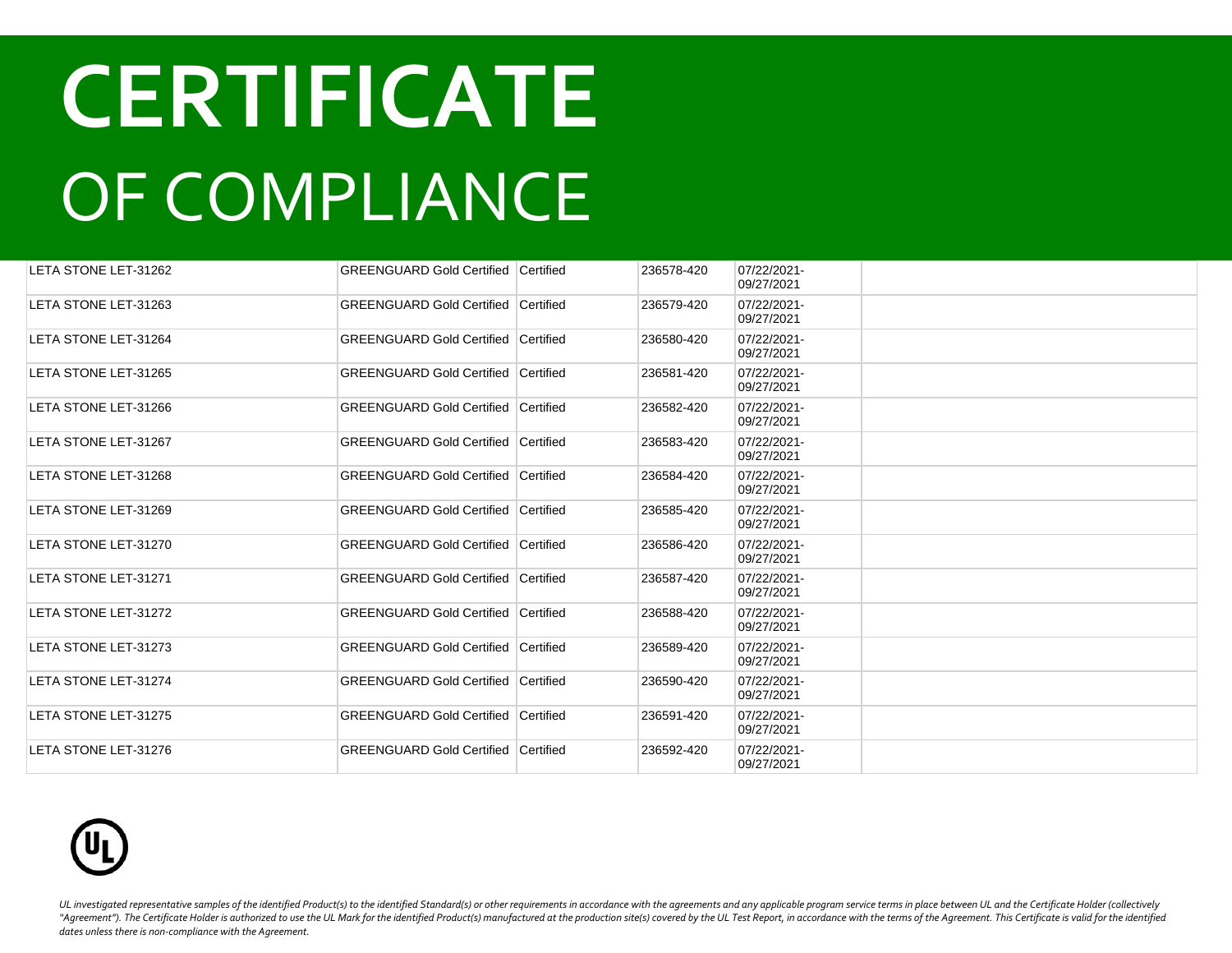| LETA STONE LET-31277 | <b>GREENGUARD Gold Certified Certified</b> |           | 236593-420 | 07/22/2021-<br>09/27/2021 |  |
|----------------------|--------------------------------------------|-----------|------------|---------------------------|--|
| LETA STONE LET-31278 | <b>GREENGUARD Gold Certified Certified</b> |           | 236594-420 | 07/22/2021-<br>09/27/2021 |  |
| LETA STONE LET-31279 | <b>GREENGUARD Gold Certified Certified</b> |           | 236595-420 | 07/22/2021-<br>09/27/2021 |  |
| LETA STONE LET-31280 | <b>GREENGUARD Gold Certified</b>           | Certified | 236596-420 | 07/22/2021-<br>09/27/2021 |  |
| LETA STONE LET-31281 | <b>GREENGUARD Gold Certified Certified</b> |           | 236597-420 | 07/22/2021-<br>09/27/2021 |  |
| LETA STONE LET-31282 | <b>GREENGUARD Gold Certified</b>           | Certified | 236598-420 | 07/22/2021-<br>09/27/2021 |  |
| LETA STONE LET-31283 | <b>GREENGUARD Gold Certified Certified</b> |           | 236599-420 | 07/22/2021-<br>09/27/2021 |  |
| LETA STONE LET-31284 | <b>GREENGUARD Gold Certified Certified</b> |           | 236600-420 | 07/22/2021-<br>09/27/2021 |  |
| LETA STONE LET-31285 | <b>GREENGUARD Gold Certified Certified</b> |           | 236601-420 | 07/22/2021-<br>09/27/2021 |  |
| LETA STONE LET-31286 | <b>GREENGUARD Gold Certified Certified</b> |           | 236602-420 | 07/22/2021-<br>09/27/2021 |  |
| LETA STONE LET-31287 | <b>GREENGUARD Gold Certified Certified</b> |           | 236603-420 | 07/22/2021-<br>09/27/2021 |  |
| LETA STONE LET-31288 | <b>GREENGUARD Gold Certified Certified</b> |           | 236604-420 | 07/22/2021-<br>09/27/2021 |  |
| LETA STONE LET-31289 | <b>GREENGUARD Gold Certified Certified</b> |           | 236605-420 | 07/22/2021-<br>09/27/2021 |  |
| LETA STONE LET-31290 | <b>GREENGUARD Gold Certified Certified</b> |           | 236606-420 | 07/22/2021-<br>09/27/2021 |  |
| LETA STONE LET-31291 | <b>GREENGUARD Gold Certified Certified</b> |           | 236607-420 | 07/22/2021-<br>09/27/2021 |  |

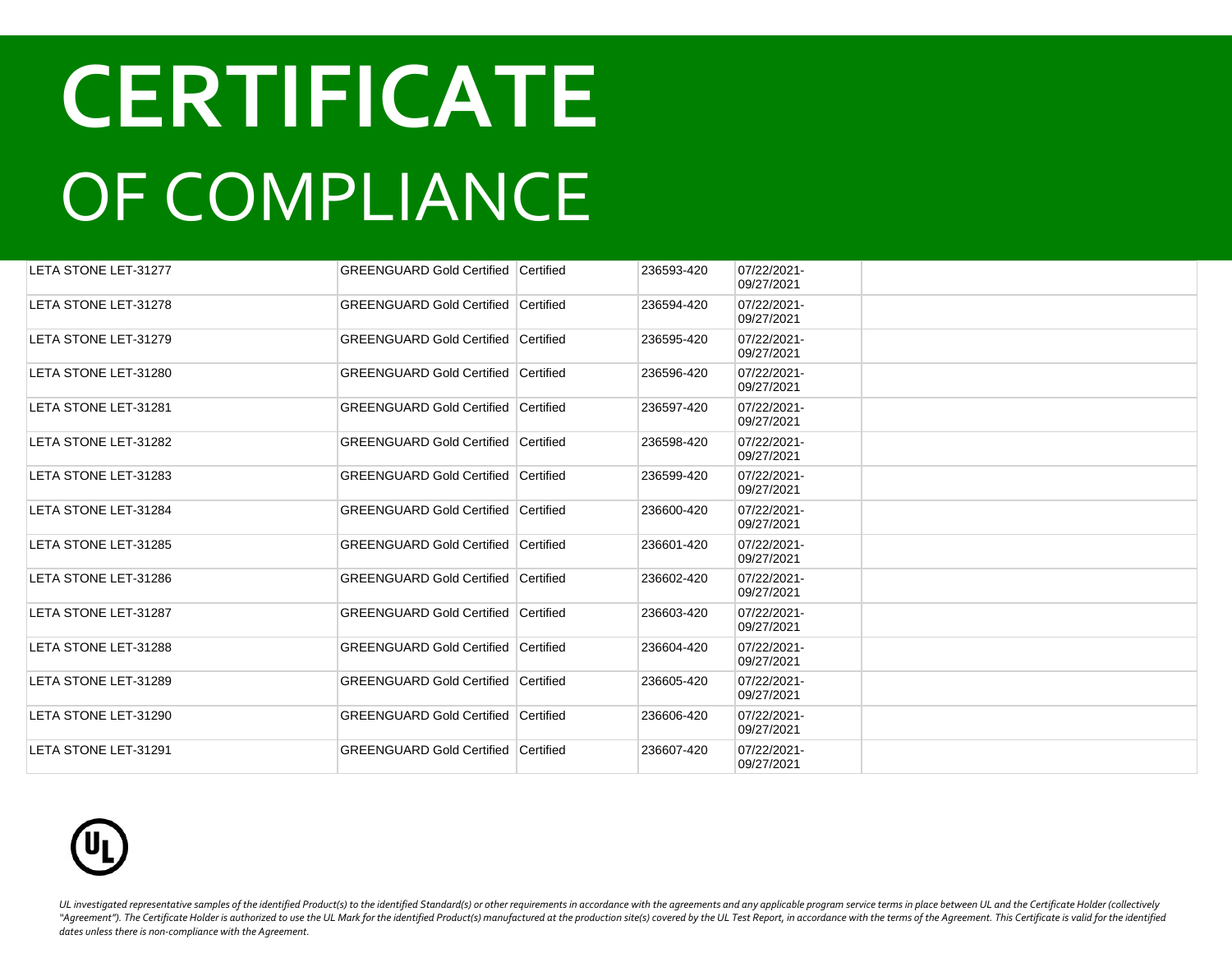| LETA STONE LET-31292 | <b>GREENGUARD Gold Certified Certified</b> |           | 236608-420 | 07/22/2021-<br>09/27/2021 |  |
|----------------------|--------------------------------------------|-----------|------------|---------------------------|--|
| LETA STONE LET-31293 | <b>GREENGUARD Gold Certified</b>           | Certified | 236609-420 | 07/22/2021-<br>09/27/2021 |  |
| LETA STONE LET-31294 | <b>GREENGUARD Gold Certified Certified</b> |           | 236610-420 | 07/22/2021-<br>09/27/2021 |  |
| LETA STONE LET-31295 | <b>GREENGUARD Gold Certified Certified</b> |           | 236611-420 | 07/22/2021-<br>09/27/2021 |  |
| LETA STONE LET-31296 | <b>GREENGUARD Gold Certified Certified</b> |           | 236612-420 | 07/22/2021-<br>09/27/2021 |  |
| LETA STONE LET-31297 | <b>GREENGUARD Gold Certified Certified</b> |           | 236613-420 | 07/22/2021-<br>09/27/2021 |  |
| LETA STONE LET-31298 | <b>GREENGUARD Gold Certified Certified</b> |           | 236614-420 | 07/22/2021-<br>09/27/2021 |  |
| LETA STONE LET-31299 | GREENGUARD Gold Certified Certified        |           | 236615-420 | 07/22/2021-<br>09/27/2021 |  |
| LETA STONE LET-31502 | <b>GREENGUARD Gold Certified Certified</b> |           | 236616-420 | 07/22/2021-<br>09/27/2021 |  |
| LETA STONE LET-31505 | GREENGUARD Gold Certified Certified        |           | 236617-420 | 07/22/2021-<br>09/27/2021 |  |
| LETA STONE LET-31516 | <b>GREENGUARD Gold Certified Certified</b> |           | 236618-420 | 07/22/2021-<br>09/27/2021 |  |
| LETA STONE LET-31518 | <b>GREENGUARD Gold Certified Certified</b> |           | 236619-420 | 07/22/2021-<br>09/27/2021 |  |
| LETA STONE LET-31519 | <b>GREENGUARD Gold Certified Certified</b> |           | 236620-420 | 07/22/2021-<br>09/27/2021 |  |
| LETA STONE LET-31520 | <b>GREENGUARD Gold Certified Certified</b> |           | 236621-420 | 07/22/2021-<br>09/27/2021 |  |
| LETA STONE LET-31526 | <b>GREENGUARD Gold Certified Certified</b> |           | 236622-420 | 07/22/2021-<br>09/27/2021 |  |

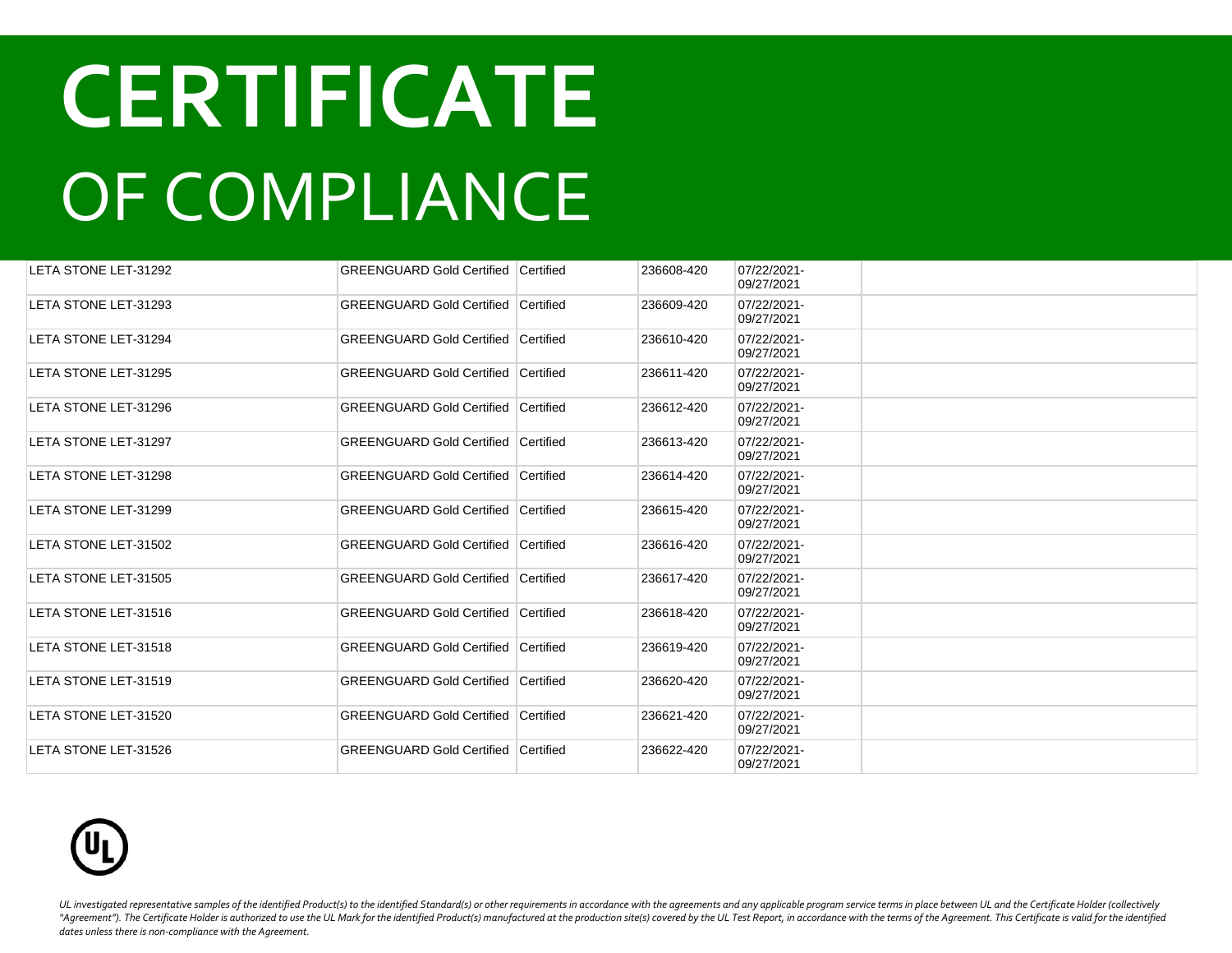| LETA STONE LET-31902 | <b>GREENGUARD Gold Certified Certified</b> |           | 236623-420 | 07/22/2021-<br>09/27/2021 |  |
|----------------------|--------------------------------------------|-----------|------------|---------------------------|--|
| LETA STONE LET-31903 | <b>GREENGUARD Gold Certified Certified</b> |           | 236624-420 | 07/22/2021-<br>09/27/2021 |  |
| LETA STONE LET-31905 | <b>GREENGUARD Gold Certified Certified</b> |           | 236625-420 | 07/22/2021-<br>09/27/2021 |  |
| LETA STONE LET-32205 | <b>GREENGUARD Gold Certified</b>           | Certified | 236626-420 | 07/22/2021-<br>09/27/2021 |  |
| LETA STONE LET-32301 | <b>GREENGUARD Gold Certified Certified</b> |           | 236627-420 | 07/22/2021-<br>09/27/2021 |  |
| LETA STONE LET-32307 | <b>GREENGUARD Gold Certified</b>           | Certified | 236628-420 | 07/22/2021-<br>09/27/2021 |  |
| LETA STONE LET-32315 | <b>GREENGUARD Gold Certified Certified</b> |           | 236629-420 | 07/22/2021-<br>09/27/2021 |  |
| LETA STONE LET-32317 | <b>GREENGUARD Gold Certified Certified</b> |           | 236630-420 | 07/22/2021-<br>09/27/2021 |  |
| LETA STONE LET-32318 | <b>GREENGUARD Gold Certified Certified</b> |           | 236631-420 | 07/22/2021-<br>09/27/2021 |  |
| LETA STONE LET-32319 | <b>GREENGUARD Gold Certified Certified</b> |           | 236632-420 | 07/22/2021-<br>09/27/2021 |  |
| LETA STONE LET-32338 | <b>GREENGUARD Gold Certified Certified</b> |           | 236633-420 | 07/22/2021-<br>09/27/2021 |  |
| LETA STONE LET-32340 | <b>GREENGUARD Gold Certified Certified</b> |           | 236634-420 | 07/22/2021-<br>09/27/2021 |  |
| LETA STONE LET-32341 | <b>GREENGUARD Gold Certified Certified</b> |           | 236635-420 | 07/22/2021-<br>09/27/2021 |  |
| LETA STONE LET-32342 | <b>GREENGUARD Gold Certified Certified</b> |           | 236636-420 | 07/22/2021-<br>09/27/2021 |  |
| LETA STONE LET-32346 | <b>GREENGUARD Gold Certified Certified</b> |           | 236637-420 | 07/22/2021-<br>09/27/2021 |  |

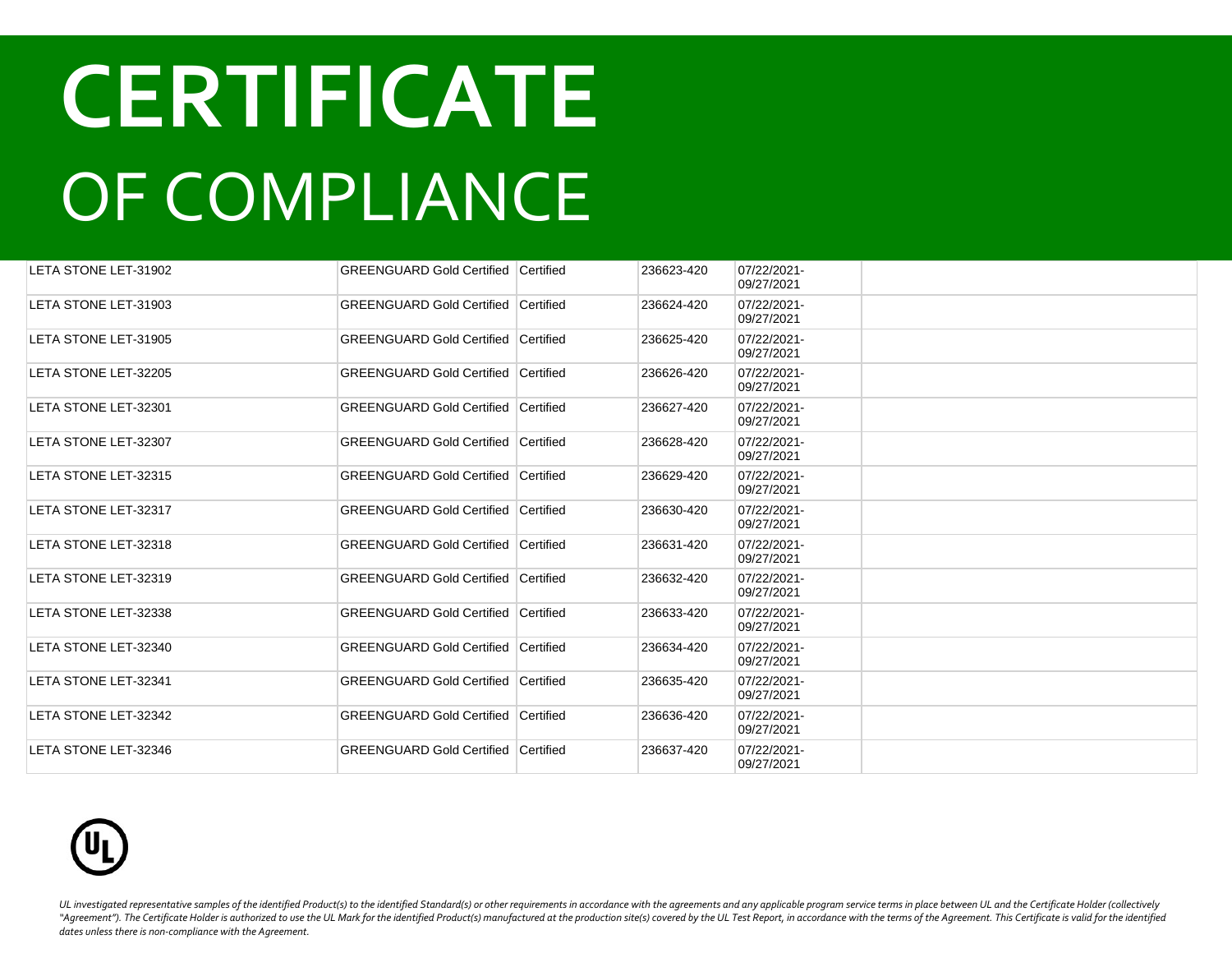| LETA STONE LET-32347        | <b>GREENGUARD Gold Certified Certified</b> |           | 236638-420 | 07/22/2021-<br>09/27/2021 |  |
|-----------------------------|--------------------------------------------|-----------|------------|---------------------------|--|
| LETA STONE LET-32348        | <b>GREENGUARD Gold Certified</b>           | Certified | 236639-420 | 07/22/2021-<br>09/27/2021 |  |
| LETA STONE LET-32349        | <b>GREENGUARD Gold Certified Certified</b> |           | 236640-420 | 07/22/2021-<br>09/27/2021 |  |
| LETA STONE LET-32350        | <b>GREENGUARD Gold Certified Certified</b> |           | 236641-420 | 07/22/2021-<br>09/27/2021 |  |
| LETA STONE LET-32353        | <b>GREENGUARD Gold Certified Certified</b> |           | 236642-420 | 07/22/2021-<br>09/27/2021 |  |
| LETA STONE LET-32355        | <b>GREENGUARD Gold Certified Certified</b> |           | 236643-420 | 07/22/2021-<br>09/27/2021 |  |
| <b>LETA STONE LET-32358</b> | <b>GREENGUARD Gold Certified Certified</b> |           | 236644-420 | 07/22/2021-<br>09/27/2021 |  |
| LETA STONE LET-32359        | GREENGUARD Gold Certified Certified        |           | 236645-420 | 07/22/2021-<br>09/27/2021 |  |
| LETA STONE LET-32360        | <b>GREENGUARD Gold Certified Certified</b> |           | 236646-420 | 07/22/2021-<br>09/27/2021 |  |
| LETA STONE LET-32361        | GREENGUARD Gold Certified Certified        |           | 236647-420 | 07/22/2021-<br>09/27/2021 |  |
| LETA STONE LET-32362        | <b>GREENGUARD Gold Certified Certified</b> |           | 236648-420 | 07/22/2021-<br>09/27/2021 |  |
| LETA STONE LET-32363        | <b>GREENGUARD Gold Certified Certified</b> |           | 236649-420 | 07/22/2021-<br>09/27/2021 |  |
| <b>LETA STONE LET-32365</b> | <b>GREENGUARD Gold Certified Certified</b> |           | 236650-420 | 07/22/2021-<br>09/27/2021 |  |
| LETA STONE LET-32366        | <b>GREENGUARD Gold Certified Certified</b> |           | 236651-420 | 07/22/2021-<br>09/27/2021 |  |
| LETA STONE LET-32367        | <b>GREENGUARD Gold Certified Certified</b> |           | 236652-420 | 07/22/2021-<br>09/27/2021 |  |

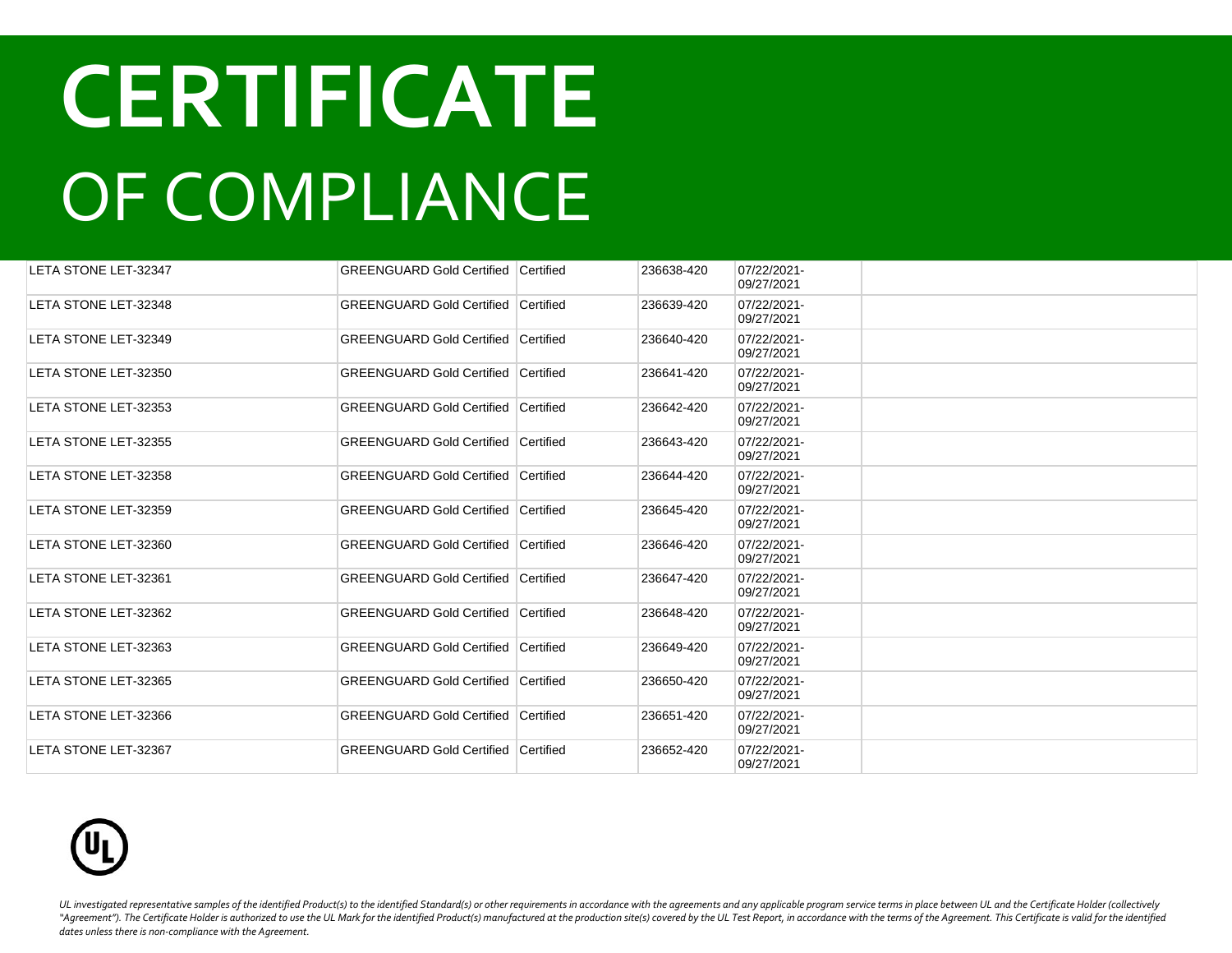| LETA STONE LET-32368        | <b>GREENGUARD Gold Certified Certified</b> |           | 236653-420 | 07/22/2021-<br>09/27/2021 |  |
|-----------------------------|--------------------------------------------|-----------|------------|---------------------------|--|
| LETA STONE LET-32369        | <b>GREENGUARD Gold Certified</b>           | Certified | 236654-420 | 07/22/2021-<br>09/27/2021 |  |
| LETA STONE LET-32370        | <b>GREENGUARD Gold Certified Certified</b> |           | 236655-420 | 07/22/2021-<br>09/27/2021 |  |
| LETA STONE LET-32371        | <b>GREENGUARD Gold Certified Certified</b> |           | 236656-420 | 07/22/2021-<br>09/27/2021 |  |
| LETA STONE LET-32373        | <b>GREENGUARD Gold Certified Certified</b> |           | 236657-420 | 07/22/2021-<br>09/27/2021 |  |
| LETA STONE LET-32379        | <b>GREENGUARD Gold Certified Certified</b> |           | 236658-420 | 07/22/2021-<br>09/27/2021 |  |
| <b>LETA STONE LET-32384</b> | <b>GREENGUARD Gold Certified Certified</b> |           | 236659-420 | 07/22/2021-<br>09/27/2021 |  |
| LETA STONE LET-32385        | GREENGUARD Gold Certified Certified        |           | 236660-420 | 07/22/2021-<br>09/27/2021 |  |
| LETA STONE LET-32386        | <b>GREENGUARD Gold Certified Certified</b> |           | 236661-420 | 07/22/2021-<br>09/27/2021 |  |
| LETA STONE LET-32387        | GREENGUARD Gold Certified Certified        |           | 236662-420 | 07/22/2021-<br>09/27/2021 |  |
| <b>LETA STONE LET-32388</b> | <b>GREENGUARD Gold Certified Certified</b> |           | 236663-420 | 07/22/2021-<br>09/27/2021 |  |
| LETA STONE LET-32389        | <b>GREENGUARD Gold Certified Certified</b> |           | 236664-420 | 07/22/2021-<br>09/27/2021 |  |
| LETA STONE LET-32390        | <b>GREENGUARD Gold Certified Certified</b> |           | 236665-420 | 07/22/2021-<br>09/27/2021 |  |
| LETA STONE LET-32391        | <b>GREENGUARD Gold Certified Certified</b> |           | 236666-420 | 07/22/2021-<br>09/27/2021 |  |
| LETA STONE LET-32392        | <b>GREENGUARD Gold Certified Certified</b> |           | 236667-420 | 07/22/2021-<br>09/27/2021 |  |

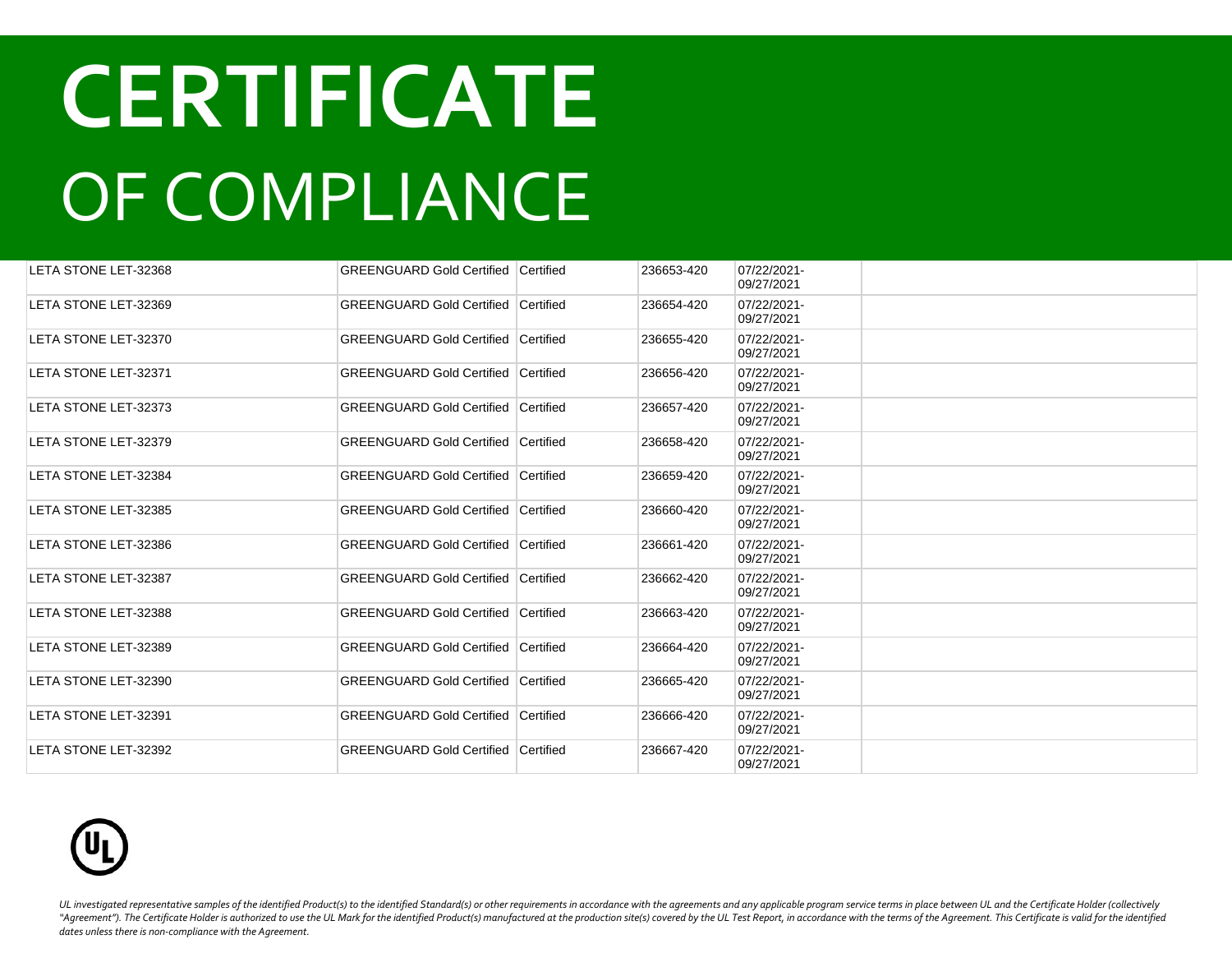| LETA STONE LET-33001 | <b>GREENGUARD Gold Certified Certified</b> |           | 236668-420 | 07/22/2021-<br>09/27/2021 |  |
|----------------------|--------------------------------------------|-----------|------------|---------------------------|--|
| LETA STONE LET-33002 | <b>GREENGUARD Gold Certified Certified</b> |           | 236669-420 | 07/22/2021-<br>09/27/2021 |  |
| LETA STONE LET-33140 | <b>GREENGUARD Gold Certified Certified</b> |           | 236670-420 | 07/22/2021-<br>09/27/2021 |  |
| LETA STONE LET-33141 | <b>GREENGUARD Gold Certified</b>           | Certified | 236671-420 | 07/22/2021-<br>09/27/2021 |  |
| LETA STONE LET-33142 | <b>GREENGUARD Gold Certified Certified</b> |           | 236672-420 | 07/22/2021-<br>09/27/2021 |  |
| LETA STONE LET-33143 | <b>GREENGUARD Gold Certified</b>           | Certified | 236673-420 | 07/22/2021-<br>09/27/2021 |  |
| LETA STONE LET-33145 | <b>GREENGUARD Gold Certified Certified</b> |           | 236674-420 | 07/22/2021-<br>09/27/2021 |  |
| LETA STONE LET-33147 | <b>GREENGUARD Gold Certified Certified</b> |           | 236675-420 | 07/22/2021-<br>09/27/2021 |  |
| LETA STONE LET-33148 | <b>GREENGUARD Gold Certified Certified</b> |           | 236676-420 | 07/22/2021-<br>09/27/2021 |  |
| LETA STONE LET-33150 | <b>GREENGUARD Gold Certified Certified</b> |           | 236677-420 | 07/22/2021-<br>09/27/2021 |  |
| LETA STONE LET-33151 | <b>GREENGUARD Gold Certified Certified</b> |           | 236678-420 | 07/22/2021-<br>09/27/2021 |  |
| LETA STONE LET-33152 | <b>GREENGUARD Gold Certified Certified</b> |           | 236679-420 | 07/22/2021-<br>09/27/2021 |  |
| LETA STONE LET-33153 | <b>GREENGUARD Gold Certified Certified</b> |           | 236680-420 | 07/22/2021-<br>09/27/2021 |  |
| LETA STONE LET-33154 | <b>GREENGUARD Gold Certified Certified</b> |           | 236681-420 | 07/22/2021-<br>09/27/2021 |  |
| LETA STONE LET-33155 | <b>GREENGUARD Gold Certified Certified</b> |           | 236682-420 | 07/22/2021-<br>09/27/2021 |  |

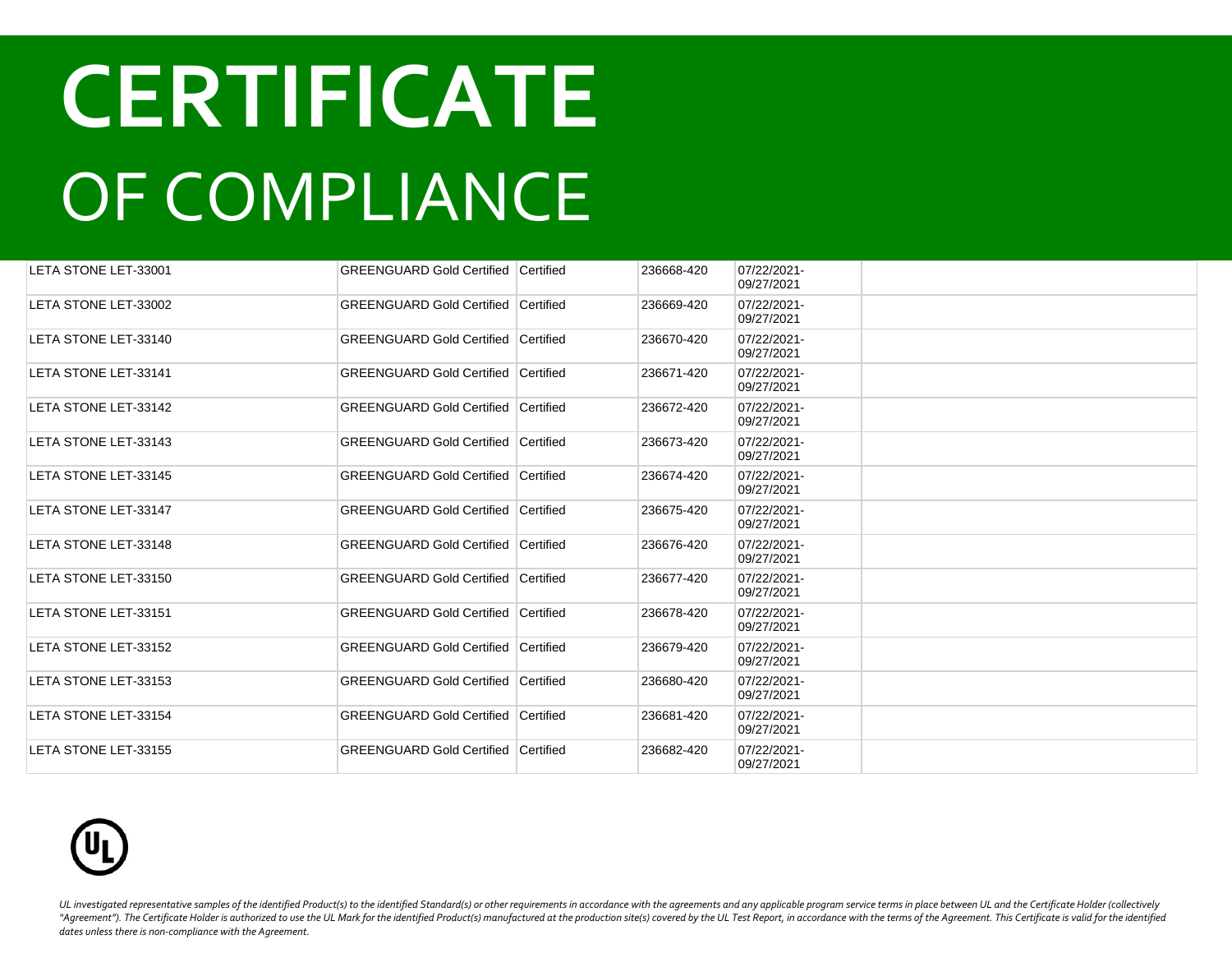| LETA STONE LET-33157 | <b>GREENGUARD Gold Certified Certified</b> |                  | 236683-420 | 07/22/2021-<br>09/27/2021 |  |
|----------------------|--------------------------------------------|------------------|------------|---------------------------|--|
| LETA STONE LET-33200 | <b>GREENGUARD Gold Certified</b>           | <b>Certified</b> | 236684-420 | 07/22/2021-<br>09/27/2021 |  |
| LETA STONE LET-33201 | <b>GREENGUARD Gold Certified Certified</b> |                  | 236685-420 | 07/22/2021-<br>09/27/2021 |  |
| LETA STONE LET-33202 | <b>GREENGUARD Gold Certified Certified</b> |                  | 236686-420 | 07/22/2021-<br>09/27/2021 |  |
| LETA STONE LET-33203 | <b>GREENGUARD Gold Certified Certified</b> |                  | 236687-420 | 07/22/2021-<br>09/27/2021 |  |
| LETA STONE LET-33204 | <b>GREENGUARD Gold Certified</b>           | Certified        | 236688-420 | 07/22/2021-<br>09/27/2021 |  |
| LETA STONE LET-33205 | <b>GREENGUARD Gold Certified Certified</b> |                  | 236689-420 | 07/22/2021-<br>09/27/2021 |  |
| LETA STONE LET-33206 | <b>GREENGUARD Gold Certified Certified</b> |                  | 236690-420 | 07/22/2021-<br>09/27/2021 |  |
| LETA STONE LET-33207 | <b>GREENGUARD Gold Certified Certified</b> |                  | 236691-420 | 07/22/2021-<br>09/27/2021 |  |
| LETA STONE LET-33208 | <b>GREENGUARD Gold Certified Certified</b> |                  | 236692-420 | 07/22/2021-<br>09/27/2021 |  |
| LETA STONE LET-33209 | <b>GREENGUARD Gold Certified Certified</b> |                  | 236693-420 | 07/22/2021-<br>09/27/2021 |  |
| LETA STONE LET-33210 | <b>GREENGUARD Gold Certified Certified</b> |                  | 236694-420 | 07/22/2021-<br>09/27/2021 |  |
| LETA STONE LET-33211 | <b>GREENGUARD Gold Certified Certified</b> |                  | 236695-420 | 07/22/2021-<br>09/27/2021 |  |
| LETA STONE LET-33212 | <b>GREENGUARD Gold Certified Certified</b> |                  | 236696-420 | 07/22/2021-<br>09/27/2021 |  |
| LETA STONE LET-33213 | <b>GREENGUARD Gold Certified Certified</b> |                  | 236697-420 | 07/22/2021-<br>09/27/2021 |  |

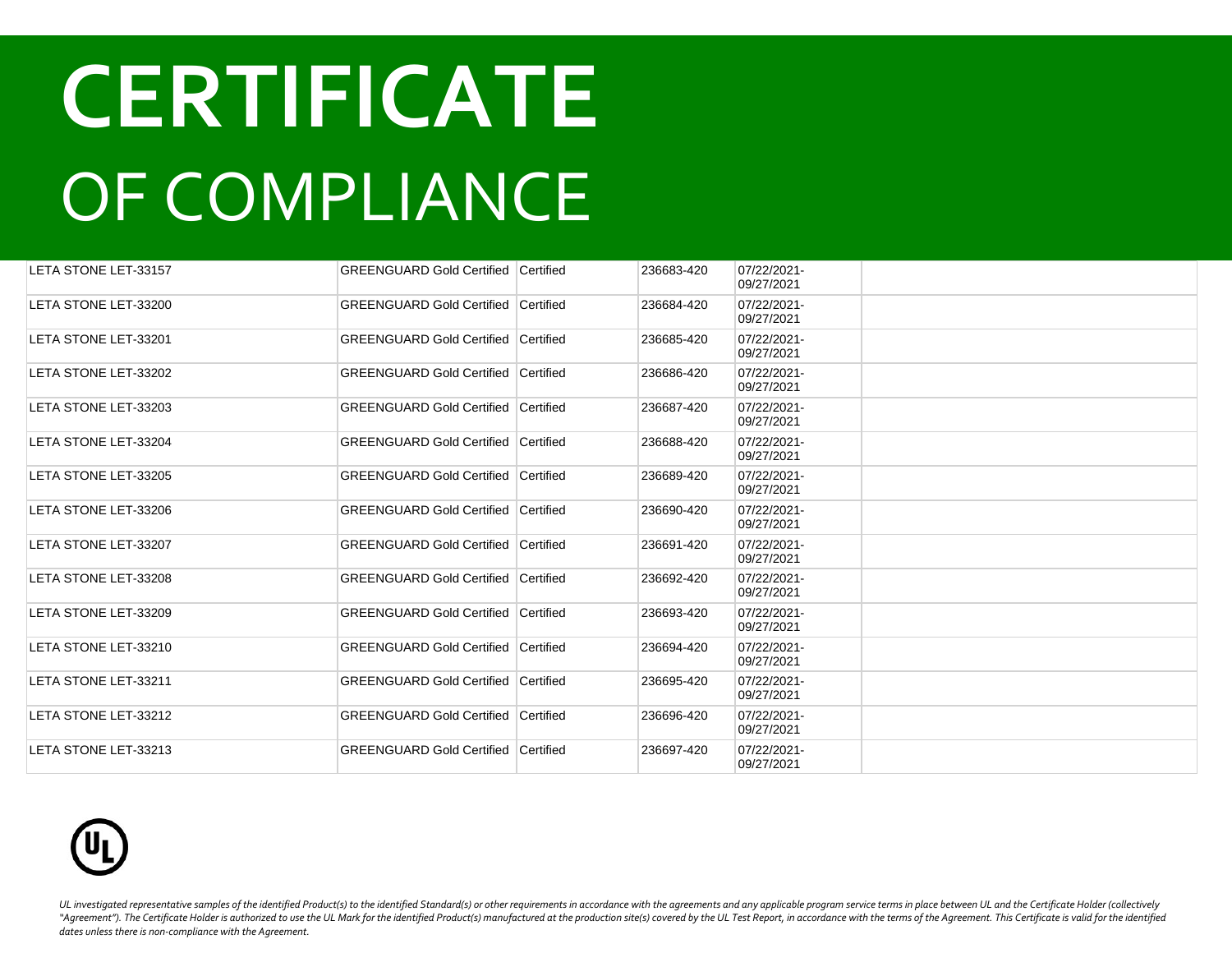| LETA STONE LET-33214        | <b>GREENGUARD Gold Certified Certified</b> |           | 236698-420 | 07/22/2021-<br>09/27/2021 |  |
|-----------------------------|--------------------------------------------|-----------|------------|---------------------------|--|
| LETA STONE LET-33215        | <b>GREENGUARD Gold Certified Certified</b> |           | 236699-420 | 07/22/2021-<br>09/27/2021 |  |
| LETA STONE LET-33216        | <b>GREENGUARD Gold Certified Certified</b> |           | 236700-420 | 07/22/2021-<br>09/27/2021 |  |
| LETA STONE LET-33217        | <b>GREENGUARD Gold Certified</b>           | Certified | 236701-420 | 07/22/2021-<br>09/27/2021 |  |
| LETA STONE LET-33218        | <b>GREENGUARD Gold Certified Certified</b> |           | 236702-420 | 07/22/2021-<br>09/27/2021 |  |
| LETA STONE LET-33219        | <b>GREENGUARD Gold Certified</b>           | Certified | 236703-420 | 07/22/2021-<br>09/27/2021 |  |
| LETA STONE LET-33220        | <b>GREENGUARD Gold Certified Certified</b> |           | 236704-420 | 07/22/2021-<br>09/27/2021 |  |
| LETA STONE LET-33221        | <b>GREENGUARD Gold Certified Certified</b> |           | 236705-420 | 07/22/2021-<br>09/27/2021 |  |
| LETA STONE LET-33222        | <b>GREENGUARD Gold Certified Certified</b> |           | 236706-420 | 07/22/2021-<br>09/27/2021 |  |
| <b>LETA STONE LET-33223</b> | <b>GREENGUARD Gold Certified Certified</b> |           | 236707-420 | 07/22/2021-<br>09/27/2021 |  |
| LETA STONE LET-33224        | <b>GREENGUARD Gold Certified Certified</b> |           | 236708-420 | 07/22/2021-<br>09/27/2021 |  |
| <b>LETA STONE LET-33225</b> | <b>GREENGUARD Gold Certified Certified</b> |           | 236709-420 | 07/22/2021-<br>09/27/2021 |  |
| <b>LETA STONE LET-33226</b> | <b>GREENGUARD Gold Certified Certified</b> |           | 236710-420 | 07/22/2021-<br>09/27/2021 |  |
| <b>LETA STONE LET-33227</b> | <b>GREENGUARD Gold Certified Certified</b> |           | 236711-420 | 07/22/2021-<br>09/27/2021 |  |
| <b>LETA STONE LET-33228</b> | <b>GREENGUARD Gold Certified Certified</b> |           | 236712-420 | 07/22/2021-<br>09/27/2021 |  |

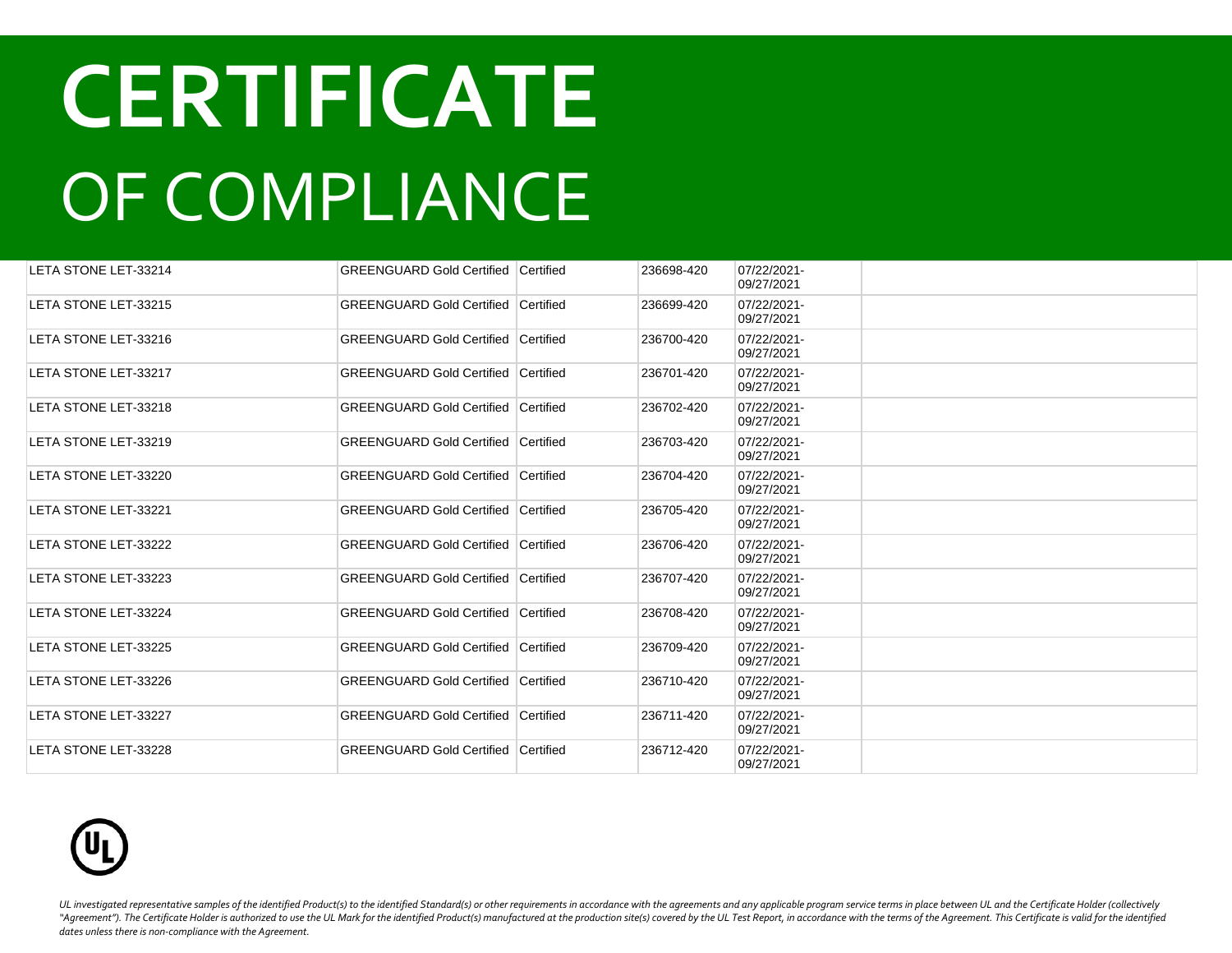| LETA STONE LET-33229        | <b>GREENGUARD Gold Certified Certified</b> |           | 236713-420 | 07/22/2021-<br>09/27/2021 |  |
|-----------------------------|--------------------------------------------|-----------|------------|---------------------------|--|
| LETA STONE LET-33230        | <b>GREENGUARD Gold Certified Certified</b> |           | 236714-420 | 07/22/2021-<br>09/27/2021 |  |
| LETA STONE LET-33231        | <b>GREENGUARD Gold Certified Certified</b> |           | 236715-420 | 07/22/2021-<br>09/27/2021 |  |
| LETA STONE LET-33232        | <b>GREENGUARD Gold Certified</b>           | Certified | 236716-420 | 07/22/2021-<br>09/27/2021 |  |
| LETA STONE LET-33233        | <b>GREENGUARD Gold Certified Certified</b> |           | 236717-420 | 07/22/2021-<br>09/27/2021 |  |
| LETA STONE LET-33234        | <b>GREENGUARD Gold Certified Certified</b> |           | 236718-420 | 07/22/2021-<br>09/27/2021 |  |
| LETA STONE LET-33235        | <b>GREENGUARD Gold Certified Certified</b> |           | 236719-420 | 07/22/2021-<br>09/27/2021 |  |
| LETA STONE LET-33236        | <b>GREENGUARD Gold Certified Certified</b> |           | 236720-420 | 07/22/2021-<br>09/27/2021 |  |
| LETA STONE LET-33237        | <b>GREENGUARD Gold Certified Certified</b> |           | 236721-420 | 07/22/2021-<br>09/27/2021 |  |
| LETA STONE LET-33238        | <b>GREENGUARD Gold Certified Certified</b> |           | 236722-420 | 07/22/2021-<br>09/27/2021 |  |
| LETA STONE LET-33239        | <b>GREENGUARD Gold Certified Certified</b> |           | 236723-420 | 07/22/2021-<br>09/27/2021 |  |
| LETA STONE LET-33240        | <b>GREENGUARD Gold Certified Certified</b> |           | 236724-420 | 07/22/2021-<br>09/27/2021 |  |
| LETA STONE LET-33241        | <b>GREENGUARD Gold Certified Certified</b> |           | 236725-420 | 07/22/2021-<br>09/27/2021 |  |
| LETA STONE LET-33242        | <b>GREENGUARD Gold Certified Certified</b> |           | 236726-420 | 07/22/2021-<br>09/27/2021 |  |
| <b>LETA STONE LET-33243</b> | <b>GREENGUARD Gold Certified Certified</b> |           | 236727-420 | 07/22/2021-<br>09/27/2021 |  |

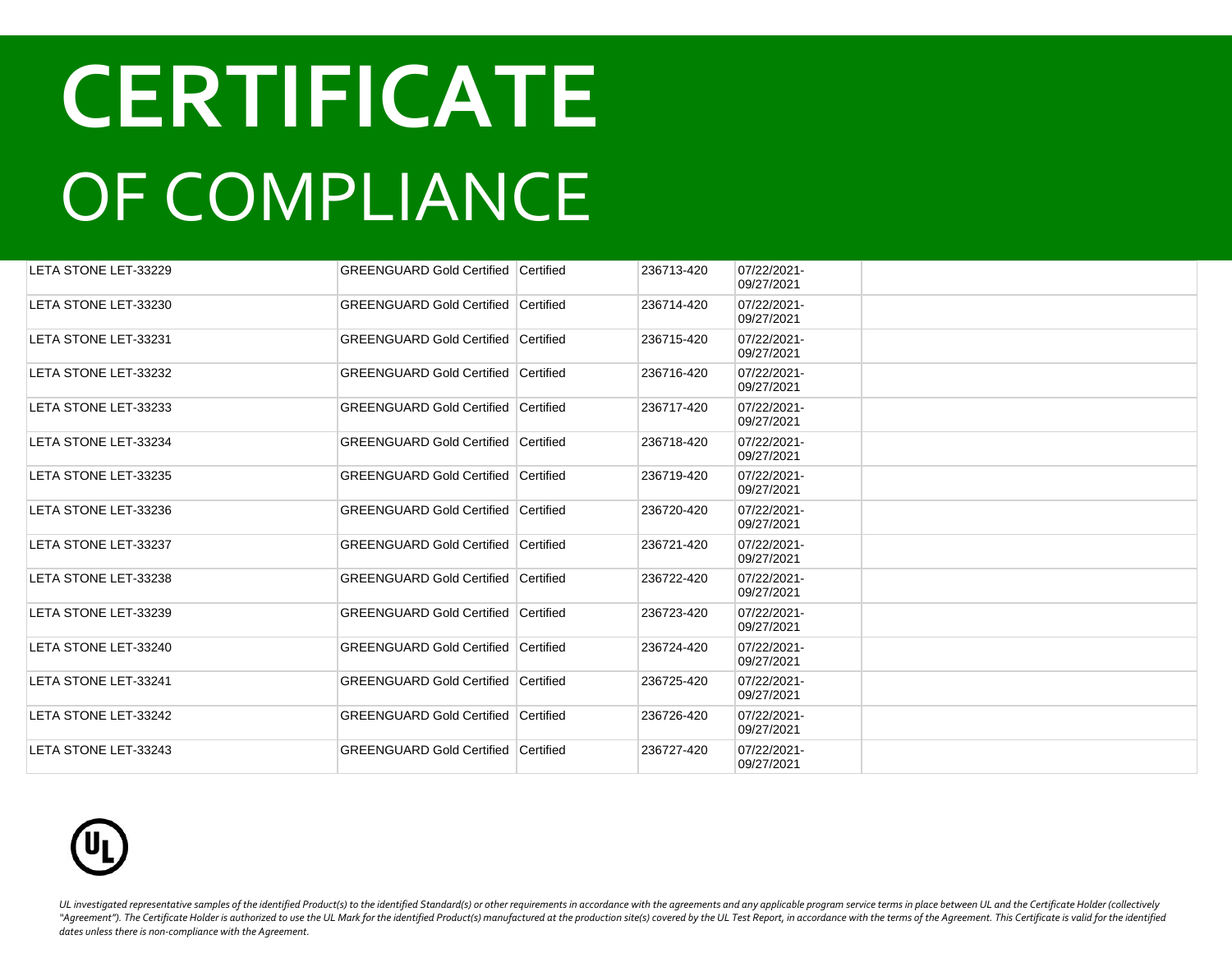| LETA STONE LET-33244        | <b>GREENGUARD Gold Certified Certified</b> |           | 236728-420 | 07/22/2021-<br>09/27/2021 |  |
|-----------------------------|--------------------------------------------|-----------|------------|---------------------------|--|
| LETA STONE LET-33245        | <b>GREENGUARD Gold Certified Certified</b> |           | 236729-420 | 07/22/2021-<br>09/27/2021 |  |
| LETA STONE LET-33246        | <b>GREENGUARD Gold Certified Certified</b> |           | 236730-420 | 07/22/2021-<br>09/27/2021 |  |
| <b>LETA STONE LET-33247</b> | <b>GREENGUARD Gold Certified</b>           | Certified | 236731-420 | 07/22/2021-<br>09/27/2021 |  |
| <b>LETA STONE LET-33248</b> | <b>GREENGUARD Gold Certified Certified</b> |           | 236732-420 | 07/22/2021-<br>09/27/2021 |  |
| LETA STONE LET-33249        | <b>GREENGUARD Gold Certified</b>           | Certified | 236733-420 | 07/22/2021-<br>09/27/2021 |  |
| LETA STONE LET-33250        | <b>GREENGUARD Gold Certified Certified</b> |           | 236734-420 | 07/22/2021-<br>09/27/2021 |  |
| LETA STONE LET-33251        | <b>GREENGUARD Gold Certified Certified</b> |           | 236735-420 | 07/22/2021-<br>09/27/2021 |  |
| LETA STONE LET-33252        | <b>GREENGUARD Gold Certified Certified</b> |           | 236736-420 | 07/22/2021-<br>09/27/2021 |  |
| LETA STONE LET-33253        | <b>GREENGUARD Gold Certified Certified</b> |           | 236737-420 | 07/22/2021-<br>09/27/2021 |  |
| LETA STONE LET-33254        | <b>GREENGUARD Gold Certified Certified</b> |           | 236738-420 | 07/22/2021-<br>09/27/2021 |  |
| LETA STONE LET-33255        | <b>GREENGUARD Gold Certified Certified</b> |           | 236739-420 | 07/22/2021-<br>09/27/2021 |  |
| <b>LETA STONE LET-33256</b> | <b>GREENGUARD Gold Certified Certified</b> |           | 236740-420 | 07/22/2021-<br>09/27/2021 |  |
| <b>LETA STONE LET-33257</b> | <b>GREENGUARD Gold Certified Certified</b> |           | 236741-420 | 07/22/2021-<br>09/27/2021 |  |
| LETA STONE LET-33258        | <b>GREENGUARD Gold Certified Certified</b> |           | 236742-420 | 07/22/2021-<br>09/27/2021 |  |

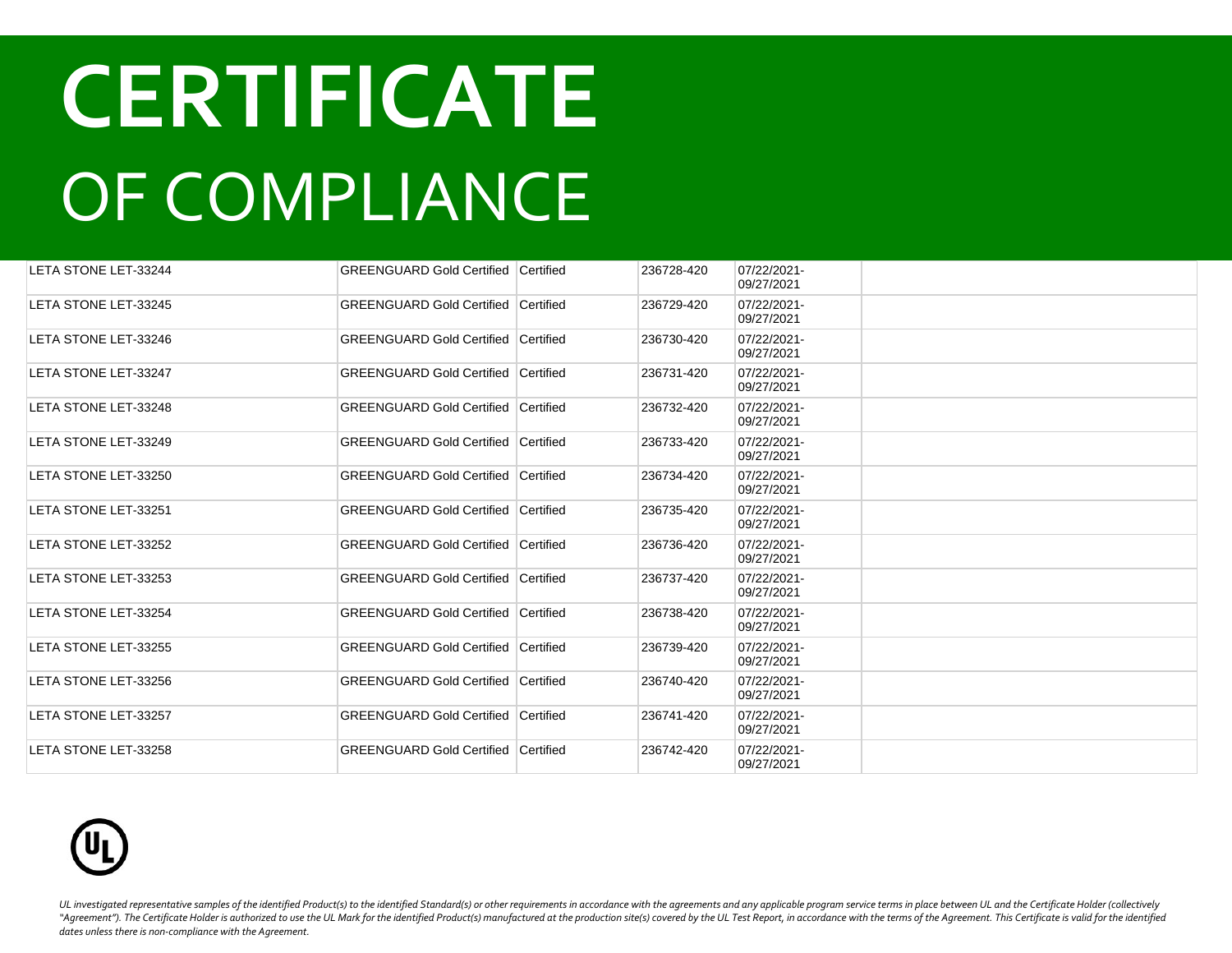| LETA STONE LET-33259 | <b>GREENGUARD Gold Certified Certified</b> |           | 236743-420 | 07/22/2021-<br>09/27/2021 |  |
|----------------------|--------------------------------------------|-----------|------------|---------------------------|--|
| LETA STONE LET-33260 | <b>GREENGUARD Gold Certified Certified</b> |           | 236744-420 | 07/22/2021-<br>09/27/2021 |  |
| LETA STONE LET-33261 | <b>GREENGUARD Gold Certified Certified</b> |           | 236745-420 | 07/22/2021-<br>09/27/2021 |  |
| LETA STONE LET-33262 | <b>GREENGUARD Gold Certified</b>           | Certified | 236746-420 | 07/22/2021-<br>09/27/2021 |  |
| LETA STONE LET-33263 | <b>GREENGUARD Gold Certified Certified</b> |           | 236747-420 | 07/22/2021-<br>09/27/2021 |  |
| LETA STONE LET-33264 | <b>GREENGUARD Gold Certified Certified</b> |           | 236748-420 | 07/22/2021-<br>09/27/2021 |  |
| LETA STONE LET-33265 | <b>GREENGUARD Gold Certified Certified</b> |           | 236749-420 | 07/22/2021-<br>09/27/2021 |  |
| LETA STONE LET-33266 | <b>GREENGUARD Gold Certified Certified</b> |           | 236750-420 | 07/22/2021-<br>09/27/2021 |  |
| LETA STONE LET-33267 | <b>GREENGUARD Gold Certified Certified</b> |           | 236751-420 | 07/22/2021-<br>09/27/2021 |  |
| LETA STONE LET-33268 | <b>GREENGUARD Gold Certified Certified</b> |           | 236752-420 | 07/22/2021-<br>09/27/2021 |  |
| LETA STONE LET-33269 | <b>GREENGUARD Gold Certified Certified</b> |           | 236753-420 | 07/22/2021-<br>09/27/2021 |  |
| LETA STONE LET-33270 | GREENGUARD Gold Certified Certified        |           | 236754-420 | 07/22/2021-<br>09/27/2021 |  |
| LETA STONE LET-33271 | <b>GREENGUARD Gold Certified Certified</b> |           | 236755-420 | 07/22/2021-<br>09/27/2021 |  |
| LETA STONE LET-33272 | <b>GREENGUARD Gold Certified Certified</b> |           | 236756-420 | 07/22/2021-<br>09/27/2021 |  |
| LETA STONE LET-33273 | <b>GREENGUARD Gold Certified Certified</b> |           | 236757-420 | 07/22/2021-<br>09/27/2021 |  |

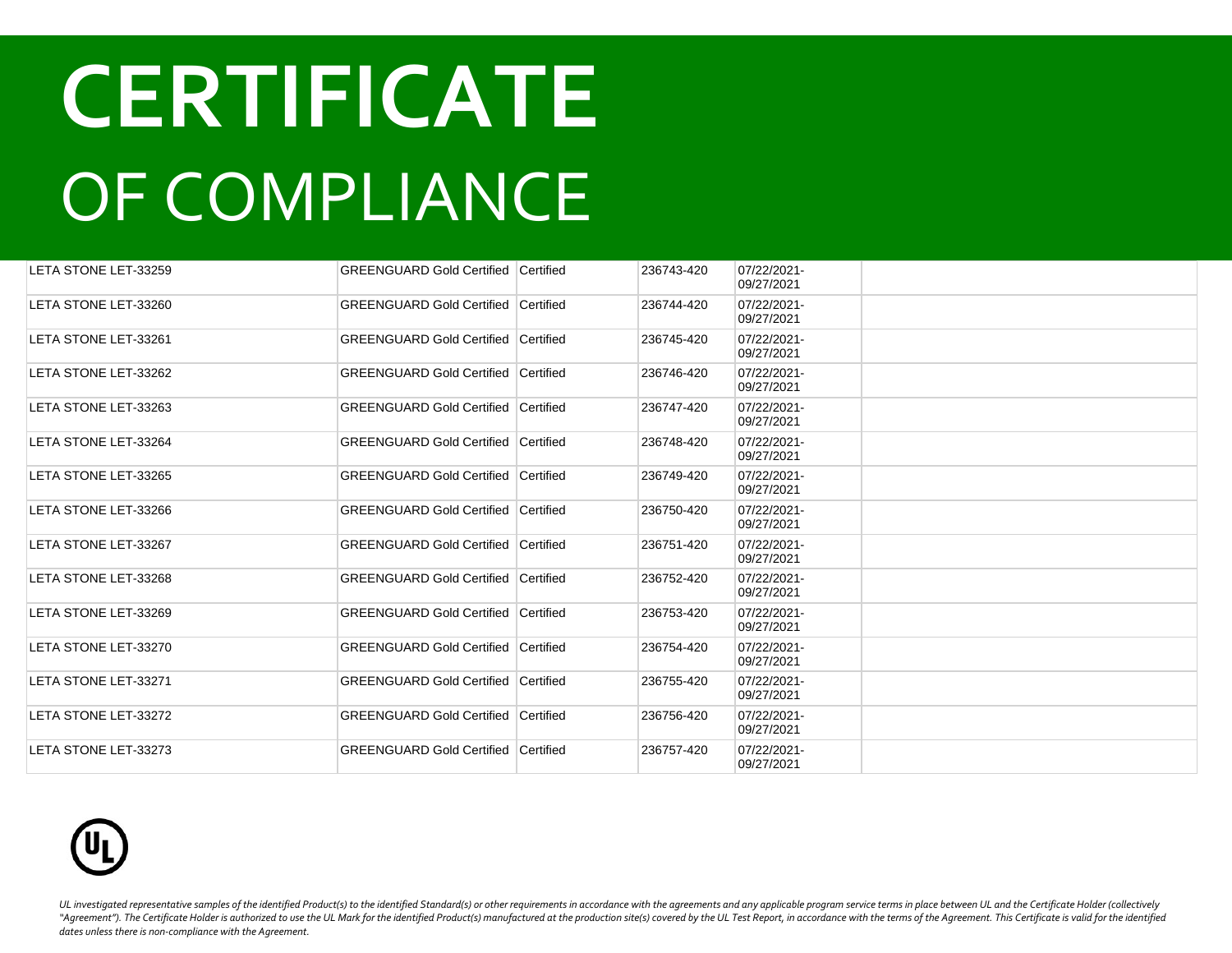| LETA STONE LET-33274 | <b>GREENGUARD Gold Certified Certified</b>   |                  | 236758-420 | 07/22/2021-<br>09/27/2021 |  |
|----------------------|----------------------------------------------|------------------|------------|---------------------------|--|
| LETA STONE LET-33275 | <b>GREENGUARD Gold Certified   Certified</b> |                  | 236759-420 | 07/22/2021-<br>09/27/2021 |  |
| LETA STONE LET-33276 | <b>GREENGUARD Gold Certified Certified</b>   |                  | 236760-420 | 07/22/2021-<br>09/27/2021 |  |
| LETA STONE LET-33277 | <b>GREENGUARD Gold Certified</b>             | Certified        | 236761-420 | 07/22/2021-<br>09/27/2021 |  |
| LETA STONE LET-33278 | <b>GREENGUARD Gold Certified Certified</b>   |                  | 236762-420 | 07/22/2021-<br>09/27/2021 |  |
| LETA STONE LET-33279 | <b>GREENGUARD Gold Certified Certified</b>   |                  | 236763-420 | 07/22/2021-<br>09/27/2021 |  |
| LETA STONE LET-33280 | <b>GREENGUARD Gold Certified Certified</b>   |                  | 236764-420 | 07/22/2021-<br>09/27/2021 |  |
| LETA STONE LET-33281 | <b>GREENGUARD Gold Certified</b>             | Certified        | 236765-420 | 07/22/2021-<br>09/27/2021 |  |
| LETA STONE LET-33282 | <b>GREENGUARD Gold Certified</b>             | Certified        | 236766-420 | 07/22/2021-<br>09/27/2021 |  |
| LETA STONE LET-33283 | <b>GREENGUARD Gold Certified Certified</b>   |                  | 236767-420 | 07/22/2021-<br>09/27/2021 |  |
| LETA STONE LET-33284 | <b>GREENGUARD Gold Certified Certified</b>   |                  | 236768-420 | 07/22/2021-<br>09/27/2021 |  |
| LETA STONE LET-33285 | <b>GREENGUARD Gold Certified</b>             | <b>Certified</b> | 236769-420 | 07/22/2021-<br>09/27/2021 |  |
| LETA STONE LET-33286 | <b>GREENGUARD Gold Certified Certified</b>   |                  | 236770-420 | 07/22/2021-<br>09/27/2021 |  |
| LETA STONE LET-33287 | <b>GREENGUARD Gold Certified Certified</b>   |                  | 236771-420 | 07/22/2021-<br>09/27/2021 |  |
| LETA STONE LET-33288 | <b>GREENGUARD Gold Certified Certified</b>   |                  | 236772-420 | 07/22/2021-<br>09/27/2021 |  |

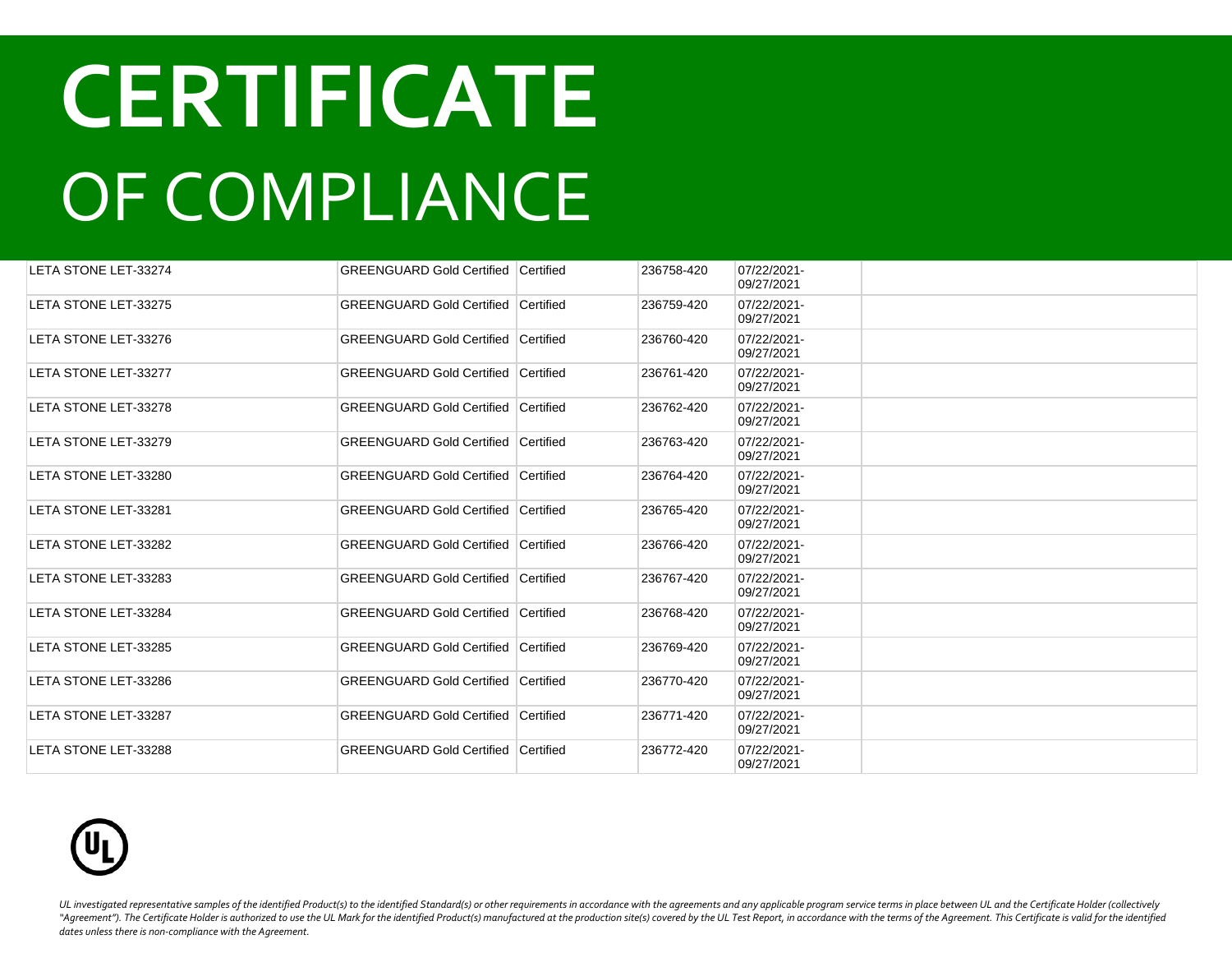| LETA STONE LET-33289 | <b>GREENGUARD Gold Certified Certified</b> |           | 236773-420 | 07/22/2021-<br>09/27/2021 |  |
|----------------------|--------------------------------------------|-----------|------------|---------------------------|--|
| LETA STONE LET-33290 | <b>GREENGUARD Gold Certified Certified</b> |           | 236774-420 | 07/22/2021-<br>09/27/2021 |  |
| LETA STONE LET-33291 | <b>GREENGUARD Gold Certified Certified</b> |           | 236775-420 | 07/22/2021-<br>09/27/2021 |  |
| LETA STONE LET-33292 | <b>GREENGUARD Gold Certified</b>           | Certified | 236776-420 | 07/22/2021-<br>09/27/2021 |  |
| LETA STONE LET-33293 | <b>GREENGUARD Gold Certified Certified</b> |           | 236777-420 | 07/22/2021-<br>09/27/2021 |  |
| LETA STONE LET-33294 | <b>GREENGUARD Gold Certified</b>           | Certified | 236778-420 | 07/22/2021-<br>09/27/2021 |  |
| LETA STONE LET-33295 | <b>GREENGUARD Gold Certified Certified</b> |           | 236779-420 | 07/22/2021-<br>09/27/2021 |  |
| LETA STONE LET-33296 | <b>GREENGUARD Gold Certified Certified</b> |           | 236780-420 | 07/22/2021-<br>09/27/2021 |  |
| LETA STONE LET-33297 | <b>GREENGUARD Gold Certified Certified</b> |           | 236781-420 | 07/22/2021-<br>09/27/2021 |  |
| LETA STONE LET-33298 | <b>GREENGUARD Gold Certified Certified</b> |           | 236782-420 | 07/22/2021-<br>09/27/2021 |  |
| LETA STONE LET-33299 | <b>GREENGUARD Gold Certified Certified</b> |           | 236783-420 | 07/22/2021-<br>09/27/2021 |  |
| LETA STONE LET-39100 | <b>GREENGUARD Gold Certified Certified</b> |           | 236784-420 | 07/22/2021-<br>09/27/2021 |  |
| LETA STONE LET-39101 | <b>GREENGUARD Gold Certified Certified</b> |           | 236785-420 | 07/22/2021-<br>09/27/2021 |  |
| LETA STONE LET-39102 | <b>GREENGUARD Gold Certified Certified</b> |           | 236786-420 | 07/22/2021-<br>09/27/2021 |  |
| LETA STONE LET-39103 | <b>GREENGUARD Gold Certified Certified</b> |           | 236787-420 | 07/22/2021-<br>09/27/2021 |  |

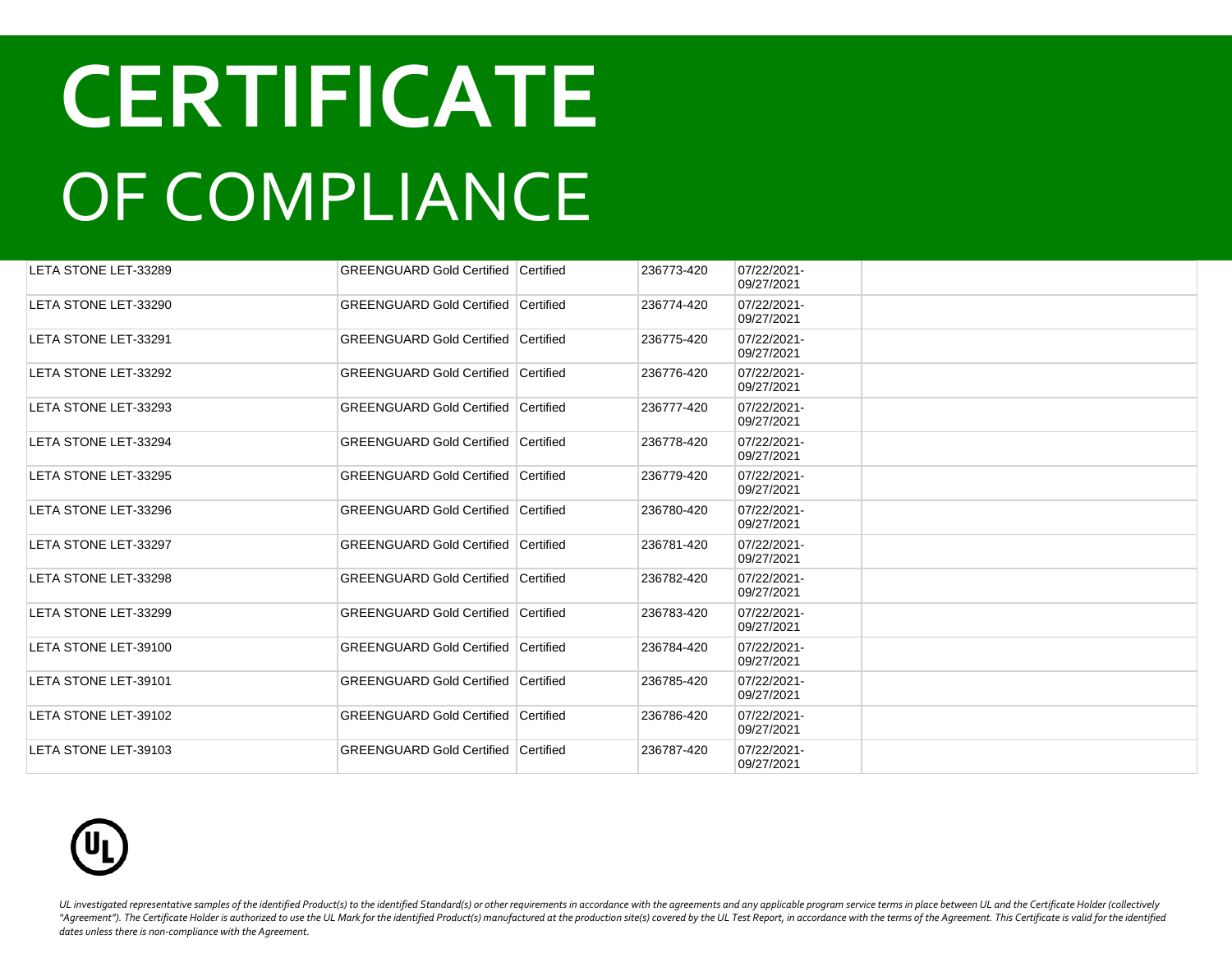| LETA STONE LET-39104 | <b>GREENGUARD Gold Certified   Certified</b> |                  | 236788-420 | 07/22/2021-<br>09/27/2021 |  |
|----------------------|----------------------------------------------|------------------|------------|---------------------------|--|
| LETA STONE LET-39105 | <b>GREENGUARD Gold Certified</b>             | <b>Certified</b> | 236789-420 | 07/22/2021-<br>09/27/2021 |  |
| LETA STONE LET-39106 | <b>GREENGUARD Gold Certified Certified</b>   |                  | 236790-420 | 07/22/2021-<br>09/27/2021 |  |
| LETA STONE LET-39107 | <b>GREENGUARD Gold Certified   Certified</b> |                  | 236791-420 | 07/22/2021-<br>09/27/2021 |  |
| LETA STONE LET-39108 | <b>GREENGUARD Gold Certified Certified</b>   |                  | 236792-420 | 07/22/2021-<br>09/27/2021 |  |
| LETA STONE LET-39109 | <b>GREENGUARD Gold Certified</b>             | <b>Certified</b> | 236793-420 | 07/22/2021-<br>09/27/2021 |  |
| LETA STONE LET-39110 | <b>GREENGUARD Gold Certified Certified</b>   |                  | 236794-420 | 07/22/2021-<br>09/27/2021 |  |
| LETA STONE LET-39111 | <b>GREENGUARD Gold Certified Certified</b>   |                  | 236795-420 | 07/22/2021-<br>09/27/2021 |  |
| LETA STONE LET-39112 | <b>GREENGUARD Gold Certified Certified</b>   |                  | 236796-420 | 07/22/2021-<br>09/27/2021 |  |
| LETA STONE LET-39113 | <b>GREENGUARD Gold Certified Certified</b>   |                  | 236797-420 | 07/22/2021-<br>09/27/2021 |  |
| LETA STONE LET-39114 | <b>GREENGUARD Gold Certified Certified</b>   |                  | 236798-420 | 07/22/2021-<br>09/27/2021 |  |
| LETA STONE LET-39115 | <b>GREENGUARD Gold Certified Certified</b>   |                  | 236799-420 | 07/22/2021-<br>09/27/2021 |  |
| LETA STONE LET-39116 | <b>GREENGUARD Gold Certified Certified</b>   |                  | 236800-420 | 07/22/2021-<br>09/27/2021 |  |
| LETA STONE LET-39117 | <b>GREENGUARD Gold Certified Certified</b>   |                  | 236801-420 | 07/22/2021-<br>09/27/2021 |  |
| LETA STONE LET-39118 | <b>GREENGUARD Gold Certified Certified</b>   |                  | 236802-420 | 07/22/2021-<br>09/27/2021 |  |

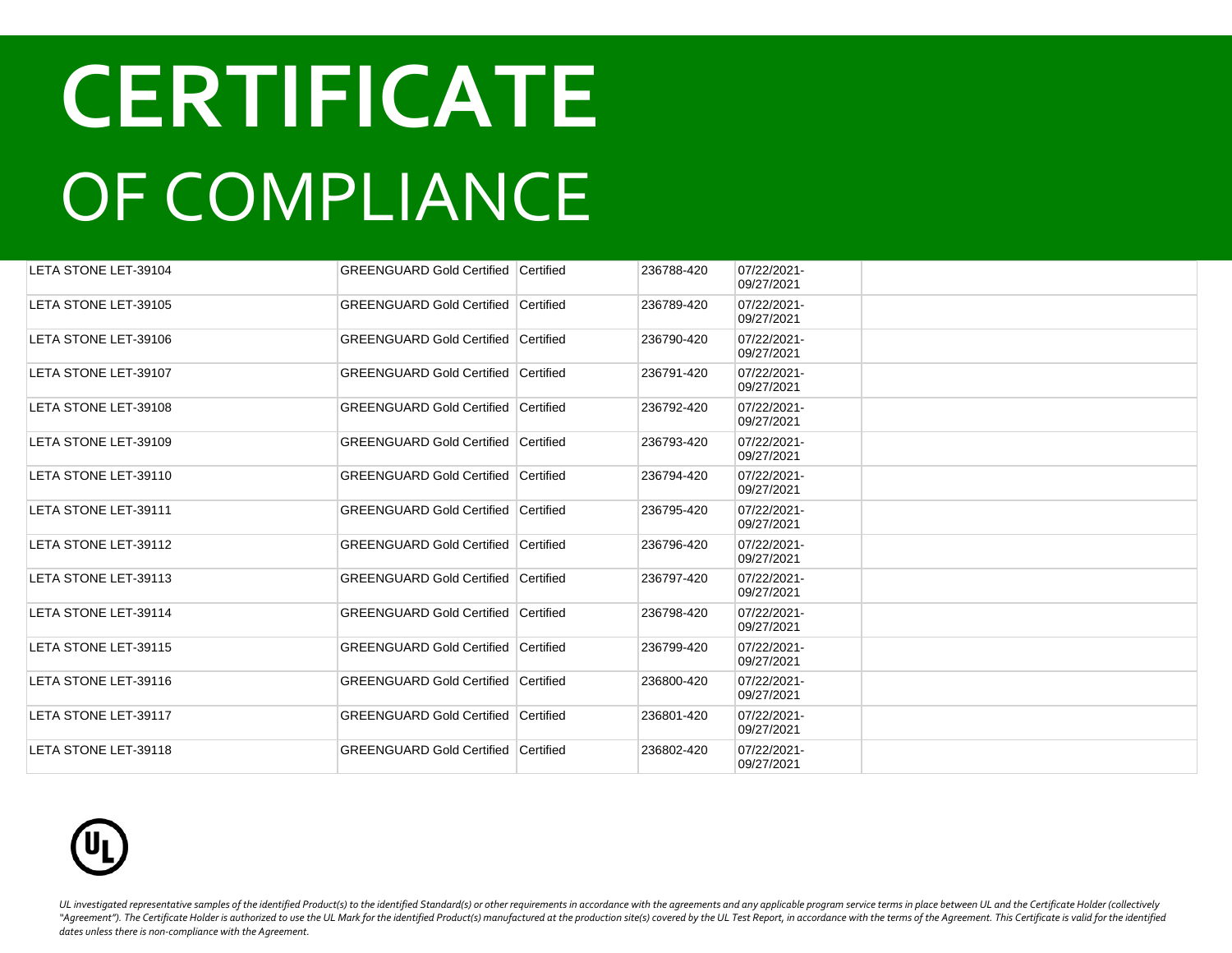| LETA STONE LET-39119 | <b>GREENGUARD Gold Certified Certified</b> |                  | 236803-420 | 07/22/2021-<br>09/27/2021 |  |
|----------------------|--------------------------------------------|------------------|------------|---------------------------|--|
| LETA STONE LET-39120 | <b>GREENGUARD Gold Certified</b>           | <b>Certified</b> | 236804-420 | 07/22/2021-<br>09/27/2021 |  |
| LETA STONE LET-39121 | <b>GREENGUARD Gold Certified Certified</b> |                  | 236805-420 | 07/22/2021-<br>09/27/2021 |  |
| LETA STONE LET-39122 | <b>GREENGUARD Gold Certified</b>           | Certified        | 236806-420 | 07/22/2021-<br>09/27/2021 |  |
| LETA STONE LET-39123 | <b>GREENGUARD Gold Certified Certified</b> |                  | 236807-420 | 07/22/2021-<br>09/27/2021 |  |
| LETA STONE LET-39124 | <b>GREENGUARD Gold Certified Certified</b> |                  | 236808-420 | 07/22/2021-<br>09/27/2021 |  |
| LETA STONE LET-39125 | <b>GREENGUARD Gold Certified Certified</b> |                  | 236809-420 | 07/22/2021-<br>09/27/2021 |  |
| LETA STONE LET-39126 | <b>GREENGUARD Gold Certified</b>           | Certified        | 236810-420 | 07/22/2021-<br>09/27/2021 |  |
| LETA STONE LET-39127 | <b>GREENGUARD Gold Certified Certified</b> |                  | 236811-420 | 07/22/2021-<br>09/27/2021 |  |
| LETA STONE LET-39128 | <b>GREENGUARD Gold Certified Certified</b> |                  | 236812-420 | 07/22/2021-<br>09/27/2021 |  |
| LETA STONE LET-39129 | <b>GREENGUARD Gold Certified Certified</b> |                  | 236813-420 | 07/22/2021-<br>09/27/2021 |  |
| LETA STONE LET-39130 | <b>GREENGUARD Gold Certified</b>           | Certified        | 236814-420 | 07/22/2021-<br>09/27/2021 |  |
| LETA STONE LET-39131 | <b>GREENGUARD Gold Certified Certified</b> |                  | 236815-420 | 07/22/2021-<br>09/27/2021 |  |
| LETA STONE LET-39132 | <b>GREENGUARD Gold Certified Certified</b> |                  | 236816-420 | 07/22/2021-<br>09/27/2021 |  |
| LETA STONE LET-39133 | <b>GREENGUARD Gold Certified</b>           | Certified        | 236817-420 | 07/22/2021-<br>09/27/2021 |  |

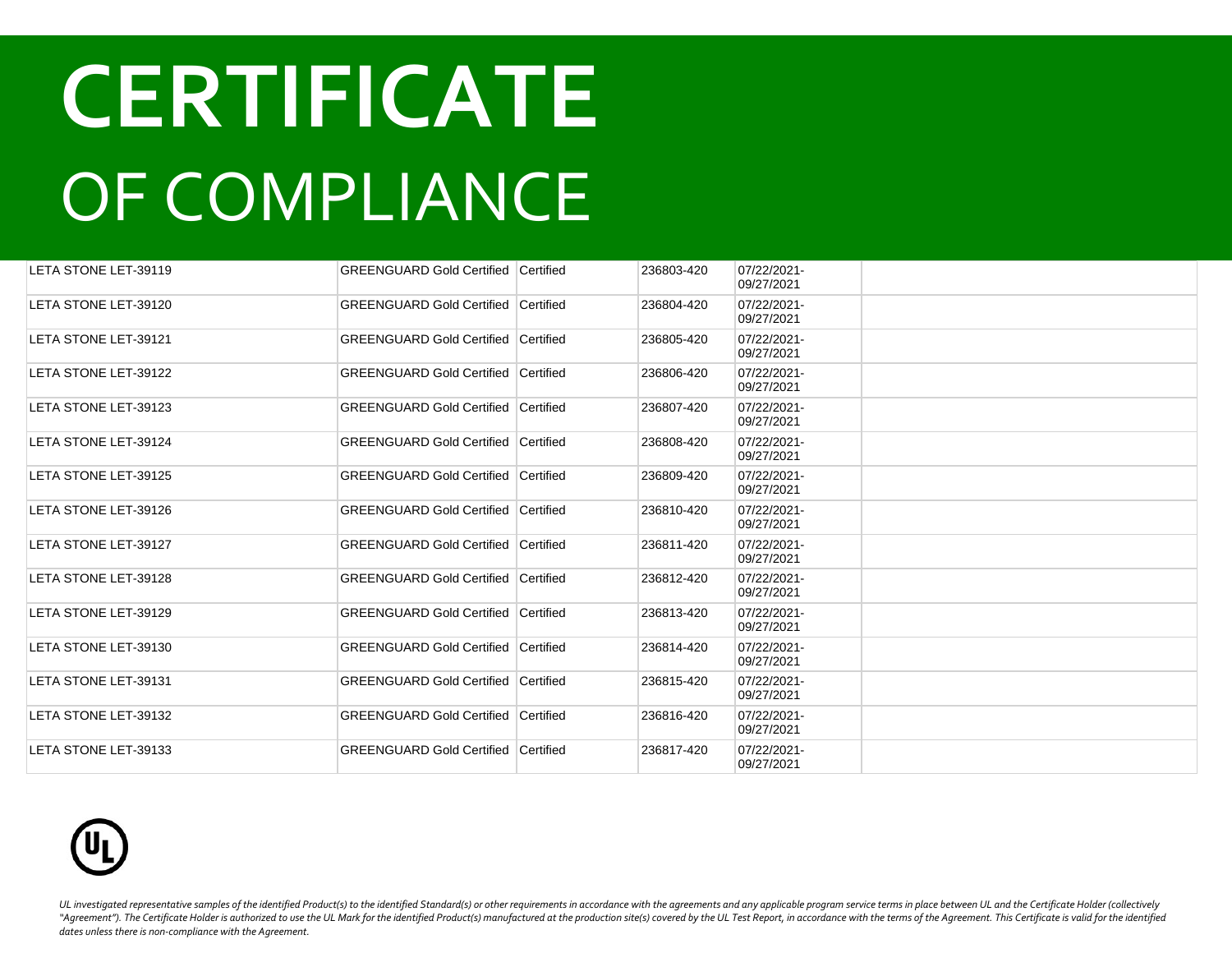| LETA STONE LET-39134 | <b>GREENGUARD Gold Certified Certified</b> |                  | 236818-420 | 07/22/2021-<br>09/27/2021 |  |
|----------------------|--------------------------------------------|------------------|------------|---------------------------|--|
| LETA STONE LET-39135 | <b>GREENGUARD Gold Certified Certified</b> |                  | 236819-420 | 07/22/2021-<br>09/27/2021 |  |
| LETA STONE LET-39136 | <b>GREENGUARD Gold Certified Certified</b> |                  | 236820-420 | 07/22/2021-<br>09/27/2021 |  |
| LETA STONE LET-39137 | <b>GREENGUARD Gold Certified</b>           | <b>Certified</b> | 236821-420 | 07/22/2021-<br>09/27/2021 |  |
| LETA STONE LET-39138 | <b>GREENGUARD Gold Certified Certified</b> |                  | 236822-420 | 07/22/2021-<br>09/27/2021 |  |
| LETA STONE LET-39139 | <b>GREENGUARD Gold Certified</b>           | Certified        | 236823-420 | 07/22/2021-<br>09/27/2021 |  |
| LETA STONE LET-39140 | <b>GREENGUARD Gold Certified Certified</b> |                  | 236824-420 | 07/22/2021-<br>09/27/2021 |  |
| LETA STONE LET-39141 | <b>GREENGUARD Gold Certified</b>           | <b>Certified</b> | 236825-420 | 07/22/2021-<br>09/27/2021 |  |
| LETA STONE LET-39142 | <b>GREENGUARD Gold Certified Certified</b> |                  | 236826-420 | 07/22/2021-<br>09/27/2021 |  |
| LETA STONE LET-39143 | <b>GREENGUARD Gold Certified Certified</b> |                  | 236827-420 | 07/22/2021-<br>09/27/2021 |  |
| LETA STONE LET-39144 | <b>GREENGUARD Gold Certified Certified</b> |                  | 236828-420 | 07/22/2021-<br>09/27/2021 |  |
| LETA STONE LET-39145 | <b>GREENGUARD Gold Certified Certified</b> |                  | 236829-420 | 07/22/2021-<br>09/27/2021 |  |
| LETA STONE LET-39146 | <b>GREENGUARD Gold Certified Certified</b> |                  | 236830-420 | 07/22/2021-<br>09/27/2021 |  |
| LETA STONE LET-39147 | <b>GREENGUARD Gold Certified Certified</b> |                  | 236831-420 | 07/22/2021-<br>09/27/2021 |  |
| LETA STONE LET-39148 | <b>GREENGUARD Gold Certified Certified</b> |                  | 236832-420 | 07/22/2021-<br>09/27/2021 |  |

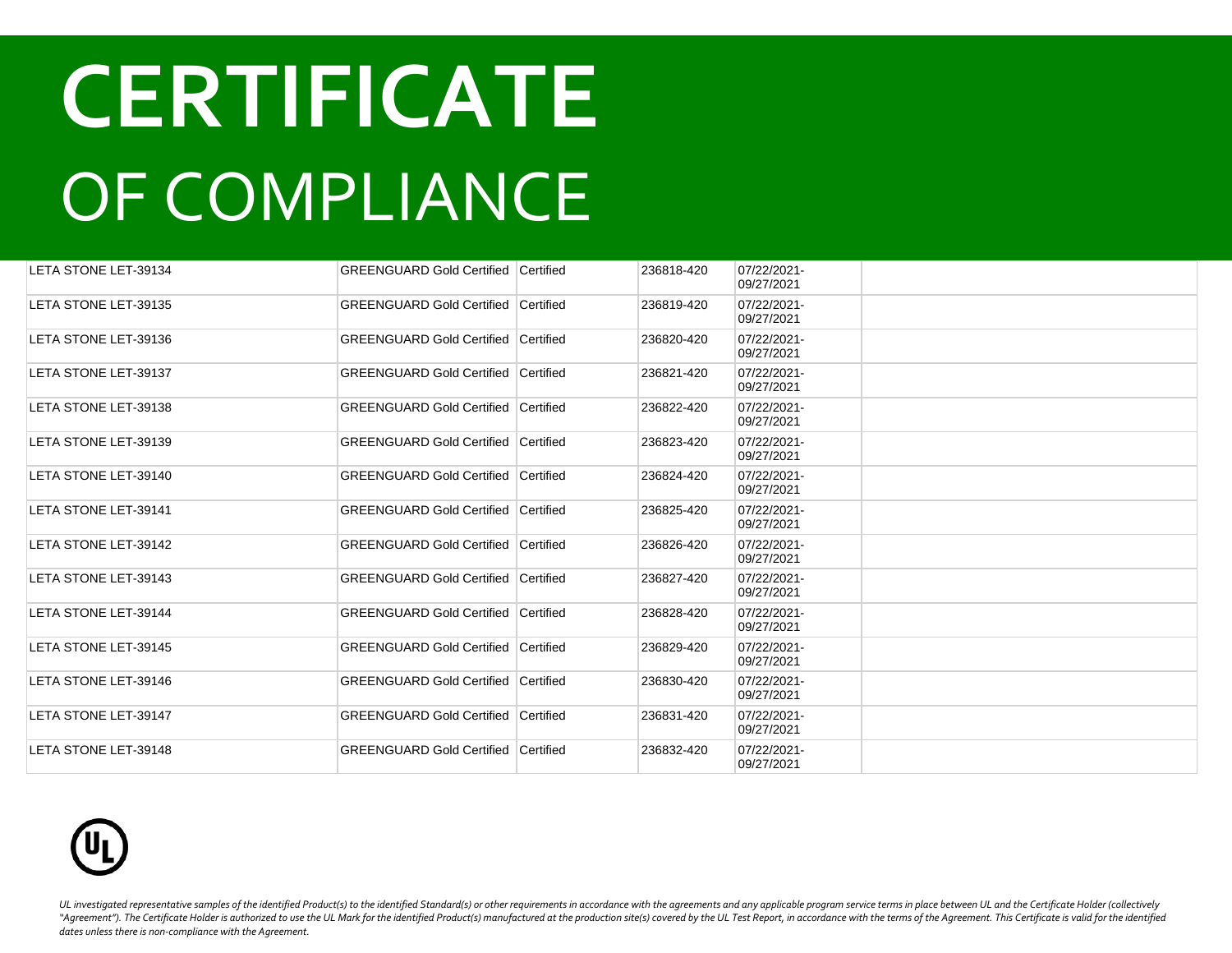| LETA STONE LET-39149 | <b>GREENGUARD Gold Certified Certified</b> |           | 236833-420 | 07/22/2021-<br>09/27/2021 |  |
|----------------------|--------------------------------------------|-----------|------------|---------------------------|--|
| LETA STONE LET-39150 | <b>GREENGUARD Gold Certified Certified</b> |           | 236834-420 | 07/22/2021-<br>09/27/2021 |  |
| LETA STONE LET-39151 | <b>GREENGUARD Gold Certified Certified</b> |           | 236835-420 | 07/22/2021-<br>09/27/2021 |  |
| LETA STONE LET-39152 | <b>GREENGUARD Gold Certified</b>           | Certified | 236836-420 | 07/22/2021-<br>09/27/2021 |  |
| LETA STONE LET-39153 | <b>GREENGUARD Gold Certified Certified</b> |           | 236837-420 | 07/22/2021-<br>09/27/2021 |  |
| LETA STONE LET-39154 | <b>GREENGUARD Gold Certified</b>           | Certified | 236838-420 | 07/22/2021-<br>09/27/2021 |  |
| LETA STONE LET-39155 | <b>GREENGUARD Gold Certified Certified</b> |           | 236839-420 | 07/22/2021-<br>09/27/2021 |  |
| LETA STONE LET-39156 | <b>GREENGUARD Gold Certified Certified</b> |           | 236840-420 | 07/22/2021-<br>09/27/2021 |  |
| LETA STONE LET-39157 | <b>GREENGUARD Gold Certified Certified</b> |           | 236841-420 | 07/22/2021-<br>09/27/2021 |  |
| LETA STONE LET-39158 | <b>GREENGUARD Gold Certified Certified</b> |           | 236842-420 | 07/22/2021-<br>09/27/2021 |  |
| LETA STONE LET-39159 | <b>GREENGUARD Gold Certified Certified</b> |           | 236843-420 | 07/22/2021-<br>09/27/2021 |  |
| LETA STONE LET-39160 | <b>GREENGUARD Gold Certified Certified</b> |           | 236844-420 | 07/22/2021-<br>09/27/2021 |  |
| LETA STONE LET-39161 | <b>GREENGUARD Gold Certified Certified</b> |           | 236845-420 | 07/22/2021-<br>09/27/2021 |  |
| LETA STONE LET-39162 | <b>GREENGUARD Gold Certified Certified</b> |           | 236846-420 | 07/22/2021-<br>09/27/2021 |  |
| LETA STONE LET-39163 | <b>GREENGUARD Gold Certified Certified</b> |           | 236847-420 | 07/22/2021-<br>09/27/2021 |  |

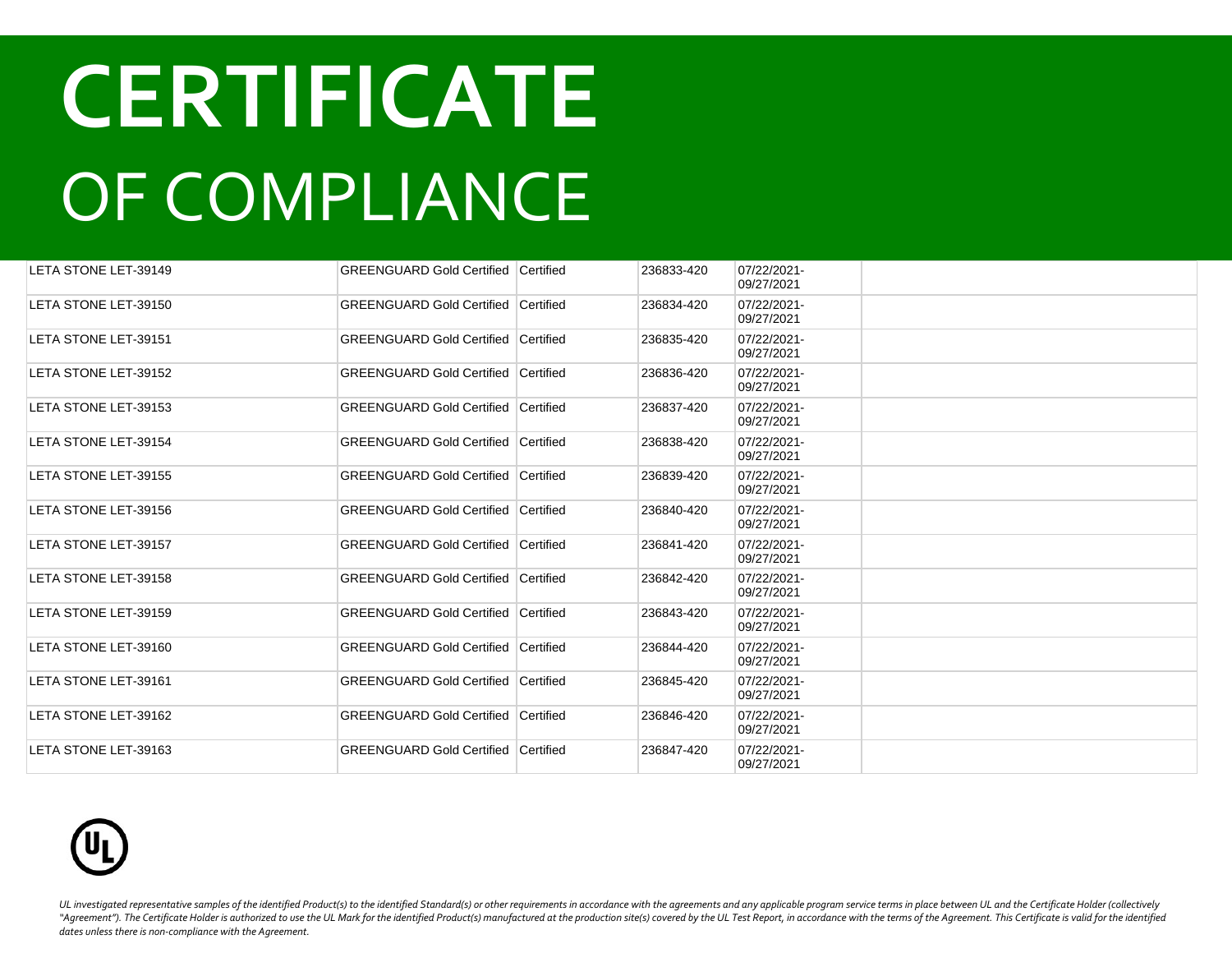| LETA STONE LET-39164 | <b>GREENGUARD Gold Certified Certified</b>   |                  | 236848-420 | 07/22/2021-<br>09/27/2021 |  |
|----------------------|----------------------------------------------|------------------|------------|---------------------------|--|
| LETA STONE LET-39165 | <b>GREENGUARD Gold Certified</b>             | Certified        | 236849-420 | 07/22/2021-<br>09/27/2021 |  |
| LETA STONE LET-39166 | <b>GREENGUARD Gold Certified Certified</b>   |                  | 236850-420 | 07/22/2021-<br>09/27/2021 |  |
| LETA STONE LET-39167 | <b>GREENGUARD Gold Certified</b>             | <b>Certified</b> | 236851-420 | 07/22/2021-<br>09/27/2021 |  |
| LETA STONE LET-39168 | <b>GREENGUARD Gold Certified Certified</b>   |                  | 236852-420 | 07/22/2021-<br>09/27/2021 |  |
| LETA STONE LET-39169 | <b>GREENGUARD Gold Certified Certified</b>   |                  | 236853-420 | 07/22/2021-<br>09/27/2021 |  |
| LETA STONE LET-39170 | <b>GREENGUARD Gold Certified Certified</b>   |                  | 236854-420 | 07/22/2021-<br>09/27/2021 |  |
| LETA STONE LET-39171 | <b>GREENGUARD Gold Certified</b>             | Certified        | 236855-420 | 07/22/2021-<br>09/27/2021 |  |
| LETA STONE LET-39172 | <b>GREENGUARD Gold Certified</b>             | Certified        | 236856-420 | 07/22/2021-<br>09/27/2021 |  |
| LETA STONE LET-39173 | <b>GREENGUARD Gold Certified</b>             | Certified        | 236857-420 | 07/22/2021-<br>09/27/2021 |  |
| LETA STONE LET-39174 | <b>GREENGUARD Gold Certified   Certified</b> |                  | 236858-420 | 07/22/2021-<br>09/27/2021 |  |
| LETA STONE LET-39175 | <b>GREENGUARD Gold Certified</b>             | <b>Certified</b> | 236859-420 | 07/22/2021-<br>09/27/2021 |  |
| LETA STONE LET-39176 | <b>GREENGUARD Gold Certified Certified</b>   |                  | 236860-420 | 07/22/2021-<br>09/27/2021 |  |
| LETA STONE LET-39177 | <b>GREENGUARD Gold Certified Certified</b>   |                  | 236861-420 | 07/22/2021-<br>09/27/2021 |  |
| LETA STONE LET-39178 | <b>GREENGUARD Gold Certified Certified</b>   |                  | 236862-420 | 07/22/2021-<br>09/27/2021 |  |

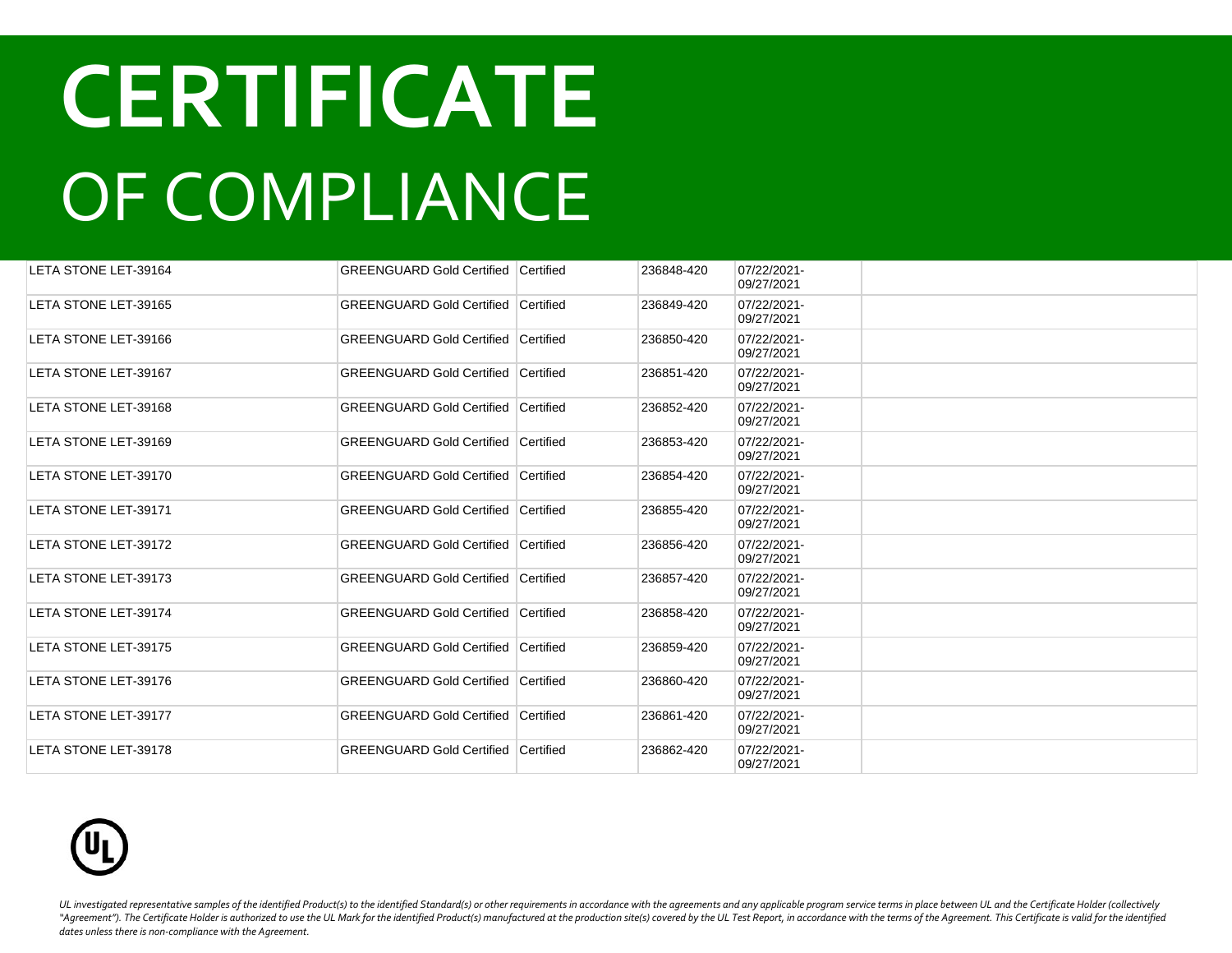| LETA STONE LET-39179 | <b>GREENGUARD Gold Certified Certified</b> |           | 236863-420 | 07/22/2021-<br>09/27/2021 |  |
|----------------------|--------------------------------------------|-----------|------------|---------------------------|--|
| LETA STONE LET-39180 | <b>GREENGUARD Gold Certified Certified</b> |           | 236864-420 | 07/22/2021-<br>09/27/2021 |  |
| LETA STONE LET-39181 | <b>GREENGUARD Gold Certified Certified</b> |           | 236865-420 | 07/22/2021-<br>09/27/2021 |  |
| LETA STONE LET-39182 | <b>GREENGUARD Gold Certified</b>           | Certified | 236866-420 | 07/22/2021-<br>09/27/2021 |  |
| LETA STONE LET-39183 | <b>GREENGUARD Gold Certified Certified</b> |           | 236867-420 | 07/22/2021-<br>09/27/2021 |  |
| LETA STONE LET-39184 | <b>GREENGUARD Gold Certified</b>           | Certified | 236868-420 | 07/22/2021-<br>09/27/2021 |  |
| LETA STONE LET-39185 | <b>GREENGUARD Gold Certified Certified</b> |           | 236869-420 | 07/22/2021-<br>09/27/2021 |  |
| LETA STONE LET-39186 | <b>GREENGUARD Gold Certified Certified</b> |           | 236870-420 | 07/22/2021-<br>09/27/2021 |  |
| LETA STONE LET-39187 | <b>GREENGUARD Gold Certified Certified</b> |           | 236871-420 | 07/22/2021-<br>09/27/2021 |  |
| LETA STONE LET-39188 | <b>GREENGUARD Gold Certified Certified</b> |           | 236872-420 | 07/22/2021-<br>09/27/2021 |  |
| LETA STONE LET-39189 | <b>GREENGUARD Gold Certified Certified</b> |           | 236873-420 | 07/22/2021-<br>09/27/2021 |  |
| LETA STONE LET-39190 | <b>GREENGUARD Gold Certified Certified</b> |           | 236874-420 | 07/22/2021-<br>09/27/2021 |  |
| LETA STONE LET-39191 | <b>GREENGUARD Gold Certified Certified</b> |           | 236875-420 | 07/22/2021-<br>09/27/2021 |  |
| LETA STONE LET-39192 | <b>GREENGUARD Gold Certified Certified</b> |           | 236876-420 | 07/22/2021-<br>09/27/2021 |  |
| LETA STONE LET-39193 | <b>GREENGUARD Gold Certified Certified</b> |           | 236877-420 | 07/22/2021-<br>09/27/2021 |  |

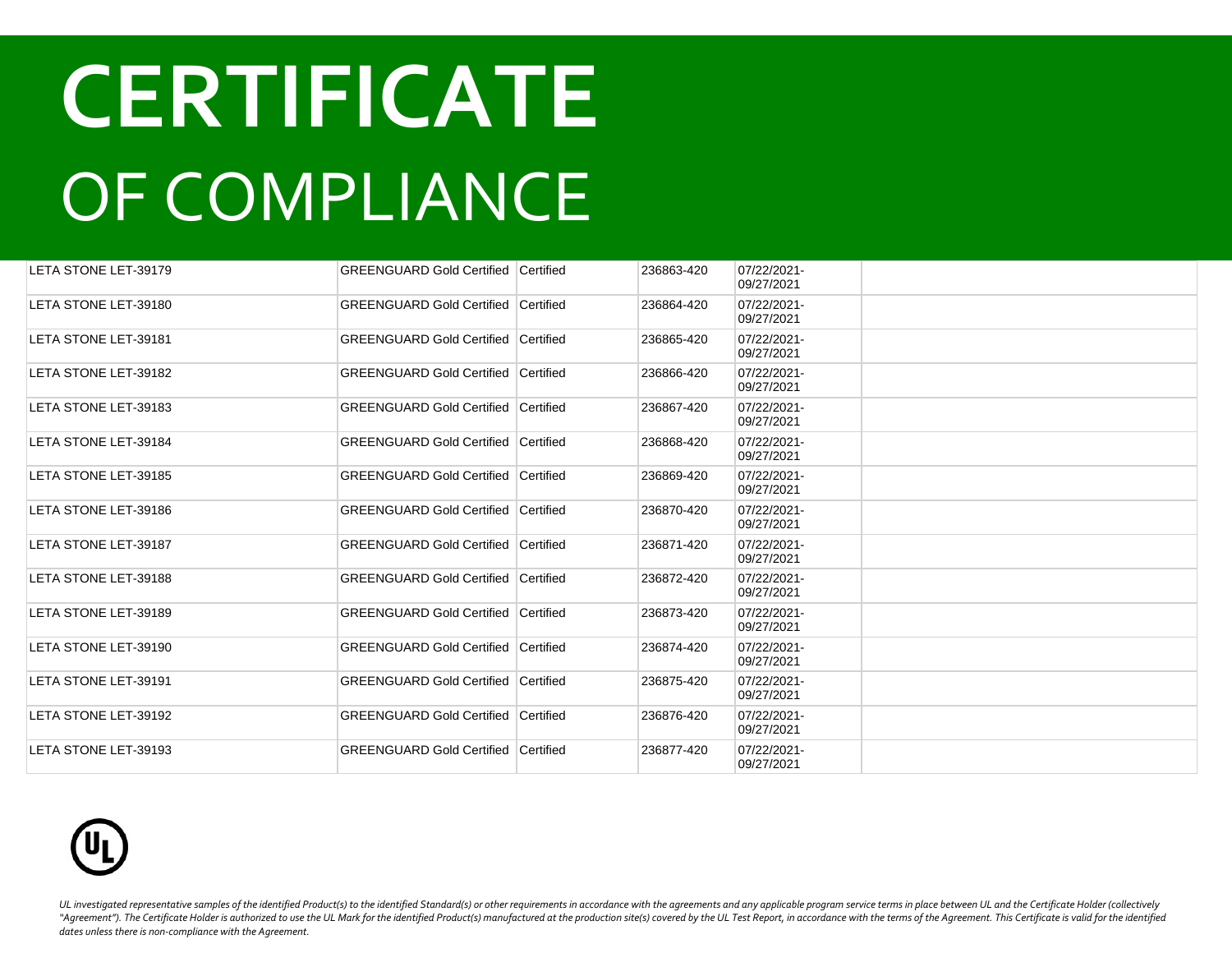| LETA STONE LET-39194 | <b>GREENGUARD Gold Certified Certified</b> |           | 236878-420 | 07/22/2021-<br>09/27/2021 |  |
|----------------------|--------------------------------------------|-----------|------------|---------------------------|--|
| LETA STONE LET-39195 | <b>GREENGUARD Gold Certified</b>           | Certified | 236879-420 | 07/22/2021-<br>09/27/2021 |  |
| LETA STONE LET-39196 | <b>GREENGUARD Gold Certified Certified</b> |           | 236880-420 | 07/22/2021-<br>09/27/2021 |  |
| LETA STONE LET-39197 | <b>GREENGUARD Gold Certified Certified</b> |           | 236881-420 | 07/22/2021-<br>09/27/2021 |  |
| LETA STONE LET-39198 | <b>GREENGUARD Gold Certified Certified</b> |           | 236882-420 | 07/22/2021-<br>09/27/2021 |  |
| LETA STONE LET-39199 | <b>GREENGUARD Gold Certified Certified</b> |           | 236883-420 | 07/22/2021-<br>09/27/2021 |  |
| LETA STONE LET-39200 | <b>GREENGUARD Gold Certified Certified</b> |           | 236884-420 | 07/22/2021-<br>09/27/2021 |  |
| LETA STONE LET-39201 | GREENGUARD Gold Certified Certified        |           | 236885-420 | 07/22/2021-<br>09/27/2021 |  |
| LETA STONE LET-39202 | <b>GREENGUARD Gold Certified Certified</b> |           | 236886-420 | 07/22/2021-<br>09/27/2021 |  |
| LETA STONE LET-39203 | GREENGUARD Gold Certified Certified        |           | 236887-420 | 07/22/2021-<br>09/27/2021 |  |
| LETA STONE LET-39204 | <b>GREENGUARD Gold Certified Certified</b> |           | 236888-420 | 07/22/2021-<br>09/27/2021 |  |
| LETA STONE LET-39205 | <b>GREENGUARD Gold Certified Certified</b> |           | 236889-420 | 07/22/2021-<br>09/27/2021 |  |
| LETA STONE LET-39206 | <b>GREENGUARD Gold Certified Certified</b> |           | 236890-420 | 07/22/2021-<br>09/27/2021 |  |
| LETA STONE LET-39207 | <b>GREENGUARD Gold Certified Certified</b> |           | 236891-420 | 07/22/2021-<br>09/27/2021 |  |
| LETA STONE LET-39208 | <b>GREENGUARD Gold Certified Certified</b> |           | 236892-420 | 07/22/2021-<br>09/27/2021 |  |

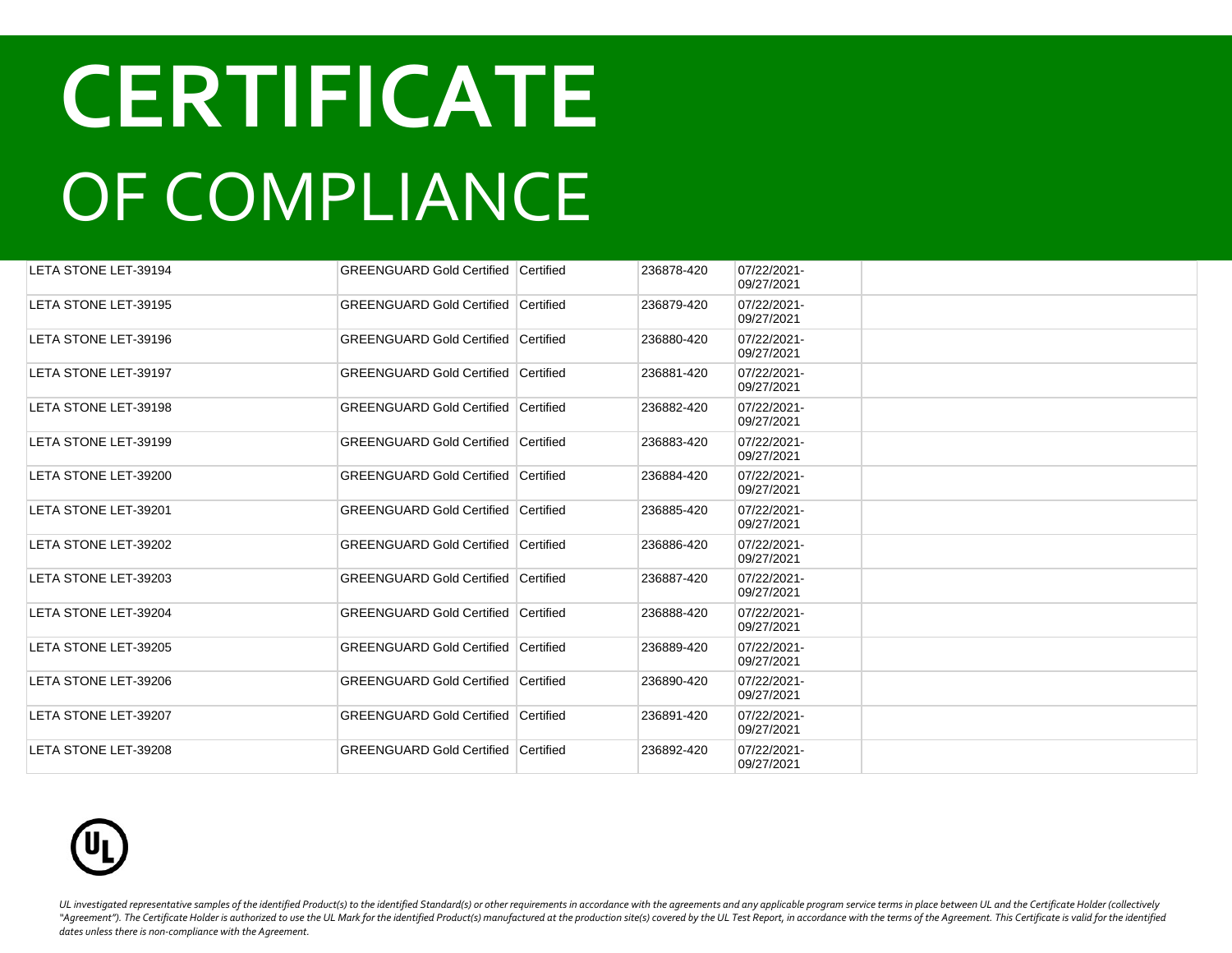| LETA STONE LET-39209        | <b>GREENGUARD Gold Certified Certified</b> |                  | 236893-420 | 07/22/2021-<br>09/27/2021 |  |
|-----------------------------|--------------------------------------------|------------------|------------|---------------------------|--|
| LETA STONE LET-39210        | <b>GREENGUARD Gold Certified</b>           | <b>Certified</b> | 236894-420 | 07/22/2021-<br>09/27/2021 |  |
| LETA STONE LET-39211        | <b>GREENGUARD Gold Certified Certified</b> |                  | 236895-420 | 07/22/2021-<br>09/27/2021 |  |
| LETA STONE LET-39212        | <b>GREENGUARD Gold Certified</b>           | Certified        | 236896-420 | 07/22/2021-<br>09/27/2021 |  |
| LETA STONE LET-39213        | <b>GREENGUARD Gold Certified Certified</b> |                  | 236897-420 | 07/22/2021-<br>09/27/2021 |  |
| LETA STONE LET-39214        | <b>GREENGUARD Gold Certified Certified</b> |                  | 236898-420 | 07/22/2021-<br>09/27/2021 |  |
| LETA STONE LET-39215        | GREENGUARD Gold Certified Certified        |                  | 236899-420 | 07/22/2021-<br>09/27/2021 |  |
| LETA STONE LET-39216        | GREENGUARD Gold Certified Certified        |                  | 236900-420 | 07/22/2021-<br>09/27/2021 |  |
| LETA STONE LET-39217        | GREENGUARD Gold Certified Certified        |                  | 236901-420 | 07/22/2021-<br>09/27/2021 |  |
| LETA STONE LET-39218        | <b>GREENGUARD Gold Certified Certified</b> |                  | 236902-420 | 07/22/2021-<br>09/27/2021 |  |
| LETA STONE LET-39219        | <b>GREENGUARD Gold Certified Certified</b> |                  | 236903-420 | 07/22/2021-<br>09/27/2021 |  |
| LETA STONE LET-39220        | <b>GREENGUARD Gold Certified Certified</b> |                  | 236904-420 | 07/22/2021-<br>09/27/2021 |  |
| <b>LETA STONE LET-39221</b> | <b>GREENGUARD Gold Certified Certified</b> |                  | 236905-420 | 07/22/2021-<br>09/27/2021 |  |
| LETA STONE LET-39222        | <b>GREENGUARD Gold Certified Certified</b> |                  | 236906-420 | 07/22/2021-<br>09/27/2021 |  |
| LETA STONE LET-39223        | <b>GREENGUARD Gold Certified Certified</b> |                  | 236907-420 | 07/22/2021-<br>09/27/2021 |  |

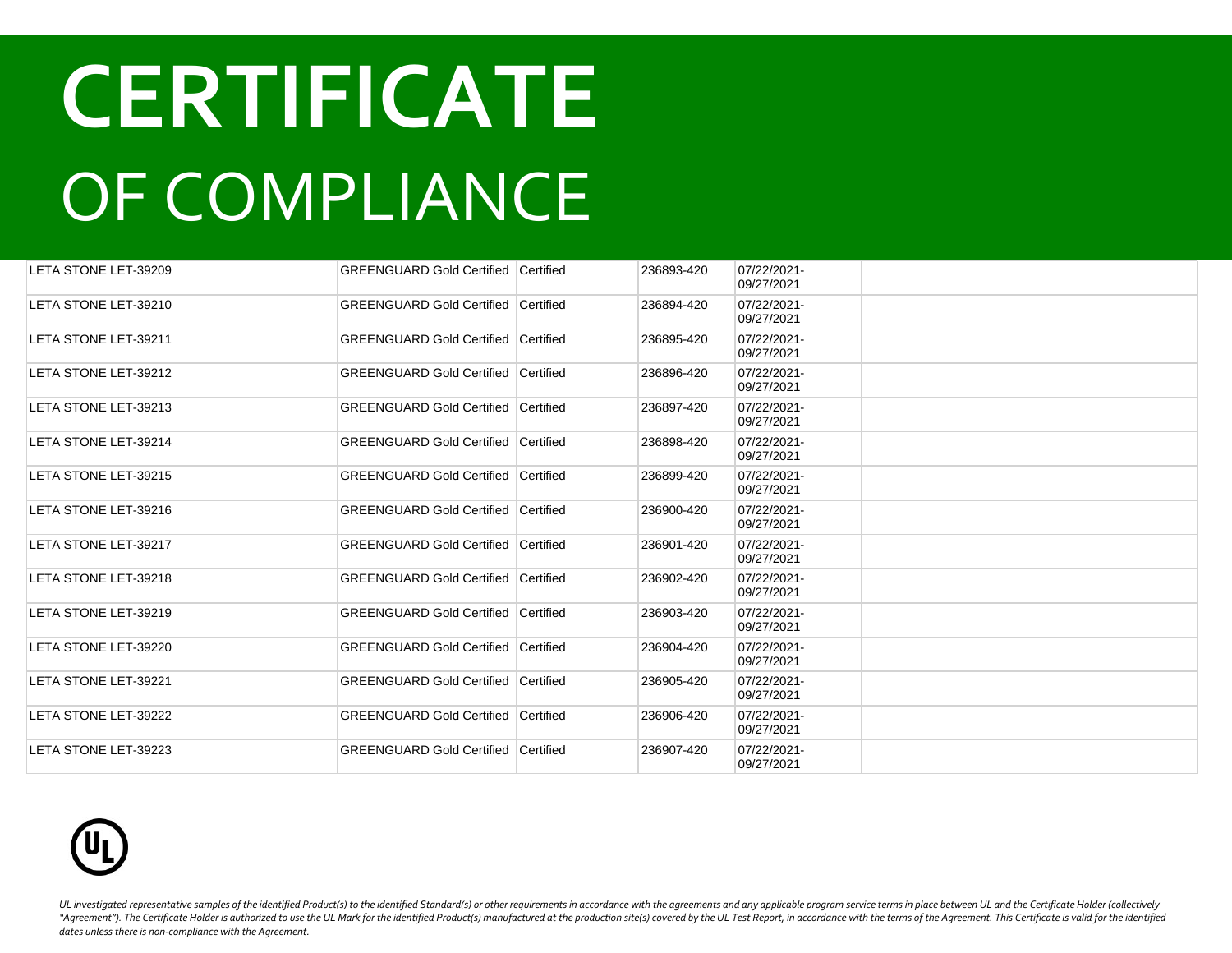| LETA STONE LET-39224        | <b>GREENGUARD Gold Certified Certified</b> |           | 236908-420 | 07/22/2021-<br>09/27/2021 |  |
|-----------------------------|--------------------------------------------|-----------|------------|---------------------------|--|
| LETA STONE LET-39225        | <b>GREENGUARD Gold Certified Certified</b> |           | 236909-420 | 07/22/2021-<br>09/27/2021 |  |
| LETA STONE LET-39226        | <b>GREENGUARD Gold Certified Certified</b> |           | 236910-420 | 07/22/2021-<br>09/27/2021 |  |
| LETA STONE LET-39227        | <b>GREENGUARD Gold Certified</b>           | Certified | 236911-420 | 07/22/2021-<br>09/27/2021 |  |
| <b>LETA STONE LET-39228</b> | <b>GREENGUARD Gold Certified Certified</b> |           | 236912-420 | 07/22/2021-<br>09/27/2021 |  |
| LETA STONE LET-39229        | <b>GREENGUARD Gold Certified</b>           | Certified | 236913-420 | 07/22/2021-<br>09/27/2021 |  |
| LETA STONE LET-39230        | <b>GREENGUARD Gold Certified Certified</b> |           | 236914-420 | 07/22/2021-<br>09/27/2021 |  |
| LETA STONE LET-39231        | <b>GREENGUARD Gold Certified Certified</b> |           | 236915-420 | 07/22/2021-<br>09/27/2021 |  |
| LETA STONE LET-39232        | <b>GREENGUARD Gold Certified Certified</b> |           | 236916-420 | 07/22/2021-<br>09/27/2021 |  |
| LETA STONE LET-39233        | <b>GREENGUARD Gold Certified Certified</b> |           | 236917-420 | 07/22/2021-<br>09/27/2021 |  |
| LETA STONE LET-39234        | <b>GREENGUARD Gold Certified Certified</b> |           | 236918-420 | 07/22/2021-<br>09/27/2021 |  |
| LETA STONE LET-39235        | <b>GREENGUARD Gold Certified Certified</b> |           | 236919-420 | 07/22/2021-<br>09/27/2021 |  |
| LETA STONE LET-39236        | <b>GREENGUARD Gold Certified Certified</b> |           | 236920-420 | 07/22/2021-<br>09/27/2021 |  |
| LETA STONE LET-39237        | <b>GREENGUARD Gold Certified Certified</b> |           | 236921-420 | 07/22/2021-<br>09/27/2021 |  |
| LETA STONE LET-39238        | <b>GREENGUARD Gold Certified Certified</b> |           | 236922-420 | 07/22/2021-<br>09/27/2021 |  |

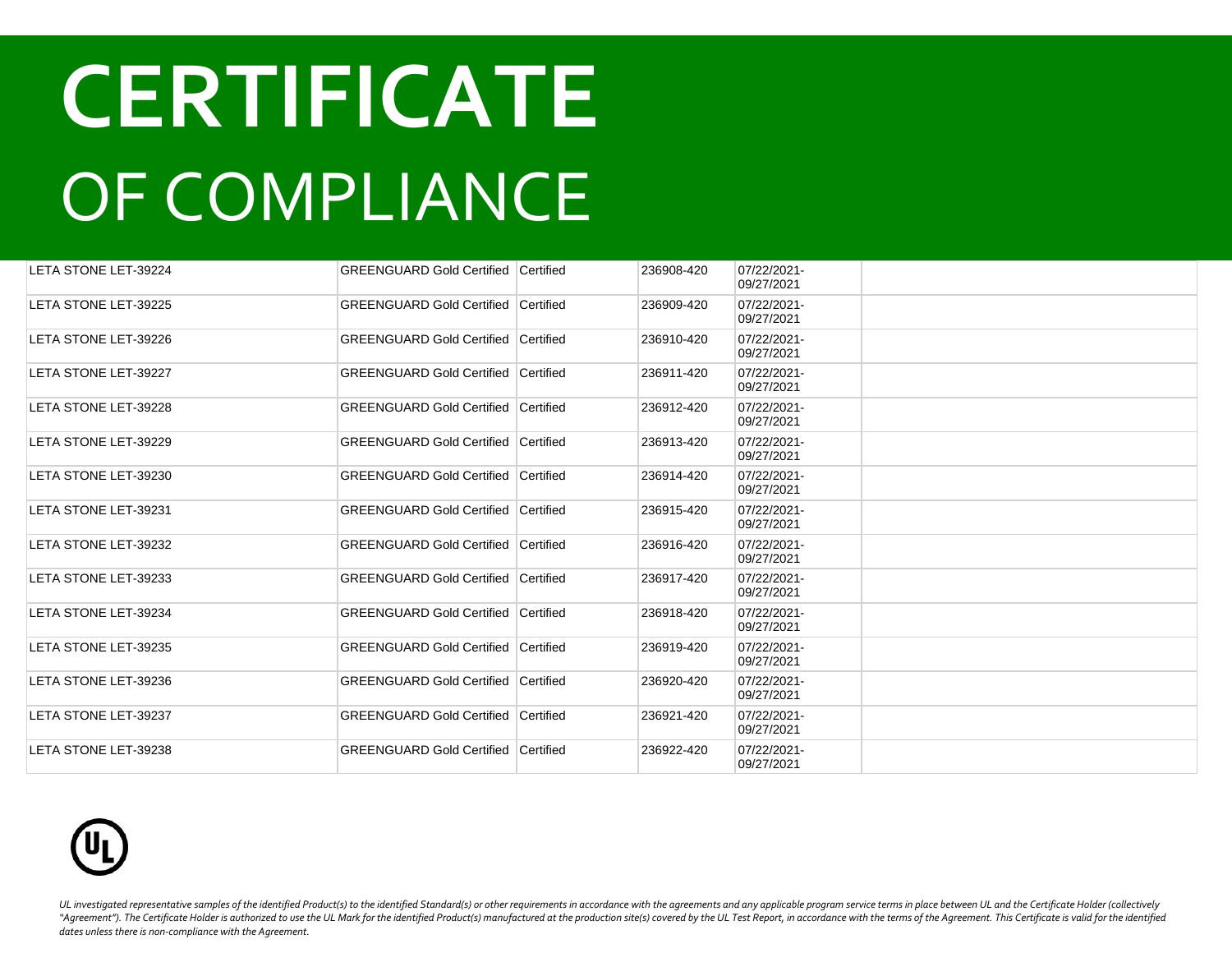| LETA STONE LET-39239        | <b>GREENGUARD Gold Certified Certified</b> |                  | 236923-420 | 07/22/2021-<br>09/27/2021 |  |
|-----------------------------|--------------------------------------------|------------------|------------|---------------------------|--|
| LETA STONE LET-39240        | <b>GREENGUARD Gold Certified</b>           | <b>Certified</b> | 236924-420 | 07/22/2021-<br>09/27/2021 |  |
| LETA STONE LET-39241        | <b>GREENGUARD Gold Certified Certified</b> |                  | 236925-420 | 07/22/2021-<br>09/27/2021 |  |
| LETA STONE LET-39242        | GREENGUARD Gold Certified Certified        |                  | 236926-420 | 07/22/2021-<br>09/27/2021 |  |
| LETA STONE LET-39243        | GREENGUARD Gold Certified Certified        |                  | 236927-420 | 07/22/2021-<br>09/27/2021 |  |
| LETA STONE LET-39244        | GREENGUARD Gold Certified Certified        |                  | 236928-420 | 07/22/2021-<br>09/27/2021 |  |
| LETA STONE LET-39245        | <b>GREENGUARD Gold Certified Certified</b> |                  | 236929-420 | 07/22/2021-<br>09/27/2021 |  |
| LETA STONE LET-39246        | <b>GREENGUARD Gold Certified Certified</b> |                  | 236930-420 | 07/22/2021-<br>09/27/2021 |  |
| LETA STONE LET-39247        | <b>GREENGUARD Gold Certified Certified</b> |                  | 236931-420 | 07/22/2021-<br>09/27/2021 |  |
| LETA STONE LET-39248        | <b>GREENGUARD Gold Certified Certified</b> |                  | 236932-420 | 07/22/2021-<br>09/27/2021 |  |
| LETA STONE LET-39249        | <b>GREENGUARD Gold Certified Certified</b> |                  | 236933-420 | 07/22/2021-<br>09/27/2021 |  |
| LETA STONE LET-39250        | <b>GREENGUARD Gold Certified Certified</b> |                  | 236934-420 | 07/22/2021-<br>09/27/2021 |  |
| <b>LETA STONE LET-39251</b> | <b>GREENGUARD Gold Certified Certified</b> |                  | 236935-420 | 07/22/2021-<br>09/27/2021 |  |
| LETA STONE LET-39252        | <b>GREENGUARD Gold Certified Certified</b> |                  | 236936-420 | 07/22/2021-<br>09/27/2021 |  |
| LETA STONE LET-39253        | GREENGUARD Gold Certified Certified        |                  | 236937-420 | 07/22/2021-<br>09/27/2021 |  |

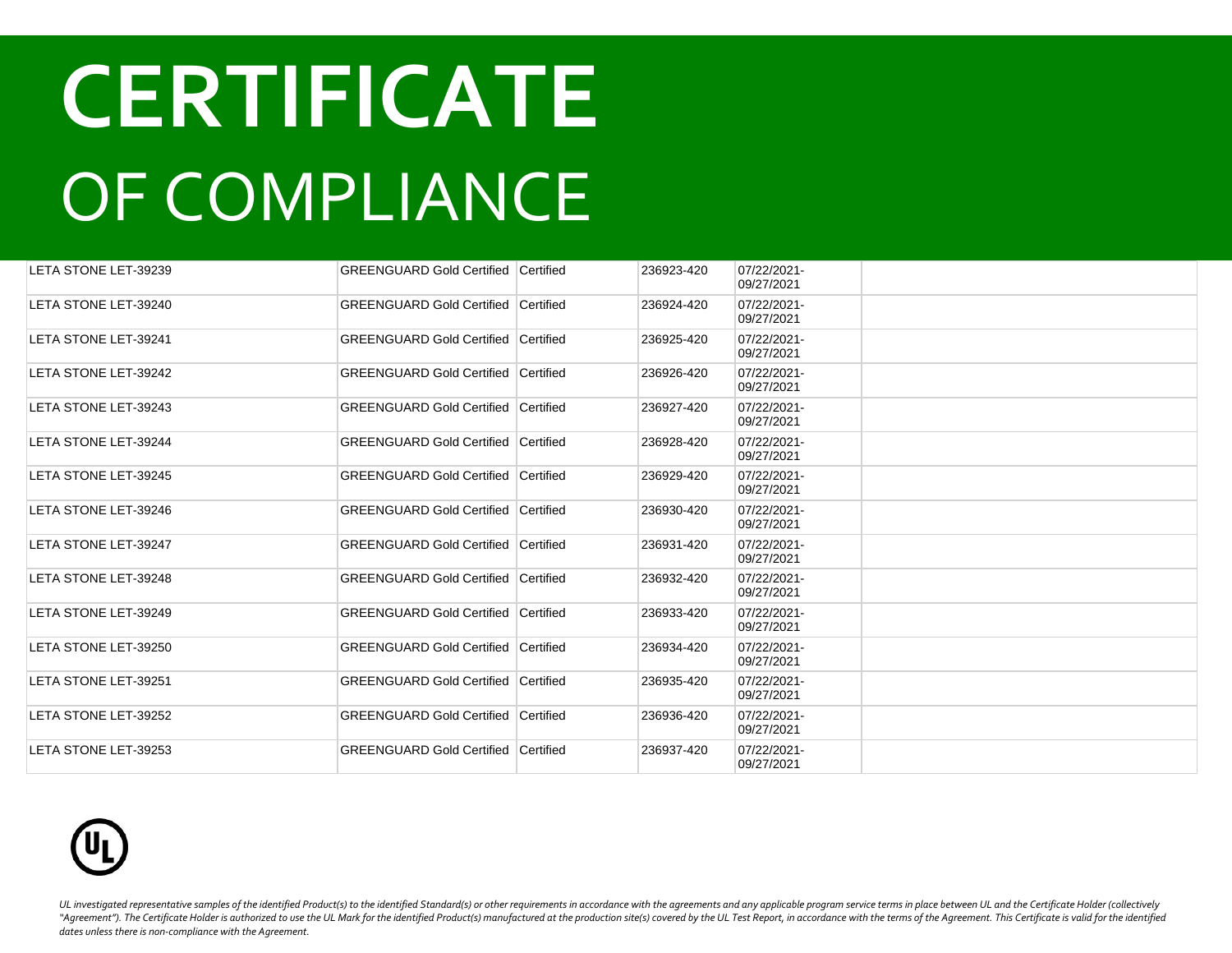| LETA STONE LET-39254 | <b>GREENGUARD Gold Certified Certified</b> |           | 236938-420 | 07/22/2021-<br>09/27/2021 |  |
|----------------------|--------------------------------------------|-----------|------------|---------------------------|--|
| LETA STONE LET-39255 | <b>GREENGUARD Gold Certified Certified</b> |           | 236939-420 | 07/22/2021-<br>09/27/2021 |  |
| LETA STONE LET-39256 | <b>GREENGUARD Gold Certified Certified</b> |           | 236940-420 | 07/22/2021-<br>09/27/2021 |  |
| LETA STONE LET-39257 | <b>GREENGUARD Gold Certified</b>           | Certified | 236941-420 | 07/22/2021-<br>09/27/2021 |  |
| LETA STONE LET-39258 | <b>GREENGUARD Gold Certified Certified</b> |           | 236942-420 | 07/22/2021-<br>09/27/2021 |  |
| LETA STONE LET-39259 | <b>GREENGUARD Gold Certified</b>           | Certified | 236943-420 | 07/22/2021-<br>09/27/2021 |  |
| LETA STONE LET-39260 | <b>GREENGUARD Gold Certified</b>           | Certified | 236944-420 | 07/22/2021-<br>09/27/2021 |  |
| LETA STONE LET-39261 | <b>GREENGUARD Gold Certified</b>           | Certified | 236945-420 | 07/22/2021-<br>09/27/2021 |  |
| LETA STONE LET-39262 | <b>GREENGUARD Gold Certified</b>           | Certified | 236946-420 | 07/22/2021-<br>09/27/2021 |  |
| LETA STONE LET-39263 | <b>GREENGUARD Gold Certified Certified</b> |           | 236947-420 | 07/22/2021-<br>09/27/2021 |  |
| LETA STONE LET-39264 | <b>GREENGUARD Gold Certified Certified</b> |           | 236948-420 | 07/22/2021-<br>09/27/2021 |  |
| LETA STONE LET-39265 | <b>GREENGUARD Gold Certified</b>           | Certified | 236949-420 | 07/22/2021-<br>09/27/2021 |  |
| LETA STONE LET-39266 | <b>GREENGUARD Gold Certified Certified</b> |           | 236950-420 | 07/22/2021-<br>09/27/2021 |  |
| LETA STONE LET-39267 | <b>GREENGUARD Gold Certified Certified</b> |           | 236951-420 | 07/22/2021-<br>09/27/2021 |  |
| LETA STONE LET-39268 | <b>GREENGUARD Gold Certified Certified</b> |           | 236952-420 | 07/22/2021-<br>09/27/2021 |  |

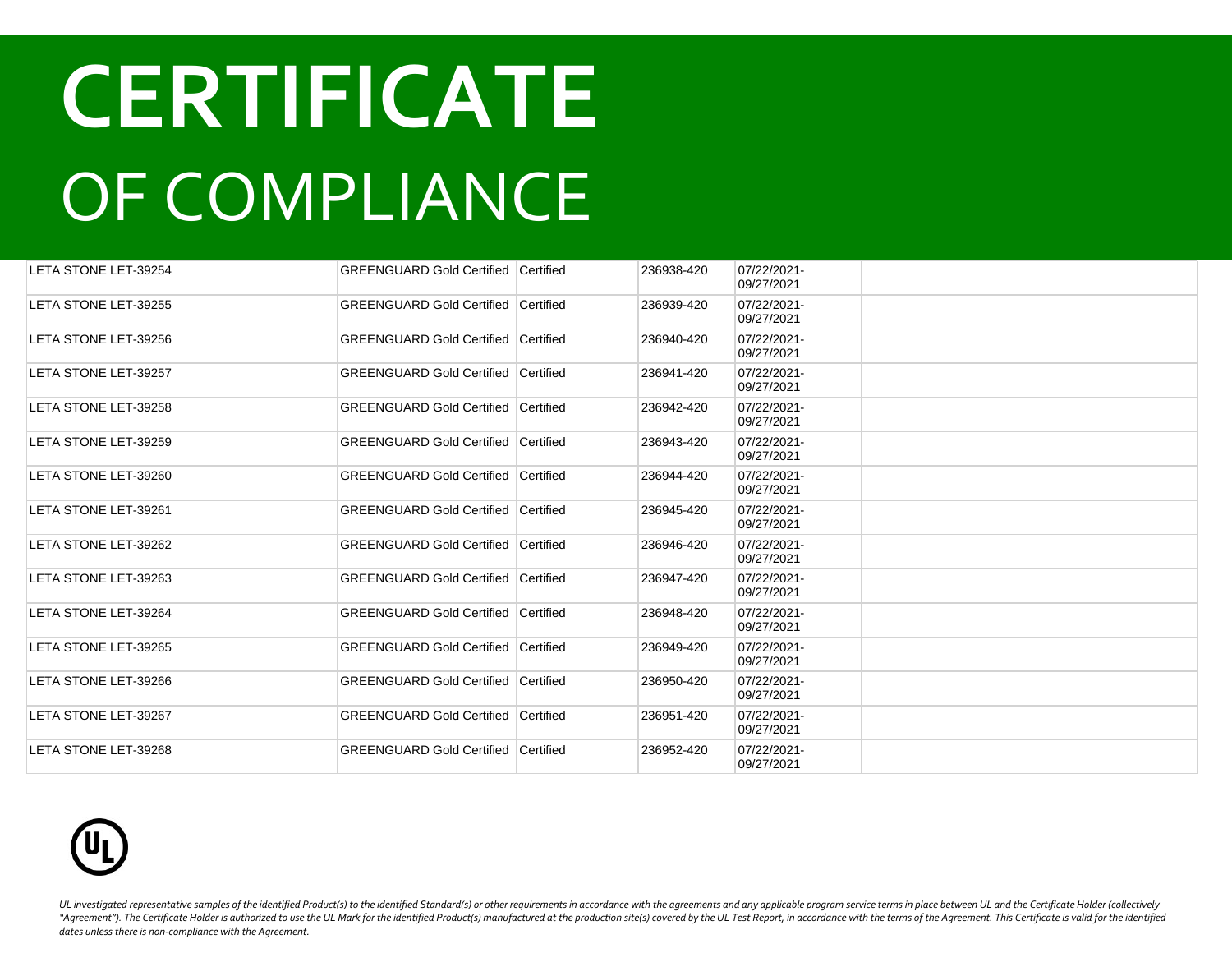| LETA STONE LET-39269        | <b>GREENGUARD Gold Certified Certified</b> |           | 236953-420 | 07/22/2021-<br>09/27/2021 |  |
|-----------------------------|--------------------------------------------|-----------|------------|---------------------------|--|
| LETA STONE LET-39270        | <b>GREENGUARD Gold Certified Certified</b> |           | 236954-420 | 07/22/2021-<br>09/27/2021 |  |
| LETA STONE LET-39271        | <b>GREENGUARD Gold Certified Certified</b> |           | 236955-420 | 07/22/2021-<br>09/27/2021 |  |
| LETA STONE LET-39272        | <b>GREENGUARD Gold Certified</b>           | Certified | 236956-420 | 07/22/2021-<br>09/27/2021 |  |
| LETA STONE LET-39273        | <b>GREENGUARD Gold Certified Certified</b> |           | 236957-420 | 07/22/2021-<br>09/27/2021 |  |
| LETA STONE LET-39274        | <b>GREENGUARD Gold Certified Certified</b> |           | 236958-420 | 07/22/2021-<br>09/27/2021 |  |
| LETA STONE LET-39275        | GREENGUARD Gold Certified Certified        |           | 236959-420 | 07/22/2021-<br>09/27/2021 |  |
| LETA STONE LET-39276        | GREENGUARD Gold Certified Certified        |           | 236960-420 | 07/22/2021-<br>09/27/2021 |  |
| LETA STONE LET-39277        | GREENGUARD Gold Certified Certified        |           | 236961-420 | 07/22/2021-<br>09/27/2021 |  |
| LETA STONE LET-39278        | <b>GREENGUARD Gold Certified Certified</b> |           | 236962-420 | 07/22/2021-<br>09/27/2021 |  |
| LETA STONE LET-39279        | <b>GREENGUARD Gold Certified Certified</b> |           | 236963-420 | 07/22/2021-<br>09/27/2021 |  |
| LETA STONE LET-39280        | <b>GREENGUARD Gold Certified Certified</b> |           | 236964-420 | 07/22/2021-<br>09/27/2021 |  |
| <b>LETA STONE LET-39281</b> | <b>GREENGUARD Gold Certified Certified</b> |           | 236965-420 | 07/22/2021-<br>09/27/2021 |  |
| LETA STONE LET-39282        | <b>GREENGUARD Gold Certified Certified</b> |           | 236966-420 | 07/22/2021-<br>09/27/2021 |  |
| LETA STONE LET-39283        | <b>GREENGUARD Gold Certified Certified</b> |           | 236967-420 | 07/22/2021-<br>09/27/2021 |  |

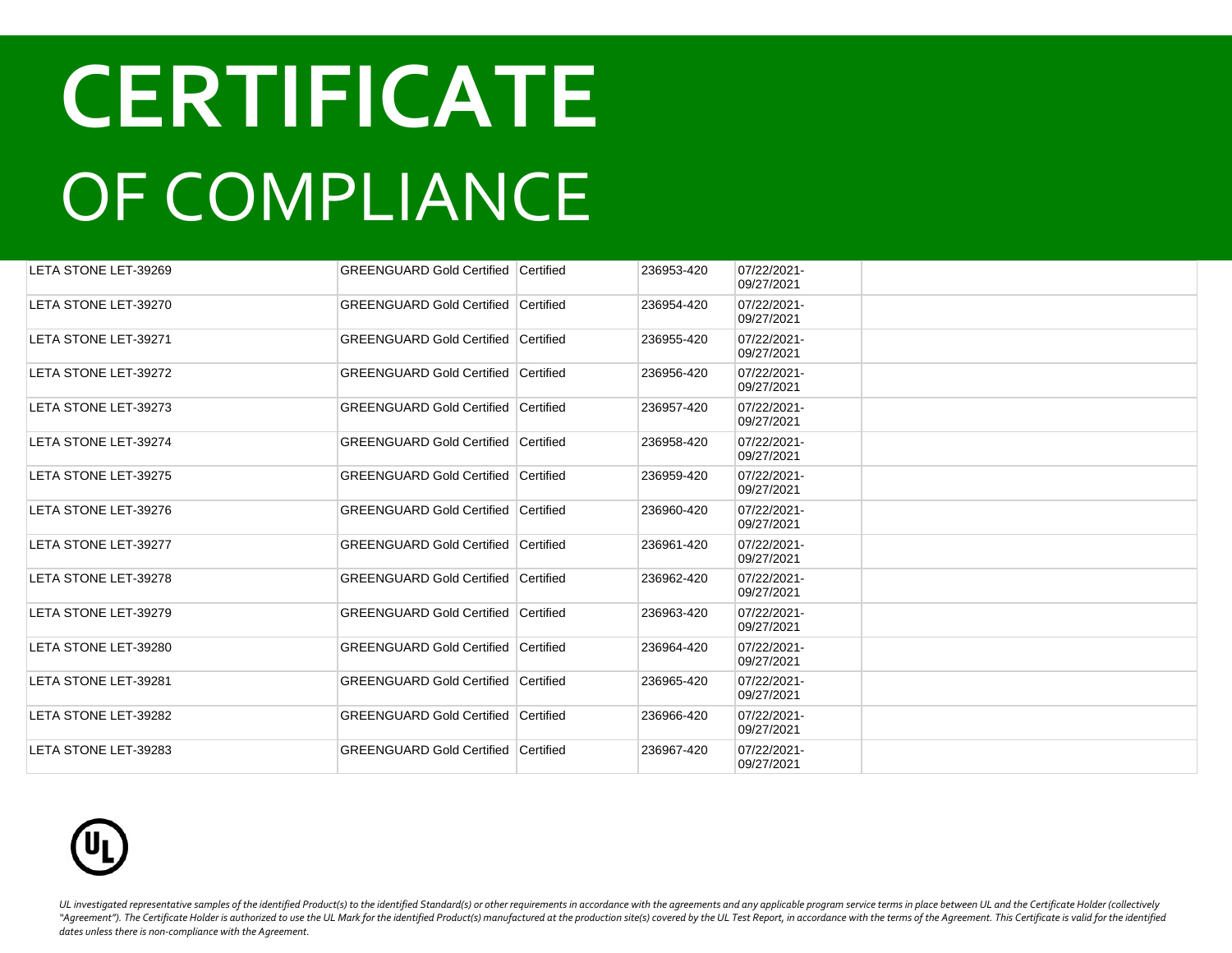| LETA STONE LET-39284 | <b>GREENGUARD Gold Certified Certified</b> |                  | 236968-420 | 07/22/2021-<br>09/27/2021 |  |
|----------------------|--------------------------------------------|------------------|------------|---------------------------|--|
| LETA STONE LET-39285 | <b>GREENGUARD Gold Certified</b>           | <b>Certified</b> | 236969-420 | 07/22/2021-<br>09/27/2021 |  |
| LETA STONE LET-39286 | <b>GREENGUARD Gold Certified Certified</b> |                  | 236970-420 | 07/22/2021-<br>09/27/2021 |  |
| LETA STONE LET-39287 | <b>GREENGUARD Gold Certified</b>           | Certified        | 236971-420 | 07/22/2021-<br>09/27/2021 |  |
| LETA STONE LET-39288 | <b>GREENGUARD Gold Certified Certified</b> |                  | 236972-420 | 07/22/2021-<br>09/27/2021 |  |
| LETA STONE LET-39289 | <b>GREENGUARD Gold Certified Certified</b> |                  | 236973-420 | 07/22/2021-<br>09/27/2021 |  |
| LETA STONE LET-39290 | GREENGUARD Gold Certified Certified        |                  | 236974-420 | 07/22/2021-<br>09/27/2021 |  |
| LETA STONE LET-39291 | GREENGUARD Gold Certified Certified        |                  | 236975-420 | 07/22/2021-<br>09/27/2021 |  |
| LETA STONE LET-39292 | GREENGUARD Gold Certified Certified        |                  | 236976-420 | 07/22/2021-<br>09/27/2021 |  |
| LETA STONE LET-39293 | <b>GREENGUARD Gold Certified Certified</b> |                  | 236977-420 | 07/22/2021-<br>09/27/2021 |  |
| LETA STONE LET-39294 | <b>GREENGUARD Gold Certified Certified</b> |                  | 236978-420 | 07/22/2021-<br>09/27/2021 |  |
| LETA STONE LET-39295 | <b>GREENGUARD Gold Certified Certified</b> |                  | 236979-420 | 07/22/2021-<br>09/27/2021 |  |
| LETA STONE LET-39296 | <b>GREENGUARD Gold Certified Certified</b> |                  | 236980-420 | 07/22/2021-<br>09/27/2021 |  |
| LETA STONE LET-39297 | <b>GREENGUARD Gold Certified Certified</b> |                  | 236981-420 | 07/22/2021-<br>09/27/2021 |  |
| LETA STONE LET-39298 | <b>GREENGUARD Gold Certified Certified</b> |                  | 236982-420 | 07/22/2021-<br>09/27/2021 |  |

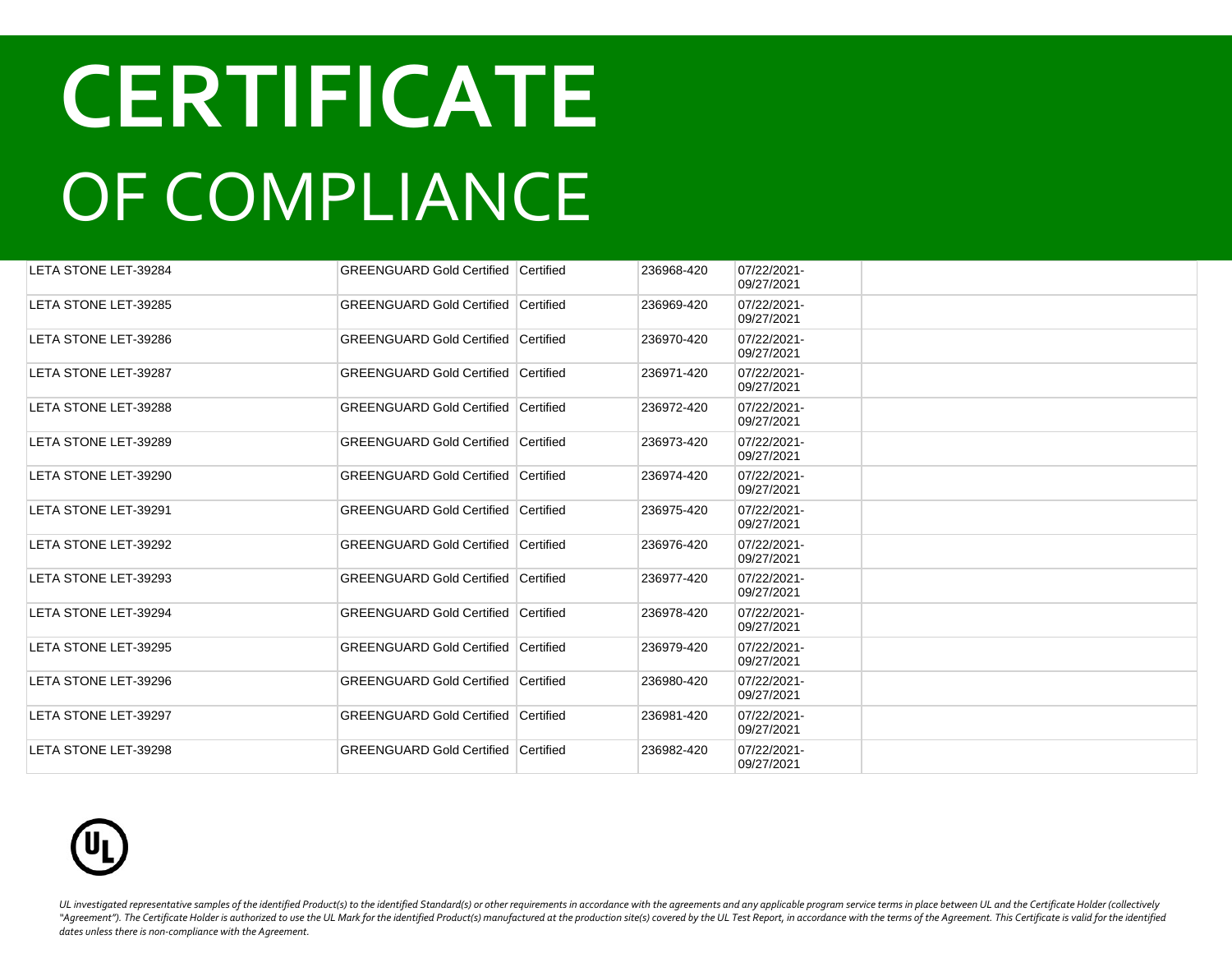| LETA STONE LET-39299        | <b>GREENGUARD Gold Certified Certified</b> |                  | 236983-420 | 07/22/2021-<br>09/27/2021 |  |
|-----------------------------|--------------------------------------------|------------------|------------|---------------------------|--|
| LETA STONE LET-39300        | <b>GREENGUARD Gold Certified</b>           | <b>Certified</b> | 236984-420 | 07/22/2021-<br>09/27/2021 |  |
| LETA STONE LET-39301        | <b>GREENGUARD Gold Certified Certified</b> |                  | 236985-420 | 07/22/2021-<br>09/27/2021 |  |
| LETA STONE LET-39302        | GREENGUARD Gold Certified Certified        |                  | 236986-420 | 07/22/2021-<br>09/27/2021 |  |
| LETA STONE LET-39303        | <b>GREENGUARD Gold Certified Certified</b> |                  | 236987-420 | 07/22/2021-<br>09/27/2021 |  |
| LETA STONE LET-39304        | GREENGUARD Gold Certified Certified        |                  | 236988-420 | 07/22/2021-<br>09/27/2021 |  |
| LETA STONE LET-39305        | <b>GREENGUARD Gold Certified Certified</b> |                  | 236989-420 | 07/22/2021-<br>09/27/2021 |  |
| LETA STONE LET-39306        | <b>GREENGUARD Gold Certified Certified</b> |                  | 236990-420 | 07/22/2021-<br>09/27/2021 |  |
| <b>LETA STONE LET-39307</b> | <b>GREENGUARD Gold Certified Certified</b> |                  | 236991-420 | 07/22/2021-<br>09/27/2021 |  |
| LETA STONE LET-39308        | <b>GREENGUARD Gold Certified Certified</b> |                  | 236992-420 | 07/22/2021-<br>09/27/2021 |  |
| LETA STONE LET-39309        | <b>GREENGUARD Gold Certified Certified</b> |                  | 236993-420 | 07/22/2021-<br>09/27/2021 |  |
| LETA STONE LET-39310        | <b>GREENGUARD Gold Certified Certified</b> |                  | 236994-420 | 07/22/2021-<br>09/27/2021 |  |
| LETA STONE LET-39311        | <b>GREENGUARD Gold Certified Certified</b> |                  | 236995-420 | 07/22/2021-<br>09/27/2021 |  |
| LETA STONE LET-39312        | <b>GREENGUARD Gold Certified Certified</b> |                  | 236996-420 | 07/22/2021-<br>09/27/2021 |  |
| LETA STONE LET-39313        | GREENGUARD Gold Certified Certified        |                  | 236997-420 | 07/22/2021-<br>09/27/2021 |  |

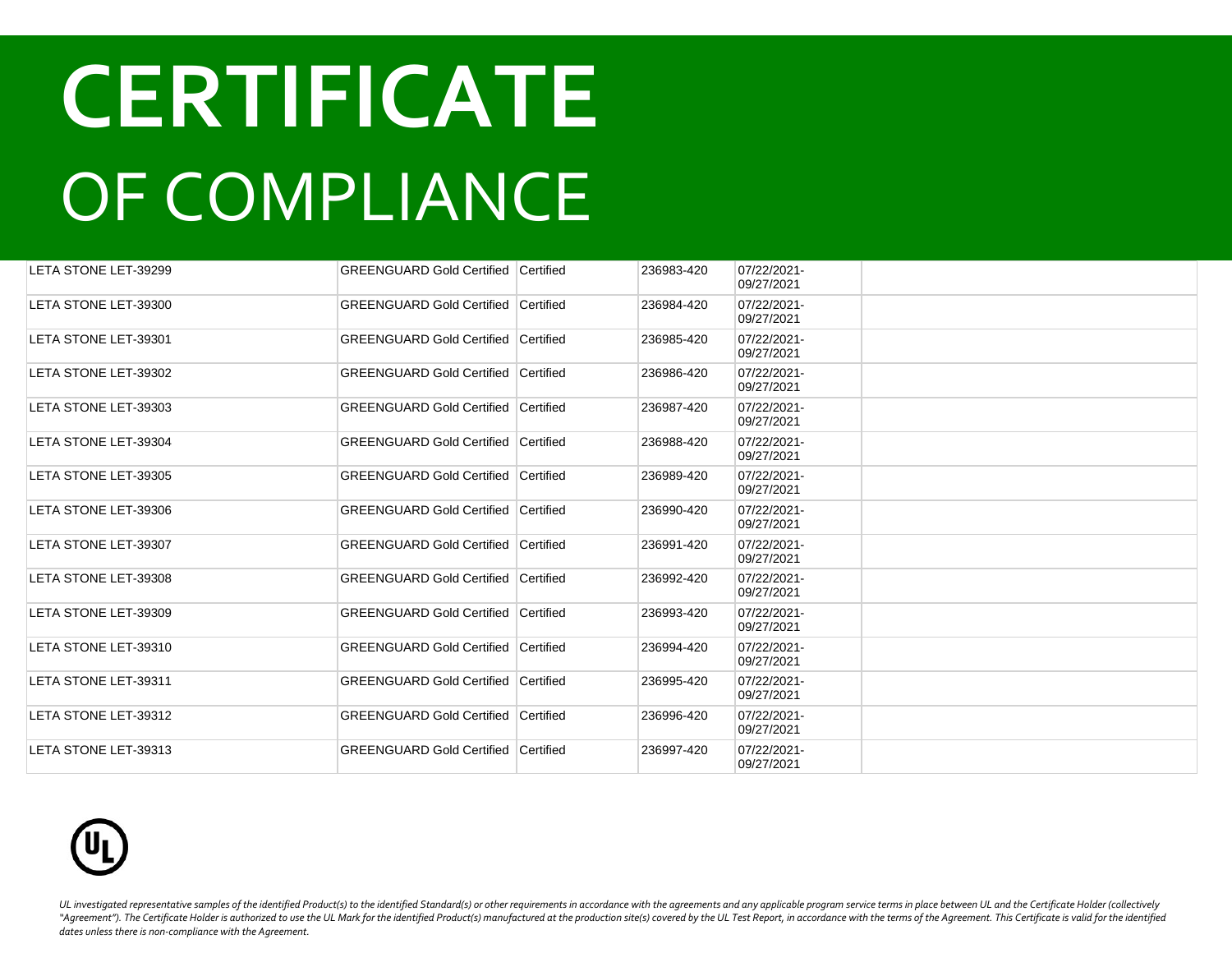| LETA STONE LET-39314 | <b>GREENGUARD Gold Certified Certified</b> |                  | 236998-420 | 07/22/2021-<br>09/27/2021 |  |
|----------------------|--------------------------------------------|------------------|------------|---------------------------|--|
| LETA STONE LET-39315 | <b>GREENGUARD Gold Certified Certified</b> |                  | 236999-420 | 07/22/2021-<br>09/27/2021 |  |
| LETA STONE LET-39316 | <b>GREENGUARD Gold Certified Certified</b> |                  | 237000-420 | 07/22/2021-<br>09/27/2021 |  |
| LETA STONE LET-39317 | <b>GREENGUARD Gold Certified</b>           | Certified        | 237001-420 | 07/22/2021-<br>09/27/2021 |  |
| LETA STONE LET-39318 | <b>GREENGUARD Gold Certified Certified</b> |                  | 237002-420 | 07/22/2021-<br>09/27/2021 |  |
| LETA STONE LET-39319 | <b>GREENGUARD Gold Certified Certified</b> |                  | 237003-420 | 07/22/2021-<br>09/27/2021 |  |
| LETA STONE LET-39320 | <b>GREENGUARD Gold Certified</b>           | Certified        | 237004-420 | 07/22/2021-<br>09/27/2021 |  |
| LETA STONE LET-39321 | <b>GREENGUARD Gold Certified</b>           | <b>Certified</b> | 237005-420 | 07/22/2021-<br>09/27/2021 |  |
| LETA STONE LET-39322 | <b>GREENGUARD Gold Certified</b>           | Certified        | 237006-420 | 07/22/2021-<br>09/27/2021 |  |
| LETA STONE LET-39323 | <b>GREENGUARD Gold Certified Certified</b> |                  | 237007-420 | 07/22/2021-<br>09/27/2021 |  |
| LETA STONE LET-39324 | <b>GREENGUARD Gold Certified Certified</b> |                  | 237008-420 | 07/22/2021-<br>09/27/2021 |  |
| LETA STONE LET-39325 | <b>GREENGUARD Gold Certified Certified</b> |                  | 237009-420 | 07/22/2021-<br>09/27/2021 |  |
| LETA STONE LET-39326 | <b>GREENGUARD Gold Certified Certified</b> |                  | 237010-420 | 07/22/2021-<br>09/27/2021 |  |
| LETA STONE LET-39327 | <b>GREENGUARD Gold Certified Certified</b> |                  | 237011-420 | 07/22/2021-<br>09/27/2021 |  |
| LETA STONE LET-39328 | <b>GREENGUARD Gold Certified Certified</b> |                  | 237012-420 | 07/22/2021-<br>09/27/2021 |  |

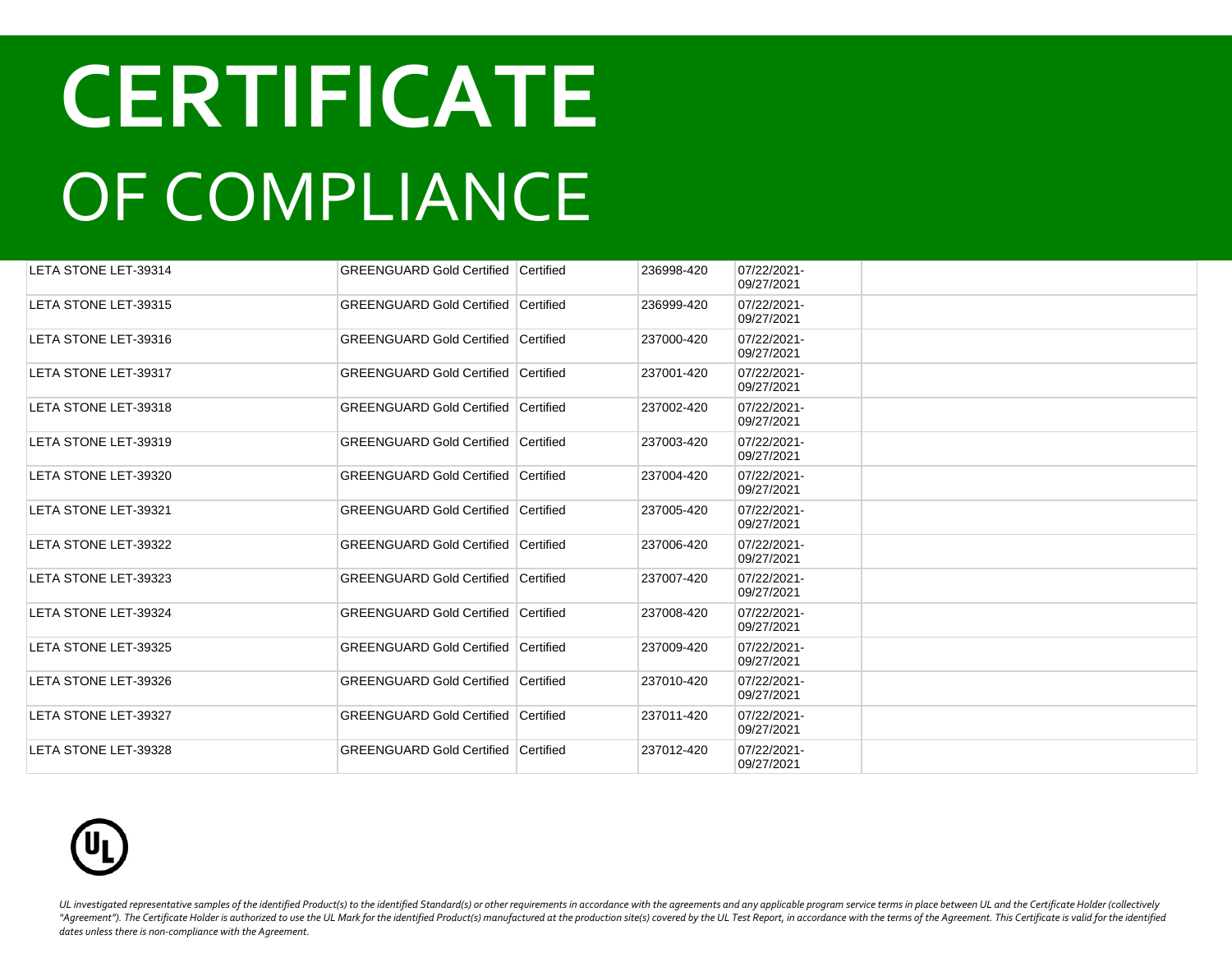| LETA STONE LET-39329 | <b>GREENGUARD Gold Certified Certified</b> |                  | 237013-420 | 07/22/2021-<br>09/27/2021 |  |
|----------------------|--------------------------------------------|------------------|------------|---------------------------|--|
| LETA STONE LET-39330 | <b>GREENGUARD Gold Certified</b>           | <b>Certified</b> | 237014-420 | 07/22/2021-<br>09/27/2021 |  |
| LETA STONE LET-39331 | <b>GREENGUARD Gold Certified Certified</b> |                  | 237015-420 | 07/22/2021-<br>09/27/2021 |  |
| LETA STONE LET-39332 | <b>GREENGUARD Gold Certified Certified</b> |                  | 237016-420 | 07/22/2021-<br>09/27/2021 |  |
| LETA STONE LET-39333 | <b>GREENGUARD Gold Certified Certified</b> |                  | 237017-420 | 07/22/2021-<br>09/27/2021 |  |
| LETA STONE LET-39334 | <b>GREENGUARD Gold Certified Certified</b> |                  | 237018-420 | 07/22/2021-<br>09/27/2021 |  |
| LETA STONE LET-39335 | <b>GREENGUARD Gold Certified Certified</b> |                  | 237019-420 | 07/22/2021-<br>09/27/2021 |  |
| LETA STONE LET-39336 | <b>GREENGUARD Gold Certified Certified</b> |                  | 237020-420 | 07/22/2021-<br>09/27/2021 |  |
| LETA STONE LET-39337 | <b>GREENGUARD Gold Certified Certified</b> |                  | 237021-420 | 07/22/2021-<br>09/27/2021 |  |
| LETA STONE LET-39338 | <b>GREENGUARD Gold Certified Certified</b> |                  | 237022-420 | 07/22/2021-<br>09/27/2021 |  |
| LETA STONE LET-39339 | <b>GREENGUARD Gold Certified Certified</b> |                  | 237023-420 | 07/22/2021-<br>09/27/2021 |  |
| LETA STONE LET-39340 | <b>GREENGUARD Gold Certified Certified</b> |                  | 237024-420 | 07/22/2021-<br>09/27/2021 |  |
| LETA STONE LET-39341 | <b>GREENGUARD Gold Certified Certified</b> |                  | 237025-420 | 07/22/2021-<br>09/27/2021 |  |
| LETA STONE LET-39342 | <b>GREENGUARD Gold Certified Certified</b> |                  | 237026-420 | 07/22/2021-<br>09/27/2021 |  |
| LETA STONE LET-39343 | <b>GREENGUARD Gold Certified Certified</b> |                  | 237027-420 | 07/22/2021-<br>09/27/2021 |  |

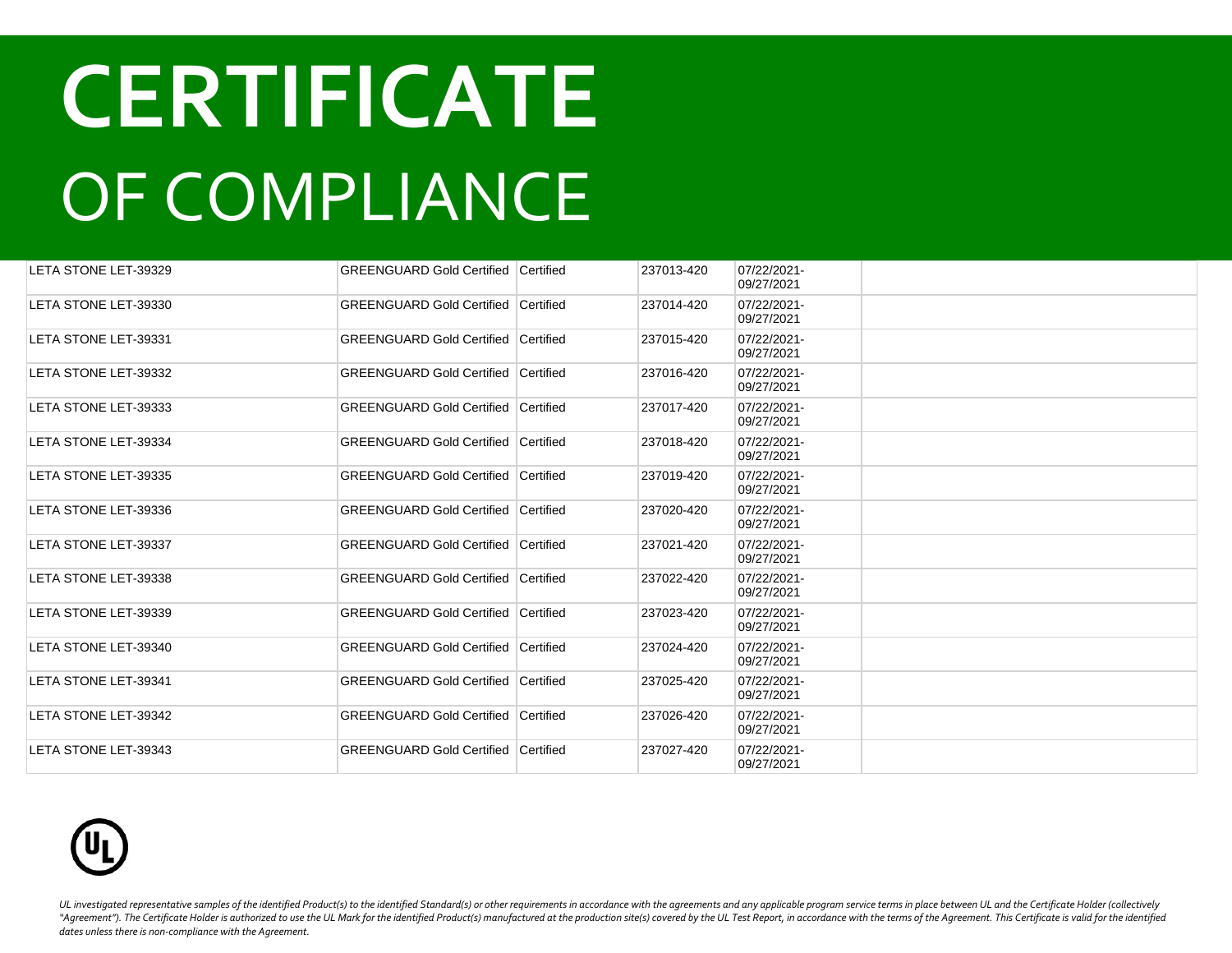| LETA STONE LET-39344        | <b>GREENGUARD Gold Certified Certified</b> |           | 237028-420 | 07/22/2021-<br>09/27/2021 |  |
|-----------------------------|--------------------------------------------|-----------|------------|---------------------------|--|
| LETA STONE LET-39345        | <b>GREENGUARD Gold Certified</b>           | Certified | 237029-420 | 07/22/2021-<br>09/27/2021 |  |
| LETA STONE LET-39346        | <b>GREENGUARD Gold Certified Certified</b> |           | 237030-420 | 07/22/2021-<br>09/27/2021 |  |
| <b>LETA STONE LET-39347</b> | <b>GREENGUARD Gold Certified Certified</b> |           | 237031-420 | 07/22/2021-<br>09/27/2021 |  |
| LETA STONE LET-39348        | <b>GREENGUARD Gold Certified Certified</b> |           | 237032-420 | 07/22/2021-<br>09/27/2021 |  |
| LETA STONE LET-39349        | <b>GREENGUARD Gold Certified Certified</b> |           | 237033-420 | 07/22/2021-<br>09/27/2021 |  |
| LETA STONE LET-39350        | <b>GREENGUARD Gold Certified Certified</b> |           | 237034-420 | 07/22/2021-<br>09/27/2021 |  |
| LETA STONE LET-39351        | GREENGUARD Gold Certified Certified        |           | 237035-420 | 07/22/2021-<br>09/27/2021 |  |
| LETA STONE LET-39352        | <b>GREENGUARD Gold Certified Certified</b> |           | 237036-420 | 07/22/2021-<br>09/27/2021 |  |
| LETA STONE LET-39353        | GREENGUARD Gold Certified Certified        |           | 237037-420 | 07/22/2021-<br>09/27/2021 |  |
| LETA STONE LET-39354        | <b>GREENGUARD Gold Certified Certified</b> |           | 237038-420 | 07/22/2021-<br>09/27/2021 |  |
| LETA STONE LET-39355        | <b>GREENGUARD Gold Certified Certified</b> |           | 237039-420 | 07/22/2021-<br>09/27/2021 |  |
| LETA STONE LET-39356        | <b>GREENGUARD Gold Certified Certified</b> |           | 237040-420 | 07/22/2021-<br>09/27/2021 |  |
| LETA STONE LET-39357        | <b>GREENGUARD Gold Certified Certified</b> |           | 237041-420 | 07/22/2021-<br>09/27/2021 |  |
| LETA STONE LET-39358        | <b>GREENGUARD Gold Certified Certified</b> |           | 237042-420 | 07/22/2021-<br>09/27/2021 |  |

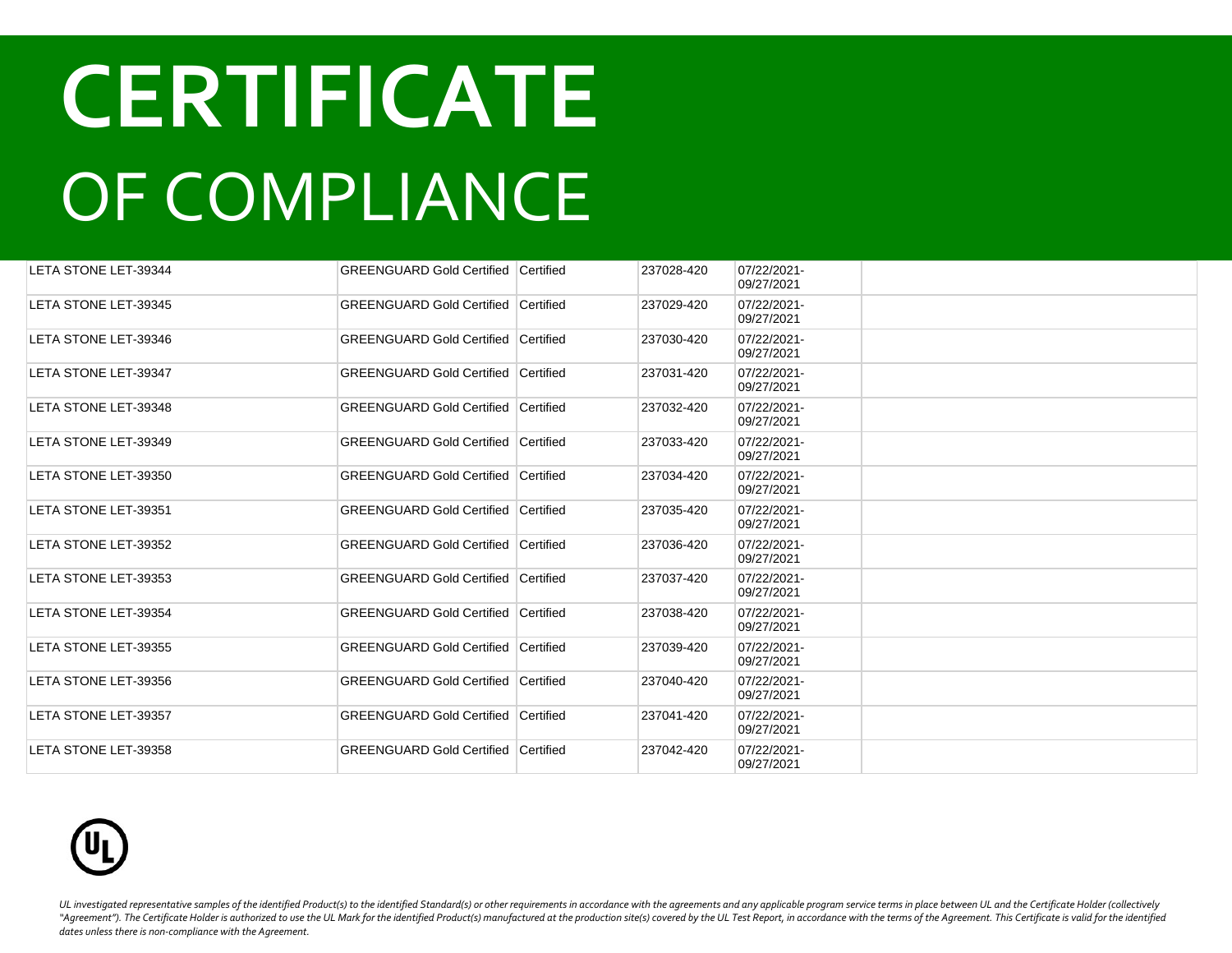| LETA STONE LET-39359 | <b>GREENGUARD Gold Certified Certified</b> |                  | 237043-420 | 07/22/2021-<br>09/27/2021 |  |
|----------------------|--------------------------------------------|------------------|------------|---------------------------|--|
| LETA STONE LET-39360 | <b>GREENGUARD Gold Certified Certified</b> |                  | 237044-420 | 07/22/2021-<br>09/27/2021 |  |
| LETA STONE LET-39361 | <b>GREENGUARD Gold Certified Certified</b> |                  | 237045-420 | 07/22/2021-<br>09/27/2021 |  |
| LETA STONE LET-39362 | <b>GREENGUARD Gold Certified</b>           | Certified        | 237046-420 | 07/22/2021-<br>09/27/2021 |  |
| LETA STONE LET-39363 | <b>GREENGUARD Gold Certified Certified</b> |                  | 237047-420 | 07/22/2021-<br>09/27/2021 |  |
| LETA STONE LET-39364 | <b>GREENGUARD Gold Certified Certified</b> |                  | 237048-420 | 07/22/2021-<br>09/27/2021 |  |
| LETA STONE LET-39365 | <b>GREENGUARD Gold Certified</b>           | Certified        | 237049-420 | 07/22/2021-<br>09/27/2021 |  |
| LETA STONE LET-39366 | <b>GREENGUARD Gold Certified</b>           | <b>Certified</b> | 237050-420 | 07/22/2021-<br>09/27/2021 |  |
| LETA STONE LET-39367 | <b>GREENGUARD Gold Certified</b>           | Certified        | 237051-420 | 07/22/2021-<br>09/27/2021 |  |
| LETA STONE LET-39368 | <b>GREENGUARD Gold Certified Certified</b> |                  | 237052-420 | 07/22/2021-<br>09/27/2021 |  |
| LETA STONE LET-39369 | <b>GREENGUARD Gold Certified Certified</b> |                  | 237053-420 | 07/22/2021-<br>09/27/2021 |  |
| LETA STONE LET-39370 | <b>GREENGUARD Gold Certified Certified</b> |                  | 237054-420 | 07/22/2021-<br>09/27/2021 |  |
| LETA STONE LET-39371 | <b>GREENGUARD Gold Certified Certified</b> |                  | 237055-420 | 07/22/2021-<br>09/27/2021 |  |
| LETA STONE LET-39372 | <b>GREENGUARD Gold Certified Certified</b> |                  | 237056-420 | 07/22/2021-<br>09/27/2021 |  |
| LETA STONE LET-39373 | <b>GREENGUARD Gold Certified Certified</b> |                  | 237057-420 | 07/22/2021-<br>09/27/2021 |  |

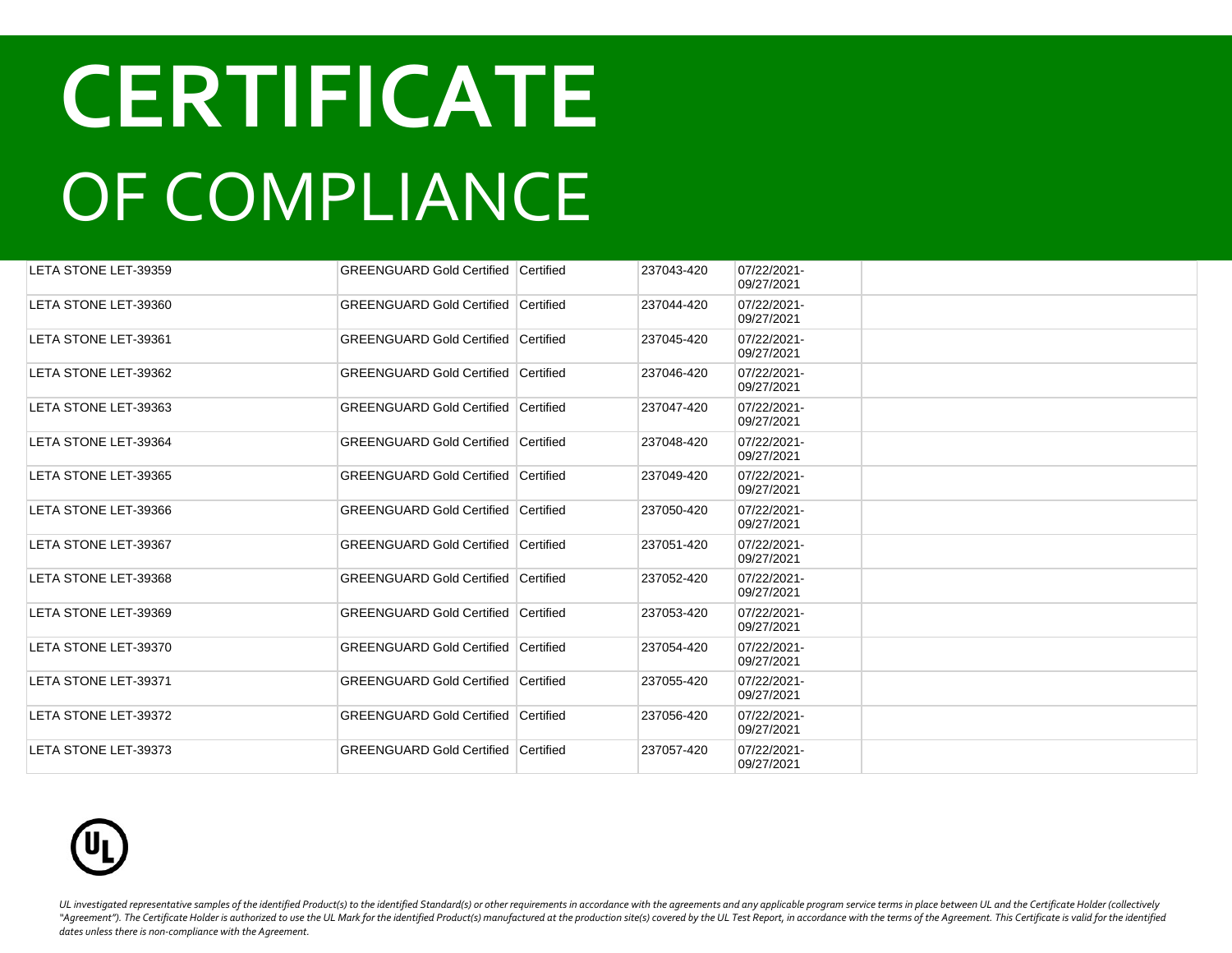| LETA STONE LET-39374        | <b>GREENGUARD Gold Certified Certified</b> |           | 237058-420 | 07/22/2021-<br>09/27/2021 |  |
|-----------------------------|--------------------------------------------|-----------|------------|---------------------------|--|
| LETA STONE LET-39375        | <b>GREENGUARD Gold Certified Certified</b> |           | 237059-420 | 07/22/2021-<br>09/27/2021 |  |
| LETA STONE LET-39376        | <b>GREENGUARD Gold Certified Certified</b> |           | 237060-420 | 07/22/2021-<br>09/27/2021 |  |
| LETA STONE LET-39377        | <b>GREENGUARD Gold Certified</b>           | Certified | 237061-420 | 07/22/2021-<br>09/27/2021 |  |
| LETA STONE LET-39378        | <b>GREENGUARD Gold Certified Certified</b> |           | 237062-420 | 07/22/2021-<br>09/27/2021 |  |
| LETA STONE LET-39379        | <b>GREENGUARD Gold Certified</b>           | Certified | 237063-420 | 07/22/2021-<br>09/27/2021 |  |
| LETA STONE LET-39380        | <b>GREENGUARD Gold Certified Certified</b> |           | 237064-420 | 07/22/2021-<br>09/27/2021 |  |
| LETA STONE LET-39381        | <b>GREENGUARD Gold Certified Certified</b> |           | 237065-420 | 07/22/2021-<br>09/27/2021 |  |
| LETA STONE LET-39382        | <b>GREENGUARD Gold Certified Certified</b> |           | 237066-420 | 07/22/2021-<br>09/27/2021 |  |
| LETA STONE LET-39383        | <b>GREENGUARD Gold Certified Certified</b> |           | 237067-420 | 07/22/2021-<br>09/27/2021 |  |
| LETA STONE LET-39384        | <b>GREENGUARD Gold Certified Certified</b> |           | 237068-420 | 07/22/2021-<br>09/27/2021 |  |
| LETA STONE LET-39385        | <b>GREENGUARD Gold Certified Certified</b> |           | 237069-420 | 07/22/2021-<br>09/27/2021 |  |
| LETA STONE LET-39386        | <b>GREENGUARD Gold Certified Certified</b> |           | 237070-420 | 07/22/2021-<br>09/27/2021 |  |
| LETA STONE LET-39387        | <b>GREENGUARD Gold Certified Certified</b> |           | 237071-420 | 07/22/2021-<br>09/27/2021 |  |
| <b>LETA STONE LET-39388</b> | <b>GREENGUARD Gold Certified Certified</b> |           | 237072-420 | 07/22/2021-<br>09/27/2021 |  |

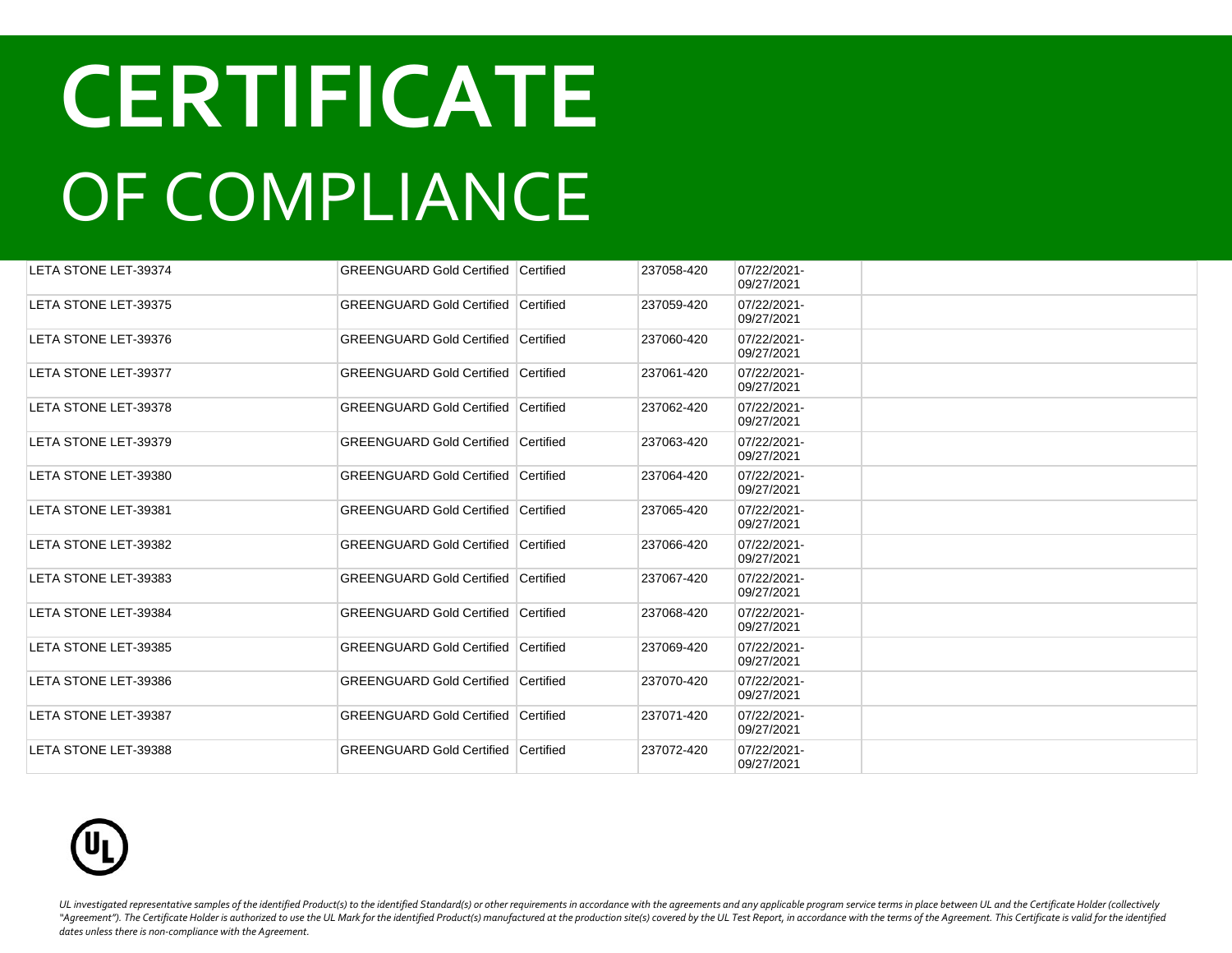| LETA STONE LET-39389 | <b>GREENGUARD Gold Certified Certified</b> |           | 237073-420 | 07/22/2021-<br>09/27/2021 |  |
|----------------------|--------------------------------------------|-----------|------------|---------------------------|--|
| LETA STONE LET-39390 | <b>GREENGUARD Gold Certified</b>           | Certified | 237074-420 | 07/22/2021-<br>09/27/2021 |  |
| LETA STONE LET-39391 | <b>GREENGUARD Gold Certified Certified</b> |           | 237075-420 | 07/22/2021-<br>09/27/2021 |  |
| LETA STONE LET-39392 | <b>GREENGUARD Gold Certified Certified</b> |           | 237076-420 | 07/22/2021-<br>09/27/2021 |  |
| LETA STONE LET-39393 | <b>GREENGUARD Gold Certified Certified</b> |           | 237077-420 | 07/22/2021-<br>09/27/2021 |  |
| LETA STONE LET-39394 | <b>GREENGUARD Gold Certified Certified</b> |           | 237078-420 | 07/22/2021-<br>09/27/2021 |  |
| LETA STONE LET-39395 | <b>GREENGUARD Gold Certified Certified</b> |           | 237079-420 | 07/22/2021-<br>09/27/2021 |  |
| LETA STONE LET-39396 | GREENGUARD Gold Certified Certified        |           | 237080-420 | 07/22/2021-<br>09/27/2021 |  |
| LETA STONE LET-39397 | <b>GREENGUARD Gold Certified Certified</b> |           | 237081-420 | 07/22/2021-<br>09/27/2021 |  |
| LETA STONE LET-39398 | GREENGUARD Gold Certified Certified        |           | 237082-420 | 07/22/2021-<br>09/27/2021 |  |
| LETA STONE LET-39399 | <b>GREENGUARD Gold Certified Certified</b> |           | 237083-420 | 07/22/2021-<br>09/27/2021 |  |
| LETA STONE LET-39500 | <b>GREENGUARD Gold Certified Certified</b> |           | 237084-420 | 07/22/2021-<br>09/27/2021 |  |
| LETA STONE LET-39501 | <b>GREENGUARD Gold Certified Certified</b> |           | 237085-420 | 07/22/2021-<br>09/27/2021 |  |
| LETA STONE LET-39502 | <b>GREENGUARD Gold Certified Certified</b> |           | 237086-420 | 07/22/2021-<br>09/27/2021 |  |
| LETA STONE LET-39503 | <b>GREENGUARD Gold Certified Certified</b> |           | 237087-420 | 07/22/2021-<br>09/27/2021 |  |

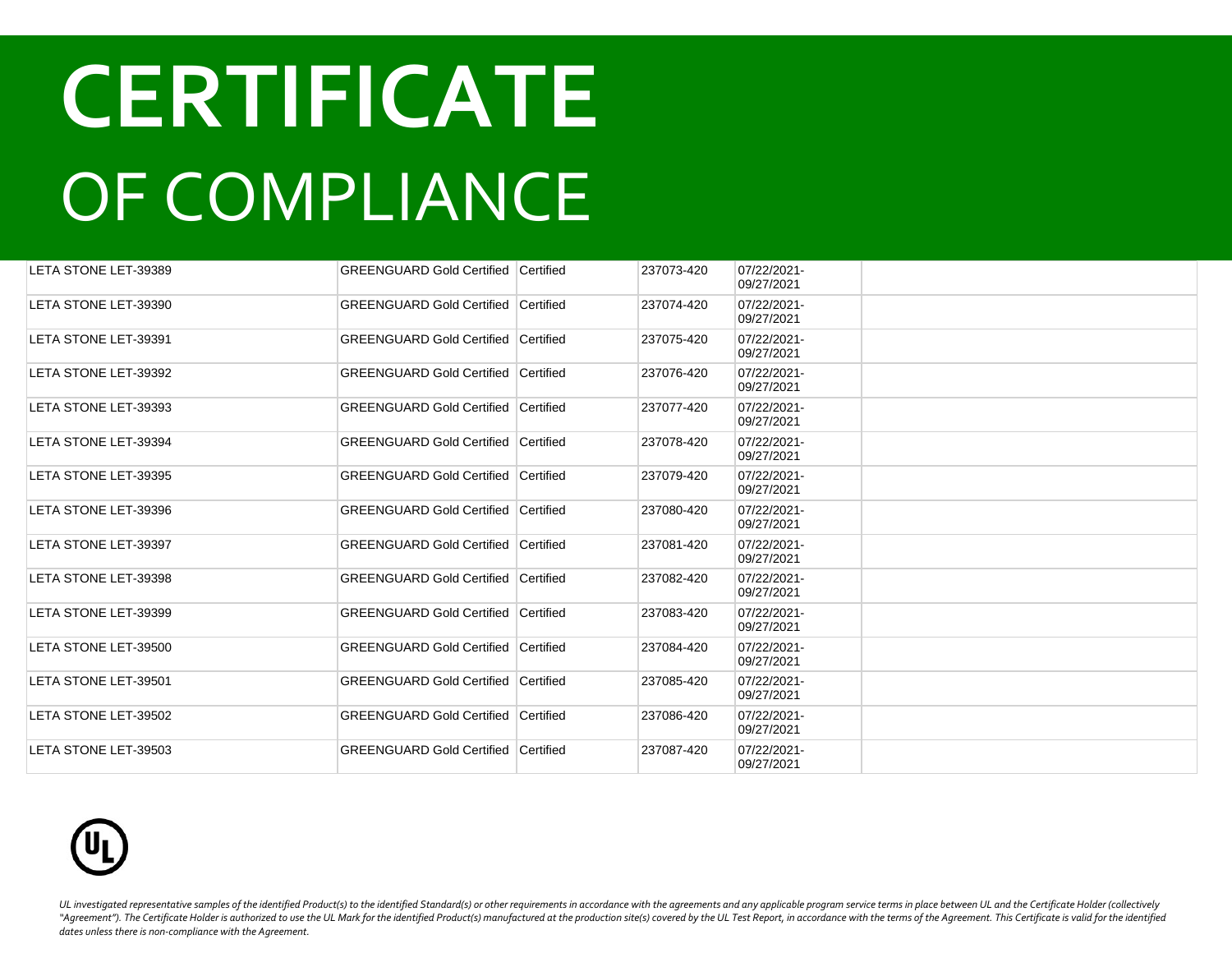| LETA STONE LET-39504 | <b>GREENGUARD Gold Certified Certified</b> |           | 237088-420 | 07/22/2021-<br>09/27/2021 |  |
|----------------------|--------------------------------------------|-----------|------------|---------------------------|--|
| LETA STONE LET-39505 | <b>GREENGUARD Gold Certified Certified</b> |           | 237089-420 | 07/22/2021-<br>09/27/2021 |  |
| LETA STONE LET-39506 | <b>GREENGUARD Gold Certified Certified</b> |           | 237090-420 | 07/22/2021-<br>09/27/2021 |  |
| LETA STONE LET-39507 | <b>GREENGUARD Gold Certified</b>           | Certified | 237091-420 | 07/22/2021-<br>09/27/2021 |  |
| LETA STONE LET-39508 | <b>GREENGUARD Gold Certified Certified</b> |           | 237092-420 | 07/22/2021-<br>09/27/2021 |  |
| LETA STONE LET-39509 | <b>GREENGUARD Gold Certified</b>           | Certified | 237093-420 | 07/22/2021-<br>09/27/2021 |  |
| LETA STONE LET-39510 | <b>GREENGUARD Gold Certified Certified</b> |           | 237094-420 | 07/22/2021-<br>09/27/2021 |  |
| LETA STONE LET-39511 | <b>GREENGUARD Gold Certified Certified</b> |           | 237095-420 | 07/22/2021-<br>09/27/2021 |  |
| LETA STONE LET-39512 | <b>GREENGUARD Gold Certified Certified</b> |           | 237096-420 | 07/22/2021-<br>09/27/2021 |  |
| LETA STONE LET-39513 | <b>GREENGUARD Gold Certified Certified</b> |           | 237097-420 | 07/22/2021-<br>09/27/2021 |  |
| LETA STONE LET-39514 | <b>GREENGUARD Gold Certified Certified</b> |           | 237098-420 | 07/22/2021-<br>09/27/2021 |  |
| LETA STONE LET-39515 | <b>GREENGUARD Gold Certified Certified</b> |           | 237099-420 | 07/22/2021-<br>09/27/2021 |  |
| LETA STONE LET-39516 | <b>GREENGUARD Gold Certified Certified</b> |           | 237100-420 | 07/22/2021-<br>09/27/2021 |  |
| LETA STONE LET-39517 | <b>GREENGUARD Gold Certified Certified</b> |           | 237101-420 | 07/22/2021-<br>09/27/2021 |  |
| LETA STONE LET-39518 | <b>GREENGUARD Gold Certified Certified</b> |           | 237102-420 | 07/22/2021-<br>09/27/2021 |  |

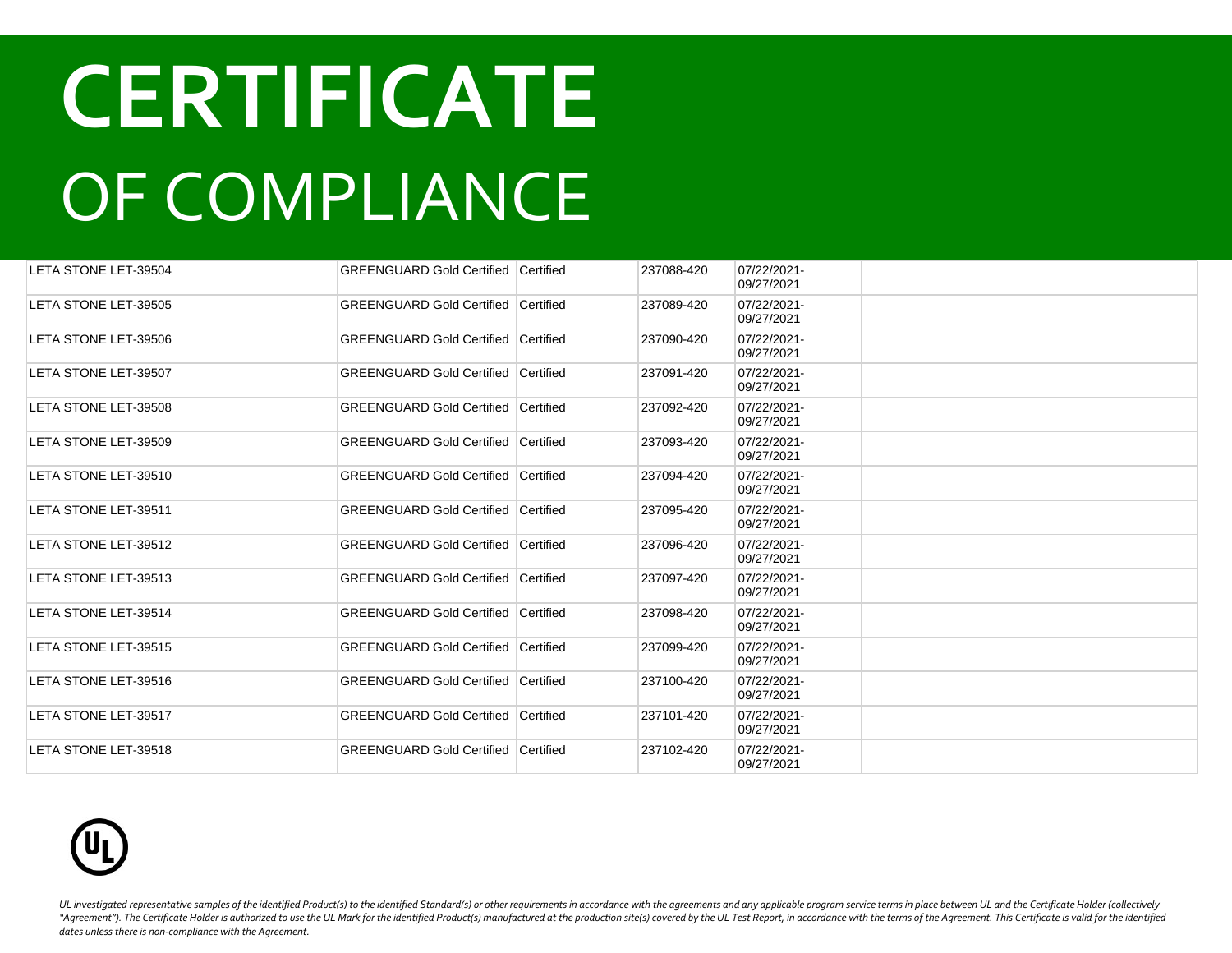| LETA STONE LET-39519 | <b>GREENGUARD Gold Certified Certified</b> |           | 237103-420 | 07/22/2021-<br>09/27/2021 |  |
|----------------------|--------------------------------------------|-----------|------------|---------------------------|--|
| LETA STONE LET-39520 | <b>GREENGUARD Gold Certified Certified</b> |           | 237104-420 | 07/22/2021-<br>09/27/2021 |  |
| LETA STONE LET-39521 | <b>GREENGUARD Gold Certified Certified</b> |           | 237105-420 | 07/22/2021-<br>09/27/2021 |  |
| LETA STONE LET-39522 | <b>GREENGUARD Gold Certified</b>           | Certified | 237106-420 | 07/22/2021-<br>09/27/2021 |  |
| LETA STONE LET-39523 | <b>GREENGUARD Gold Certified Certified</b> |           | 237107-420 | 07/22/2021-<br>09/27/2021 |  |
| LETA STONE LET-39524 | <b>GREENGUARD Gold Certified</b>           | Certified | 237108-420 | 07/22/2021-<br>09/27/2021 |  |
| LETA STONE LET-39525 | <b>GREENGUARD Gold Certified Certified</b> |           | 237109-420 | 07/22/2021-<br>09/27/2021 |  |
| LETA STONE LET-39526 | <b>GREENGUARD Gold Certified Certified</b> |           | 237110-420 | 07/22/2021-<br>09/27/2021 |  |
| LETA STONE LET-39527 | <b>GREENGUARD Gold Certified Certified</b> |           | 237111-420 | 07/22/2021-<br>09/27/2021 |  |
| LETA STONE LET-39528 | <b>GREENGUARD Gold Certified Certified</b> |           | 237112-420 | 07/22/2021-<br>09/27/2021 |  |
| LETA STONE LET-39529 | <b>GREENGUARD Gold Certified Certified</b> |           | 237113-420 | 07/22/2021-<br>09/27/2021 |  |
| LETA STONE LET-39530 | <b>GREENGUARD Gold Certified Certified</b> |           | 237114-420 | 07/22/2021-<br>09/27/2021 |  |
| LETA STONE LET-39531 | <b>GREENGUARD Gold Certified Certified</b> |           | 237115-420 | 07/22/2021-<br>09/27/2021 |  |
| LETA STONE LET-39532 | <b>GREENGUARD Gold Certified Certified</b> |           | 237116-420 | 07/22/2021-<br>09/27/2021 |  |
| LETA STONE LET-39533 | <b>GREENGUARD Gold Certified Certified</b> |           | 237117-420 | 07/22/2021-<br>09/27/2021 |  |

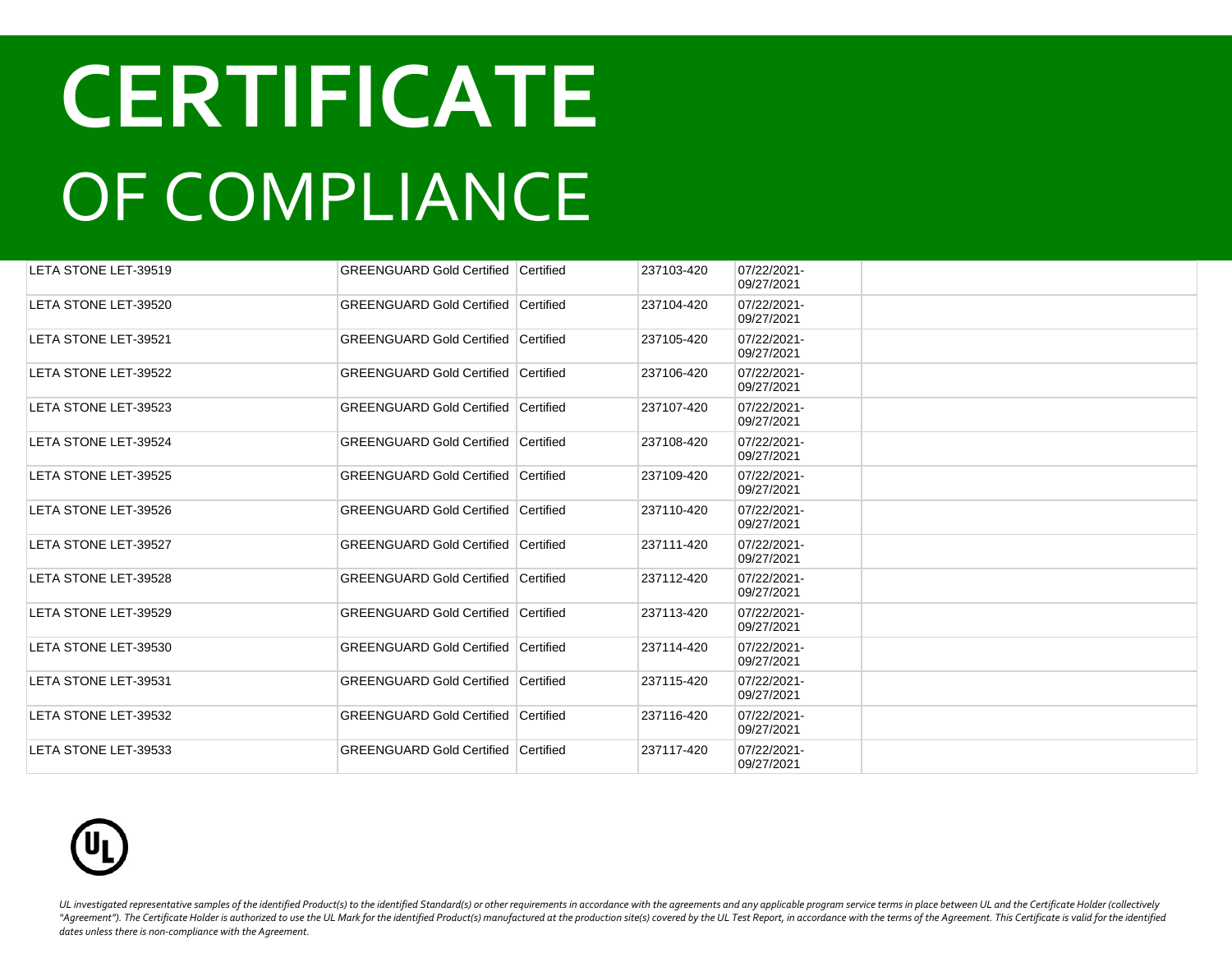| LETA STONE LET-39534 | <b>GREENGUARD Gold Certified Certified</b> |           | 237118-420 | 07/22/2021-<br>09/27/2021 |  |
|----------------------|--------------------------------------------|-----------|------------|---------------------------|--|
| LETA STONE LET-39535 | <b>GREENGUARD Gold Certified Certified</b> |           | 237119-420 | 07/22/2021-<br>09/27/2021 |  |
| LETA STONE LET-39536 | <b>GREENGUARD Gold Certified Certified</b> |           | 237120-420 | 07/22/2021-<br>09/27/2021 |  |
| LETA STONE LET-39537 | <b>GREENGUARD Gold Certified</b>           | Certified | 237121-420 | 07/22/2021-<br>09/27/2021 |  |
| LETA STONE LET-39538 | <b>GREENGUARD Gold Certified Certified</b> |           | 237122-420 | 07/22/2021-<br>09/27/2021 |  |
| LETA STONE LET-39539 | <b>GREENGUARD Gold Certified Certified</b> |           | 237123-420 | 07/22/2021-<br>09/27/2021 |  |
| LETA STONE LET-39540 | <b>GREENGUARD Gold Certified Certified</b> |           | 237124-420 | 07/22/2021-<br>09/27/2021 |  |
| LETA STONE LET-39541 | <b>GREENGUARD Gold Certified</b>           | Certified | 237125-420 | 07/22/2021-<br>09/27/2021 |  |
| LETA STONE LET-39542 | <b>GREENGUARD Gold Certified</b>           | Certified | 237126-420 | 07/22/2021-<br>09/27/2021 |  |
| LETA STONE LET-39543 | <b>GREENGUARD Gold Certified Certified</b> |           | 237127-420 | 07/22/2021-<br>09/27/2021 |  |
| LETA STONE LET-39544 | <b>GREENGUARD Gold Certified Certified</b> |           | 237128-420 | 07/22/2021-<br>09/27/2021 |  |
| LETA STONE LET-39545 | <b>GREENGUARD Gold Certified Certified</b> |           | 237129-420 | 07/22/2021-<br>09/27/2021 |  |
| LETA STONE LET-39546 | <b>GREENGUARD Gold Certified Certified</b> |           | 237130-420 | 07/22/2021-<br>09/27/2021 |  |
| LETA STONE LET-39547 | <b>GREENGUARD Gold Certified Certified</b> |           | 237131-420 | 07/22/2021-<br>09/27/2021 |  |
| LETA STONE LET-39548 | <b>GREENGUARD Gold Certified Certified</b> |           | 237132-420 | 07/22/2021-<br>09/27/2021 |  |

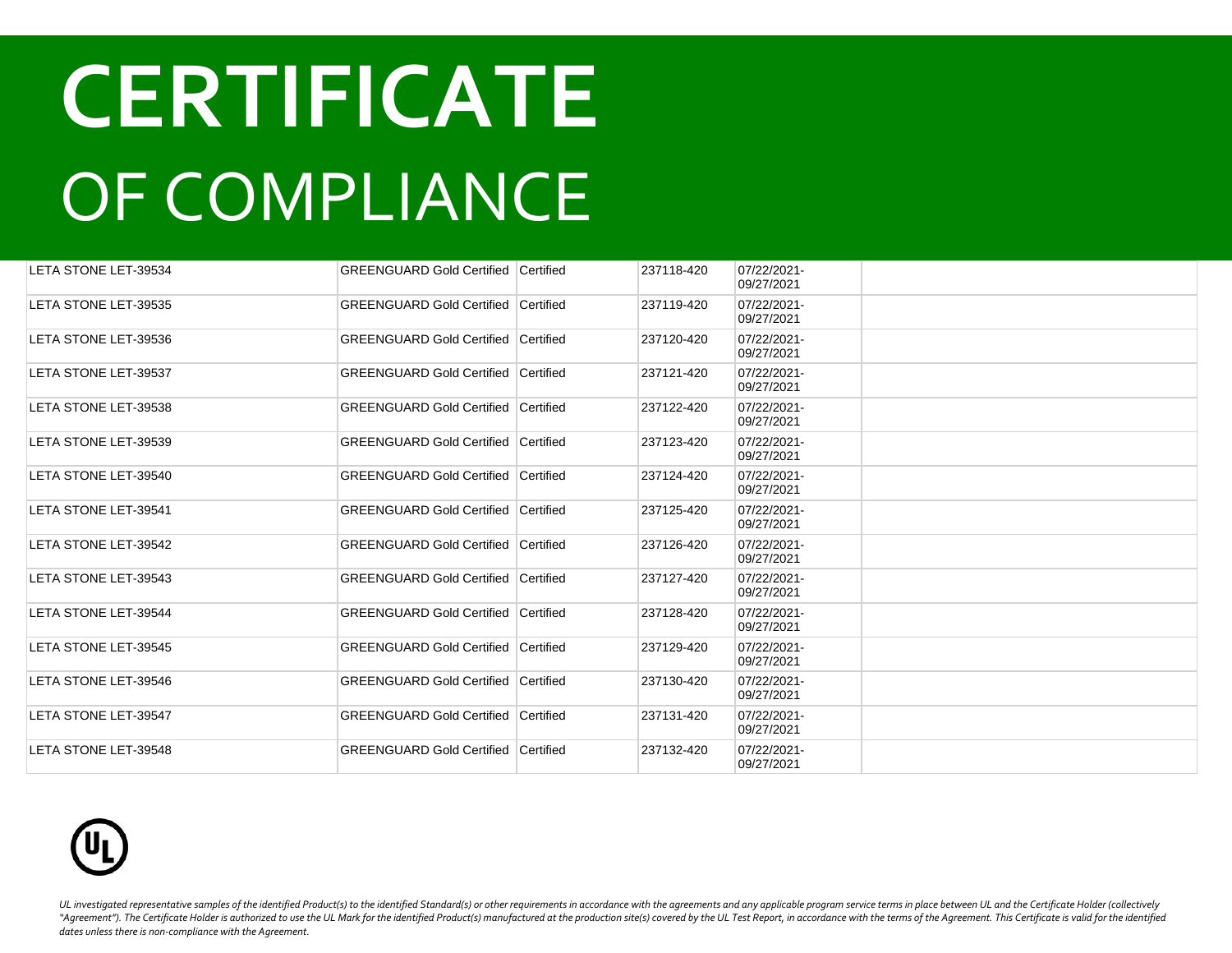| LETA STONE LET-39549 | <b>GREENGUARD Gold Certified Certified</b> |           | 237133-420 | 07/22/2021-<br>09/27/2021 |  |
|----------------------|--------------------------------------------|-----------|------------|---------------------------|--|
| LETA STONE LET-39550 | <b>GREENGUARD Gold Certified Certified</b> |           | 237134-420 | 07/22/2021-<br>09/27/2021 |  |
| LETA STONE LET-39551 | <b>GREENGUARD Gold Certified Certified</b> |           | 237135-420 | 07/22/2021-<br>09/27/2021 |  |
| LETA STONE LET-39552 | <b>GREENGUARD Gold Certified</b>           | Certified | 237136-420 | 07/22/2021-<br>09/27/2021 |  |
| LETA STONE LET-39553 | <b>GREENGUARD Gold Certified Certified</b> |           | 237137-420 | 07/22/2021-<br>09/27/2021 |  |
| LETA STONE LET-39554 | <b>GREENGUARD Gold Certified</b>           | Certified | 237138-420 | 07/22/2021-<br>09/27/2021 |  |
| LETA STONE LET-39555 | <b>GREENGUARD Gold Certified Certified</b> |           | 237139-420 | 07/22/2021-<br>09/27/2021 |  |
| LETA STONE LET-39556 | <b>GREENGUARD Gold Certified Certified</b> |           | 237140-420 | 07/22/2021-<br>09/27/2021 |  |
| LETA STONE LET-39557 | <b>GREENGUARD Gold Certified Certified</b> |           | 237141-420 | 07/22/2021-<br>09/27/2021 |  |
| LETA STONE LET-39558 | <b>GREENGUARD Gold Certified Certified</b> |           | 237142-420 | 07/22/2021-<br>09/27/2021 |  |
| LETA STONE LET-39559 | <b>GREENGUARD Gold Certified Certified</b> |           | 237143-420 | 07/22/2021-<br>09/27/2021 |  |
| LETA STONE LET-39560 | <b>GREENGUARD Gold Certified Certified</b> |           | 237144-420 | 07/22/2021-<br>09/27/2021 |  |
| LETA STONE LET-39561 | <b>GREENGUARD Gold Certified Certified</b> |           | 237145-420 | 07/22/2021-<br>09/27/2021 |  |
| LETA STONE LET-39562 | <b>GREENGUARD Gold Certified Certified</b> |           | 237146-420 | 07/22/2021-<br>09/27/2021 |  |
| LETA STONE LET-39563 | <b>GREENGUARD Gold Certified Certified</b> |           | 237147-420 | 07/22/2021-<br>09/27/2021 |  |

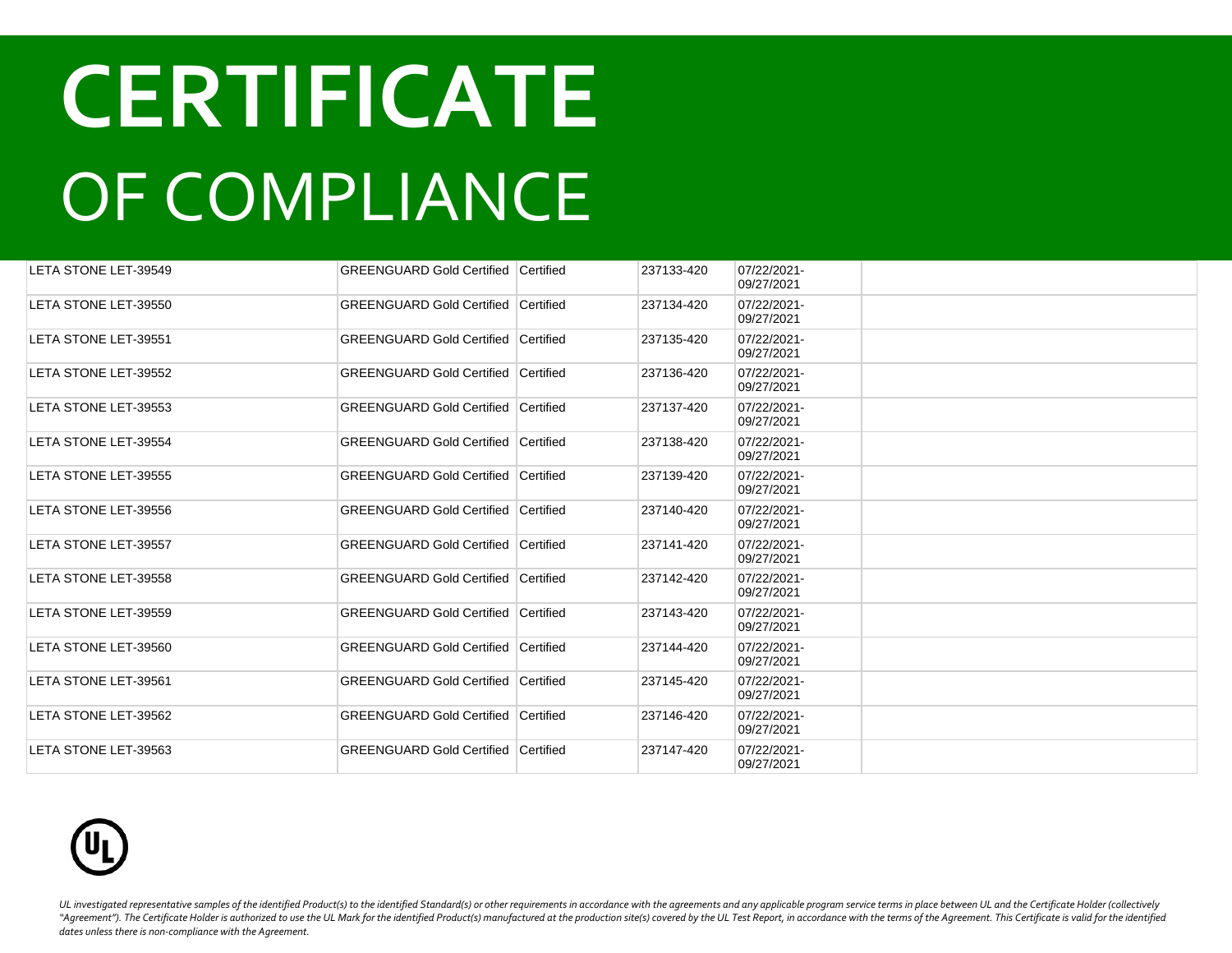| LETA STONE LET-39564 | <b>GREENGUARD Gold Certified Certified</b> |           | 237148-420 | 07/22/2021-<br>09/27/2021 |  |
|----------------------|--------------------------------------------|-----------|------------|---------------------------|--|
| LETA STONE LET-39565 | <b>GREENGUARD Gold Certified Certified</b> |           | 237149-420 | 07/22/2021-<br>09/27/2021 |  |
| LETA STONE LET-39566 | <b>GREENGUARD Gold Certified Certified</b> |           | 237150-420 | 07/22/2021-<br>09/27/2021 |  |
| LETA STONE LET-39567 | <b>GREENGUARD Gold Certified</b>           | Certified | 237151-420 | 07/22/2021-<br>09/27/2021 |  |
| LETA STONE LET-39568 | <b>GREENGUARD Gold Certified Certified</b> |           | 237152-420 | 07/22/2021-<br>09/27/2021 |  |
| LETA STONE LET-39569 | <b>GREENGUARD Gold Certified</b>           | Certified | 237153-420 | 07/22/2021-<br>09/27/2021 |  |
| LETA STONE LET-39570 | <b>GREENGUARD Gold Certified Certified</b> |           | 237154-420 | 07/22/2021-<br>09/27/2021 |  |
| LETA STONE LET-39571 | <b>GREENGUARD Gold Certified Certified</b> |           | 237155-420 | 07/22/2021-<br>09/27/2021 |  |
| LETA STONE LET-39572 | <b>GREENGUARD Gold Certified Certified</b> |           | 237156-420 | 07/22/2021-<br>09/27/2021 |  |
| LETA STONE LET-39573 | <b>GREENGUARD Gold Certified Certified</b> |           | 237157-420 | 07/22/2021-<br>09/27/2021 |  |
| LETA STONE LET-39574 | <b>GREENGUARD Gold Certified Certified</b> |           | 237158-420 | 07/22/2021-<br>09/27/2021 |  |
| LETA STONE LET-39575 | <b>GREENGUARD Gold Certified Certified</b> |           | 237159-420 | 07/22/2021-<br>09/27/2021 |  |
| LETA STONE LET-39576 | <b>GREENGUARD Gold Certified Certified</b> |           | 237160-420 | 07/22/2021-<br>09/27/2021 |  |
| LETA STONE LET-39577 | <b>GREENGUARD Gold Certified Certified</b> |           | 237161-420 | 07/22/2021-<br>09/27/2021 |  |
| LETA STONE LET-39578 | <b>GREENGUARD Gold Certified Certified</b> |           | 237162-420 | 07/22/2021-<br>09/27/2021 |  |

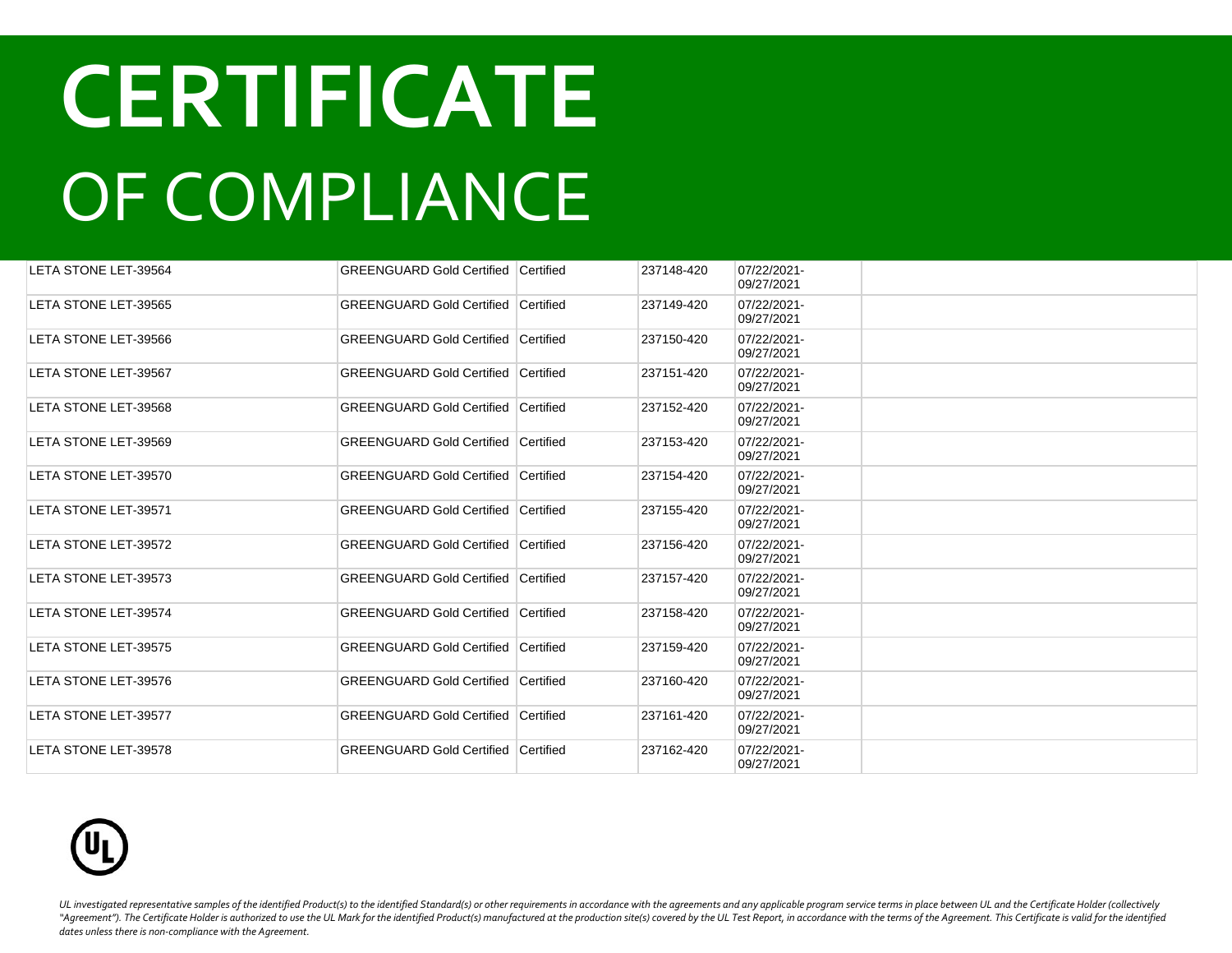| LETA STONE LET-39579 | <b>GREENGUARD Gold Certified Certified</b> |           | 237163-420 | 07/22/2021-<br>09/27/2021 |  |
|----------------------|--------------------------------------------|-----------|------------|---------------------------|--|
| LETA STONE LET-39580 | <b>GREENGUARD Gold Certified Certified</b> |           | 237164-420 | 07/22/2021-<br>09/27/2021 |  |
| LETA STONE LET-39581 | <b>GREENGUARD Gold Certified Certified</b> |           | 237165-420 | 07/22/2021-<br>09/27/2021 |  |
| LETA STONE LET-39582 | <b>GREENGUARD Gold Certified</b>           | Certified | 237166-420 | 07/22/2021-<br>09/27/2021 |  |
| LETA STONE LET-39583 | <b>GREENGUARD Gold Certified Certified</b> |           | 237167-420 | 07/22/2021-<br>09/27/2021 |  |
| LETA STONE LET-39584 | <b>GREENGUARD Gold Certified Certified</b> |           | 237168-420 | 07/22/2021-<br>09/27/2021 |  |
| LETA STONE LET-39585 | <b>GREENGUARD Gold Certified Certified</b> |           | 237169-420 | 07/22/2021-<br>09/27/2021 |  |
| LETA STONE LET-39586 | <b>GREENGUARD Gold Certified Certified</b> |           | 237170-420 | 07/22/2021-<br>09/27/2021 |  |
| LETA STONE LET-39587 | <b>GREENGUARD Gold Certified Certified</b> |           | 237171-420 | 07/22/2021-<br>09/27/2021 |  |
| LETA STONE LET-39588 | <b>GREENGUARD Gold Certified Certified</b> |           | 237172-420 | 07/22/2021-<br>09/27/2021 |  |
| LETA STONE LET-39589 | <b>GREENGUARD Gold Certified Certified</b> |           | 237173-420 | 07/22/2021-<br>09/27/2021 |  |
| LETA STONE LET-39590 | GREENGUARD Gold Certified Certified        |           | 237174-420 | 07/22/2021-<br>09/27/2021 |  |
| LETA STONE LET-39591 | <b>GREENGUARD Gold Certified Certified</b> |           | 237175-420 | 07/22/2021-<br>09/27/2021 |  |
| LETA STONE LET-39592 | <b>GREENGUARD Gold Certified Certified</b> |           | 237176-420 | 07/22/2021-<br>09/27/2021 |  |
| LETA STONE LET-39593 | <b>GREENGUARD Gold Certified Certified</b> |           | 237177-420 | 07/22/2021-<br>09/27/2021 |  |

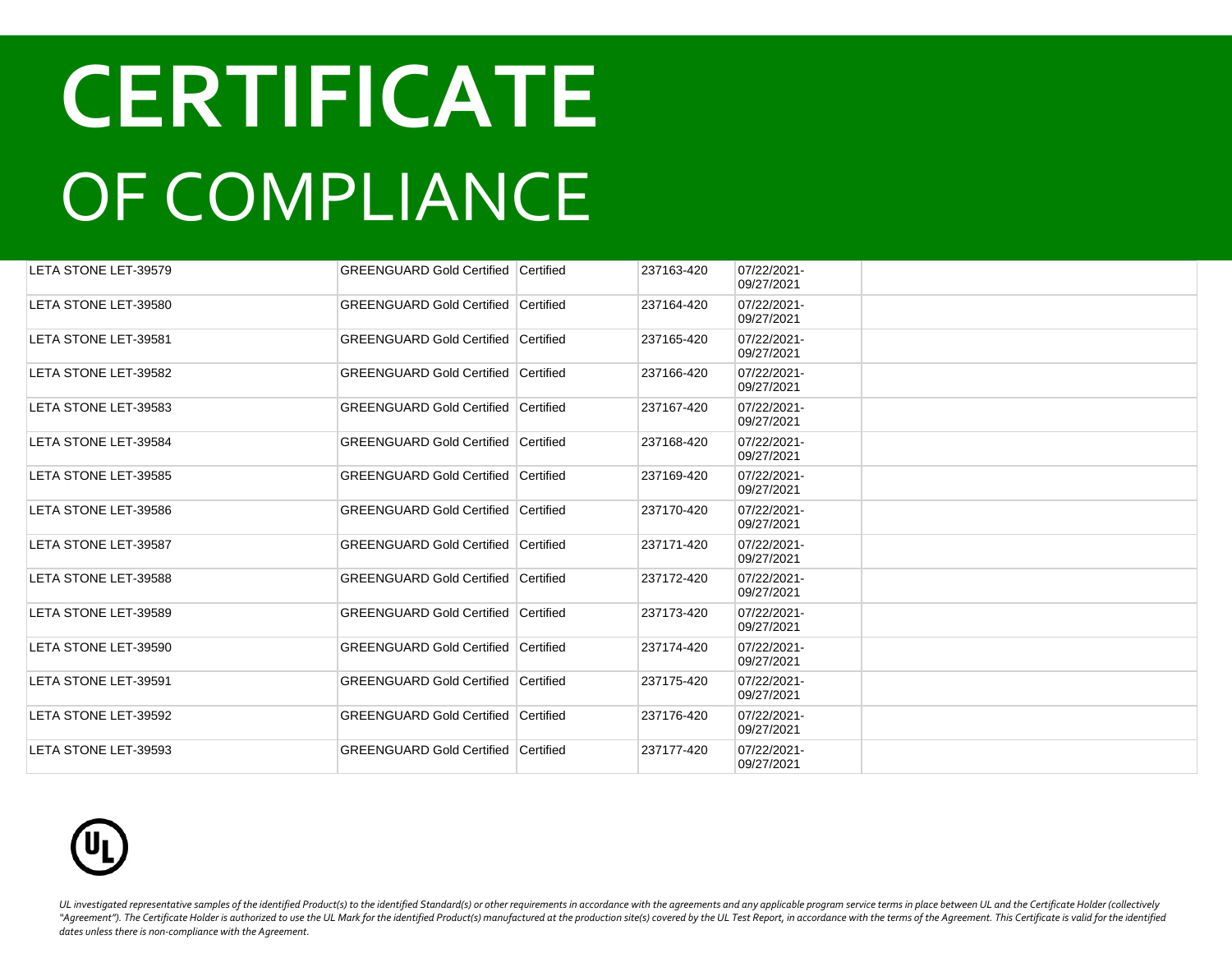| LETA STONE LET-39594 | <b>GREENGUARD Gold Certified Certified</b> |           | 237178-420 | 07/22/2021-<br>09/27/2021 |  |
|----------------------|--------------------------------------------|-----------|------------|---------------------------|--|
| LETA STONE LET-39595 | <b>GREENGUARD Gold Certified Certified</b> |           | 237179-420 | 07/22/2021-<br>09/27/2021 |  |
| LETA STONE LET-39596 | <b>GREENGUARD Gold Certified Certified</b> |           | 237180-420 | 07/22/2021-<br>09/27/2021 |  |
| LETA STONE LET-39597 | <b>GREENGUARD Gold Certified</b>           | Certified | 237181-420 | 07/22/2021-<br>09/27/2021 |  |
| LETA STONE LET-39598 | <b>GREENGUARD Gold Certified Certified</b> |           | 237182-420 | 07/22/2021-<br>09/27/2021 |  |
| LETA STONE LET-39599 | <b>GREENGUARD Gold Certified Certified</b> |           | 237183-420 | 07/22/2021-<br>09/27/2021 |  |
| LETA STONE LET-39600 | <b>GREENGUARD Gold Certified Certified</b> |           | 237184-420 | 07/22/2021-<br>09/27/2021 |  |
| LETA STONE LET-39601 | <b>GREENGUARD Gold Certified Certified</b> |           | 237185-420 | 07/22/2021-<br>09/27/2021 |  |
| LETA STONE LET-39602 | <b>GREENGUARD Gold Certified Certified</b> |           | 237186-420 | 07/22/2021-<br>09/27/2021 |  |
| LETA STONE LET-39603 | <b>GREENGUARD Gold Certified Certified</b> |           | 237187-420 | 07/22/2021-<br>09/27/2021 |  |
| LETA STONE LET-39604 | <b>GREENGUARD Gold Certified Certified</b> |           | 237188-420 | 07/22/2021-<br>09/27/2021 |  |
| LETA STONE LET-39605 | <b>GREENGUARD Gold Certified Certified</b> |           | 237189-420 | 07/22/2021-<br>09/27/2021 |  |
| LETA STONE LET-39606 | <b>GREENGUARD Gold Certified Certified</b> |           | 237190-420 | 07/22/2021-<br>09/27/2021 |  |
| LETA STONE LET-39607 | <b>GREENGUARD Gold Certified Certified</b> |           | 237191-420 | 07/22/2021-<br>09/27/2021 |  |
| LETA STONE LET-39608 | <b>GREENGUARD Gold Certified Certified</b> |           | 237192-420 | 07/22/2021-<br>09/27/2021 |  |

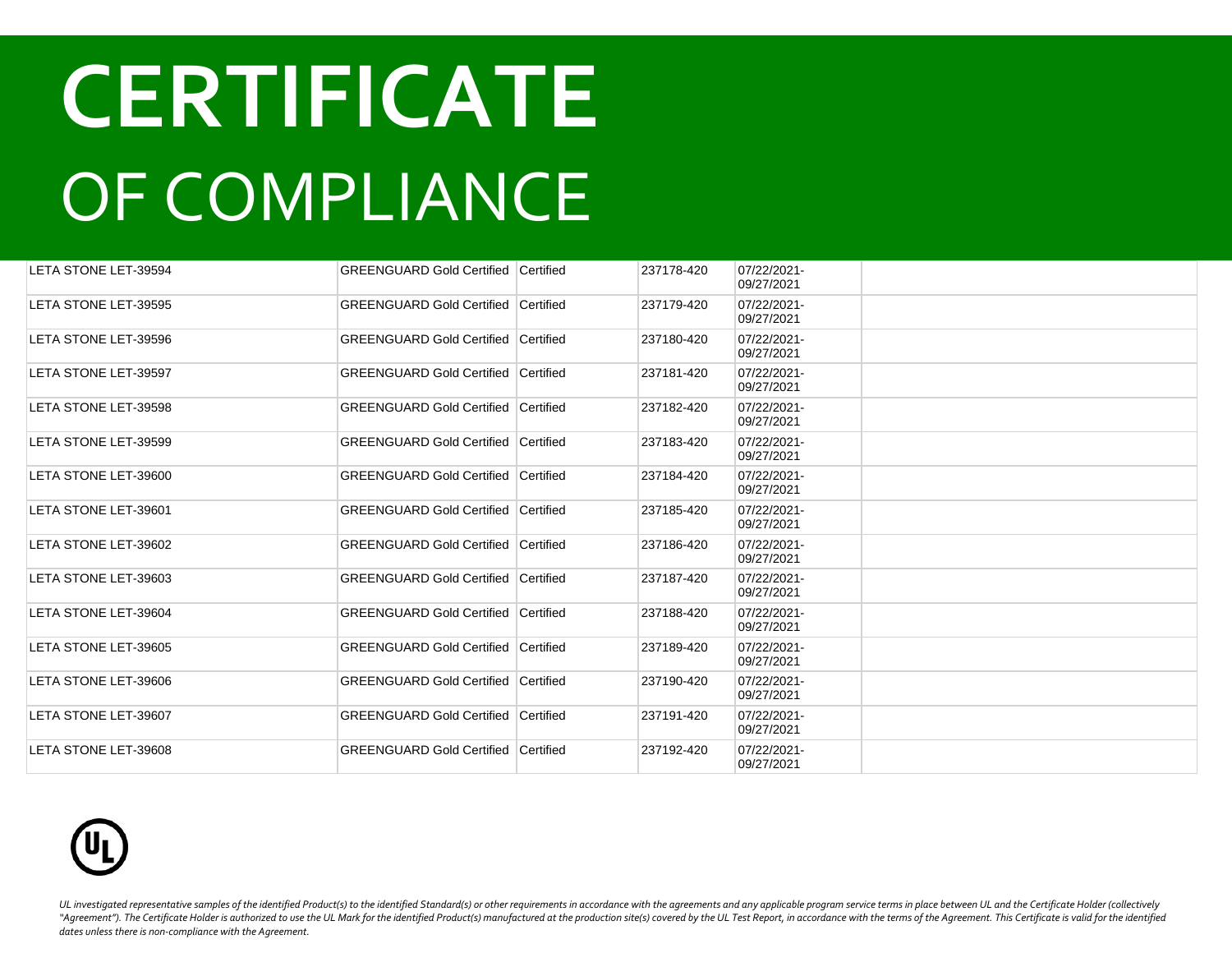| LETA STONE LET-39609 | <b>GREENGUARD Gold Certified Certified</b> |           | 237193-420 | 07/22/2021-<br>09/27/2021 |  |
|----------------------|--------------------------------------------|-----------|------------|---------------------------|--|
| LETA STONE LET-39610 | <b>GREENGUARD Gold Certified</b>           | Certified | 237194-420 | 07/22/2021-<br>09/27/2021 |  |
| LETA STONE LET-39611 | <b>GREENGUARD Gold Certified Certified</b> |           | 237195-420 | 07/22/2021-<br>09/27/2021 |  |
| LETA STONE LET-39612 | GREENGUARD Gold Certified Certified        |           | 237196-420 | 07/22/2021-<br>09/27/2021 |  |
| LETA STONE LET-39613 | GREENGUARD Gold Certified Certified        |           | 237197-420 | 07/22/2021-<br>09/27/2021 |  |
| LETA STONE LET-39614 | GREENGUARD Gold Certified Certified        |           | 237198-420 | 07/22/2021-<br>09/27/2021 |  |
| LETA STONE LET-39615 | <b>GREENGUARD Gold Certified Certified</b> |           | 237199-420 | 07/22/2021-<br>09/27/2021 |  |
| LETA STONE LET-39616 | <b>GREENGUARD Gold Certified Certified</b> |           | 237200-420 | 07/22/2021-<br>09/27/2021 |  |
| LETA STONE LET-39617 | <b>GREENGUARD Gold Certified Certified</b> |           | 237201-420 | 07/22/2021-<br>09/27/2021 |  |
| LETA STONE LET-39618 | <b>GREENGUARD Gold Certified Certified</b> |           | 237202-420 | 07/22/2021-<br>09/27/2021 |  |
| LETA STONE LET-39619 | <b>GREENGUARD Gold Certified Certified</b> |           | 237203-420 | 07/22/2021-<br>09/27/2021 |  |
| LETA STONE LET-39620 | <b>GREENGUARD Gold Certified Certified</b> |           | 237204-420 | 07/22/2021-<br>09/27/2021 |  |
| LETA STONE LET-39621 | <b>GREENGUARD Gold Certified Certified</b> |           | 237205-420 | 07/22/2021-<br>09/27/2021 |  |
| LETA STONE LET-39622 | <b>GREENGUARD Gold Certified Certified</b> |           | 237206-420 | 07/22/2021-<br>09/27/2021 |  |
| LETA STONE LET-39623 | GREENGUARD Gold Certified Certified        |           | 237207-420 | 07/22/2021-<br>09/27/2021 |  |

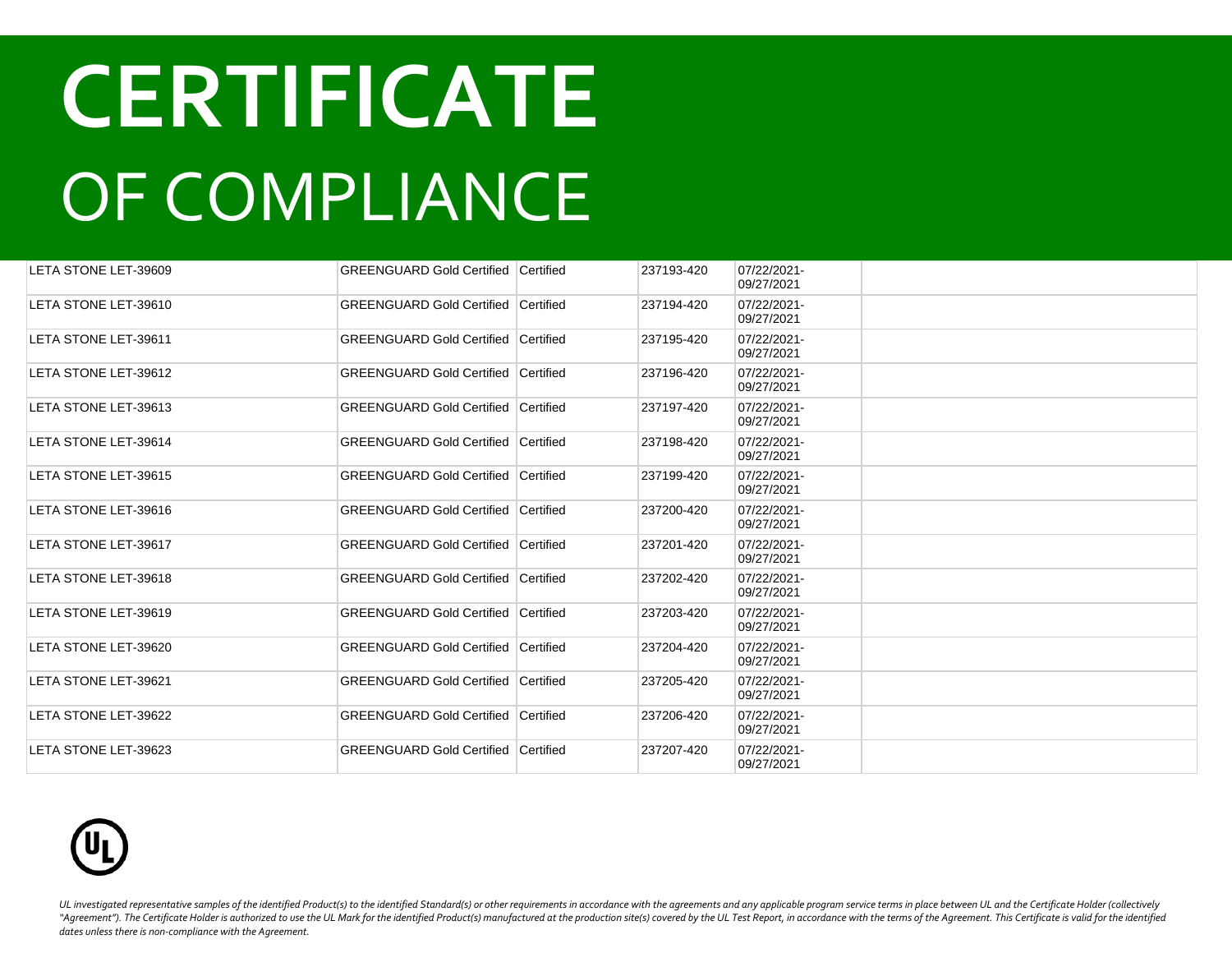| LETA STONE LET-39624 | <b>GREENGUARD Gold Certified Certified</b> |           | 237208-420 | 07/22/2021-<br>09/27/2021 |  |
|----------------------|--------------------------------------------|-----------|------------|---------------------------|--|
| LETA STONE LET-39625 | <b>GREENGUARD Gold Certified Certified</b> |           | 237209-420 | 07/22/2021-<br>09/27/2021 |  |
| LETA STONE LET-39626 | <b>GREENGUARD Gold Certified Certified</b> |           | 237210-420 | 07/22/2021-<br>09/27/2021 |  |
| LETA STONE LET-39627 | <b>GREENGUARD Gold Certified</b>           | Certified | 237211-420 | 07/22/2021-<br>09/27/2021 |  |
| LETA STONE LET-39628 | <b>GREENGUARD Gold Certified Certified</b> |           | 237212-420 | 07/22/2021-<br>09/27/2021 |  |
| LETA STONE LET-39629 | <b>GREENGUARD Gold Certified</b>           | Certified | 237213-420 | 07/22/2021-<br>09/27/2021 |  |
| LETA STONE LET-39630 | <b>GREENGUARD Gold Certified Certified</b> |           | 237214-420 | 07/22/2021-<br>09/27/2021 |  |
| LETA STONE LET-39631 | <b>GREENGUARD Gold Certified Certified</b> |           | 237215-420 | 07/22/2021-<br>09/27/2021 |  |
| LETA STONE LET-39632 | <b>GREENGUARD Gold Certified Certified</b> |           | 237216-420 | 07/22/2021-<br>09/27/2021 |  |
| LETA STONE LET-39633 | <b>GREENGUARD Gold Certified Certified</b> |           | 237217-420 | 07/22/2021-<br>09/27/2021 |  |
| LETA STONE LET-39634 | <b>GREENGUARD Gold Certified Certified</b> |           | 237218-420 | 07/22/2021-<br>09/27/2021 |  |
| LETA STONE LET-39635 | <b>GREENGUARD Gold Certified Certified</b> |           | 237219-420 | 07/22/2021-<br>09/27/2021 |  |
| LETA STONE LET-39636 | <b>GREENGUARD Gold Certified Certified</b> |           | 237220-420 | 07/22/2021-<br>09/27/2021 |  |
| LETA STONE LET-39637 | <b>GREENGUARD Gold Certified Certified</b> |           | 237221-420 | 07/22/2021-<br>09/27/2021 |  |
| LETA STONE LET-39638 | <b>GREENGUARD Gold Certified Certified</b> |           | 237222-420 | 07/22/2021-<br>09/27/2021 |  |

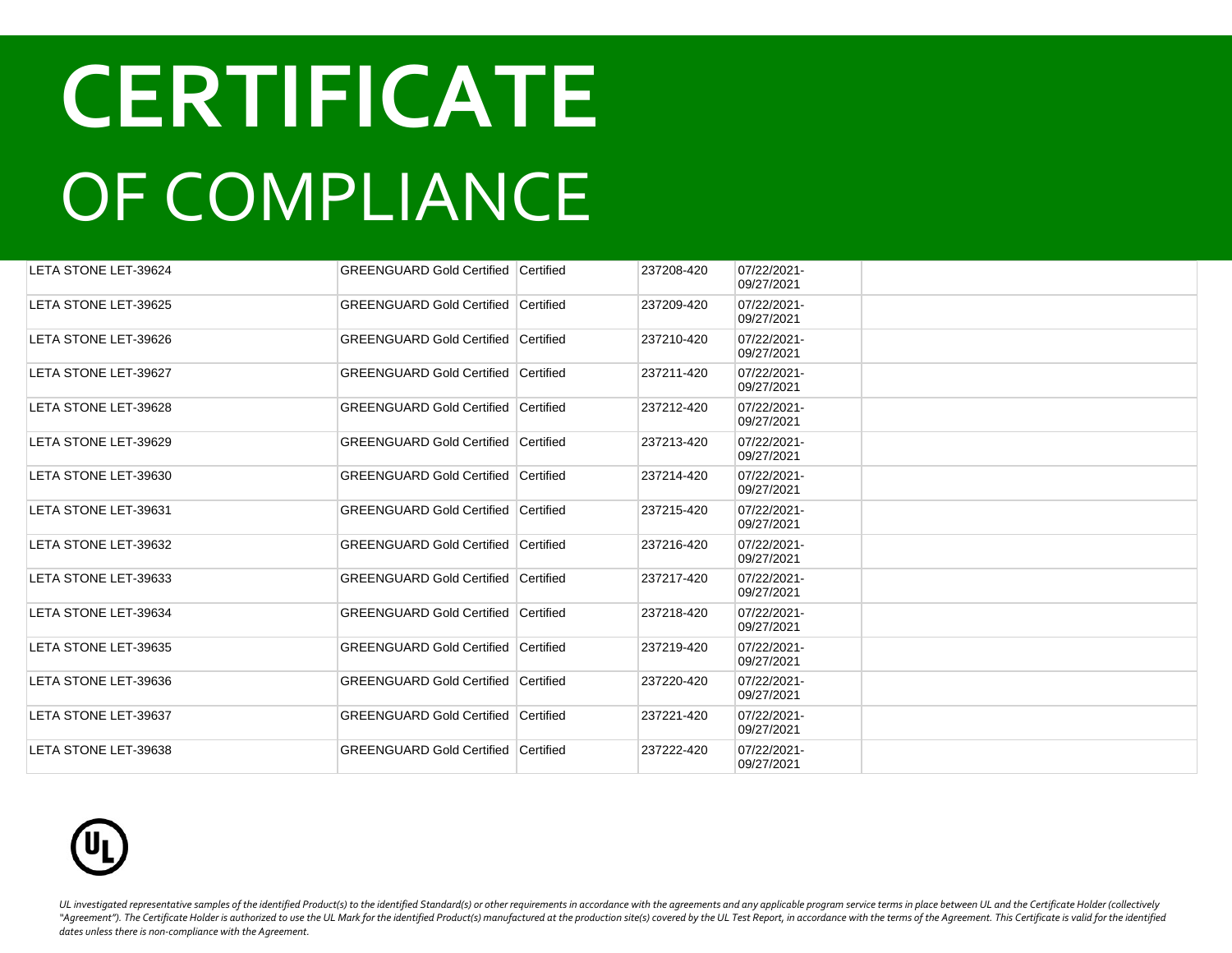| LETA STONE LET-39639 | <b>GREENGUARD Gold Certified Certified</b> |                  | 237223-420 | 07/22/2021-<br>09/27/2021 |  |
|----------------------|--------------------------------------------|------------------|------------|---------------------------|--|
| LETA STONE LET-39640 | <b>GREENGUARD Gold Certified Certified</b> |                  | 237224-420 | 07/22/2021-<br>09/27/2021 |  |
| LETA STONE LET-39641 | <b>GREENGUARD Gold Certified Certified</b> |                  | 237225-420 | 07/22/2021-<br>09/27/2021 |  |
| LETA STONE LET-39642 | <b>GREENGUARD Gold Certified</b>           | <b>Certified</b> | 237226-420 | 07/22/2021-<br>09/27/2021 |  |
| LETA STONE LET-39643 | <b>GREENGUARD Gold Certified Certified</b> |                  | 237227-420 | 07/22/2021-<br>09/27/2021 |  |
| LETA STONE LET-39644 | <b>GREENGUARD Gold Certified</b>           | <b>Certified</b> | 237228-420 | 07/22/2021-<br>09/27/2021 |  |
| LETA STONE LET-39645 | <b>GREENGUARD Gold Certified Certified</b> |                  | 237229-420 | 07/22/2021-<br>09/27/2021 |  |
| LETA STONE LET-39646 | <b>GREENGUARD Gold Certified Certified</b> |                  | 237230-420 | 07/22/2021-<br>09/27/2021 |  |
| LETA STONE LET-39647 | <b>GREENGUARD Gold Certified Certified</b> |                  | 237231-420 | 07/22/2021-<br>09/27/2021 |  |
| LETA STONE LET-39648 | GREENGUARD Gold Certified Certified        |                  | 237232-420 | 07/22/2021-<br>09/27/2021 |  |
| LETA STONE LET-39649 | GREENGUARD Gold Certified Certified        |                  | 237233-420 | 07/22/2021-<br>09/27/2021 |  |
| LETA STONE LET-39650 | GREENGUARD Gold Certified Certified        |                  | 237234-420 | 07/22/2021-<br>09/27/2021 |  |
| LETA STONE LET-39651 | <b>GREENGUARD Gold Certified Certified</b> |                  | 237235-420 | 07/22/2021-<br>09/27/2021 |  |
| LETA STONE LET-39652 | <b>GREENGUARD Gold Certified Certified</b> |                  | 237236-420 | 07/22/2021-<br>09/27/2021 |  |
| LETA STONE LET-39653 | <b>GREENGUARD Gold Certified Certified</b> |                  | 237237-420 | 07/22/2021-<br>09/27/2021 |  |

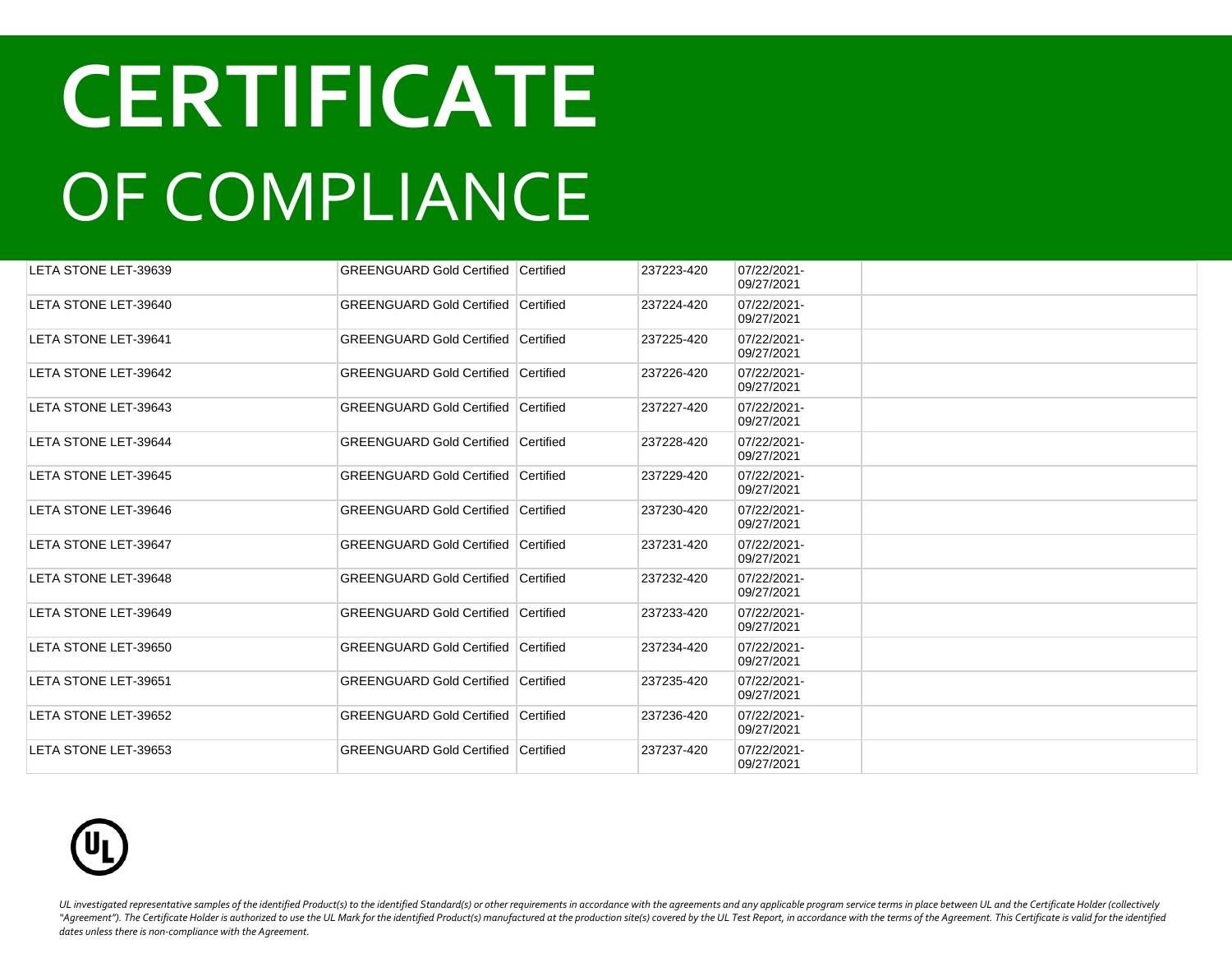| LETA STONE LET-39654 | <b>GREENGUARD Gold Certified Certified</b> |                  | 237238-420 | 07/22/2021-<br>09/27/2021 |  |
|----------------------|--------------------------------------------|------------------|------------|---------------------------|--|
| LETA STONE LET-39655 | <b>GREENGUARD Gold Certified Certified</b> |                  | 237239-420 | 07/22/2021-<br>09/27/2021 |  |
| LETA STONE LET-39656 | <b>GREENGUARD Gold Certified Certified</b> |                  | 237240-420 | 07/22/2021-<br>09/27/2021 |  |
| LETA STONE LET-39657 | <b>GREENGUARD Gold Certified</b>           | <b>Certified</b> | 237241-420 | 07/22/2021-<br>09/27/2021 |  |
| LETA STONE LET-39658 | <b>GREENGUARD Gold Certified Certified</b> |                  | 237242-420 | 07/22/2021-<br>09/27/2021 |  |
| LETA STONE LET-39659 | <b>GREENGUARD Gold Certified</b>           | <b>Certified</b> | 237243-420 | 07/22/2021-<br>09/27/2021 |  |
| LETA STONE LET-39660 | <b>GREENGUARD Gold Certified Certified</b> |                  | 237244-420 | 07/22/2021-<br>09/27/2021 |  |
| LETA STONE LET-39661 | <b>GREENGUARD Gold Certified Certified</b> |                  | 237245-420 | 07/22/2021-<br>09/27/2021 |  |
| LETA STONE LET-39662 | <b>GREENGUARD Gold Certified Certified</b> |                  | 237246-420 | 07/22/2021-<br>09/27/2021 |  |
| LETA STONE LET-39663 | GREENGUARD Gold Certified Certified        |                  | 237247-420 | 07/22/2021-<br>09/27/2021 |  |
| LETA STONE LET-39664 | GREENGUARD Gold Certified Certified        |                  | 237248-420 | 07/22/2021-<br>09/27/2021 |  |
| LETA STONE LET-39665 | GREENGUARD Gold Certified Certified        |                  | 237249-420 | 07/22/2021-<br>09/27/2021 |  |
| LETA STONE LET-39666 | <b>GREENGUARD Gold Certified Certified</b> |                  | 237250-420 | 07/22/2021-<br>09/27/2021 |  |
| LETA STONE LET-39667 | <b>GREENGUARD Gold Certified Certified</b> |                  | 237251-420 | 07/22/2021-<br>09/27/2021 |  |
| LETA STONE LET-39668 | <b>GREENGUARD Gold Certified Certified</b> |                  | 237252-420 | 07/22/2021-<br>09/27/2021 |  |

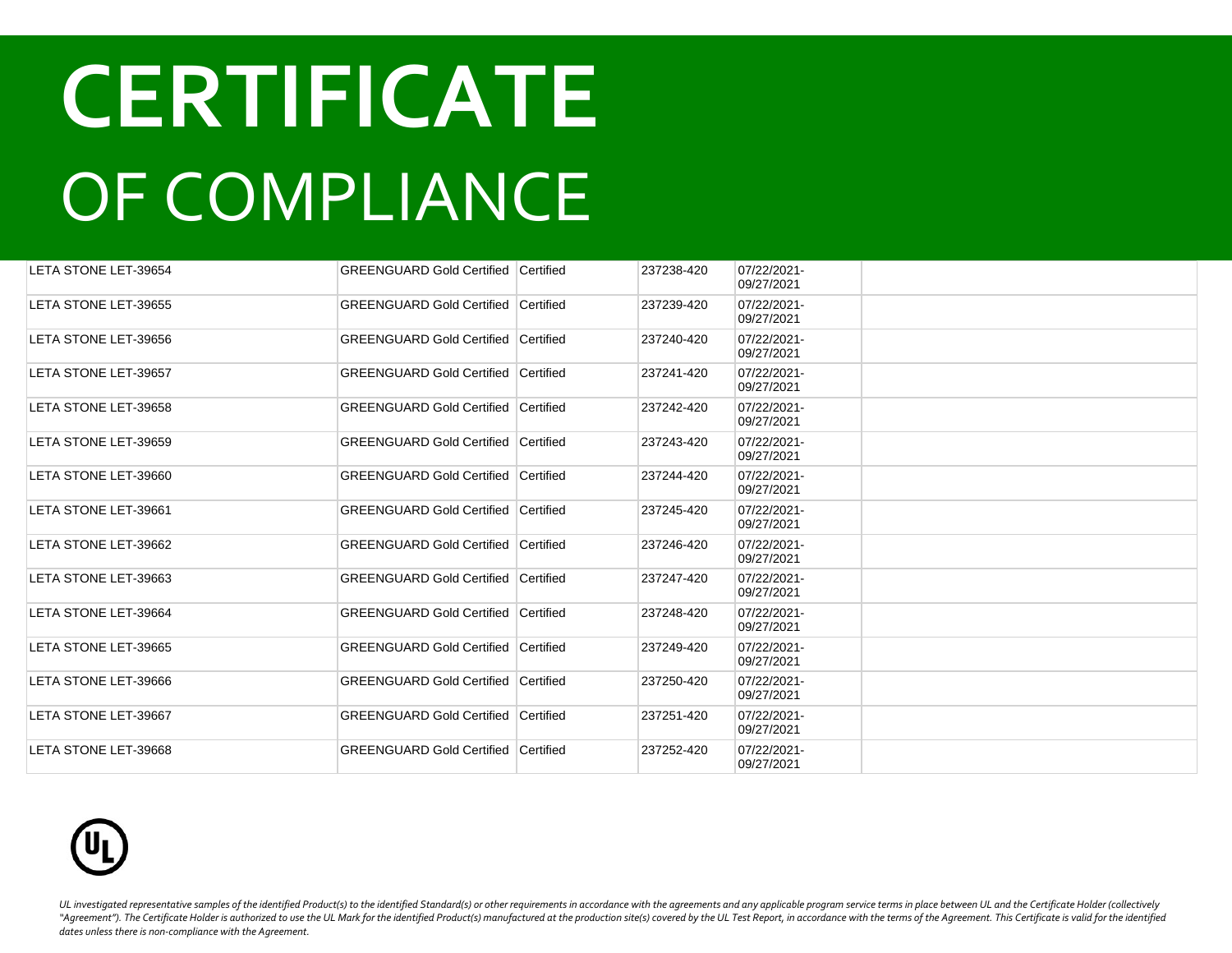| LETA STONE LET-39669        | <b>GREENGUARD Gold Certified Certified</b> |           | 237253-420 | 07/22/2021-<br>09/27/2021 |  |
|-----------------------------|--------------------------------------------|-----------|------------|---------------------------|--|
| LETA STONE LET-39670        | <b>GREENGUARD Gold Certified Certified</b> |           | 237254-420 | 07/22/2021-<br>09/27/2021 |  |
| LETA STONE LET-39671        | <b>GREENGUARD Gold Certified Certified</b> |           | 237255-420 | 07/22/2021-<br>09/27/2021 |  |
| <b>LETA STONE LET-39672</b> | <b>GREENGUARD Gold Certified</b>           | Certified | 237256-420 | 07/22/2021-<br>09/27/2021 |  |
| LETA STONE LET-39673        | <b>GREENGUARD Gold Certified Certified</b> |           | 237257-420 | 07/22/2021-<br>09/27/2021 |  |
| LETA STONE LET-39674        | <b>GREENGUARD Gold Certified Certified</b> |           | 237258-420 | 07/22/2021-<br>09/27/2021 |  |
| LETA STONE LET-39675        | GREENGUARD Gold Certified Certified        |           | 237259-420 | 07/22/2021-<br>09/27/2021 |  |
| LETA STONE LET-39676        | GREENGUARD Gold Certified Certified        |           | 237260-420 | 07/22/2021-<br>09/27/2021 |  |
| LETA STONE LET-39677        | GREENGUARD Gold Certified Certified        |           | 237261-420 | 07/22/2021-<br>09/27/2021 |  |
| LETA STONE LET-39678        | <b>GREENGUARD Gold Certified Certified</b> |           | 237262-420 | 07/22/2021-<br>09/27/2021 |  |
| LETA STONE LET-39679        | <b>GREENGUARD Gold Certified Certified</b> |           | 237263-420 | 07/22/2021-<br>09/27/2021 |  |
| LETA STONE LET-39680        | <b>GREENGUARD Gold Certified Certified</b> |           | 237264-420 | 07/22/2021-<br>09/27/2021 |  |
| LETA STONE LET-39681        | <b>GREENGUARD Gold Certified Certified</b> |           | 237265-420 | 07/22/2021-<br>09/27/2021 |  |
| LETA STONE LET-39682        | <b>GREENGUARD Gold Certified Certified</b> |           | 237266-420 | 07/22/2021-<br>09/27/2021 |  |
| LETA STONE LET-39683        | <b>GREENGUARD Gold Certified Certified</b> |           | 237267-420 | 07/22/2021-<br>09/27/2021 |  |

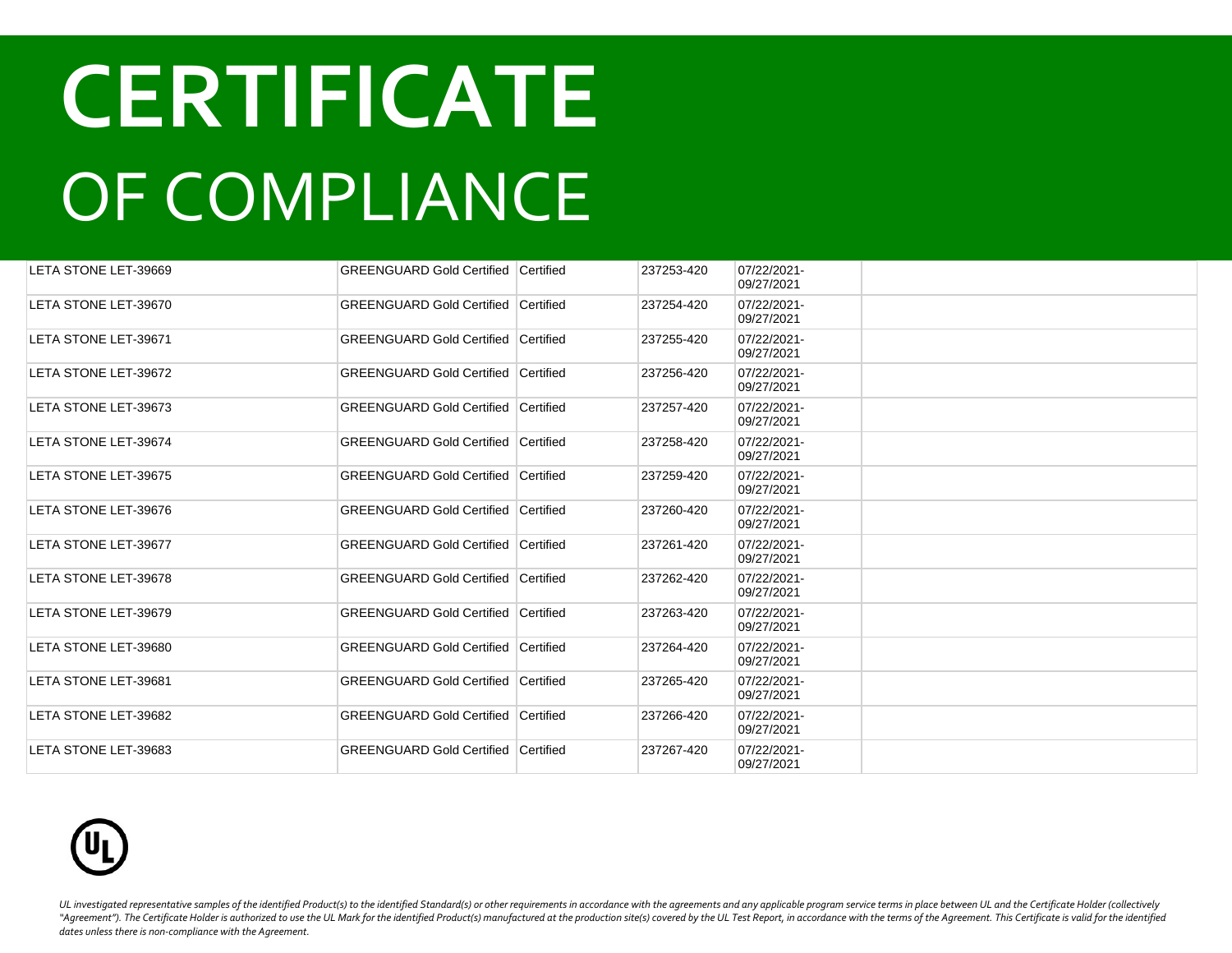| LETA STONE LET-39684 | <b>GREENGUARD Gold Certified Certified</b> |                  | 237268-420 | 07/22/2021-<br>09/27/2021 |  |
|----------------------|--------------------------------------------|------------------|------------|---------------------------|--|
| LETA STONE LET-39685 | <b>GREENGUARD Gold Certified Certified</b> |                  | 237269-420 | 07/22/2021-<br>09/27/2021 |  |
| LETA STONE LET-39686 | <b>GREENGUARD Gold Certified Certified</b> |                  | 237270-420 | 07/22/2021-<br>09/27/2021 |  |
| LETA STONE LET-39687 | <b>GREENGUARD Gold Certified</b>           | <b>Certified</b> | 237271-420 | 07/22/2021-<br>09/27/2021 |  |
| LETA STONE LET-39688 | <b>GREENGUARD Gold Certified Certified</b> |                  | 237272-420 | 07/22/2021-<br>09/27/2021 |  |
| LETA STONE LET-39689 | <b>GREENGUARD Gold Certified</b>           | <b>Certified</b> | 237273-420 | 07/22/2021-<br>09/27/2021 |  |
| LETA STONE LET-39690 | <b>GREENGUARD Gold Certified Certified</b> |                  | 237274-420 | 07/22/2021-<br>09/27/2021 |  |
| LETA STONE LET-39691 | <b>GREENGUARD Gold Certified Certified</b> |                  | 237275-420 | 07/22/2021-<br>09/27/2021 |  |
| LETA STONE LET-39692 | <b>GREENGUARD Gold Certified Certified</b> |                  | 237276-420 | 07/22/2021-<br>09/27/2021 |  |
| LETA STONE LET-39693 | GREENGUARD Gold Certified Certified        |                  | 237277-420 | 07/22/2021-<br>09/27/2021 |  |
| LETA STONE LET-39694 | GREENGUARD Gold Certified Certified        |                  | 237278-420 | 07/22/2021-<br>09/27/2021 |  |
| LETA STONE LET-39695 | GREENGUARD Gold Certified Certified        |                  | 237279-420 | 07/22/2021-<br>09/27/2021 |  |
| LETA STONE LET-39696 | <b>GREENGUARD Gold Certified Certified</b> |                  | 237280-420 | 07/22/2021-<br>09/27/2021 |  |
| LETA STONE LET-39697 | <b>GREENGUARD Gold Certified Certified</b> |                  | 237281-420 | 07/22/2021-<br>09/27/2021 |  |
| LETA STONE LET-39698 | <b>GREENGUARD Gold Certified Certified</b> |                  | 237282-420 | 07/22/2021-<br>09/27/2021 |  |

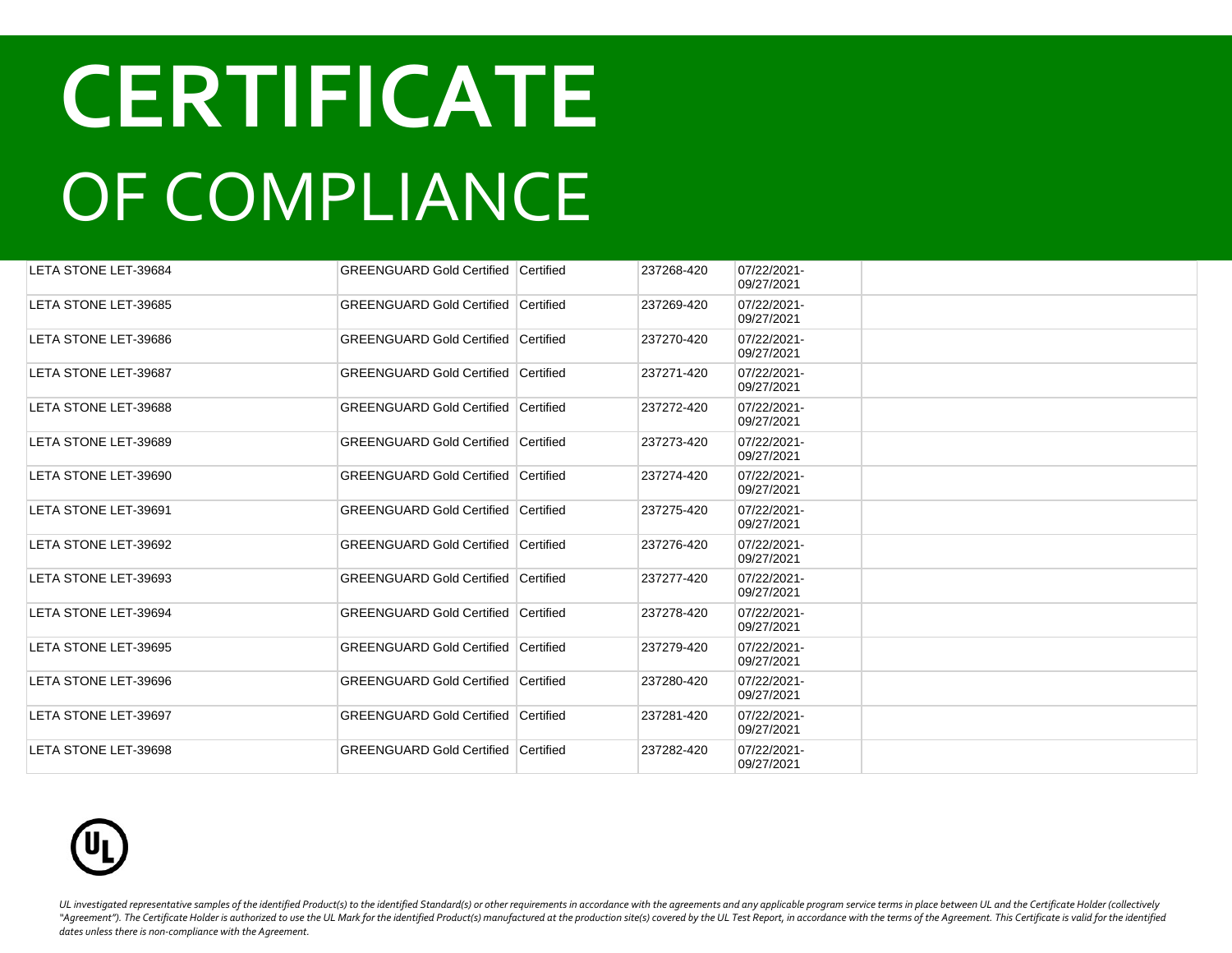| LETA STONE LET-39699 | <b>GREENGUARD Gold Certified Certified</b> |           | 237283-420 | 07/22/2021-<br>09/27/2021 |  |
|----------------------|--------------------------------------------|-----------|------------|---------------------------|--|
| LETA STONE LET-39700 | <b>GREENGUARD Gold Certified Certified</b> |           | 237284-420 | 07/22/2021-<br>09/27/2021 |  |
| LETA STONE LET-39701 | <b>GREENGUARD Gold Certified Certified</b> |           | 237285-420 | 07/22/2021-<br>09/27/2021 |  |
| LETA STONE LET-39702 | <b>GREENGUARD Gold Certified</b>           | Certified | 237286-420 | 07/22/2021-<br>09/27/2021 |  |
| LETA STONE LET-39703 | <b>GREENGUARD Gold Certified Certified</b> |           | 237287-420 | 07/22/2021-<br>09/27/2021 |  |
| LETA STONE LET-39704 | <b>GREENGUARD Gold Certified</b>           | Certified | 237288-420 | 07/22/2021-<br>09/27/2021 |  |
| LETA STONE LET-39705 | <b>GREENGUARD Gold Certified Certified</b> |           | 237289-420 | 07/22/2021-<br>09/27/2021 |  |
| LETA STONE LET-39706 | <b>GREENGUARD Gold Certified Certified</b> |           | 237290-420 | 07/22/2021-<br>09/27/2021 |  |
| LETA STONE LET-39707 | <b>GREENGUARD Gold Certified Certified</b> |           | 237291-420 | 07/22/2021-<br>09/27/2021 |  |
| LETA STONE LET-39708 | <b>GREENGUARD Gold Certified Certified</b> |           | 237292-420 | 07/22/2021-<br>09/27/2021 |  |
| LETA STONE LET-39709 | <b>GREENGUARD Gold Certified Certified</b> |           | 237293-420 | 07/22/2021-<br>09/27/2021 |  |
| LETA STONE LET-39710 | <b>GREENGUARD Gold Certified Certified</b> |           | 237294-420 | 07/22/2021-<br>09/27/2021 |  |
| LETA STONE LET-39711 | <b>GREENGUARD Gold Certified Certified</b> |           | 237295-420 | 07/22/2021-<br>09/27/2021 |  |
| LETA STONE LET-39712 | <b>GREENGUARD Gold Certified Certified</b> |           | 237296-420 | 07/22/2021-<br>09/27/2021 |  |
| LETA STONE LET-39713 | <b>GREENGUARD Gold Certified Certified</b> |           | 237297-420 | 07/22/2021-<br>09/27/2021 |  |

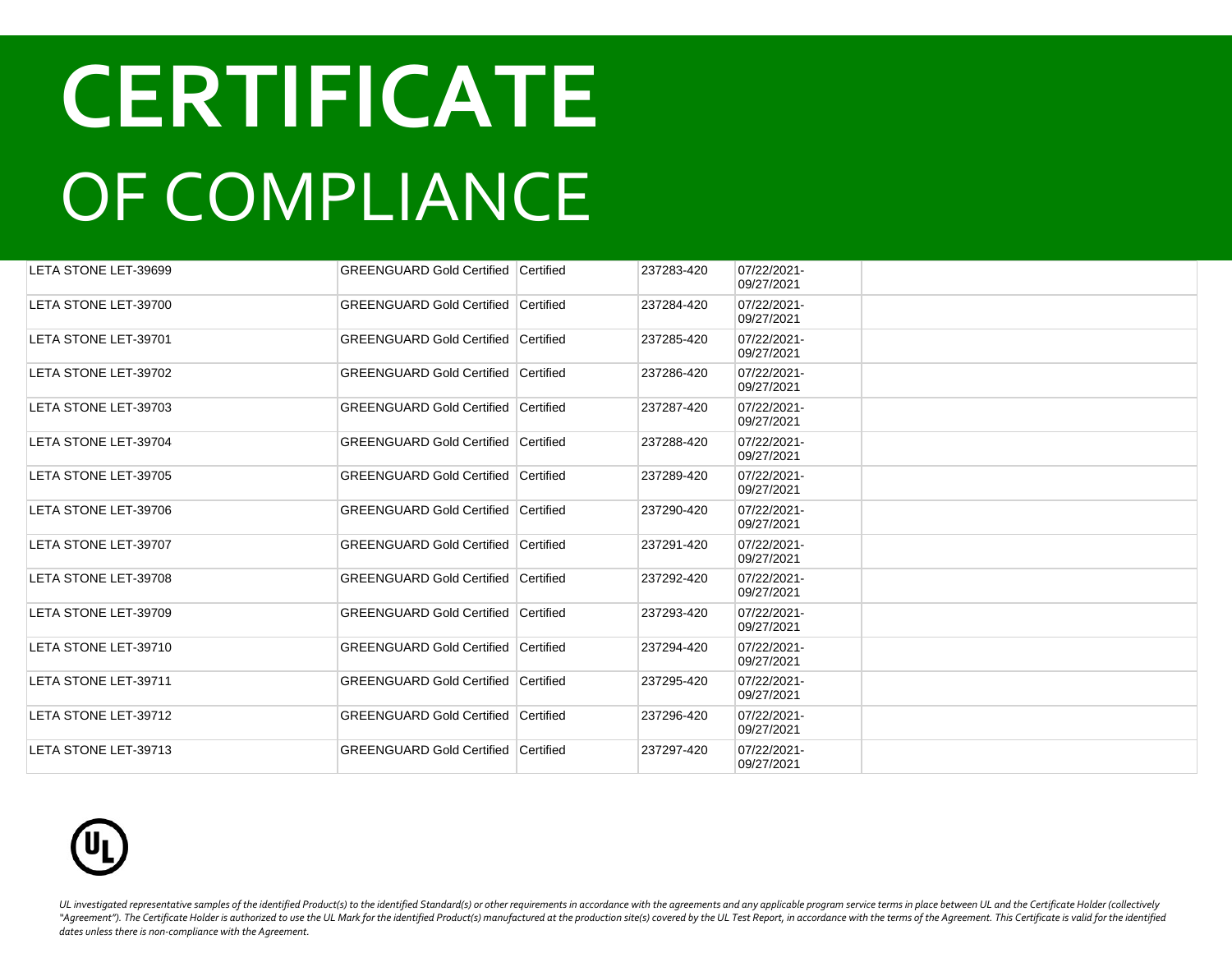| LETA STONE LET-39714        | <b>GREENGUARD Gold Certified Certified</b> |                  | 237298-420 | 07/22/2021-<br>09/27/2021 |  |
|-----------------------------|--------------------------------------------|------------------|------------|---------------------------|--|
| LETA STONE LET-39715        | <b>GREENGUARD Gold Certified</b>           | <b>Certified</b> | 237299-420 | 07/22/2021-<br>09/27/2021 |  |
| LETA STONE LET-39716        | <b>GREENGUARD Gold Certified Certified</b> |                  | 237300-420 | 07/22/2021-<br>09/27/2021 |  |
| LETA STONE LET-39717        | <b>GREENGUARD Gold Certified</b>           | Certified        | 237301-420 | 07/22/2021-<br>09/27/2021 |  |
| LETA STONE LET-39718        | <b>GREENGUARD Gold Certified Certified</b> |                  | 237302-420 | 07/22/2021-<br>09/27/2021 |  |
| LETA STONE LET-39719        | <b>GREENGUARD Gold Certified Certified</b> |                  | 237303-420 | 07/22/2021-<br>09/27/2021 |  |
| LETA STONE LET-39720        | <b>GREENGUARD Gold Certified Certified</b> |                  | 237304-420 | 07/22/2021-<br>09/27/2021 |  |
| LETA STONE LET-39721        | <b>GREENGUARD Gold Certified</b>           | Certified        | 237305-420 | 07/22/2021-<br>09/27/2021 |  |
| LETA STONE LET-39722        | <b>GREENGUARD Gold Certified Certified</b> |                  | 237306-420 | 07/22/2021-<br>09/27/2021 |  |
| LETA STONE LET-39723        | <b>GREENGUARD Gold Certified Certified</b> |                  | 237307-420 | 07/22/2021-<br>09/27/2021 |  |
| LETA STONE LET-39724        | <b>GREENGUARD Gold Certified Certified</b> |                  | 237308-420 | 07/22/2021-<br>09/27/2021 |  |
| <b>LETA STONE LET-39725</b> | <b>GREENGUARD Gold Certified</b>           | Certified        | 237309-420 | 07/22/2021-<br>09/27/2021 |  |
| LETA STONE LET-39726        | <b>GREENGUARD Gold Certified Certified</b> |                  | 237310-420 | 07/22/2021-<br>09/27/2021 |  |
| LETA STONE LET-39727        | <b>GREENGUARD Gold Certified Certified</b> |                  | 237311-420 | 07/22/2021-<br>09/27/2021 |  |
| LETA STONE LET-39728        | <b>GREENGUARD Gold Certified</b>           | Certified        | 237312-420 | 07/22/2021-<br>09/27/2021 |  |

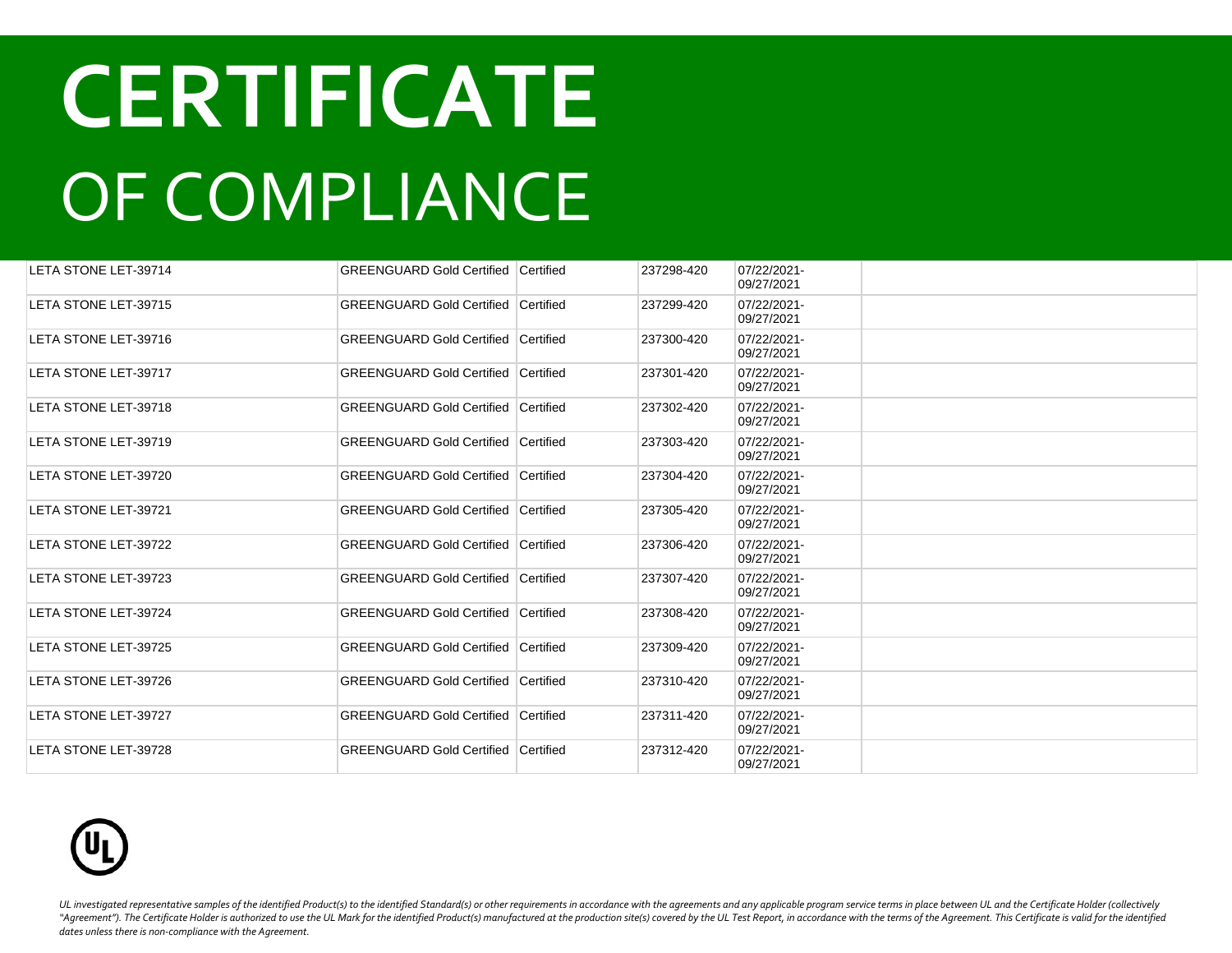| LETA STONE LET-39729 | <b>GREENGUARD Gold Certified Certified</b> |                  | 237313-420 | 07/22/2021-<br>09/27/2021 |  |
|----------------------|--------------------------------------------|------------------|------------|---------------------------|--|
| LETA STONE LET-39730 | <b>GREENGUARD Gold Certified</b>           | <b>Certified</b> | 237314-420 | 07/22/2021-<br>09/27/2021 |  |
| LETA STONE LET-39731 | <b>GREENGUARD Gold Certified Certified</b> |                  | 237315-420 | 07/22/2021-<br>09/27/2021 |  |
| LETA STONE LET-39732 | <b>GREENGUARD Gold Certified Certified</b> |                  | 237316-420 | 07/22/2021-<br>09/27/2021 |  |
| LETA STONE LET-39733 | <b>GREENGUARD Gold Certified Certified</b> |                  | 237317-420 | 07/22/2021-<br>09/27/2021 |  |
| LETA STONE LET-39734 | <b>GREENGUARD Gold Certified Certified</b> |                  | 237318-420 | 07/22/2021-<br>09/27/2021 |  |
| LETA STONE LET-39735 | <b>GREENGUARD Gold Certified Certified</b> |                  | 237319-420 | 07/22/2021-<br>09/27/2021 |  |
| LETA STONE LET-39736 | <b>GREENGUARD Gold Certified Certified</b> |                  | 237320-420 | 07/22/2021-<br>09/27/2021 |  |
| LETA STONE LET-39737 | <b>GREENGUARD Gold Certified Certified</b> |                  | 237321-420 | 07/22/2021-<br>09/27/2021 |  |
| LETA STONE LET-39738 | <b>GREENGUARD Gold Certified Certified</b> |                  | 237322-420 | 07/22/2021-<br>09/27/2021 |  |
| LETA STONE LET-39739 | <b>GREENGUARD Gold Certified Certified</b> |                  | 237323-420 | 07/22/2021-<br>09/27/2021 |  |
| LETA STONE LET-39740 | <b>GREENGUARD Gold Certified Certified</b> |                  | 237324-420 | 07/22/2021-<br>09/27/2021 |  |
| LETA STONE LET-39741 | <b>GREENGUARD Gold Certified Certified</b> |                  | 237325-420 | 07/22/2021-<br>09/27/2021 |  |
| LETA STONE LET-39742 | <b>GREENGUARD Gold Certified Certified</b> |                  | 237326-420 | 07/22/2021-<br>09/27/2021 |  |
| LETA STONE LET-39743 | <b>GREENGUARD Gold Certified Certified</b> |                  | 237327-420 | 07/22/2021-<br>09/27/2021 |  |

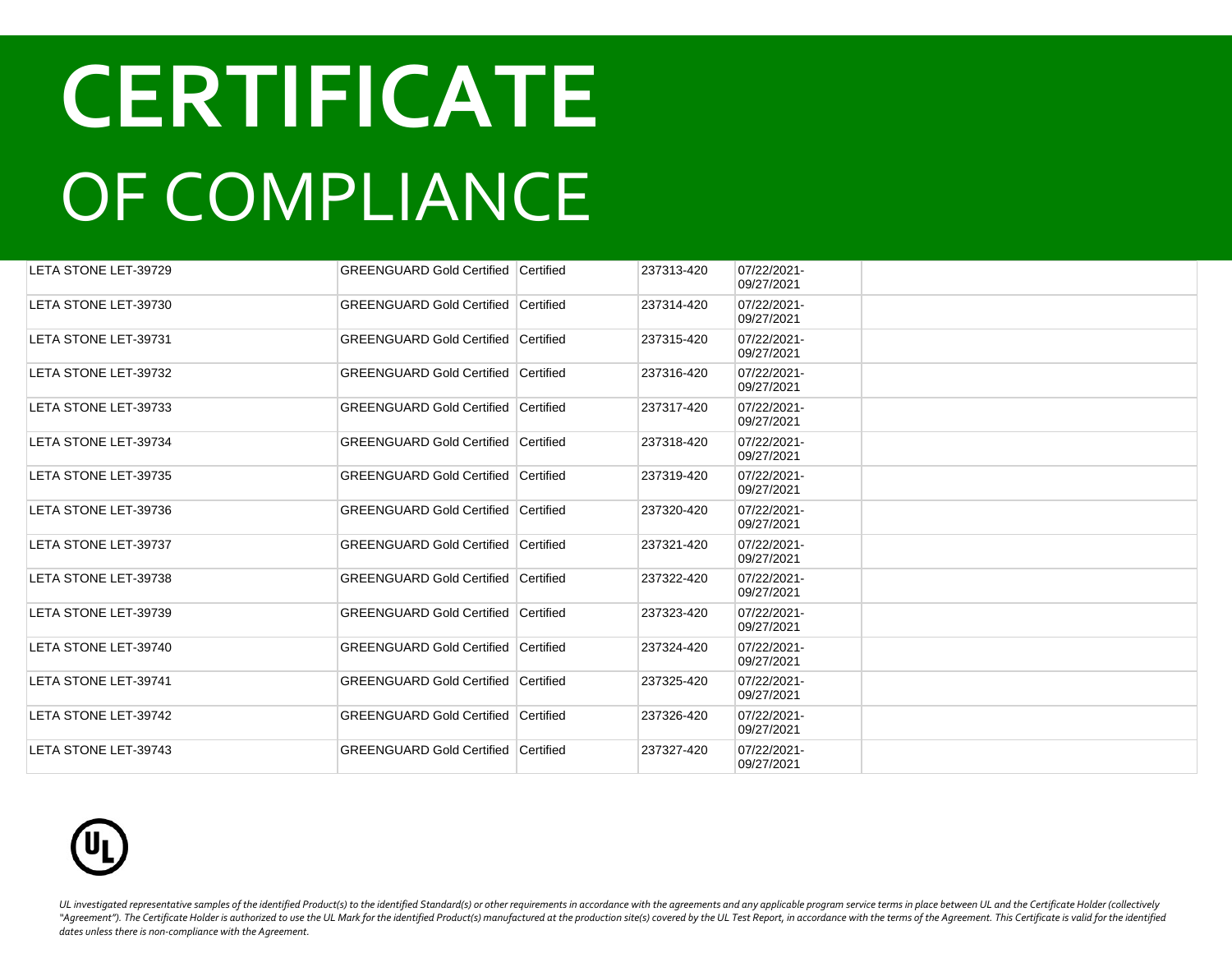| LETA STONE LET-39744 | <b>GREENGUARD Gold Certified Certified</b> |           | 237328-420 | 07/22/2021-<br>09/27/2021 |  |
|----------------------|--------------------------------------------|-----------|------------|---------------------------|--|
| LETA STONE LET-39745 | <b>GREENGUARD Gold Certified Certified</b> |           | 237329-420 | 07/22/2021-<br>09/27/2021 |  |
| LETA STONE LET-39746 | <b>GREENGUARD Gold Certified Certified</b> |           | 237330-420 | 07/22/2021-<br>09/27/2021 |  |
| LETA STONE LET-39747 | <b>GREENGUARD Gold Certified</b>           | Certified | 237331-420 | 07/22/2021-<br>09/27/2021 |  |
| LETA STONE LET-39748 | <b>GREENGUARD Gold Certified Certified</b> |           | 237332-420 | 07/22/2021-<br>09/27/2021 |  |
| LETA STONE LET-39749 | <b>GREENGUARD Gold Certified Certified</b> |           | 237333-420 | 07/22/2021-<br>09/27/2021 |  |
| LETA STONE LET-39750 | <b>GREENGUARD Gold Certified</b>           | Certified | 237334-420 | 07/22/2021-<br>09/27/2021 |  |
| LETA STONE LET-39751 | <b>GREENGUARD Gold Certified</b>           | Certified | 237335-420 | 07/22/2021-<br>09/27/2021 |  |
| LETA STONE LET-39752 | <b>GREENGUARD Gold Certified</b>           | Certified | 237336-420 | 07/22/2021-<br>09/27/2021 |  |
| LETA STONE LET-39753 | <b>GREENGUARD Gold Certified Certified</b> |           | 237337-420 | 07/22/2021-<br>09/27/2021 |  |
| LETA STONE LET-39754 | <b>GREENGUARD Gold Certified Certified</b> |           | 237338-420 | 07/22/2021-<br>09/27/2021 |  |
| LETA STONE LET-39755 | <b>GREENGUARD Gold Certified Certified</b> |           | 237339-420 | 07/22/2021-<br>09/27/2021 |  |
| LETA STONE LET-39756 | <b>GREENGUARD Gold Certified Certified</b> |           | 237340-420 | 07/22/2021-<br>09/27/2021 |  |
| LETA STONE LET-39757 | <b>GREENGUARD Gold Certified Certified</b> |           | 237341-420 | 07/22/2021-<br>09/27/2021 |  |
| LETA STONE LET-39758 | <b>GREENGUARD Gold Certified Certified</b> |           | 237342-420 | 07/22/2021-<br>09/27/2021 |  |

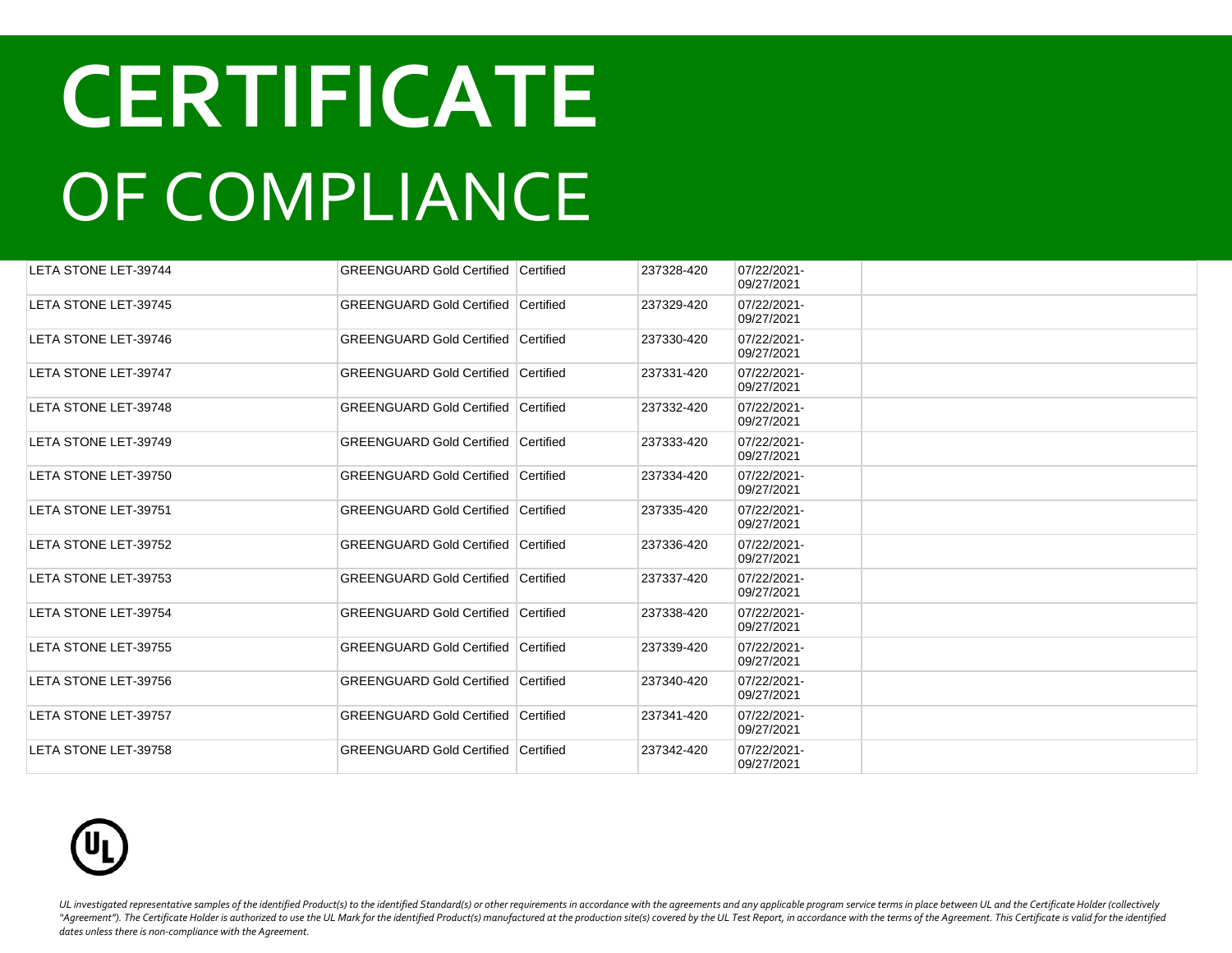| LETA STONE LET-39759 | <b>GREENGUARD Gold Certified Certified</b> |           | 237343-420 | 07/22/2021-<br>09/27/2021 |  |
|----------------------|--------------------------------------------|-----------|------------|---------------------------|--|
| LETA STONE LET-39760 | <b>GREENGUARD Gold Certified Certified</b> |           | 237344-420 | 07/22/2021-<br>09/27/2021 |  |
| LETA STONE LET-39761 | <b>GREENGUARD Gold Certified Certified</b> |           | 237345-420 | 07/22/2021-<br>09/27/2021 |  |
| LETA STONE LET-39762 | <b>GREENGUARD Gold Certified</b>           | Certified | 237346-420 | 07/22/2021-<br>09/27/2021 |  |
| LETA STONE LET-39763 | <b>GREENGUARD Gold Certified Certified</b> |           | 237347-420 | 07/22/2021-<br>09/27/2021 |  |
| LETA STONE LET-39764 | <b>GREENGUARD Gold Certified</b>           | Certified | 237348-420 | 07/22/2021-<br>09/27/2021 |  |
| LETA STONE LET-39765 | <b>GREENGUARD Gold Certified Certified</b> |           | 237349-420 | 07/22/2021-<br>09/27/2021 |  |
| LETA STONE LET-39766 | <b>GREENGUARD Gold Certified Certified</b> |           | 237350-420 | 07/22/2021-<br>09/27/2021 |  |
| LETA STONE LET-39767 | <b>GREENGUARD Gold Certified Certified</b> |           | 237351-420 | 07/22/2021-<br>09/27/2021 |  |
| LETA STONE LET-39768 | <b>GREENGUARD Gold Certified Certified</b> |           | 237352-420 | 07/22/2021-<br>09/27/2021 |  |
| LETA STONE LET-39769 | <b>GREENGUARD Gold Certified Certified</b> |           | 237353-420 | 07/22/2021-<br>09/27/2021 |  |
| LETA STONE LET-39770 | <b>GREENGUARD Gold Certified Certified</b> |           | 237354-420 | 07/22/2021-<br>09/27/2021 |  |
| LETA STONE LET-39771 | <b>GREENGUARD Gold Certified Certified</b> |           | 237355-420 | 07/22/2021-<br>09/27/2021 |  |
| LETA STONE LET-39772 | <b>GREENGUARD Gold Certified Certified</b> |           | 237356-420 | 07/22/2021-<br>09/27/2021 |  |
| LETA STONE LET-39773 | <b>GREENGUARD Gold Certified Certified</b> |           | 237357-420 | 07/22/2021-<br>09/27/2021 |  |

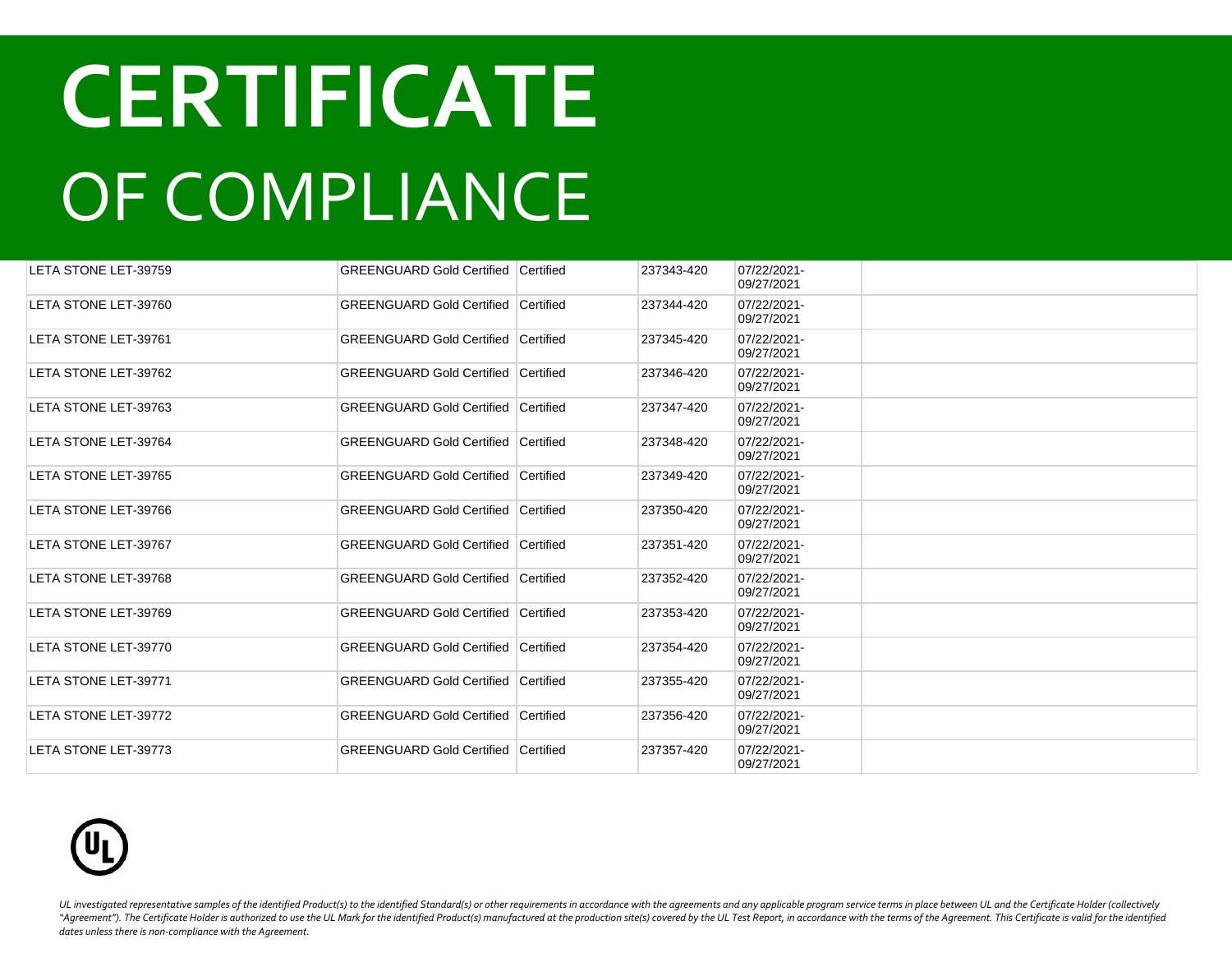| LETA STONE LET-39774        | <b>GREENGUARD Gold Certified Certified</b> |           | 237358-420 | 07/22/2021-<br>09/27/2021 |  |
|-----------------------------|--------------------------------------------|-----------|------------|---------------------------|--|
| LETA STONE LET-39775        | <b>GREENGUARD Gold Certified Certified</b> |           | 237359-420 | 07/22/2021-<br>09/27/2021 |  |
| LETA STONE LET-39776        | <b>GREENGUARD Gold Certified Certified</b> |           | 237360-420 | 07/22/2021-<br>09/27/2021 |  |
| LETA STONE LET-39777        | <b>GREENGUARD Gold Certified</b>           | Certified | 237361-420 | 07/22/2021-<br>09/27/2021 |  |
| <b>LETA STONE LET-39778</b> | <b>GREENGUARD Gold Certified Certified</b> |           | 237362-420 | 07/22/2021-<br>09/27/2021 |  |
| LETA STONE LET-39779        | <b>GREENGUARD Gold Certified Certified</b> |           | 237363-420 | 07/22/2021-<br>09/27/2021 |  |
| LETA STONE LET-39780        | <b>GREENGUARD Gold Certified Certified</b> |           | 237364-420 | 07/22/2021-<br>09/27/2021 |  |
| LETA STONE LET-39781        | <b>GREENGUARD Gold Certified</b>           | Certified | 237365-420 | 07/22/2021-<br>09/27/2021 |  |
| LETA STONE LET-39782        | <b>GREENGUARD Gold Certified</b>           | Certified | 237366-420 | 07/22/2021-<br>09/27/2021 |  |
| LETA STONE LET-39783        | <b>GREENGUARD Gold Certified Certified</b> |           | 237367-420 | 07/22/2021-<br>09/27/2021 |  |
| LETA STONE LET-39784        | <b>GREENGUARD Gold Certified Certified</b> |           | 237368-420 | 07/22/2021-<br>09/27/2021 |  |
| LETA STONE LET-39785        | <b>GREENGUARD Gold Certified Certified</b> |           | 237369-420 | 07/22/2021-<br>09/27/2021 |  |
| LETA STONE LET-39786        | <b>GREENGUARD Gold Certified Certified</b> |           | 237370-420 | 07/22/2021-<br>09/27/2021 |  |
| LETA STONE LET-39787        | <b>GREENGUARD Gold Certified Certified</b> |           | 237371-420 | 07/22/2021-<br>09/27/2021 |  |
| LETA STONE LET-39788        | <b>GREENGUARD Gold Certified Certified</b> |           | 237372-420 | 07/22/2021-<br>09/27/2021 |  |

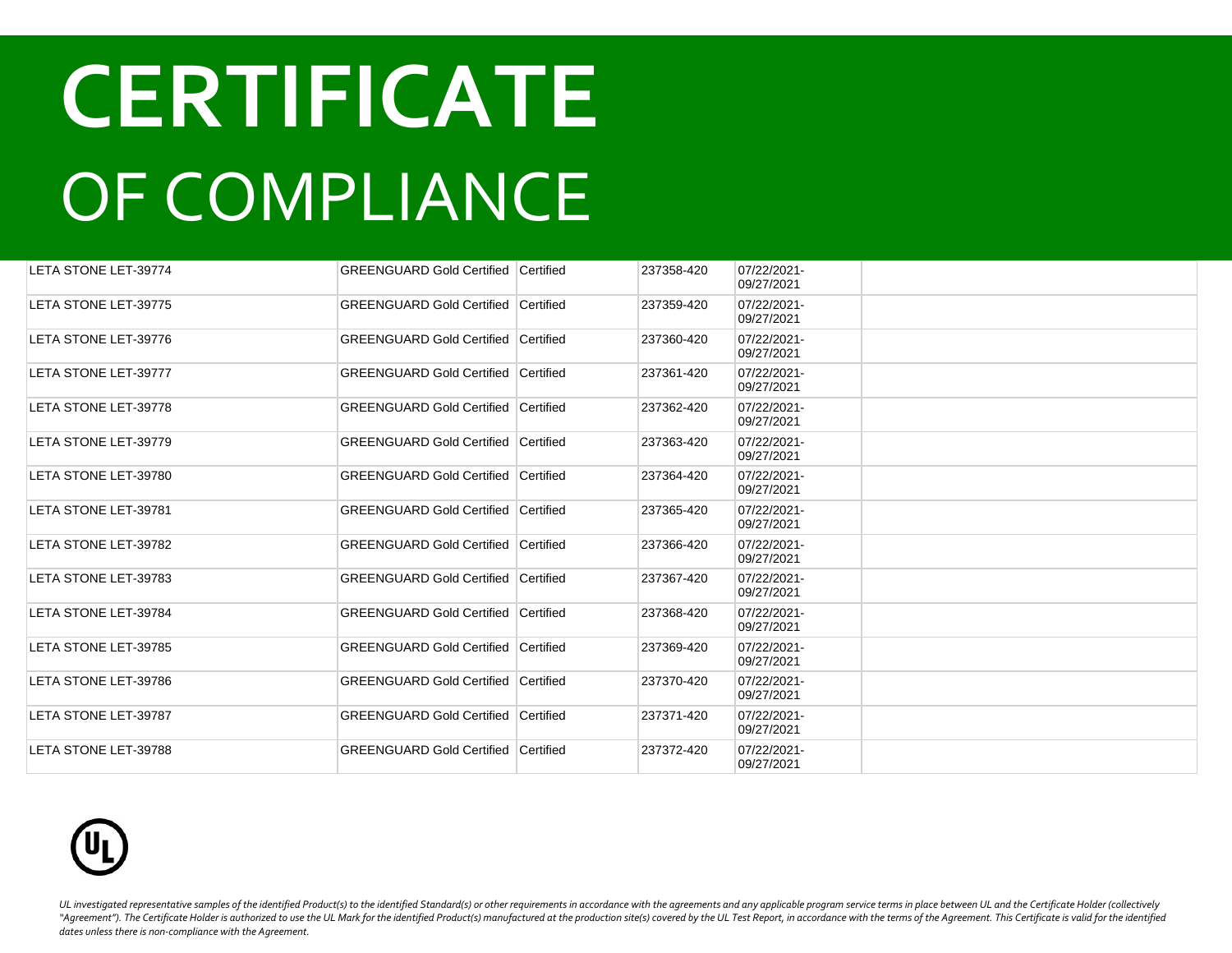| LETA STONE LET-39789        | <b>GREENGUARD Gold Certified Certified</b> |           | 237373-420 | 07/22/2021-<br>09/27/2021 |  |
|-----------------------------|--------------------------------------------|-----------|------------|---------------------------|--|
| LETA STONE LET-39790        | <b>GREENGUARD Gold Certified Certified</b> |           | 237374-420 | 07/22/2021-<br>09/27/2021 |  |
| LETA STONE LET-39791        | <b>GREENGUARD Gold Certified Certified</b> |           | 237375-420 | 07/22/2021-<br>09/27/2021 |  |
| LETA STONE LET-39792        | <b>GREENGUARD Gold Certified</b>           | Certified | 237376-420 | 07/22/2021-<br>09/27/2021 |  |
| LETA STONE LET-39793        | <b>GREENGUARD Gold Certified Certified</b> |           | 237377-420 | 07/22/2021-<br>09/27/2021 |  |
| <b>LETA STONE LET-39794</b> | <b>GREENGUARD Gold Certified</b>           | Certified | 237378-420 | 07/22/2021-<br>09/27/2021 |  |
| LETA STONE LET-39795        | <b>GREENGUARD Gold Certified Certified</b> |           | 237379-420 | 07/22/2021-<br>09/27/2021 |  |
| LETA STONE LET-39796        | <b>GREENGUARD Gold Certified</b>           | Certified | 237380-420 | 07/22/2021-<br>09/27/2021 |  |
| LETA STONE LET-39797        | <b>GREENGUARD Gold Certified Certified</b> |           | 237381-420 | 07/22/2021-<br>09/27/2021 |  |
| LETA STONE LET-39798        | <b>GREENGUARD Gold Certified Certified</b> |           | 237382-420 | 07/22/2021-<br>09/27/2021 |  |
| LETA STONE LET-39799        | <b>GREENGUARD Gold Certified Certified</b> |           | 237383-420 | 07/22/2021-<br>09/27/2021 |  |
| LETA STONE LET-39800        | <b>GREENGUARD Gold Certified</b>           | Certified | 237384-420 | 07/22/2021-<br>09/27/2021 |  |
| LETA STONE LET-39801        | <b>GREENGUARD Gold Certified Certified</b> |           | 237385-420 | 07/22/2021-<br>09/27/2021 |  |
| LETA STONE LET-39802        | GREENGUARD Gold Certified Certified        |           | 237386-420 | 07/22/2021-<br>09/27/2021 |  |
| LETA STONE LET-39803        | GREENGUARD Gold Certified Certified        |           | 237387-420 | 07/22/2021-<br>09/27/2021 |  |

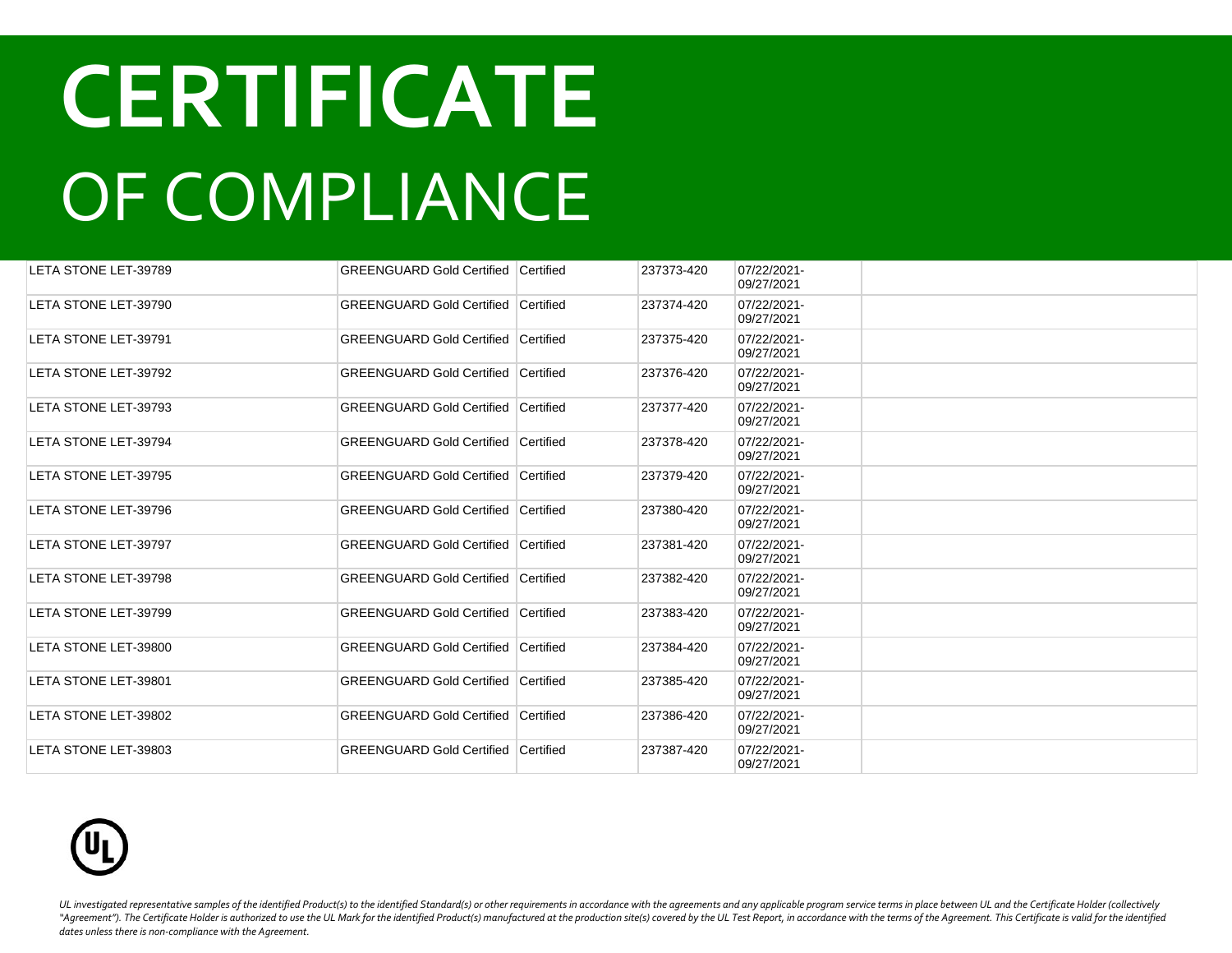| LETA STONE LET-39804 | <b>GREENGUARD Gold Certified Certified</b> |                  | 237388-420 | 07/22/2021-<br>09/27/2021 |  |
|----------------------|--------------------------------------------|------------------|------------|---------------------------|--|
| LETA STONE LET-39805 | <b>GREENGUARD Gold Certified</b>           | <b>Certified</b> | 237389-420 | 07/22/2021-<br>09/27/2021 |  |
| LETA STONE LET-39806 | <b>GREENGUARD Gold Certified Certified</b> |                  | 237390-420 | 07/22/2021-<br>09/27/2021 |  |
| LETA STONE LET-39807 | <b>GREENGUARD Gold Certified</b>           | Certified        | 237391-420 | 07/22/2021-<br>09/27/2021 |  |
| LETA STONE LET-39808 | <b>GREENGUARD Gold Certified Certified</b> |                  | 237392-420 | 07/22/2021-<br>09/27/2021 |  |
| LETA STONE LET-39809 | <b>GREENGUARD Gold Certified Certified</b> |                  | 237393-420 | 07/22/2021-<br>09/27/2021 |  |
| LETA STONE LET-39810 | GREENGUARD Gold Certified Certified        |                  | 237394-420 | 07/22/2021-<br>09/27/2021 |  |
| LETA STONE LET-39811 | GREENGUARD Gold Certified Certified        |                  | 237395-420 | 07/22/2021-<br>09/27/2021 |  |
| LETA STONE LET-39812 | GREENGUARD Gold Certified Certified        |                  | 237396-420 | 07/22/2021-<br>09/27/2021 |  |
| LETA STONE LET-39813 | <b>GREENGUARD Gold Certified Certified</b> |                  | 237397-420 | 07/22/2021-<br>09/27/2021 |  |
| LETA STONE LET-39814 | <b>GREENGUARD Gold Certified Certified</b> |                  | 237398-420 | 07/22/2021-<br>09/27/2021 |  |
| LETA STONE LET-39815 | <b>GREENGUARD Gold Certified Certified</b> |                  | 237399-420 | 07/22/2021-<br>09/27/2021 |  |
| LETA STONE LET-39816 | <b>GREENGUARD Gold Certified Certified</b> |                  | 237400-420 | 07/22/2021-<br>09/27/2021 |  |
| LETA STONE LET-39817 | <b>GREENGUARD Gold Certified Certified</b> |                  | 237401-420 | 07/22/2021-<br>09/27/2021 |  |
| LETA STONE LET-39818 | <b>GREENGUARD Gold Certified Certified</b> |                  | 237402-420 | 07/22/2021-<br>09/27/2021 |  |

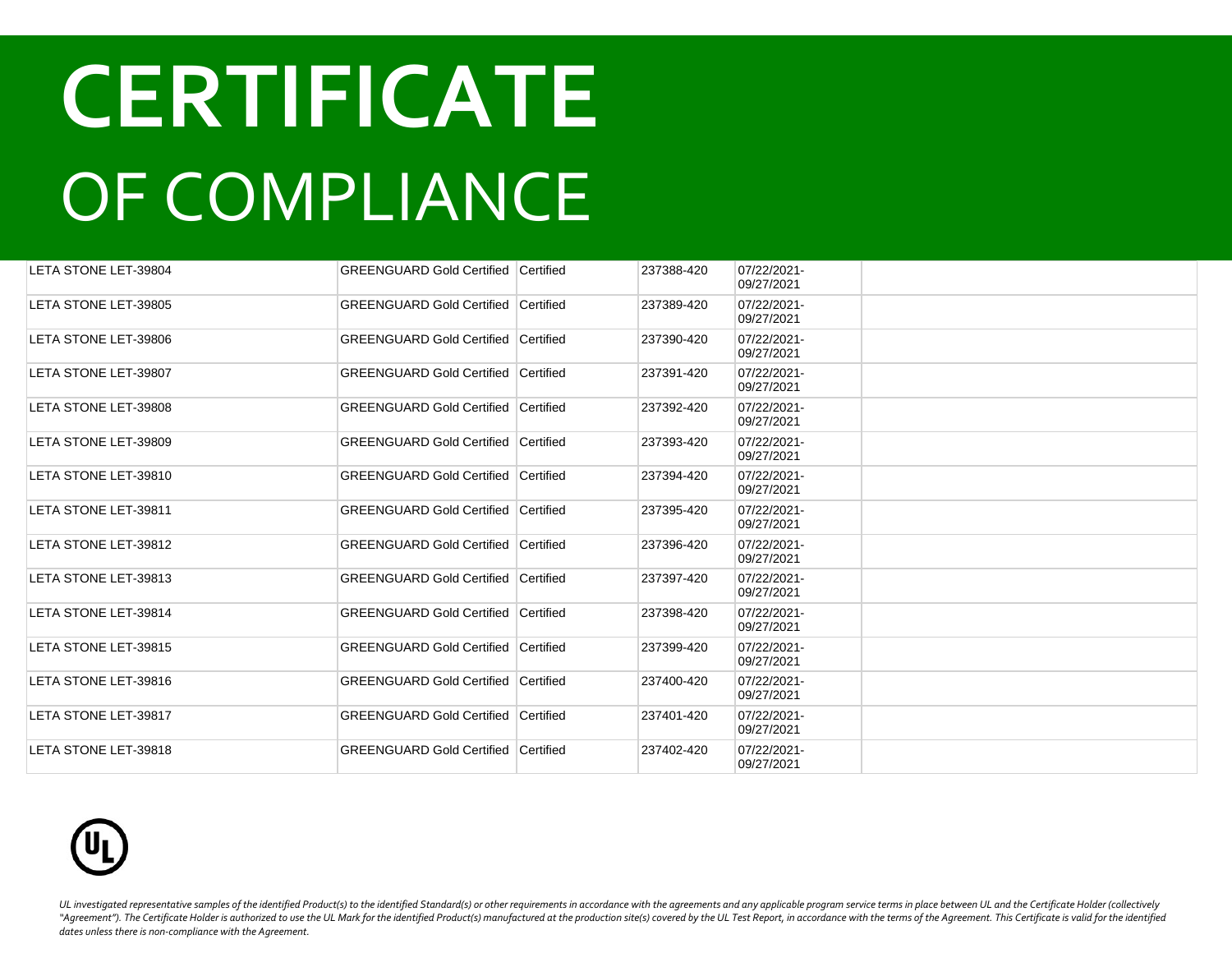| LETA STONE LET-39819        | <b>GREENGUARD Gold Certified Certified</b>   |                  | 237403-420 | 07/22/2021-<br>09/27/2021 |  |
|-----------------------------|----------------------------------------------|------------------|------------|---------------------------|--|
| LETA STONE LET-39820        | <b>GREENGUARD Gold Certified Certified</b>   |                  | 237404-420 | 07/22/2021-<br>09/27/2021 |  |
| LETA STONE LET-39821        | <b>GREENGUARD Gold Certified Certified</b>   |                  | 237405-420 | 07/22/2021-<br>09/27/2021 |  |
| LETA STONE LET-39822        | <b>GREENGUARD Gold Certified</b>             | <b>Certified</b> | 237406-420 | 07/22/2021-<br>09/27/2021 |  |
| LETA STONE LET-39823        | <b>GREENGUARD Gold Certified Certified</b>   |                  | 237407-420 | 07/22/2021-<br>09/27/2021 |  |
| LETA STONE LET-39824        | <b>GREENGUARD Gold Certified</b>             | Certified        | 237408-420 | 07/22/2021-<br>09/27/2021 |  |
| LETA STONE LET-39825        | <b>GREENGUARD Gold Certified   Certified</b> |                  | 237409-420 | 07/22/2021-<br>09/27/2021 |  |
| LETA STONE LET-39826        | <b>GREENGUARD Gold Certified</b>             | Certified        | 237410-420 | 07/22/2021-<br>09/27/2021 |  |
| LETA STONE LET-39827        | <b>GREENGUARD Gold Certified Certified</b>   |                  | 237411-420 | 07/22/2021-<br>09/27/2021 |  |
| <b>LETA STONE LET-39828</b> | <b>GREENGUARD Gold Certified Certified</b>   |                  | 237412-420 | 07/22/2021-<br>09/27/2021 |  |
| LETA STONE LET-39829        | <b>GREENGUARD Gold Certified Certified</b>   |                  | 237413-420 | 07/22/2021-<br>09/27/2021 |  |
| LETA STONE LET-39830        | <b>GREENGUARD Gold Certified Certified</b>   |                  | 237414-420 | 07/22/2021-<br>09/27/2021 |  |
| LETA STONE LET-39831        | <b>GREENGUARD Gold Certified Certified</b>   |                  | 237415-420 | 07/22/2021-<br>09/27/2021 |  |
| LETA STONE LET-39832        | <b>GREENGUARD Gold Certified Certified</b>   |                  | 237416-420 | 07/22/2021-<br>09/27/2021 |  |
| LETA STONE LET-39833        | <b>GREENGUARD Gold Certified Certified</b>   |                  | 237417-420 | 07/22/2021-<br>09/27/2021 |  |

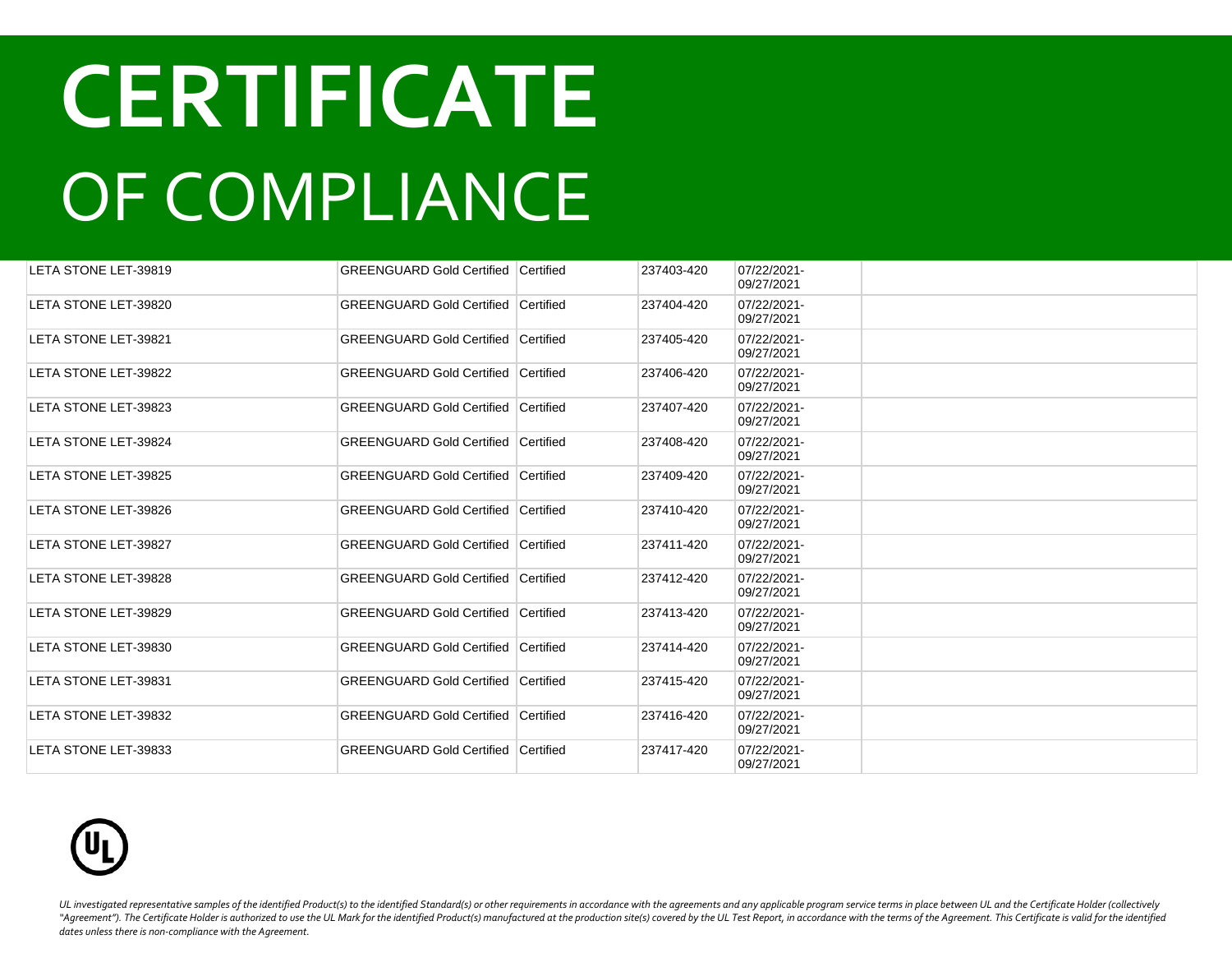| LETA STONE LET-39834 | <b>GREENGUARD Gold Certified Certified</b> |           | 237418-420 | 07/22/2021-<br>09/27/2021 |  |
|----------------------|--------------------------------------------|-----------|------------|---------------------------|--|
| LETA STONE LET-39835 | <b>GREENGUARD Gold Certified Certified</b> |           | 237419-420 | 07/22/2021-<br>09/27/2021 |  |
| LETA STONE LET-39836 | <b>GREENGUARD Gold Certified Certified</b> |           | 237420-420 | 07/22/2021-<br>09/27/2021 |  |
| LETA STONE LET-39837 | <b>GREENGUARD Gold Certified</b>           | Certified | 237421-420 | 07/22/2021-<br>09/27/2021 |  |
| LETA STONE LET-39838 | <b>GREENGUARD Gold Certified Certified</b> |           | 237422-420 | 07/22/2021-<br>09/27/2021 |  |
| LETA STONE LET-39839 | <b>GREENGUARD Gold Certified</b>           | Certified | 237423-420 | 07/22/2021-<br>09/27/2021 |  |
| LETA STONE LET-39840 | <b>GREENGUARD Gold Certified Certified</b> |           | 237424-420 | 07/22/2021-<br>09/27/2021 |  |
| LETA STONE LET-39841 | <b>GREENGUARD Gold Certified</b>           | Certified | 237425-420 | 07/22/2021-<br>09/27/2021 |  |
| LETA STONE LET-39842 | <b>GREENGUARD Gold Certified Certified</b> |           | 237426-420 | 07/22/2021-<br>09/27/2021 |  |
| LETA STONE LET-39843 | <b>GREENGUARD Gold Certified Certified</b> |           | 237427-420 | 07/22/2021-<br>09/27/2021 |  |
| LETA STONE LET-39844 | <b>GREENGUARD Gold Certified Certified</b> |           | 237428-420 | 07/22/2021-<br>09/27/2021 |  |
| LETA STONE LET-39845 | <b>GREENGUARD Gold Certified</b>           | Certified | 237429-420 | 07/22/2021-<br>09/27/2021 |  |
| LETA STONE LET-39846 | <b>GREENGUARD Gold Certified Certified</b> |           | 237430-420 | 07/22/2021-<br>09/27/2021 |  |
| LETA STONE LET-39847 | GREENGUARD Gold Certified Certified        |           | 237431-420 | 07/22/2021-<br>09/27/2021 |  |
| LETA STONE LET-39848 | GREENGUARD Gold Certified Certified        |           | 237432-420 | 07/22/2021-<br>09/27/2021 |  |

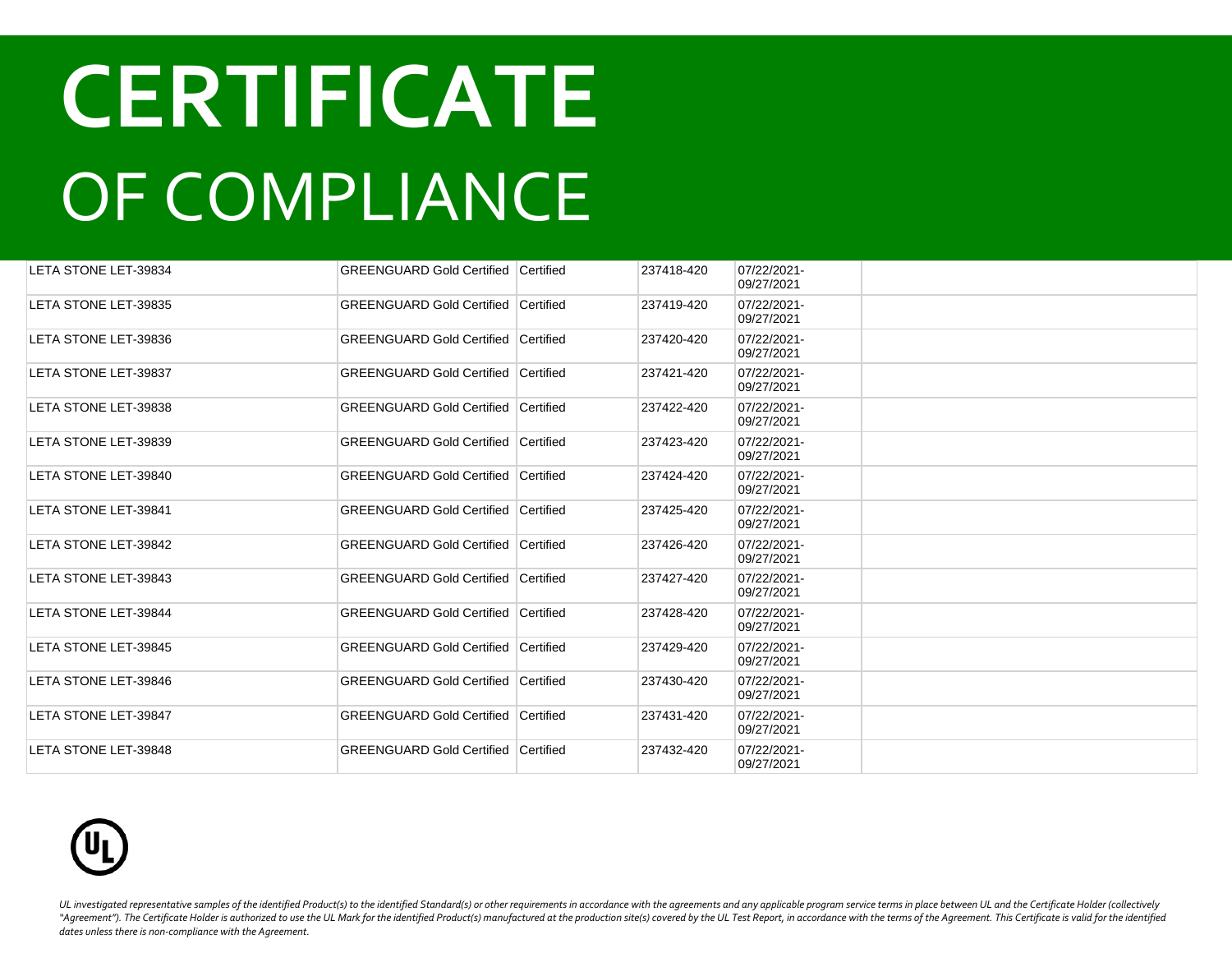| LETA STONE LET-39849 | <b>GREENGUARD Gold Certified Certified</b> |           | 237433-420 | 07/22/2021-<br>09/27/2021 |  |
|----------------------|--------------------------------------------|-----------|------------|---------------------------|--|
| LETA STONE LET-39850 | <b>GREENGUARD Gold Certified Certified</b> |           | 237434-420 | 07/22/2021-<br>09/27/2021 |  |
| LETA STONE LET-39851 | <b>GREENGUARD Gold Certified Certified</b> |           | 237435-420 | 07/22/2021-<br>09/27/2021 |  |
| LETA STONE LET-39852 | <b>GREENGUARD Gold Certified Certified</b> |           | 237436-420 | 07/22/2021-<br>09/27/2021 |  |
| LETA STONE LET-39853 | <b>GREENGUARD Gold Certified Certified</b> |           | 237437-420 | 07/22/2021-<br>09/27/2021 |  |
| LETA STONE LET-39854 | <b>GREENGUARD Gold Certified Certified</b> |           | 237438-420 | 07/22/2021-<br>09/27/2021 |  |
| LETA STONE LET-39855 | <b>GREENGUARD Gold Certified Certified</b> |           | 237439-420 | 07/22/2021-<br>09/27/2021 |  |
| LETA STONE LET-39856 | <b>GREENGUARD Gold Certified</b>           | Certified | 237440-420 | 07/22/2021-<br>09/27/2021 |  |
| LETA STONE LET-39857 | <b>GREENGUARD Gold Certified Certified</b> |           | 237441-420 | 07/22/2021-<br>09/27/2021 |  |
| LETA STONE LET-39858 | <b>GREENGUARD Gold Certified Certified</b> |           | 237442-420 | 07/22/2021-<br>09/27/2021 |  |
| LETA STONE LET-39859 | <b>GREENGUARD Gold Certified Certified</b> |           | 237443-420 | 07/22/2021-<br>09/27/2021 |  |
| LETA STONE LET-39860 | <b>GREENGUARD Gold Certified Certified</b> |           | 237444-420 | 07/22/2021-<br>09/27/2021 |  |
| LETA STONE LET-39861 | <b>GREENGUARD Gold Certified Certified</b> |           | 237445-420 | 07/22/2021-<br>09/27/2021 |  |
| LETA STONE LET-39862 | <b>GREENGUARD Gold Certified Certified</b> |           | 237446-420 | 07/22/2021-<br>09/27/2021 |  |
| LETA STONE LET-39863 | <b>GREENGUARD Gold Certified Certified</b> |           | 237447-420 | 07/22/2021-<br>09/27/2021 |  |

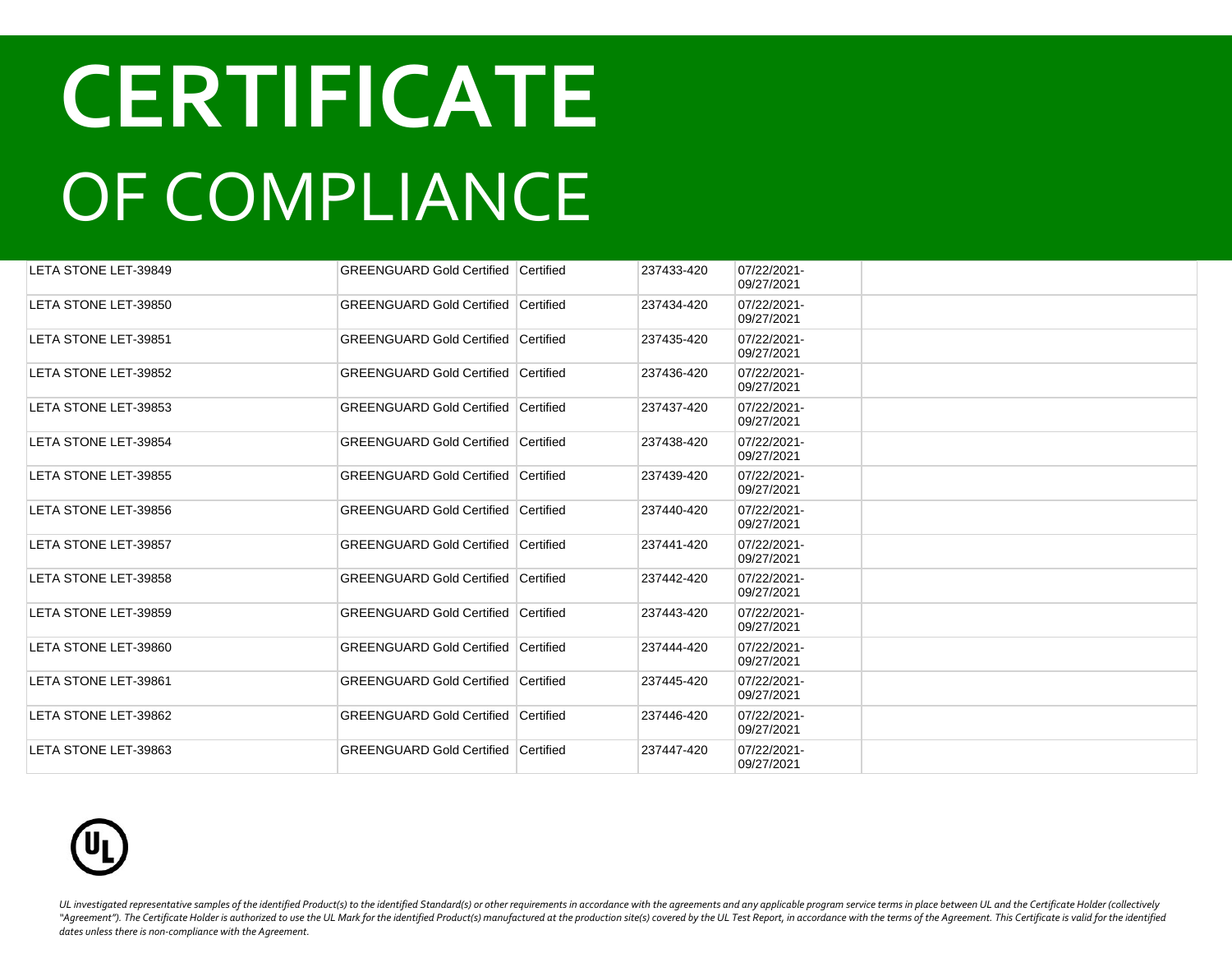| LETA STONE LET-39864 | <b>GREENGUARD Gold Certified Certified</b> |           | 237448-420 | 07/22/2021-<br>09/27/2021 |  |
|----------------------|--------------------------------------------|-----------|------------|---------------------------|--|
| LETA STONE LET-39865 | <b>GREENGUARD Gold Certified</b>           | Certified | 237449-420 | 07/22/2021-<br>09/27/2021 |  |
| LETA STONE LET-39866 | <b>GREENGUARD Gold Certified Certified</b> |           | 237450-420 | 07/22/2021-<br>09/27/2021 |  |
| LETA STONE LET-39867 | GREENGUARD Gold Certified Certified        |           | 237451-420 | 07/22/2021-<br>09/27/2021 |  |
| LETA STONE LET-39868 | GREENGUARD Gold Certified Certified        |           | 237452-420 | 07/22/2021-<br>09/27/2021 |  |
| LETA STONE LET-39869 | <b>GREENGUARD Gold Certified Certified</b> |           | 237453-420 | 07/22/2021-<br>09/27/2021 |  |
| LETA STONE LET-39870 | <b>GREENGUARD Gold Certified Certified</b> |           | 237454-420 | 07/22/2021-<br>09/27/2021 |  |
| LETA STONE LET-39871 | <b>GREENGUARD Gold Certified Certified</b> |           | 237455-420 | 07/22/2021-<br>09/27/2021 |  |
| LETA STONE LET-39872 | <b>GREENGUARD Gold Certified Certified</b> |           | 237456-420 | 07/22/2021-<br>09/27/2021 |  |
| LETA STONE LET-39873 | <b>GREENGUARD Gold Certified Certified</b> |           | 237457-420 | 07/22/2021-<br>09/27/2021 |  |
| LETA STONE LET-39874 | <b>GREENGUARD Gold Certified Certified</b> |           | 237458-420 | 07/22/2021-<br>09/27/2021 |  |
| LETA STONE LET-39875 | <b>GREENGUARD Gold Certified Certified</b> |           | 237459-420 | 07/22/2021-<br>09/27/2021 |  |
| LETA STONE LET-39876 | <b>GREENGUARD Gold Certified Certified</b> |           | 237460-420 | 07/22/2021-<br>09/27/2021 |  |
| LETA STONE LET-39877 | <b>GREENGUARD Gold Certified Certified</b> |           | 237461-420 | 07/22/2021-<br>09/27/2021 |  |
| LETA STONE LET-39878 | <b>GREENGUARD Gold Certified Certified</b> |           | 237462-420 | 07/22/2021-<br>09/27/2021 |  |

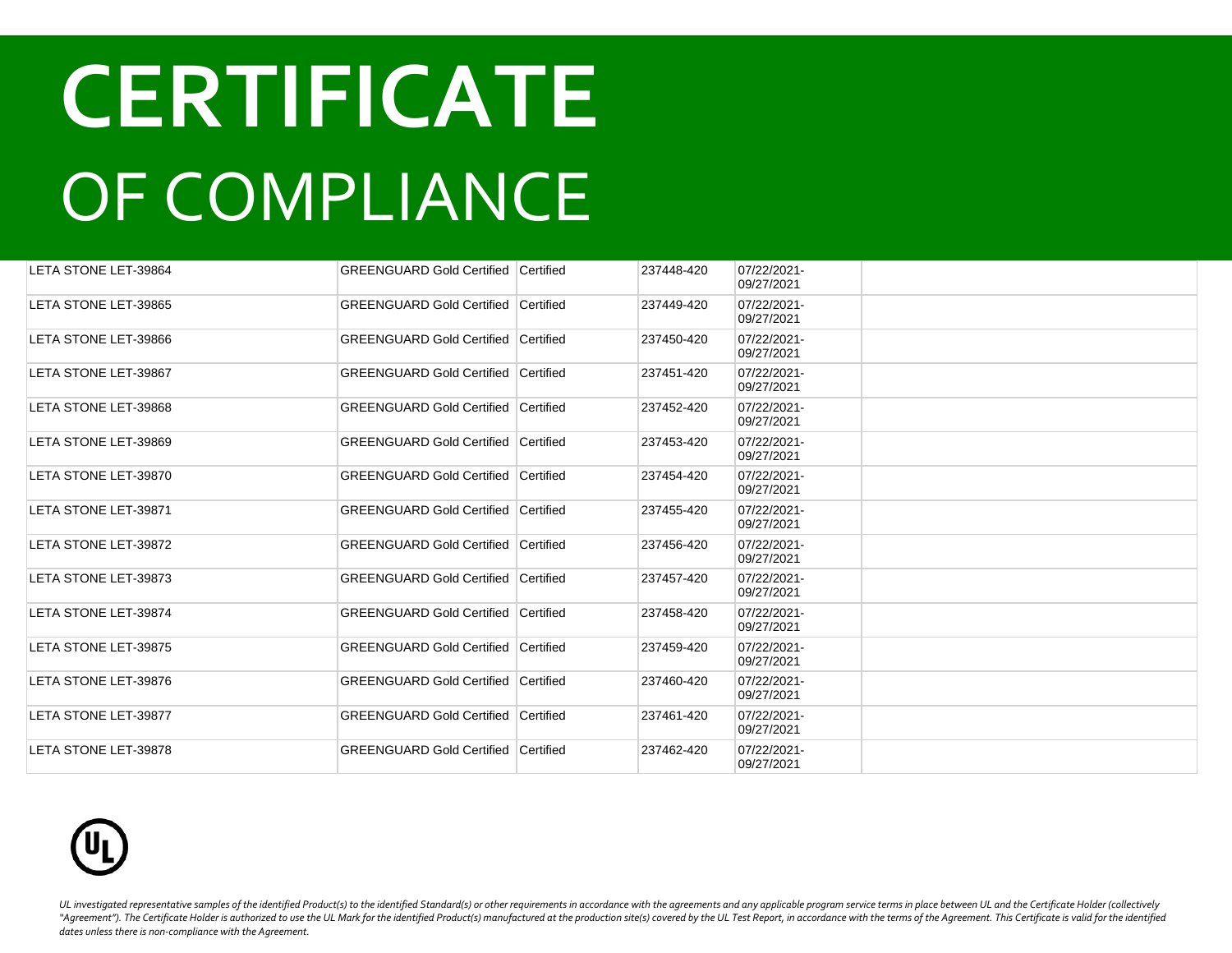| LETA STONE LET-39879        | <b>GREENGUARD Gold Certified Certified</b> |                  | 237463-420 | 07/22/2021-<br>09/27/2021 |  |
|-----------------------------|--------------------------------------------|------------------|------------|---------------------------|--|
| LETA STONE LET-39880        | <b>GREENGUARD Gold Certified Certified</b> |                  | 237464-420 | 07/22/2021-<br>09/27/2021 |  |
| LETA STONE LET-39881        | <b>GREENGUARD Gold Certified Certified</b> |                  | 237465-420 | 07/22/2021-<br>09/27/2021 |  |
| LETA STONE LET-39882        | <b>GREENGUARD Gold Certified</b>           | <b>Certified</b> | 237466-420 | 07/22/2021-<br>09/27/2021 |  |
| LETA STONE LET-39883        | <b>GREENGUARD Gold Certified Certified</b> |                  | 237467-420 | 07/22/2021-<br>09/27/2021 |  |
| LETA STONE LET-39884        | <b>GREENGUARD Gold Certified</b>           | <b>Certified</b> | 237468-420 | 07/22/2021-<br>09/27/2021 |  |
| LETA STONE LET-39885        | <b>GREENGUARD Gold Certified Certified</b> |                  | 237469-420 | 07/22/2021-<br>09/27/2021 |  |
| LETA STONE LET-39886        | <b>GREENGUARD Gold Certified Certified</b> |                  | 237470-420 | 07/22/2021-<br>09/27/2021 |  |
| <b>LETA STONE LET-39887</b> | <b>GREENGUARD Gold Certified Certified</b> |                  | 237471-420 | 07/22/2021-<br>09/27/2021 |  |
| LETA STONE LET-39888        | <b>GREENGUARD Gold Certified Certified</b> |                  | 237472-420 | 07/22/2021-<br>09/27/2021 |  |
| LETA STONE LET-39889        | <b>GREENGUARD Gold Certified Certified</b> |                  | 237473-420 | 07/22/2021-<br>09/27/2021 |  |
| LETA STONE LET-39890        | <b>GREENGUARD Gold Certified Certified</b> |                  | 237474-420 | 07/22/2021-<br>09/27/2021 |  |
| LETA STONE LET-39891        | <b>GREENGUARD Gold Certified Certified</b> |                  | 237475-420 | 07/22/2021-<br>09/27/2021 |  |
| LETA STONE LET-39892        | <b>GREENGUARD Gold Certified Certified</b> |                  | 237476-420 | 07/22/2021-<br>09/27/2021 |  |
| LETA STONE LET-39893        | <b>GREENGUARD Gold Certified Certified</b> |                  | 237477-420 | 07/22/2021-<br>09/27/2021 |  |

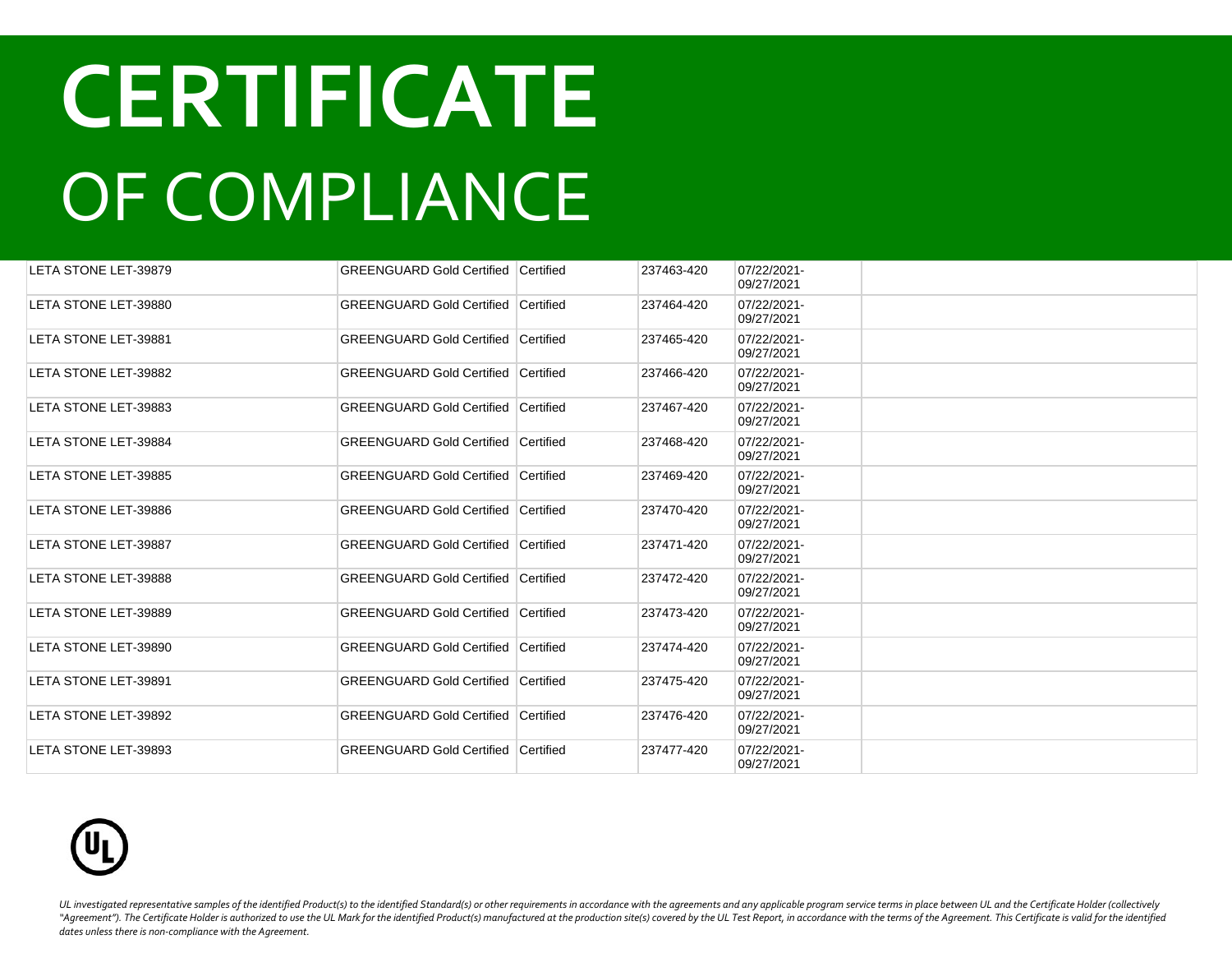| LETA STONE LET-39894 | <b>GREENGUARD Gold Certified Certified</b> |                  | 237478-420 | 07/22/2021-<br>09/27/2021 |  |
|----------------------|--------------------------------------------|------------------|------------|---------------------------|--|
| LETA STONE LET-39895 | <b>GREENGUARD Gold Certified</b>           | <b>Certified</b> | 237479-420 | 07/22/2021-<br>09/27/2021 |  |
| LETA STONE LET-39896 | <b>GREENGUARD Gold Certified Certified</b> |                  | 237480-420 | 07/22/2021-<br>09/27/2021 |  |
| LETA STONE LET-39897 | <b>GREENGUARD Gold Certified</b>           | <b>Certified</b> | 237481-420 | 07/22/2021-<br>09/27/2021 |  |
| LETA STONE LET-39898 | <b>GREENGUARD Gold Certified Certified</b> |                  | 237482-420 | 07/22/2021-<br>09/27/2021 |  |
| LETA STONE LET-39899 | GREENGUARD Gold Certified                  | <b>Certified</b> | 237483-420 | 07/22/2021-<br>09/27/2021 |  |
| LETA STONE LET-39900 | <b>GREENGUARD Gold Certified Certified</b> |                  | 237484-420 | 07/22/2021-<br>09/27/2021 |  |
| LETA STONE LET-39901 | <b>GREENGUARD Gold Certified Certified</b> |                  | 237485-420 | 07/22/2021-<br>09/27/2021 |  |
| LETA STONE LET-39902 | <b>GREENGUARD Gold Certified Certified</b> |                  | 237486-420 | 07/22/2021-<br>09/27/2021 |  |
| LETA STONE LET-39903 | <b>GREENGUARD Gold Certified Certified</b> |                  | 237487-420 | 07/22/2021-<br>09/27/2021 |  |
| LETA STONE LET-39904 | <b>GREENGUARD Gold Certified Certified</b> |                  | 237488-420 | 07/22/2021-<br>09/27/2021 |  |
| LETA STONE LET-39905 | <b>GREENGUARD Gold Certified Certified</b> |                  | 237489-420 | 07/22/2021-<br>09/27/2021 |  |
| LETA STONE LET-39906 | <b>GREENGUARD Gold Certified Certified</b> |                  | 237490-420 | 07/22/2021-<br>09/27/2021 |  |
| LETA STONE LET-39907 | <b>GREENGUARD Gold Certified Certified</b> |                  | 237491-420 | 07/22/2021-<br>09/27/2021 |  |
| LETA STONE LET-39908 | <b>GREENGUARD Gold Certified Certified</b> |                  | 237492-420 | 07/22/2021-<br>09/27/2021 |  |

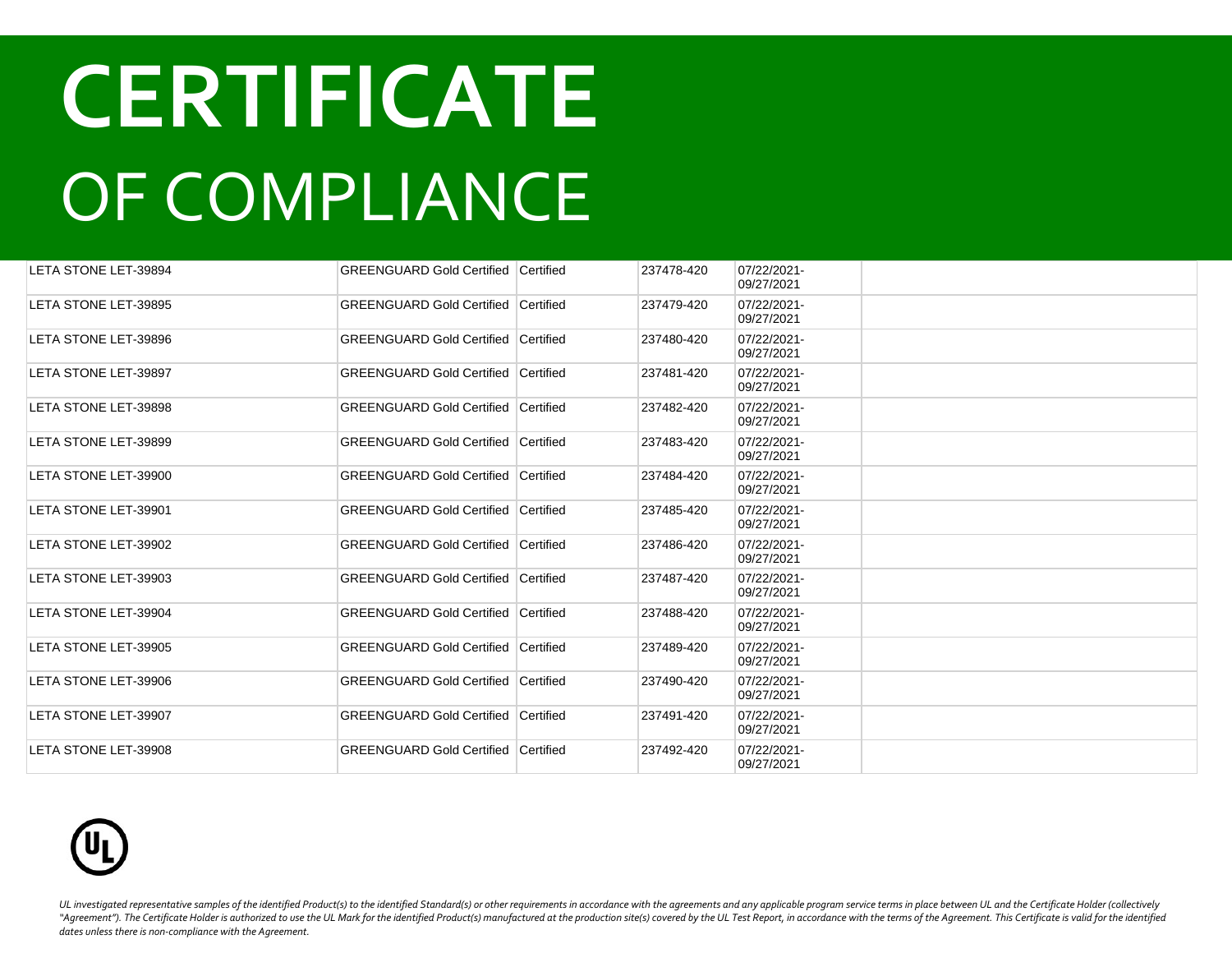| LETA STONE LET-39909 | <b>GREENGUARD Gold Certified Certified</b> |           | 237493-420 | 07/22/2021-<br>09/27/2021 |  |
|----------------------|--------------------------------------------|-----------|------------|---------------------------|--|
| LETA STONE LET-39910 | <b>GREENGUARD Gold Certified Certified</b> |           | 237494-420 | 07/22/2021-<br>09/27/2021 |  |
| LETA STONE LET-39911 | <b>GREENGUARD Gold Certified Certified</b> |           | 237495-420 | 07/22/2021-<br>09/27/2021 |  |
| LETA STONE LET-39912 | <b>GREENGUARD Gold Certified</b>           | Certified | 237496-420 | 07/22/2021-<br>09/27/2021 |  |
| LETA STONE LET-39913 | <b>GREENGUARD Gold Certified Certified</b> |           | 237497-420 | 07/22/2021-<br>09/27/2021 |  |
| LETA STONE LET-39914 | <b>GREENGUARD Gold Certified</b>           | Certified | 237498-420 | 07/22/2021-<br>09/27/2021 |  |
| LETA STONE LET-39915 | <b>GREENGUARD Gold Certified Certified</b> |           | 237499-420 | 07/22/2021-<br>09/27/2021 |  |
| LETA STONE LET-39916 | <b>GREENGUARD Gold Certified Certified</b> |           | 237500-420 | 07/22/2021-<br>09/27/2021 |  |
| LETA STONE LET-39917 | <b>GREENGUARD Gold Certified Certified</b> |           | 237501-420 | 07/22/2021-<br>09/27/2021 |  |
| LETA STONE LET-39918 | <b>GREENGUARD Gold Certified Certified</b> |           | 237502-420 | 07/22/2021-<br>09/27/2021 |  |
| LETA STONE LET-39919 | <b>GREENGUARD Gold Certified Certified</b> |           | 237503-420 | 07/22/2021-<br>09/27/2021 |  |
| LETA STONE LET-39920 | <b>GREENGUARD Gold Certified Certified</b> |           | 237504-420 | 07/22/2021-<br>09/27/2021 |  |
| LETA STONE LET-39921 | <b>GREENGUARD Gold Certified Certified</b> |           | 237505-420 | 07/22/2021-<br>09/27/2021 |  |
| LETA STONE LET-39922 | <b>GREENGUARD Gold Certified Certified</b> |           | 237506-420 | 07/22/2021-<br>09/27/2021 |  |
| LETA STONE LET-39923 | <b>GREENGUARD Gold Certified Certified</b> |           | 237507-420 | 07/22/2021-<br>09/27/2021 |  |

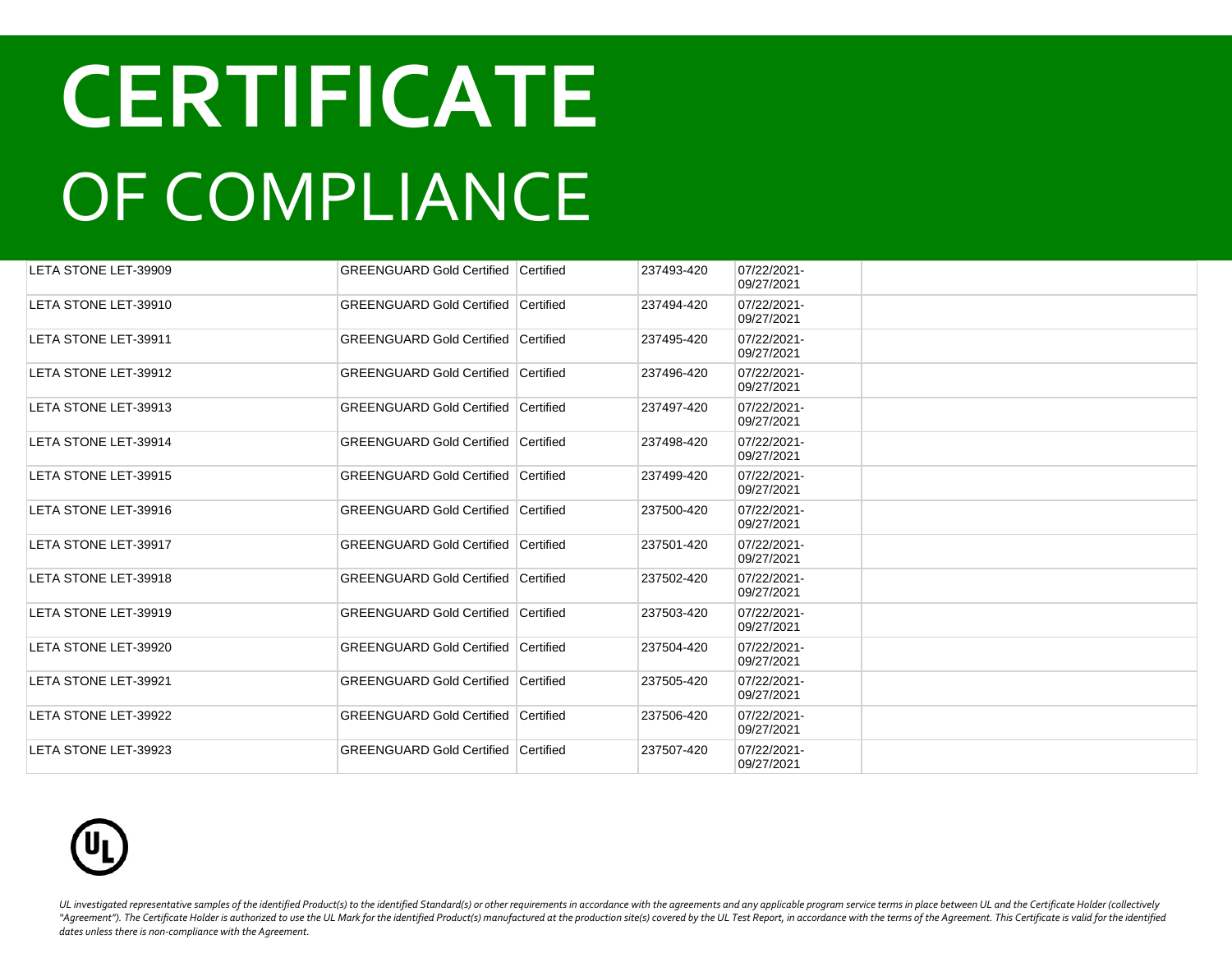| LETA STONE LET-39924        | <b>GREENGUARD Gold Certified Certified</b> |           | 237508-420 | 07/22/2021-<br>09/27/2021 |  |
|-----------------------------|--------------------------------------------|-----------|------------|---------------------------|--|
| LETA STONE LET-39925        | <b>GREENGUARD Gold Certified Certified</b> |           | 237509-420 | 07/22/2021-<br>09/27/2021 |  |
| <b>LETA STONE LET-39926</b> | <b>GREENGUARD Gold Certified Certified</b> |           | 237510-420 | 07/22/2021-<br>09/27/2021 |  |
| LETA STONE LET-39927        | <b>GREENGUARD Gold Certified</b>           | Certified | 237511-420 | 07/22/2021-<br>09/27/2021 |  |
| <b>LETA STONE LET-39928</b> | <b>GREENGUARD Gold Certified Certified</b> |           | 237512-420 | 07/22/2021-<br>09/27/2021 |  |
| LETA STONE LET-39929        | <b>GREENGUARD Gold Certified Certified</b> |           | 237513-420 | 07/22/2021-<br>09/27/2021 |  |
| LETA STONE LET-39930        | <b>GREENGUARD Gold Certified</b>           | Certified | 237514-420 | 07/22/2021-<br>09/27/2021 |  |
| LETA STONE LET-39931        | <b>GREENGUARD Gold Certified</b>           | Certified | 237515-420 | 07/22/2021-<br>09/27/2021 |  |
| LETA STONE LET-39932        | <b>GREENGUARD Gold Certified</b>           | Certified | 237516-420 | 07/22/2021-<br>09/27/2021 |  |
| LETA STONE LET-39933        | <b>GREENGUARD Gold Certified Certified</b> |           | 237517-420 | 07/22/2021-<br>09/27/2021 |  |
| LETA STONE LET-39934        | <b>GREENGUARD Gold Certified Certified</b> |           | 237518-420 | 07/22/2021-<br>09/27/2021 |  |
| LETA STONE LET-39935        | <b>GREENGUARD Gold Certified Certified</b> |           | 237519-420 | 07/22/2021-<br>09/27/2021 |  |
| LETA STONE LET-39936        | <b>GREENGUARD Gold Certified Certified</b> |           | 237520-420 | 07/22/2021-<br>09/27/2021 |  |
| LETA STONE LET-39937        | <b>GREENGUARD Gold Certified Certified</b> |           | 237521-420 | 07/22/2021-<br>09/27/2021 |  |
| LETA STONE LET-39938        | <b>GREENGUARD Gold Certified Certified</b> |           | 237522-420 | 07/22/2021-<br>09/27/2021 |  |

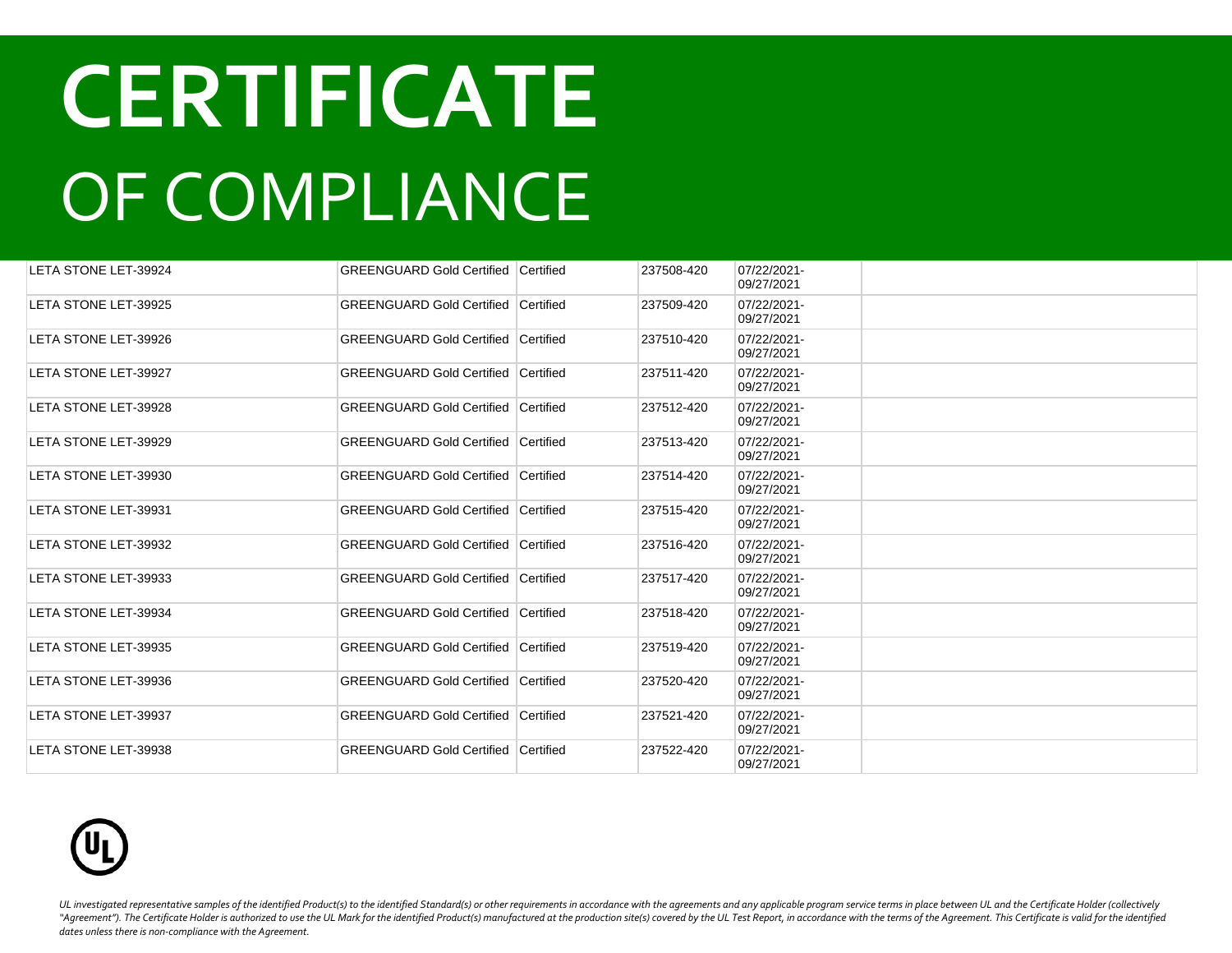| LETA STONE LET-39939        | <b>GREENGUARD Gold Certified Certified</b> |           | 237523-420 | 07/22/2021-<br>09/27/2021 |  |
|-----------------------------|--------------------------------------------|-----------|------------|---------------------------|--|
| LETA STONE LET-39940        | <b>GREENGUARD Gold Certified Certified</b> |           | 237524-420 | 07/22/2021-<br>09/27/2021 |  |
| LETA STONE LET-39941        | <b>GREENGUARD Gold Certified Certified</b> |           | 237525-420 | 07/22/2021-<br>09/27/2021 |  |
| LETA STONE LET-39942        | <b>GREENGUARD Gold Certified</b>           | Certified | 237526-420 | 07/22/2021-<br>09/27/2021 |  |
| LETA STONE LET-39943        | <b>GREENGUARD Gold Certified Certified</b> |           | 237527-420 | 07/22/2021-<br>09/27/2021 |  |
| LETA STONE LET-39944        | <b>GREENGUARD Gold Certified Certified</b> |           | 237528-420 | 07/22/2021-<br>09/27/2021 |  |
| LETA STONE LET-39945        | <b>GREENGUARD Gold Certified Certified</b> |           | 237529-420 | 07/22/2021-<br>09/27/2021 |  |
| LETA STONE LET-39946        | <b>GREENGUARD Gold Certified Certified</b> |           | 237530-420 | 07/22/2021-<br>09/27/2021 |  |
| LETA STONE LET-39947        | <b>GREENGUARD Gold Certified Certified</b> |           | 237531-420 | 07/22/2021-<br>09/27/2021 |  |
| LETA STONE LET-39948        | <b>GREENGUARD Gold Certified Certified</b> |           | 237532-420 | 07/22/2021-<br>09/27/2021 |  |
| LETA STONE LET-39949        | <b>GREENGUARD Gold Certified Certified</b> |           | 237533-420 | 07/22/2021-<br>09/27/2021 |  |
| LETA STONE LET-39950        | <b>GREENGUARD Gold Certified Certified</b> |           | 237534-420 | 07/22/2021-<br>09/27/2021 |  |
| <b>LETA STONE LET-39951</b> | <b>GREENGUARD Gold Certified Certified</b> |           | 237535-420 | 07/22/2021-<br>09/27/2021 |  |
| LETA STONE LET-39952        | <b>GREENGUARD Gold Certified Certified</b> |           | 237536-420 | 07/22/2021-<br>09/27/2021 |  |
| LETA STONE LET-39953        | <b>GREENGUARD Gold Certified Certified</b> |           | 237537-420 | 07/22/2021-<br>09/27/2021 |  |

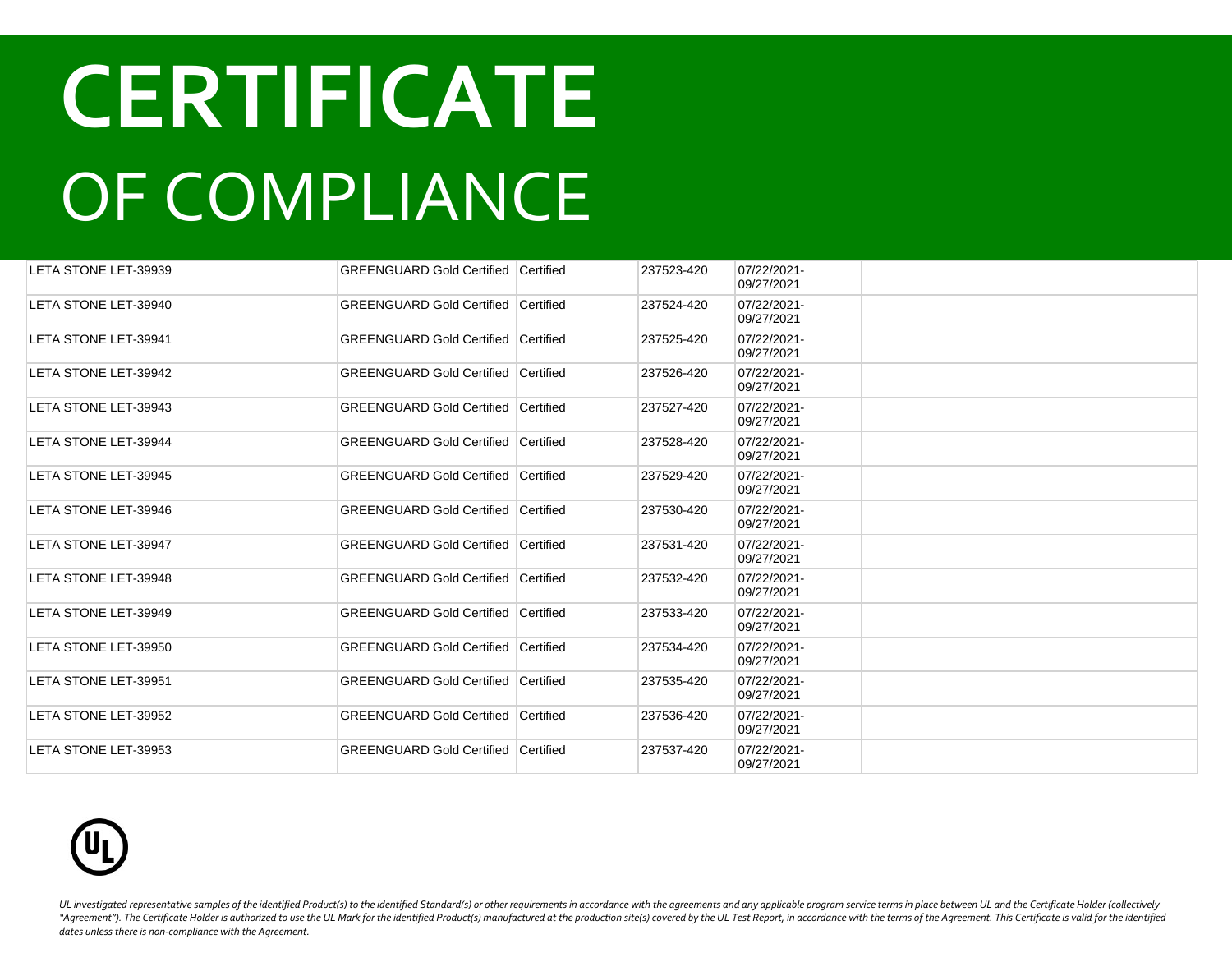| LETA STONE LET-39954        | <b>GREENGUARD Gold Certified Certified</b> |           | 237538-420 | 07/22/2021-<br>09/27/2021 |  |
|-----------------------------|--------------------------------------------|-----------|------------|---------------------------|--|
| LETA STONE LET-39955        | <b>GREENGUARD Gold Certified Certified</b> |           | 237539-420 | 07/22/2021-<br>09/27/2021 |  |
| LETA STONE LET-39956        | <b>GREENGUARD Gold Certified Certified</b> |           | 237540-420 | 07/22/2021-<br>09/27/2021 |  |
| LETA STONE LET-39957        | <b>GREENGUARD Gold Certified</b>           | Certified | 237541-420 | 07/22/2021-<br>09/27/2021 |  |
| LETA STONE LET-39958        | <b>GREENGUARD Gold Certified Certified</b> |           | 237542-420 | 07/22/2021-<br>09/27/2021 |  |
| LETA STONE LET-39959        | <b>GREENGUARD Gold Certified Certified</b> |           | 237543-420 | 07/22/2021-<br>09/27/2021 |  |
| LETA STONE LET-39960        | GREENGUARD Gold Certified Certified        |           | 237544-420 | 07/22/2021-<br>09/27/2021 |  |
| LETA STONE LET-39961        | GREENGUARD Gold Certified Certified        |           | 237545-420 | 07/22/2021-<br>09/27/2021 |  |
| LETA STONE LET-39962        | GREENGUARD Gold Certified Certified        |           | 237546-420 | 07/22/2021-<br>09/27/2021 |  |
| LETA STONE LET-39963        | <b>GREENGUARD Gold Certified Certified</b> |           | 237547-420 | 07/22/2021-<br>09/27/2021 |  |
| LETA STONE LET-39964        | <b>GREENGUARD Gold Certified Certified</b> |           | 237548-420 | 07/22/2021-<br>09/27/2021 |  |
| LETA STONE LET-39965        | <b>GREENGUARD Gold Certified Certified</b> |           | 237549-420 | 07/22/2021-<br>09/27/2021 |  |
| LETA STONE LET-39966        | <b>GREENGUARD Gold Certified Certified</b> |           | 237550-420 | 07/22/2021-<br>09/27/2021 |  |
| <b>LETA STONE LET-39967</b> | <b>GREENGUARD Gold Certified Certified</b> |           | 237551-420 | 07/22/2021-<br>09/27/2021 |  |
| LETA STONE LET-39968        | <b>GREENGUARD Gold Certified Certified</b> |           | 237552-420 | 07/22/2021-<br>09/27/2021 |  |

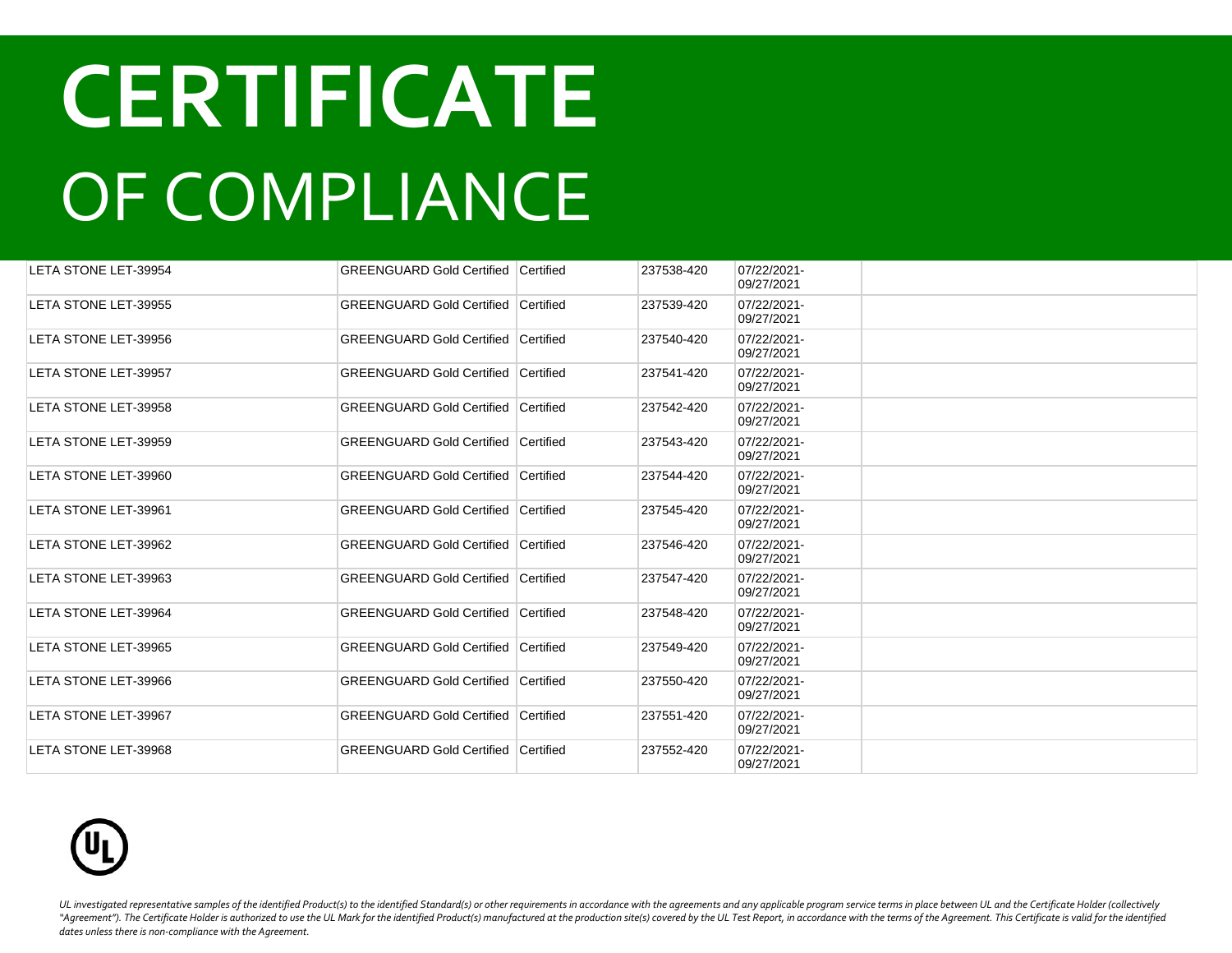| LETA STONE LET-39969 | <b>GREENGUARD Gold Certified Certified</b> |           | 237553-420 | 07/22/2021-<br>09/27/2021 |  |
|----------------------|--------------------------------------------|-----------|------------|---------------------------|--|
| LETA STONE LET-39970 | <b>GREENGUARD Gold Certified Certified</b> |           | 237554-420 | 07/22/2021-<br>09/27/2021 |  |
| LETA STONE LET-39971 | <b>GREENGUARD Gold Certified Certified</b> |           | 237555-420 | 07/22/2021-<br>09/27/2021 |  |
| LETA STONE LET-39972 | <b>GREENGUARD Gold Certified</b>           | Certified | 237556-420 | 07/22/2021-<br>09/27/2021 |  |
| LETA STONE LET-39973 | <b>GREENGUARD Gold Certified Certified</b> |           | 237557-420 | 07/22/2021-<br>09/27/2021 |  |
| LETA STONE LET-39974 | <b>GREENGUARD Gold Certified Certified</b> |           | 237558-420 | 07/22/2021-<br>09/27/2021 |  |
| LETA STONE LET-39975 | GREENGUARD Gold Certified Certified        |           | 237559-420 | 07/22/2021-<br>09/27/2021 |  |
| LETA STONE LET-39976 | GREENGUARD Gold Certified Certified        |           | 237560-420 | 07/22/2021-<br>09/27/2021 |  |
| LETA STONE LET-39977 | GREENGUARD Gold Certified Certified        |           | 237561-420 | 07/22/2021-<br>09/27/2021 |  |
| LETA STONE LET-39978 | <b>GREENGUARD Gold Certified Certified</b> |           | 237562-420 | 07/22/2021-<br>09/27/2021 |  |
| LETA STONE LET-39979 | <b>GREENGUARD Gold Certified Certified</b> |           | 237563-420 | 07/22/2021-<br>09/27/2021 |  |
| LETA STONE LET-39980 | <b>GREENGUARD Gold Certified Certified</b> |           | 237564-420 | 07/22/2021-<br>09/27/2021 |  |
| LETA STONE LET-39981 | <b>GREENGUARD Gold Certified Certified</b> |           | 237565-420 | 07/22/2021-<br>09/27/2021 |  |
| LETA STONE LET-39982 | <b>GREENGUARD Gold Certified Certified</b> |           | 237566-420 | 07/22/2021-<br>09/27/2021 |  |
| LETA STONE LET-39983 | <b>GREENGUARD Gold Certified Certified</b> |           | 237567-420 | 07/22/2021-<br>09/27/2021 |  |

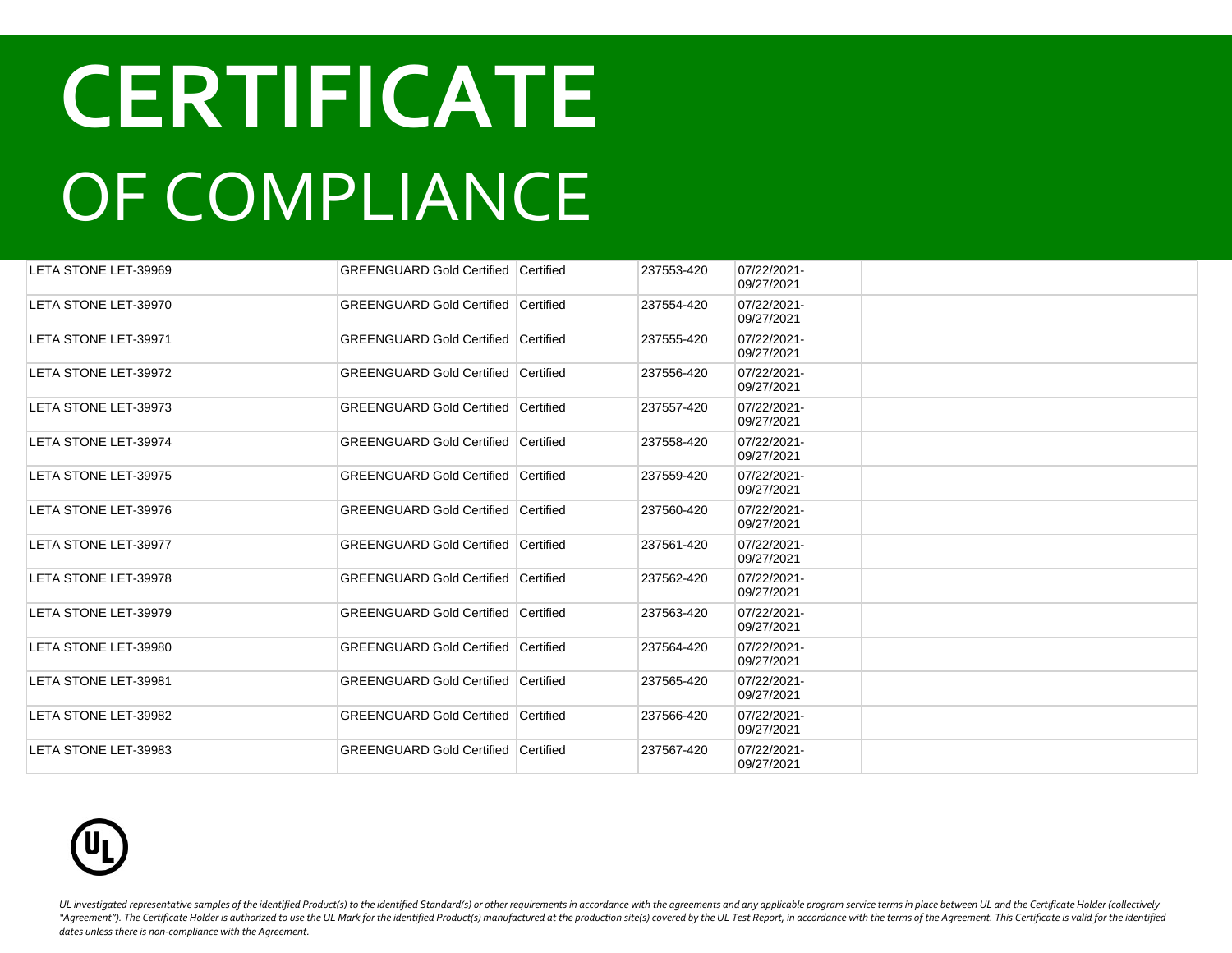| LETA STONE LET-39984 | <b>GREENGUARD Gold Certified Certified</b> |           | 237568-420 | 07/22/2021-<br>09/27/2021 |  |
|----------------------|--------------------------------------------|-----------|------------|---------------------------|--|
| LETA STONE LET-39985 | <b>GREENGUARD Gold Certified Certified</b> |           | 237569-420 | 07/22/2021-<br>09/27/2021 |  |
| LETA STONE LET-39986 | <b>GREENGUARD Gold Certified Certified</b> |           | 237570-420 | 07/22/2021-<br>09/27/2021 |  |
| LETA STONE LET-39987 | <b>GREENGUARD Gold Certified</b>           | Certified | 237571-420 | 07/22/2021-<br>09/27/2021 |  |
| LETA STONE LET-39988 | <b>GREENGUARD Gold Certified Certified</b> |           | 237572-420 | 07/22/2021-<br>09/27/2021 |  |
| LETA STONE LET-39989 | <b>GREENGUARD Gold Certified Certified</b> |           | 237573-420 | 07/22/2021-<br>09/27/2021 |  |
| LETA STONE LET-39990 | GREENGUARD Gold Certified Certified        |           | 237574-420 | 07/22/2021-<br>09/27/2021 |  |
| LETA STONE LET-39991 | GREENGUARD Gold Certified Certified        |           | 237575-420 | 07/22/2021-<br>09/27/2021 |  |
| LETA STONE LET-39992 | GREENGUARD Gold Certified Certified        |           | 237576-420 | 07/22/2021-<br>09/27/2021 |  |
| LETA STONE LET-39993 | <b>GREENGUARD Gold Certified Certified</b> |           | 237577-420 | 07/22/2021-<br>09/27/2021 |  |
| LETA STONE LET-39994 | <b>GREENGUARD Gold Certified Certified</b> |           | 237578-420 | 07/22/2021-<br>09/27/2021 |  |
| LETA STONE LET-39995 | <b>GREENGUARD Gold Certified Certified</b> |           | 237579-420 | 07/22/2021-<br>09/27/2021 |  |
| LETA STONE LET-39996 | <b>GREENGUARD Gold Certified Certified</b> |           | 237580-420 | 07/22/2021-<br>09/27/2021 |  |
| LETA STONE LET-39997 | <b>GREENGUARD Gold Certified Certified</b> |           | 237581-420 | 07/22/2021-<br>09/27/2021 |  |
| LETA STONE LET-39998 | <b>GREENGUARD Gold Certified Certified</b> |           | 237582-420 | 07/22/2021-<br>09/27/2021 |  |